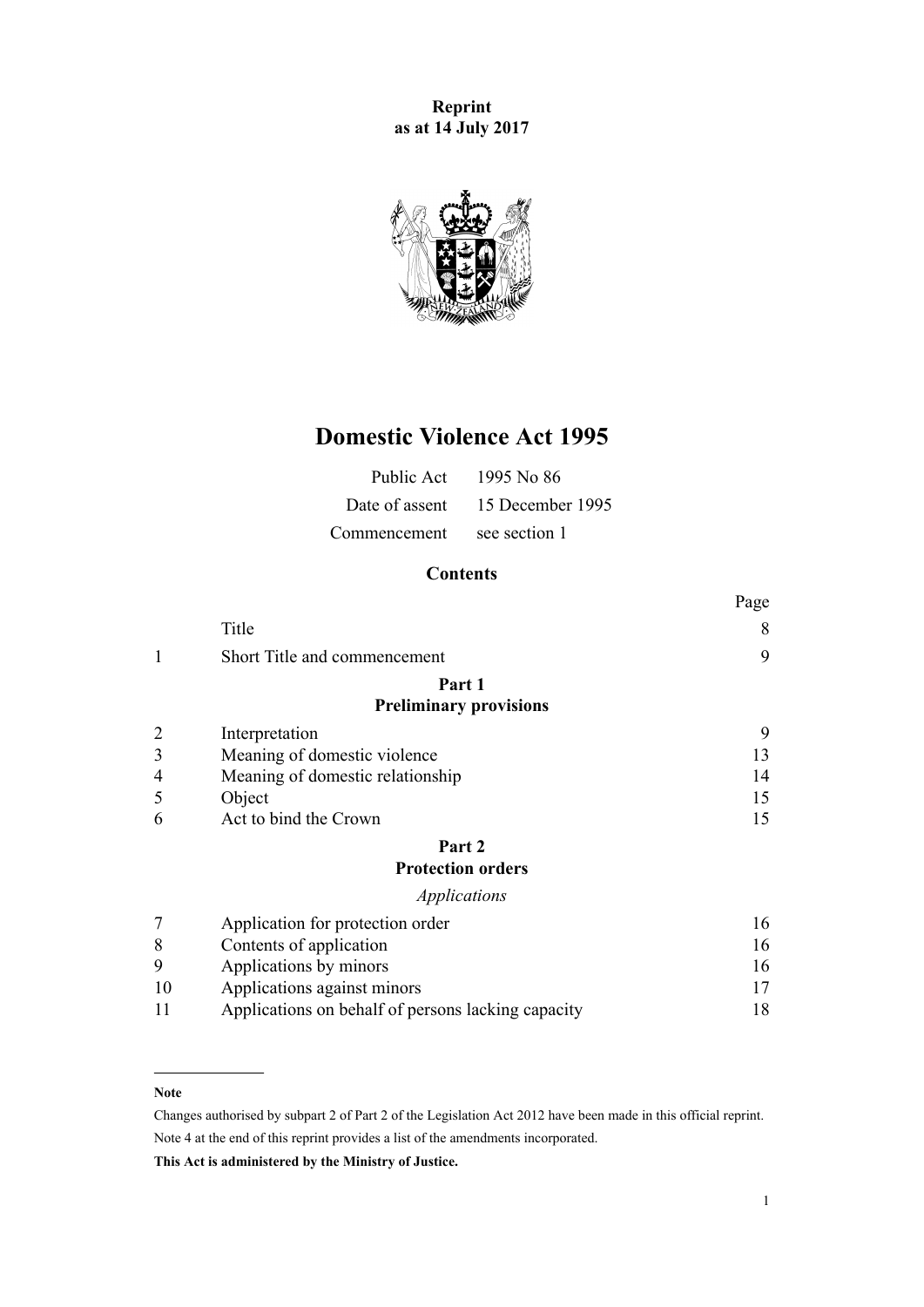|            | <b>Domestic Violence Act 1995</b>                                                                                  | Reprinted as at<br>14 July 2017 |
|------------|--------------------------------------------------------------------------------------------------------------------|---------------------------------|
| 12         | Applications on behalf of certain other persons                                                                    | 18                              |
| 13         | Application without notice for protection order                                                                    | 19                              |
|            | Scope of protection orders                                                                                         |                                 |
| 14         | Power to make protection order                                                                                     | 21                              |
| 15         | Existence of other proceedings not to preclude granting of<br>protection order                                     | 22                              |
| 16         | Protection of persons other than applicant                                                                         | 22                              |
| 17<br>18   | Protection from respondent's associates<br>Mutual orders                                                           | 23<br>23                        |
|            | Standard conditions of protection orders                                                                           |                                 |
| 19         | Standard conditions of protection order                                                                            | 24                              |
| 20         | Further provisions relating to standard condition prohibiting<br>contact                                           | 25                              |
|            | Standard condition relating to weapons                                                                             |                                 |
| 21         | Standard condition relating to weapons                                                                             | 26                              |
| 22         | Court may dispense with, modify, discharge, or re-impose standard<br>condition relating to weapons                 | 27                              |
| 23         | Further provisions relating to powers conferred by section 22                                                      | 29                              |
| 24         | Further provisions relating to effect of standard condition relating<br>to weapons                                 | 30                              |
| 25         | Retention, return, and disposal of surrendered weapons and<br>licences                                             | 31                              |
| 26         | Arms Act 1983 not affected                                                                                         | 32                              |
|            | Special conditions of protection orders                                                                            |                                 |
| 27         | Court may impose special conditions                                                                                | 33                              |
| 28         | Further provisions relating to certain special conditions                                                          | 33                              |
|            | Interim care and contact orders                                                                                    |                                 |
| 28B        | Interim orders in respect of child of applicant's family                                                           | 34                              |
| 28C<br>28D | Duration of interim order<br>Application for parenting order under Care of Children Act 2004<br>must be made       | 34<br>35                        |
|            | Programmes                                                                                                         |                                 |
|            | [Repealed]                                                                                                         |                                 |
| 29         | Programmes for protected persons [Repealed]                                                                        | 35                              |
| 30         | Commencement of section 29 [Repealed]                                                                              | 35                              |
| 31         | Joint programme sessions [Repealed]                                                                                | 35                              |
| 32         | Power to direct respondent or associated respondent to attend                                                      | 35                              |
| 33         | programme [Repealed]<br>Terms of direction that respondent or associated respondent attend<br>programme [Repealed] | 36                              |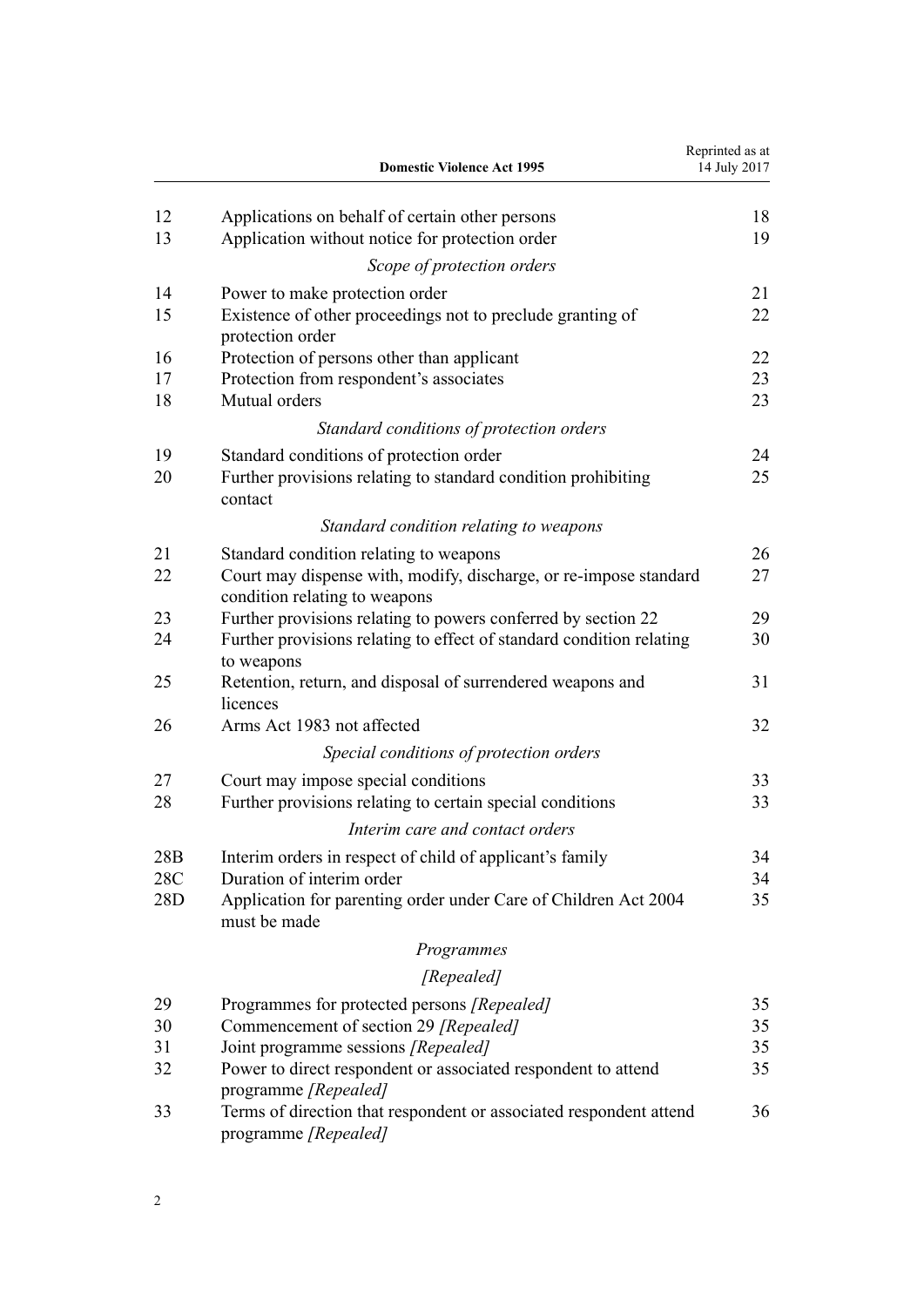| Reprinted as at<br>14 July 2017<br><b>Domestic Violence Act 1995</b> |                                                                                                              |    |
|----------------------------------------------------------------------|--------------------------------------------------------------------------------------------------------------|----|
|                                                                      |                                                                                                              |    |
| 34                                                                   | Registrar to notify programme provider to whom respondent or<br>associated respondent is referred [Repealed] | 36 |
| 35                                                                   | Programme provider to arrange meeting with respondent or                                                     | 36 |
|                                                                      | associated respondent [Repealed]                                                                             |    |
| 36                                                                   | Direction to attend programme made on application without notice                                             | 36 |
|                                                                      | [Repealed]                                                                                                   |    |
| 37                                                                   | Court may confirm or discharge direction [Repealed]                                                          | 36 |
| 38                                                                   | Respondent or associated respondent excused from attending<br>[Repealed]                                     | 36 |
| 39                                                                   | Notice of absence from programme [Repealed]                                                                  | 36 |
| 40                                                                   | Notice of conclusion of programme [Repealed]                                                                 | 36 |
| 41                                                                   | Programme provider may request variation of direction [Repealed]                                             | 37 |
| 41A                                                                  | Powers of Registrar on receipt of notice under section 39 or 41                                              | 37 |
|                                                                      | [Repealed]                                                                                                   |    |
| 42                                                                   | Judge may call respondent or associated respondent before court                                              | 37 |
| 42A                                                                  | [Repealed]                                                                                                   | 37 |
|                                                                      | Respondent or associated respondent called before court<br>[Repealed]                                        |    |
| 43                                                                   | Confidentiality of information disclosed to programme provider                                               | 37 |
|                                                                      | [Repealed]                                                                                                   |    |
| 44                                                                   | Programme providers' fees and expenses [Repealed]                                                            | 37 |
|                                                                      | Duration, variation, and discharge of protection orders                                                      |    |
| 45                                                                   | Duration of protection order                                                                                 | 37 |
| 46                                                                   | Power to vary protection order                                                                               | 37 |
| 47                                                                   | Power to discharge protection order                                                                          | 38 |
| 48                                                                   | Variation or discharge on behalf of protected person                                                         | 39 |
|                                                                      | Enforcement of protection orders                                                                             |    |
| 49                                                                   | Offence to breach protection order                                                                           | 39 |
| 49A                                                                  | Offence to fail to comply with direction [Repealed]                                                          | 40 |
| 50                                                                   | Power to arrest for breach of protection order                                                               | 40 |
| 51                                                                   | Release of person arrested [Repealed]                                                                        | 40 |
|                                                                      | Part 2A                                                                                                      |    |
|                                                                      | <b>Programmes</b>                                                                                            |    |
| 51A                                                                  | Interpretation                                                                                               | 40 |
|                                                                      | Approval of service providers                                                                                |    |
| 51 <sub>B</sub>                                                      | Service providers                                                                                            | 41 |
|                                                                      | Safety programmes                                                                                            |    |
| 51C                                                                  | Safety programmes for protected persons                                                                      | 42 |
|                                                                      | Non-violence programmes                                                                                      |    |
| 51D                                                                  | Direction to attend assessment and non-violence programme                                                    | 43 |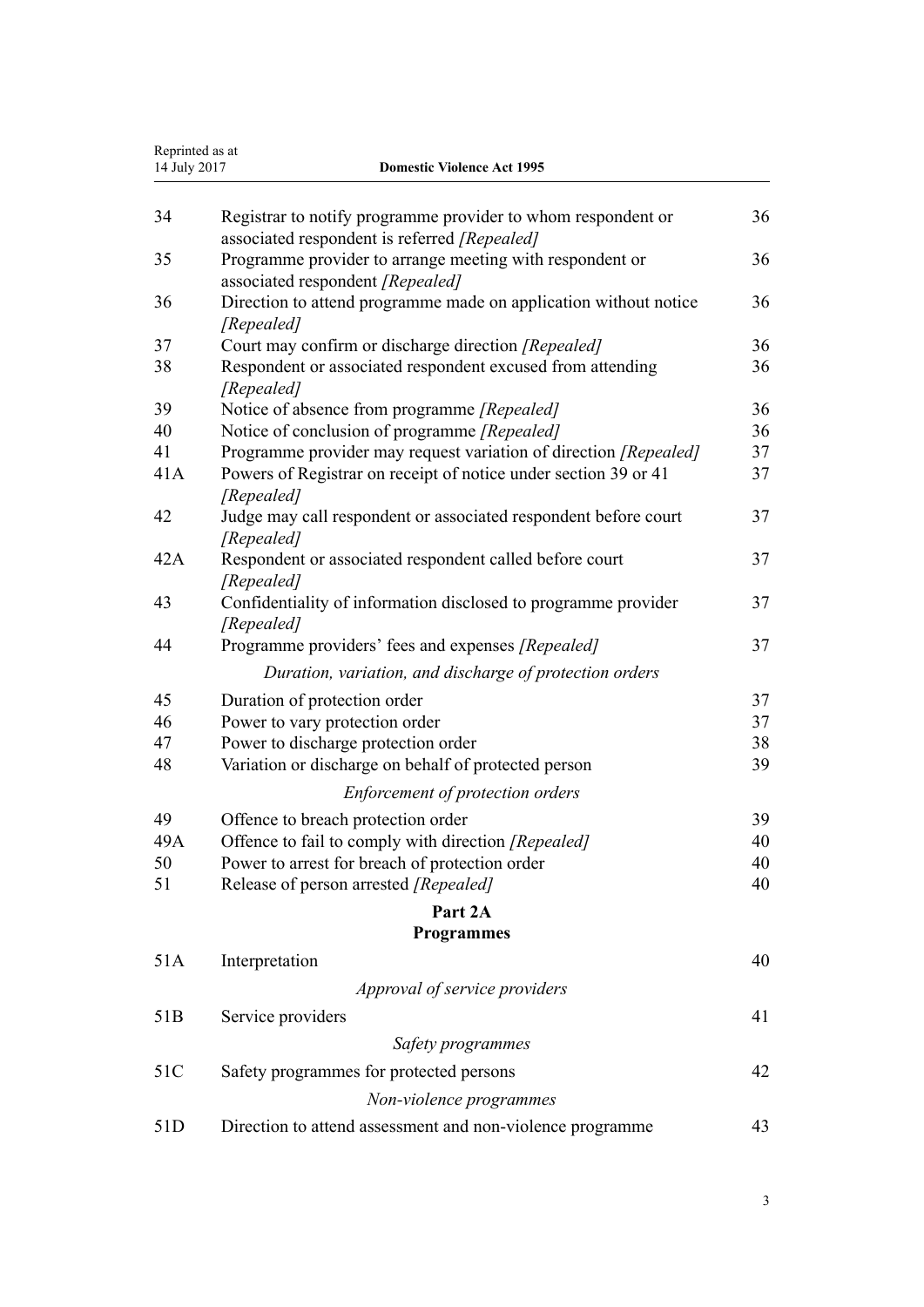|     | <b>Domestic Violence Act 1995</b>                                                              | Reprinted as at<br>14 July 2017 |
|-----|------------------------------------------------------------------------------------------------|---------------------------------|
| 51E | Direction to attend non-violence programme made on application<br>without notice               | 43                              |
| 51F | Court may confirm or discharge direction after considering<br>objection made under section 51E | 44                              |
| 51G | Referral of respondent to service provider                                                     | 44                              |
| 51H | Service provider to meet with respondent                                                       | 44                              |
| 51I | Service provider to notify Registrar about safety concerns                                     | 45                              |
| 51J | Referral to different service provider                                                         | 45                              |
| 51K | Judge may discharge direction to attend non-violence programme<br>in certain cases             | 45                              |
| 51L | Service provider and respondent to settle terms of attendance at<br>non-violence programme     | 46                              |
| 51M | Notice to be given to court if continued provision of non-violence<br>programme inappropriate  | 47                              |
|     | Non-compliance with direction to attend assessment and non-<br>violence programme              |                                 |
| 51N | Notice of non-compliance with direction                                                        | 47                              |
| 510 | Powers of Registrar on receipt of notice under section 51N                                     | 48                              |
| 51P | Judge may call respondent before court                                                         | 48                              |
| 51Q | Respondent called before court                                                                 | 48                              |
|     | Completion of non-violence programme                                                           |                                 |
| 51R | Notice of completion and outcome of non-violence programme                                     | 49                              |
|     | Confidentiality of information                                                                 |                                 |
| 51S | Confidentiality of information disclosed to service provider                                   | 49                              |
|     | <b>Enforcement of directions</b>                                                               |                                 |
| 51T | Offence to fail to comply with direction                                                       | 50                              |
|     | Part 3                                                                                         |                                 |
|     | <b>Orders relating to property</b>                                                             |                                 |
|     | Occupation orders                                                                              |                                 |
| 52  | Application for occupation order                                                               | 51                              |
| 53  | Power to make occupation order                                                                 | 51                              |
| 54  | Effect of occupation order                                                                     | 52                              |
| 55  | Power to vary or discharge occupation order                                                    | 52                              |
|     | Tenancy orders                                                                                 |                                 |
| 56  | Application for tenancy order                                                                  | 52                              |
| 57  | Power to make tenancy order                                                                    | 53                              |
| 58  | Effect of tenancy order                                                                        | 53                              |
| 59  | Power to discharge tenancy order and revest tenancy                                            | 54                              |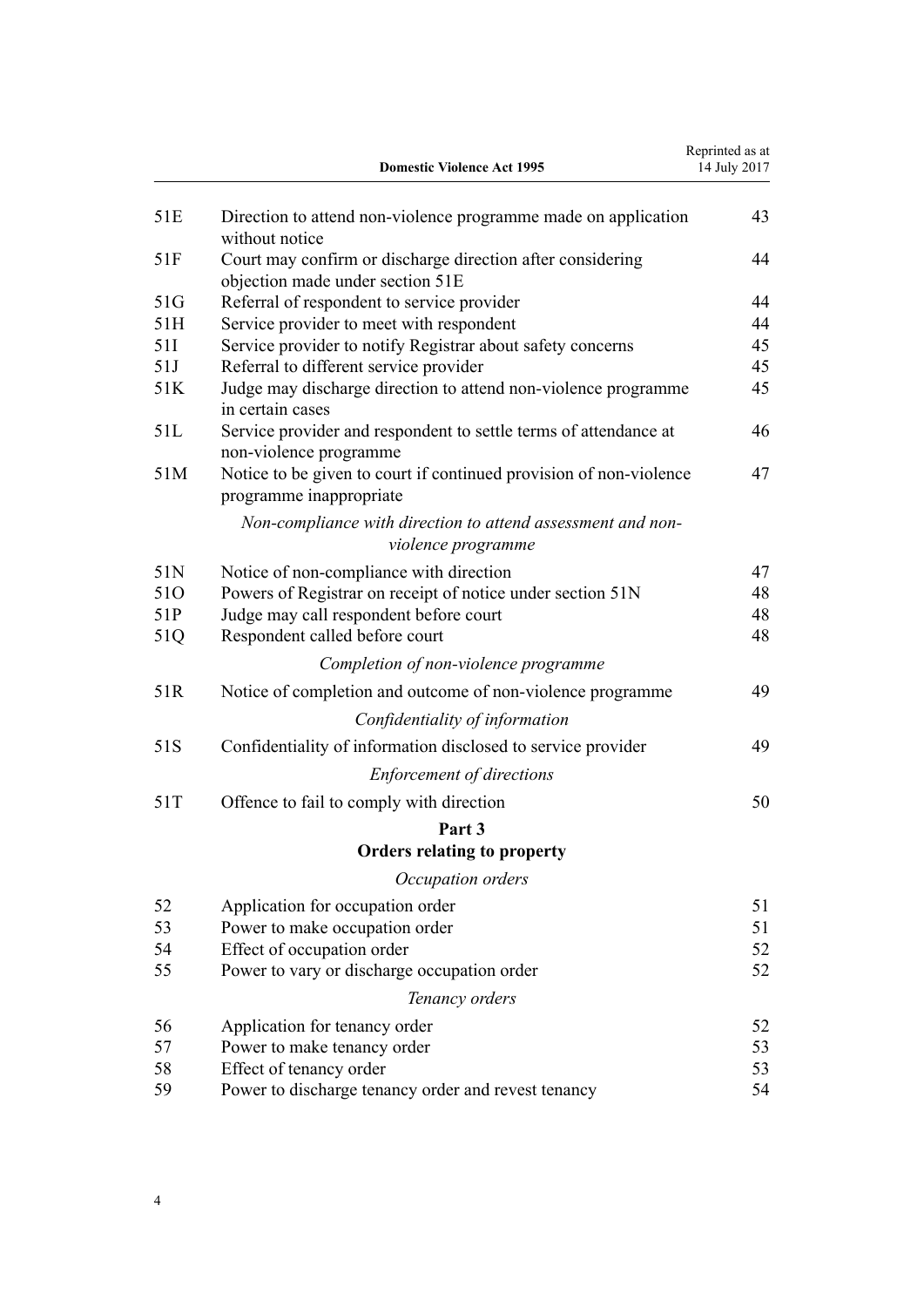| Reprinted as at<br>14 July 2017 | <b>Domestic Violence Act 1995</b>                                                                                      |          |
|---------------------------------|------------------------------------------------------------------------------------------------------------------------|----------|
|                                 | General provisions relating to occupation orders and tenancy<br>orders                                                 |          |
| 60<br>61                        | Application without notice for occupation order or tenancy order<br>Procedure for occupation orders and tenancy orders | 54<br>55 |
|                                 | Ancillary furniture orders                                                                                             |          |
| 62                              | Application for ancillary furniture order                                                                              | 56       |
| 63                              | Power to make ancillary furniture order                                                                                | 56       |
| 64                              | Effect of ancillary furniture order                                                                                    | 57       |
| 65                              | Power to vary or discharge ancillary furniture order                                                                   | 57       |
|                                 | Furniture orders                                                                                                       |          |
| 66                              | Application for furniture order                                                                                        | 58       |
| 67                              | Power to make furniture order                                                                                          | 58       |
| 68                              | Effect of furniture order                                                                                              | 59       |
| 69                              | Power to vary or discharge furniture order                                                                             | 59       |
|                                 | Applications without notice for furniture orders                                                                       |          |
| 70                              | Application without notice for ancillary furniture order or furniture<br>order                                         | 60       |
|                                 | General provisions relating to property orders                                                                         |          |
| 71                              | Applications for property orders by minors                                                                             | 61       |
| 72                              | Applications for property orders against minors                                                                        | 61       |
| 73                              | Applications for property orders on behalf of persons other than<br>children                                           | 62       |
| 74                              | Notice to persons with interest in property affected                                                                   | 62       |
| 75                              | Protection of mortgagees, etc                                                                                          | 62       |
|                                 | Part 4                                                                                                                 |          |
|                                 | Procedure                                                                                                              |          |
|                                 | Temporary orders                                                                                                       |          |
| 76                              | Respondent to notify intention to appear                                                                               | 62       |
| 77                              | Procedure where respondent does not require hearing                                                                    | 63       |
| 78                              | Court may require hearing before order becomes final                                                                   | 64       |
| 79                              | Application of sections 76 to 78 to other affected persons                                                             | 64       |
| 79A                             | Review of contact arrangements                                                                                         | 64       |
| 80                              | Procedure where hearing required                                                                                       | 65       |
| 80A                             | Temporary order discharged when made final order under section<br>80(1)                                                | 66       |
|                                 | General provisions                                                                                                     |          |
| 81                              | Court may appoint lawyer                                                                                               | 66       |
| 82                              | Power of court to call witnesses                                                                                       | 68       |
| 83                              | Conduct of proceedings                                                                                                 | 69       |
| 84                              | Evidence [Repealed]                                                                                                    | 70       |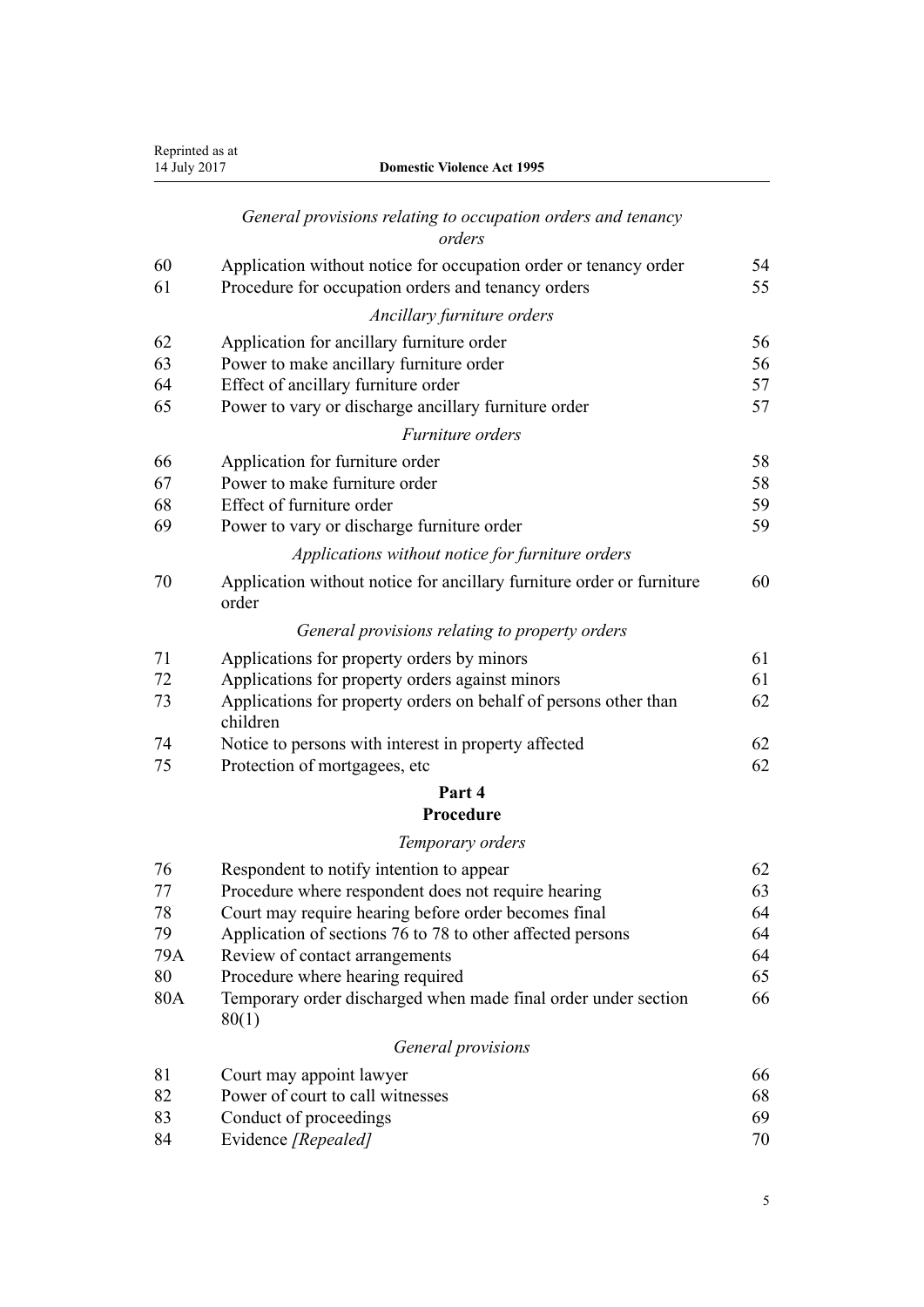|     | <b>Domestic Violence Act 1995</b>                                                   | Reprinted as at<br>14 July 2017 |
|-----|-------------------------------------------------------------------------------------|---------------------------------|
|     |                                                                                     |                                 |
| 85  | Standard of proof                                                                   | 70                              |
| 86  | Orders by consent                                                                   | 70                              |
| 87  | Explanation of orders                                                               | 70                              |
| 88  | Copies of orders to be sent to Police                                               | 71                              |
| 89  | Information on service of certain orders to be communicated to<br>Police            | 71                              |
| 90  | Police to consider exercise of powers under Arms Act 1983                           | 71                              |
|     | Appeals                                                                             |                                 |
| 91  | Appeals to High Court                                                               | 72                              |
| 92  | Application of provisions relating to minors, etc.                                  | 73                              |
| 93  | Appeals to Court of Appeal                                                          | 73                              |
| 94  | Appeals to be heard as soon as practicable                                          | 73                              |
| 95  | Effect of appeal                                                                    | 73                              |
|     | Part 5                                                                              |                                 |
|     | Enforcement of protection orders overseas and foreign<br>protection orders          |                                 |
|     | <b>Enforcement of New Zealand orders overseas</b>                                   |                                 |
| 96  | Enforcement of New Zealand orders overseas                                          | 74                              |
|     | Enforcement of foreign protection orders                                            |                                 |
| 97  | Registration of foreign protection orders                                           | 75                              |
| 98  | Copies of registered foreign protection orders to be sent to Police                 | 76                              |
| 99  | Effect of registration                                                              | 76                              |
| 100 | Variation of registered foreign protection order                                    | 76                              |
| 101 | Registered foreign protection orders not to be enforced in certain<br>circumstances | 76                              |
| 102 | Evidence taken overseas                                                             | 77                              |
| 103 | Proof of documents                                                                  | 77                              |
| 104 | Depositions to be evidence                                                          | 77                              |
| 105 | Prescribed foreign countries                                                        | 78                              |
| 106 | Evidence of orders made in foreign country                                          | 78                              |
|     | Part 6                                                                              |                                 |
|     | Non-publication of information relating to protected person on<br>public registers  |                                 |
|     | Interpretation                                                                      |                                 |
| 107 | Interpretation                                                                      | 78                              |
|     | Applications for directions                                                         |                                 |
| 108 | Protected person may apply for direction that identifying                           | 78                              |
|     | information on public register not be publicly available                            |                                 |
| 109 | Agency to determine application                                                     | 79                              |
| 110 | Agency to notify applicant of decision                                              | 79                              |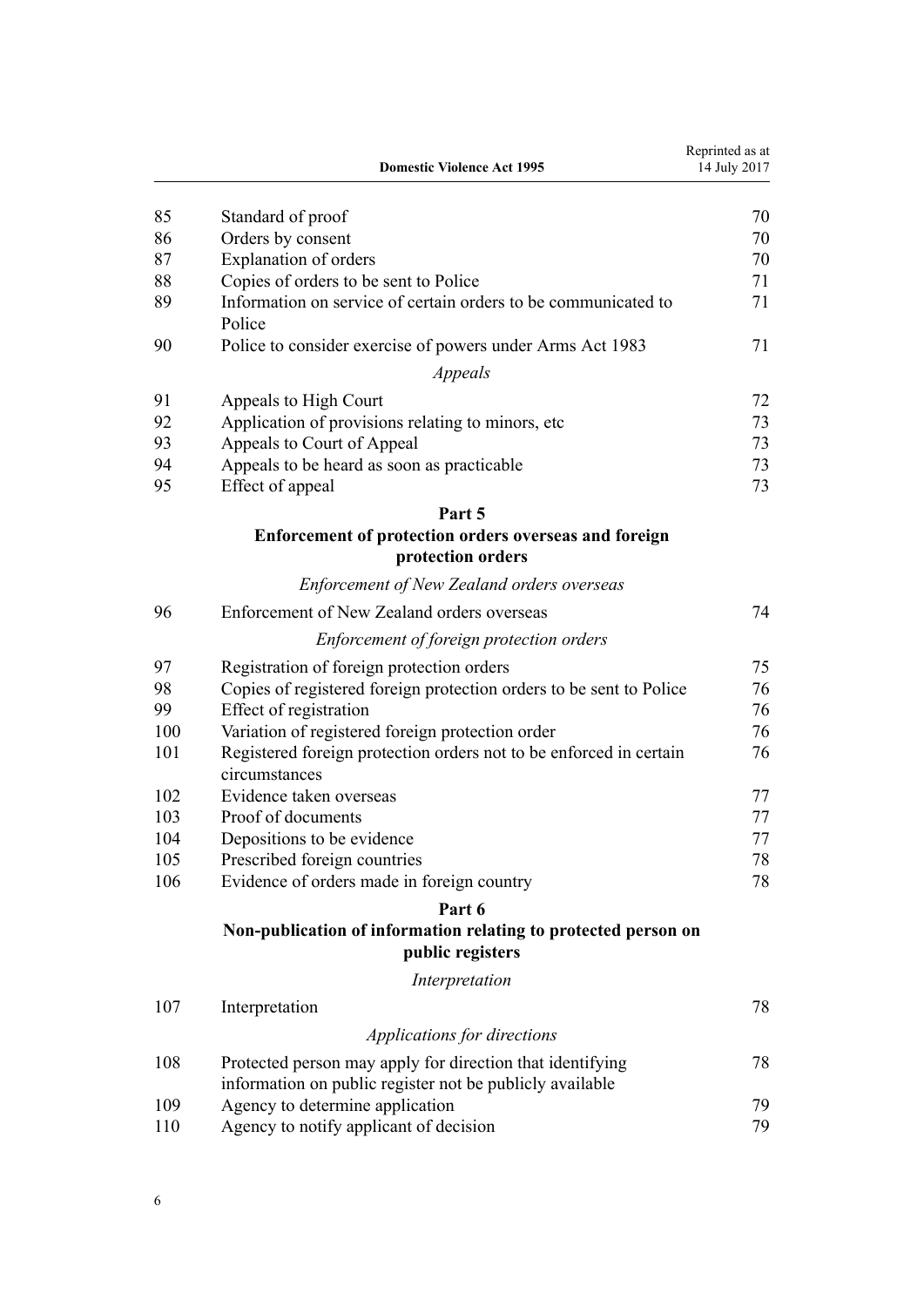| Reprinted as at<br>14 July 2017<br><b>Domestic Violence Act 1995</b> |                                                                                       |          |
|----------------------------------------------------------------------|---------------------------------------------------------------------------------------|----------|
| 111                                                                  | Information not to be disclosed pending determination of<br>application or complaint  | 80       |
|                                                                      | Effect of direction                                                                   |          |
| 112                                                                  | <b>Effect of direction</b>                                                            | 80       |
| 113                                                                  | Direction not applicable to relevant information subsequently<br>included in register | 81       |
|                                                                      | Duration of direction                                                                 |          |
| 114                                                                  | Duration of direction                                                                 | 81       |
| 115                                                                  | Registrar to notify agency of making or discharge of protection<br>order              | 82       |
|                                                                      | Disclosure of relevant information with consent                                       |          |
| 116                                                                  | Disclosure of relevant information with consent of protected<br>person                | 82       |
|                                                                      | Other enactments not affected                                                         |          |
| 117                                                                  | Other enactments not affected                                                         | 83       |
|                                                                      | <b>Complaints to Privacy Commissioner</b>                                             |          |
| 118                                                                  | <b>Complaints to Privacy Commissioner</b>                                             | 83       |
| 119                                                                  | Investigation of complaint                                                            | 84       |
| 120                                                                  | Application of certain provisions of Privacy Act 1993                                 | 84       |
|                                                                      | Regulations                                                                           |          |
| 121                                                                  | Regulations                                                                           | 84       |
|                                                                      | Codes of practice                                                                     |          |
| 122                                                                  | Codes of practice                                                                     | 85       |
| 123                                                                  | Application of certain provisions of Privacy Act 1993                                 | 85       |
| 124                                                                  | Effect of code                                                                        | 85       |
|                                                                      | Part 6A                                                                               |          |
|                                                                      | <b>Police safety orders</b>                                                           |          |
| 124A                                                                 | Interpretation                                                                        | 86       |
| 124B                                                                 | Qualified constable may issue Police safety order                                     | 86       |
| 124C                                                                 | Consent to issue of Police safety order not required                                  | 87       |
| 124D<br>124E                                                         | Police safety order not to be issued against child<br>Effect of Police safety order   | 87<br>87 |
| 124F                                                                 | Suspension of firearms licence on issue of Police safety order                        | 88       |
| 124G                                                                 | Suspension of parenting orders, etc.                                                  | 88       |
| 124H                                                                 | Prompt service of Police safety order required                                        | 89       |
| 124I                                                                 | Detention by constable                                                                | 89       |
| 124J                                                                 | Police safety order to be explained                                                   | 89       |
| 124K                                                                 | Duration of Police safety order                                                       | 90       |
| 124L                                                                 | Contravention of Police safety order                                                  | 90       |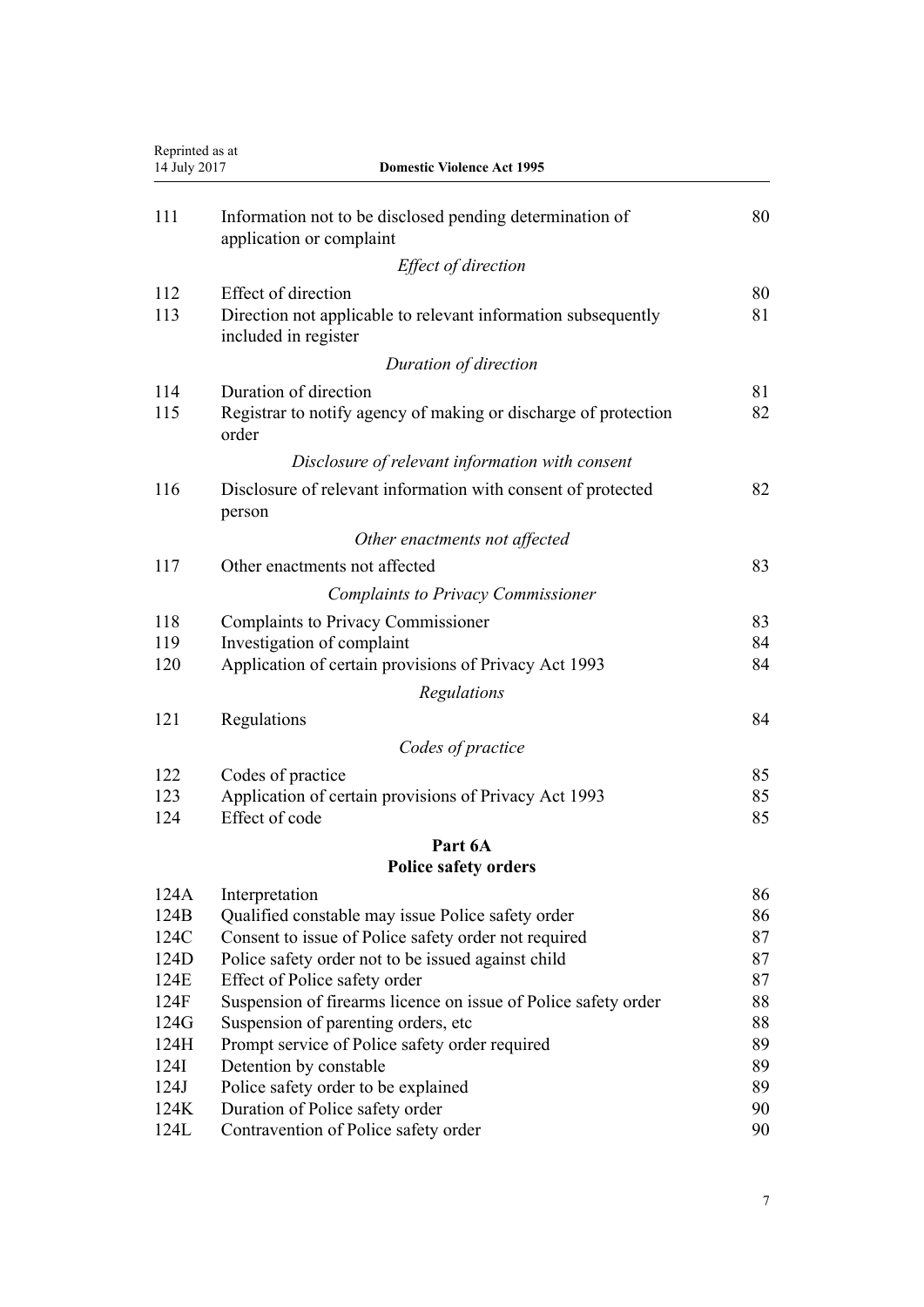<span id="page-7-0"></span>

|                  | <b>Domestic Violence Act 1995</b>                                                                                 | Reprinted as at<br>14 July 2017 |
|------------------|-------------------------------------------------------------------------------------------------------------------|---------------------------------|
| 124M             | Issue of summons where person cannot be brought before District<br>Court within 24 hours                          | 91                              |
| 124N             | Jurisdiction of District Court                                                                                    | 91                              |
| 124 <sub>O</sub> | Issue of warrant to arrest person who contravenes Police safety<br>order or fails to attend adjourned proceedings | 93                              |
| 124P             | Protection order to be issued and served                                                                          | 93                              |
| 124Q             | Protection order to be sent to Family Court                                                                       | 94                              |
| 124R             | Protection order treated as if made by Family Court                                                               | 94                              |
| 124S             | Police employees, etc, protected from proceedings                                                                 | 94                              |
|                  | Part 7                                                                                                            |                                 |
|                  | <b>Miscellaneous provisions</b>                                                                                   |                                 |
|                  | Restriction on publication                                                                                        |                                 |
| 125              | Restriction of publication of reports of proceedings                                                              | 95                              |
|                  | Rules and regulations                                                                                             |                                 |
| 126              | Rules of court                                                                                                    | 95                              |
| 127              | Regulations                                                                                                       | 97                              |
|                  | Saving                                                                                                            |                                 |
| 128              | Property (Relationships) Act 1976 not affected                                                                    | 98                              |
|                  | Repeals and consequential amendments                                                                              |                                 |
| 129              | Repeals                                                                                                           | 98                              |
| 130              | Amendments to Arms Act 1983                                                                                       | 98                              |
| 131              | Amendment to Children, Young Persons, and Their Families Act<br>1989                                              | 98                              |
| 132              | Amendment to Electoral Act 1993                                                                                   | 99                              |
|                  | Transitional provisions on enactment of this Act                                                                  |                                 |
| 133              | <b>Transitional provisions</b>                                                                                    | 99                              |
|                  | Transitional provisions applying on enactment of Domestic<br>Violence Amendment Act 2013                          |                                 |
| 134              | Programmes requested or directed before commencement of this<br>section                                           | 100                             |
| 135              | Referrals to programme providers before commencement of this<br>section                                           | 100                             |
| 136              | Programmes arranged or in progress before commencement of this<br>section                                         | 101                             |
| 137              | Proceedings commenced before commencement of this section but<br>not completed                                    | 102                             |
| 138              | Approval panel disestablished                                                                                     | 102                             |

# **An Act to provide greater protection from domestic violence**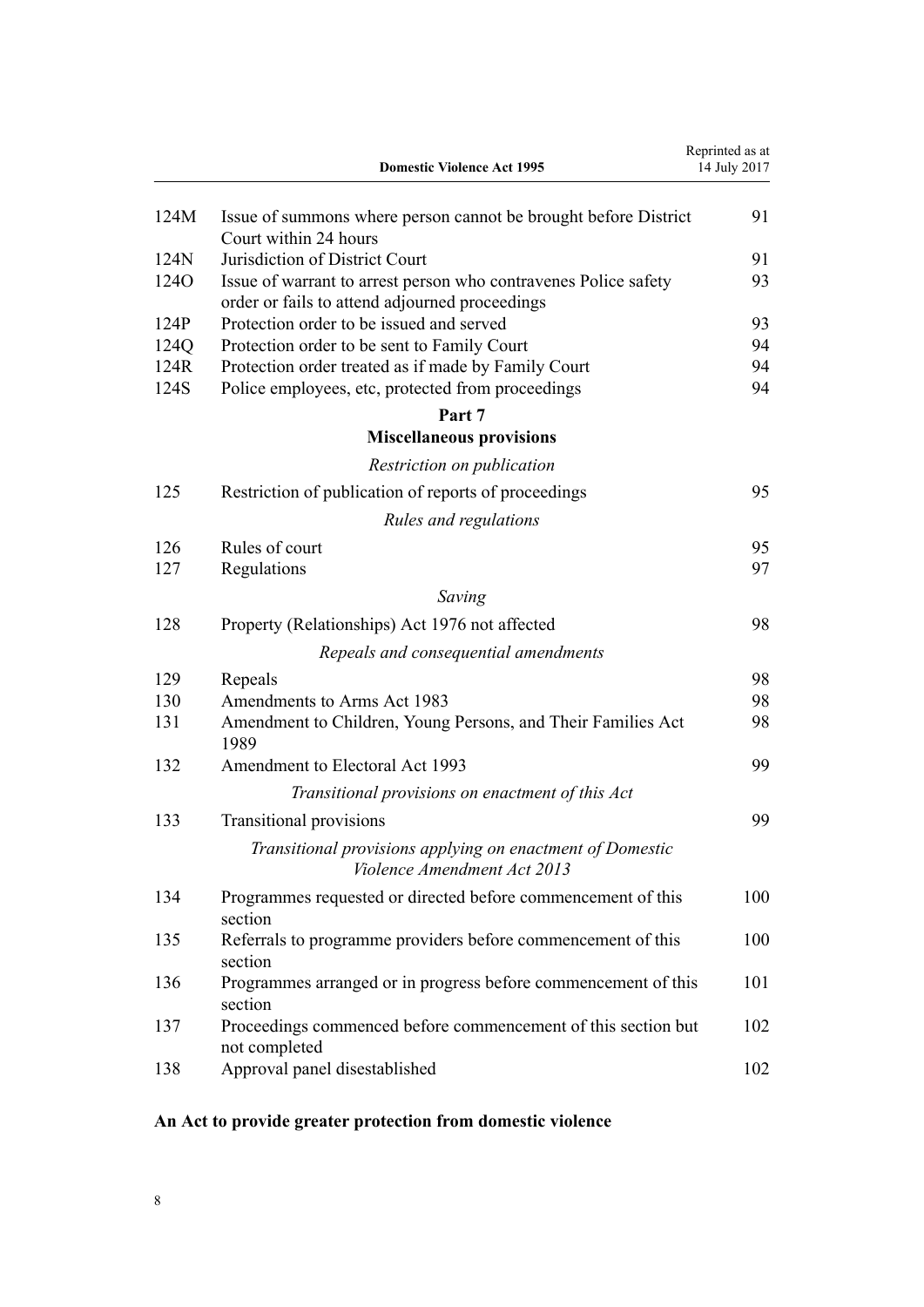## <span id="page-8-0"></span>**1 Short Title and commencement**

- (1) This Act may be cited as the Domestic Violence Act 1995.
- (2) Except as provided in subsection (3) and [section 30](#page-34-0), this Act shall come into force on a date to be appointed by the Governor-General by Order in Council.
- (3) [Part 6](#page-77-0) shall come into force on a date to be appointed by the Governor-General by Order in Council; and 1 or more Orders in Council may be made appointing different dates for different provisions and for different purposes.

Section 1: this Act (but section 29 only to the extent that it authorises the provision of programmes to persons who are not children, and sections 108–120 only for the purposes of the public registers maintained under the public register provisions specified in this order) brought into force, on 1 July 1996, by the [Domestic Violence Act Commencement Order 1996](http://prd-lgnz-nlb.prd.pco.net.nz/pdflink.aspx?id=DLM212125) (SR 1996/142).

Section 1: sections 108–120 brought into force only for the purposes of the public registers maintained under the public register provisions specified in this order, on 15 December 1998, by the [Do](http://prd-lgnz-nlb.prd.pco.net.nz/pdflink.aspx?id=DLM264465)[mestic Violence Act Commencement Order 1998](http://prd-lgnz-nlb.prd.pco.net.nz/pdflink.aspx?id=DLM264465) (SR 1998/343).

# **Part 1**

# **Preliminary provisions**

# **2 Interpretation**

In this Act, unless the context otherwise requires,—

**ancillary furniture order** means an order made under [section 63;](#page-55-0) and includes a temporary order made under that section

#### **applicant** means—

- (a) a person who applies for an order under this Act on his or her own behalf:
- (b) the person on whose behalf an application for an order is made pursuant to [section 9](#page-15-0) or [section 11](#page-17-0) or [section 12](#page-17-0) or [section 73](#page-61-0)

**application without notice** means an application made without notice to the person or persons against whom the application is made

**associated respondent** means a person against whom a protection order applies by virtue of a direction made pursuant to [section 17](#page-22-0)

**child** means a person who is under the age of 17 years; but does not include a person who is or has been married or in a civil union or a de facto relationship

**child of the applicant's family** means a child who ordinarily or periodically resides with the applicant (whether or not the child is a child of the applicant and the respondent or of either of them)

**contact** has the meaning given to it by [section 8](http://prd-lgnz-nlb.prd.pco.net.nz/pdflink.aspx?id=DLM317244) of the Care of Children Act 2004

**country** includes any State, territory, province, or other part of a country

**court** means the Family Court or the District Court; and includes a Judge of any such court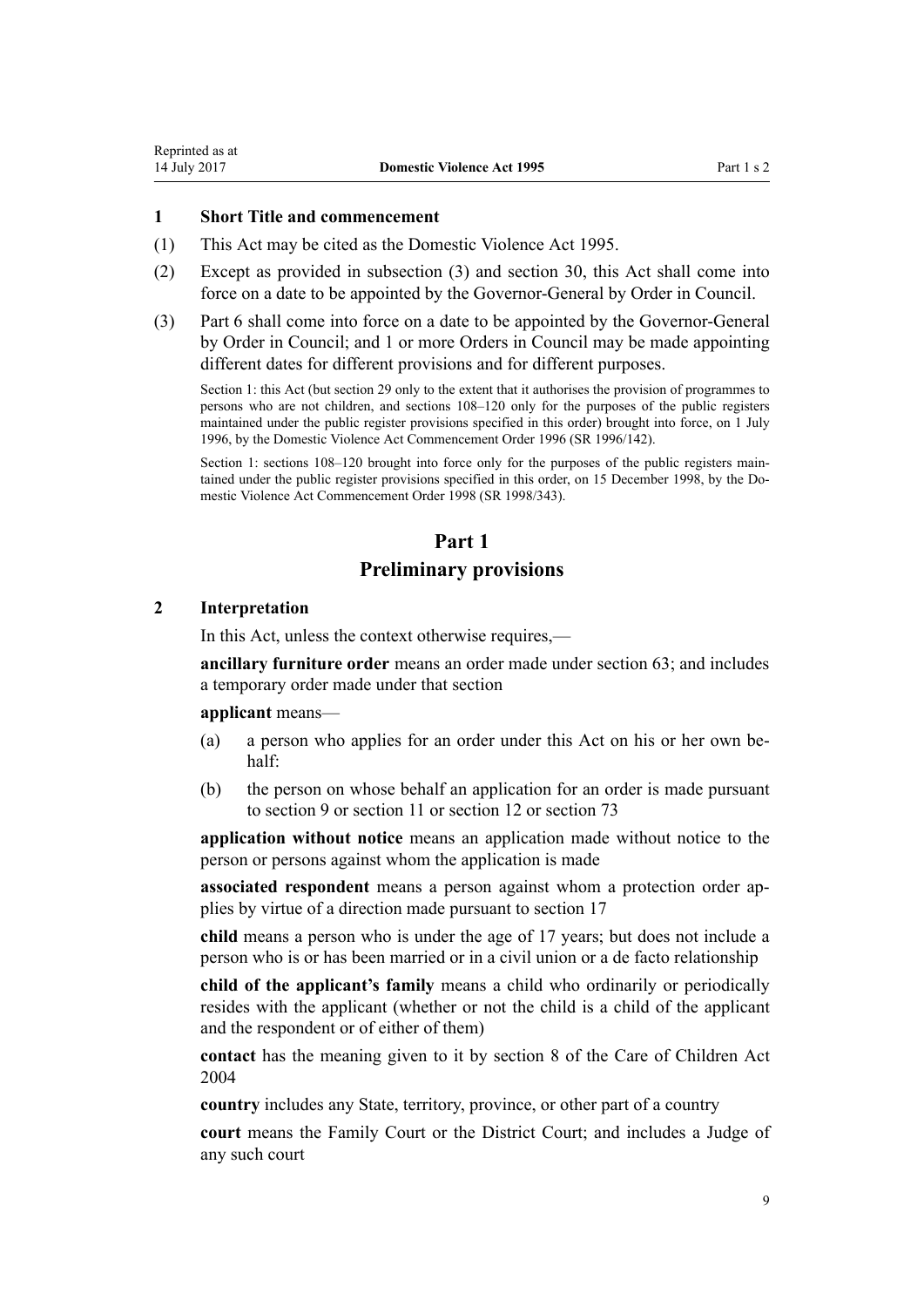**day-to-day care** has the meaning given to it by [section 8](http://prd-lgnz-nlb.prd.pco.net.nz/pdflink.aspx?id=DLM317244) of the Care of Children Act 2004

**domestic relationship** means one of the relationships set out in [section 4\(1\)](#page-13-0)

**domestic violence** has the meaning set out in [section 3](#page-12-0)

#### **dwellinghouse** includes—

- (a) any flat or town house, whether or not occupied pursuant to a licence to occupy within the meaning of [section 121A](http://prd-lgnz-nlb.prd.pco.net.nz/pdflink.aspx?id=DLM271049) of the Land Transfer Act  $1952$
- (b) any mobile home, caravan, or other means of shelter placed or erected upon any land and intended for occupation on that land

**encourage** includes to incite, counsel, or procure

**family member**, in relation to a person, means—

- (a) any other person who is or has been related to the person by blood or by or through marriage, a civil union, or a de facto relationship, or by adoption:
- (b) any other person who is a member of the person's whanau or other culturally recognised family group:
- (c) *[Repealed]*

**firearms licence** means a firearms licence issued under [section 24](http://prd-lgnz-nlb.prd.pco.net.nz/pdflink.aspx?id=DLM72923) of the Arms Act 1983

#### **foreign protection order**,—

- (a) means an order made by a court in a prescribed foreign country, being—
	- (i) an order to protect a person from behaviour by the person against whom the order is made, where, if the behaviour occurred in New Zealand, it would be behaviour in respect of which a protection order could be made under this Act; or
	- (ii) an order that varies, discharges, or is made in substitution for, such an order; but
- (b) does not include—
	- (i) an order made *ex parte*; or
	- (ii) an order of an interim nature; or
	- (iii) an order made by a court in a prescribed foreign country that varies, discharges, or is made in substitution for, a New Zealand order that is registered or is otherwise enforceable in that country

**furniture order** means an order made under [section 67;](#page-57-0) and includes a temporary order made under that section

**lawyer** has the meaning given to it by [section 6](http://prd-lgnz-nlb.prd.pco.net.nz/pdflink.aspx?id=DLM364948) of the Lawyers and Conveyancers Act 2006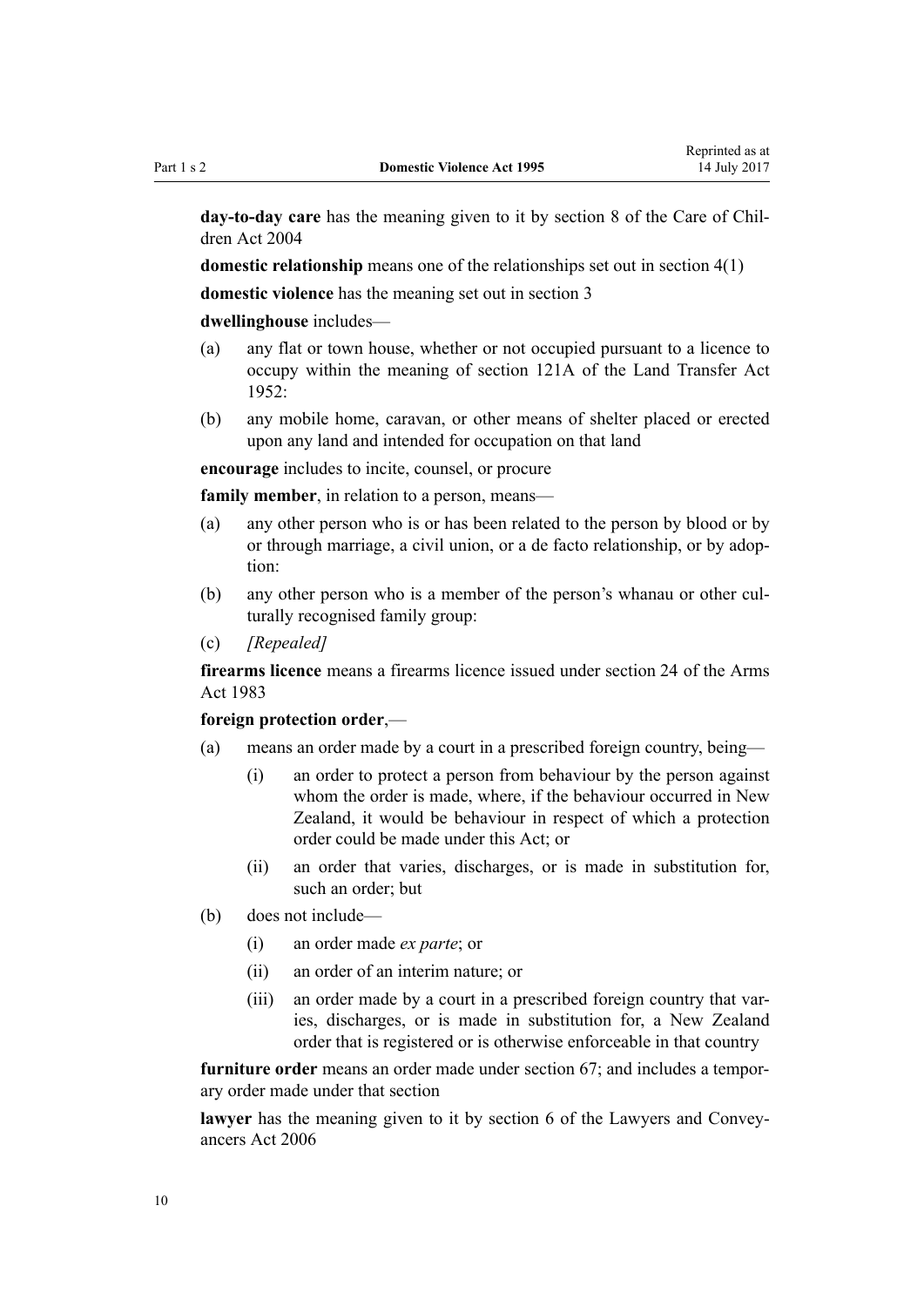**occupation order** means an order made under [section 53;](#page-50-0) and includes a temporary order made under that section

**parenting order** has the meaning given to it by [section 8](http://prd-lgnz-nlb.prd.pco.net.nz/pdflink.aspx?id=DLM317244) of the Care of Children Act 2004

**partner**, in the phrase "spouse or partner" and in related contexts, means, in relation to a person,—

- (a) the person's civil union partner; or
- (b) the person's de facto partner; or
- (c) any other person, in any case where those persons are the biological parents of the same person

**prescribed foreign country** means—

- (a) Australia; or
- (b) any state or territory of Australia; or
- (c) any other country outside New Zealand that is declared, by Order in Council made under [section 105](#page-77-0), to be a prescribed foreign country

**property**, in relation to a person, means property that—

- (a) the person owns; or
- (b) the person does not own but—
	- (i) uses or enjoys; or
	- (ii) is available for the person's use or enjoyment; or
	- (iii) is in the person's care or custody; or
	- (iv) is at the person's dwellinghouse

**protected person**, in relation to a protection order, means—

- (a) the person for whose protection the order is made:
- (b) any child of that person's family:
- (c) any person for whose benefit the order applies pursuant to a direction made under [section 16](#page-21-0)

**protection order** means an order made under [section 14;](#page-20-0) and includes a temporary order made under that section

**registered foreign protection order** means a foreign protection order that is registered in a court pursuant to [section 97](#page-74-0)

**Registrar** means the Registrar of a court; and includes a Deputy Registrar of a court

#### **representative**,—

(a) in relation to a minor aged 16 or under, means a guardian *ad litem* or next friend appointed, pursuant to rules of court, to take proceedings under this Act on behalf of that minor aged 16 or under: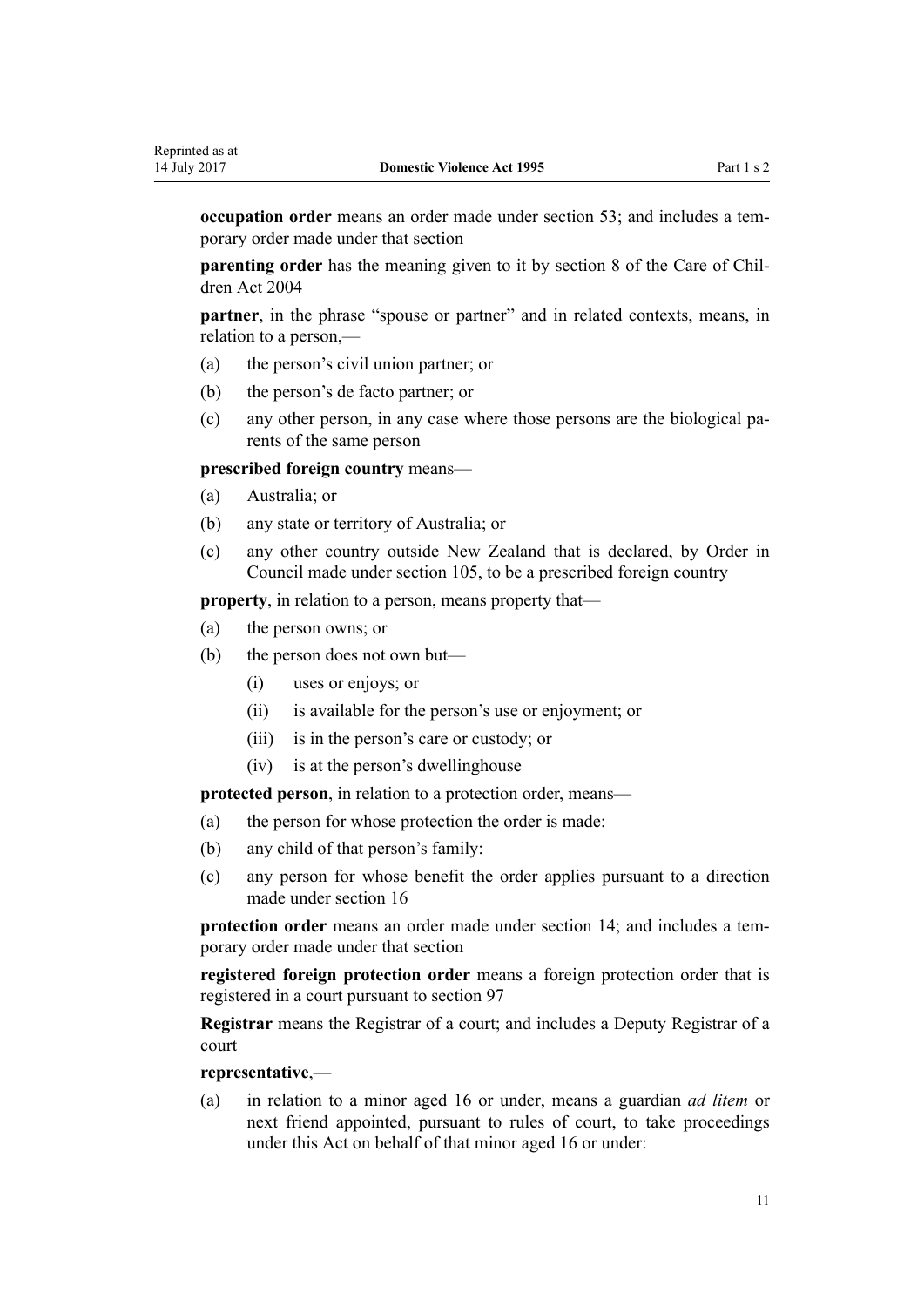Reprinted as at

- (b) in relation to a person to whom [section 11](#page-17-0) applies, means a guardian *ad litem* appointed, pursuant to rules of court, to take proceedings under this Act on behalf of that person:
- (c) in relation to a person to whom [section 12](#page-17-0) applies, means a guardian *ad litem* appointed, pursuant to that section, to take proceedings under this Act on behalf of that person

**respondent** means the person against whom an application has been made for an order under this Act; and includes a person (other than an associated respondent) against whom an order is made under this Act

**Secretary** means the chief executive of the Ministry of Justice

**special condition**, in relation to a protection order, means any condition of the order imposed pursuant to [section 27](#page-32-0)

**specified person** means a person for whose benefit a protection order applies pursuant to a direction made under [section 16](#page-21-0)

**standard condition relating to weapons** means the standard condition contained in [section 21](#page-25-0)

**temporary order** means an order of limited duration that is made on an application without notice

**tenancy order** means an order made under [section 57;](#page-52-0) and includes a temporary order made under that section

**tenant**, in relation to any dwellinghouse, includes any person—

- (a) whose tenancy of that dwellinghouse has expired or been determined; and
- (b) who is for the time being deemed, pursuant to any enactment or rule of law, to continue to be the tenant of the dwellinghouse;—

and **tenancy** has a corresponding meaning

**use domestic violence**, in relation to any person, means to engage in behaviour that amounts to domestic violence against that person

**weapon** means any firearm, airgun, pistol, restricted weapon, ammunition, or explosive, as those terms are defined in the [Arms Act 1983.](http://prd-lgnz-nlb.prd.pco.net.nz/pdflink.aspx?id=DLM72621)

Compare: 1982 No 120 [s 2](http://prd-lgnz-nlb.prd.pco.net.nz/pdflink.aspx?id=DLM81596)

Section 2 **approved agency**: repealed, on 1 October 2014, by [section 4\(2\)](http://prd-lgnz-nlb.prd.pco.net.nz/pdflink.aspx?id=DLM5615642) of the Domestic Violence Amendment Act 2013 (2013 No 77).

Section 2 **child**: amended, on 26 April 2005, by [section 7](http://prd-lgnz-nlb.prd.pco.net.nz/pdflink.aspx?id=DLM333795) of the Relationships (Statutory References) Act 2005 (2005 No 3).

Section 2 **contact**: inserted, on 31 March 2014, by [section 4\(1\)](http://prd-lgnz-nlb.prd.pco.net.nz/pdflink.aspx?id=DLM5615642) of the Domestic Violence Amendment Act 2013 (2013 No 77).

Section 2 **court**: amended, on 1 March 2017, by [section 261](http://prd-lgnz-nlb.prd.pco.net.nz/pdflink.aspx?id=DLM6942680) of the District Court Act 2016 (2016 No 49).

Section 2 **day-to-day care**: inserted, on 16 November 2011, by [section 5](http://prd-lgnz-nlb.prd.pco.net.nz/pdflink.aspx?id=DLM1955505) of the Domestic Violence Amendment Act 2011 (2011 No 58).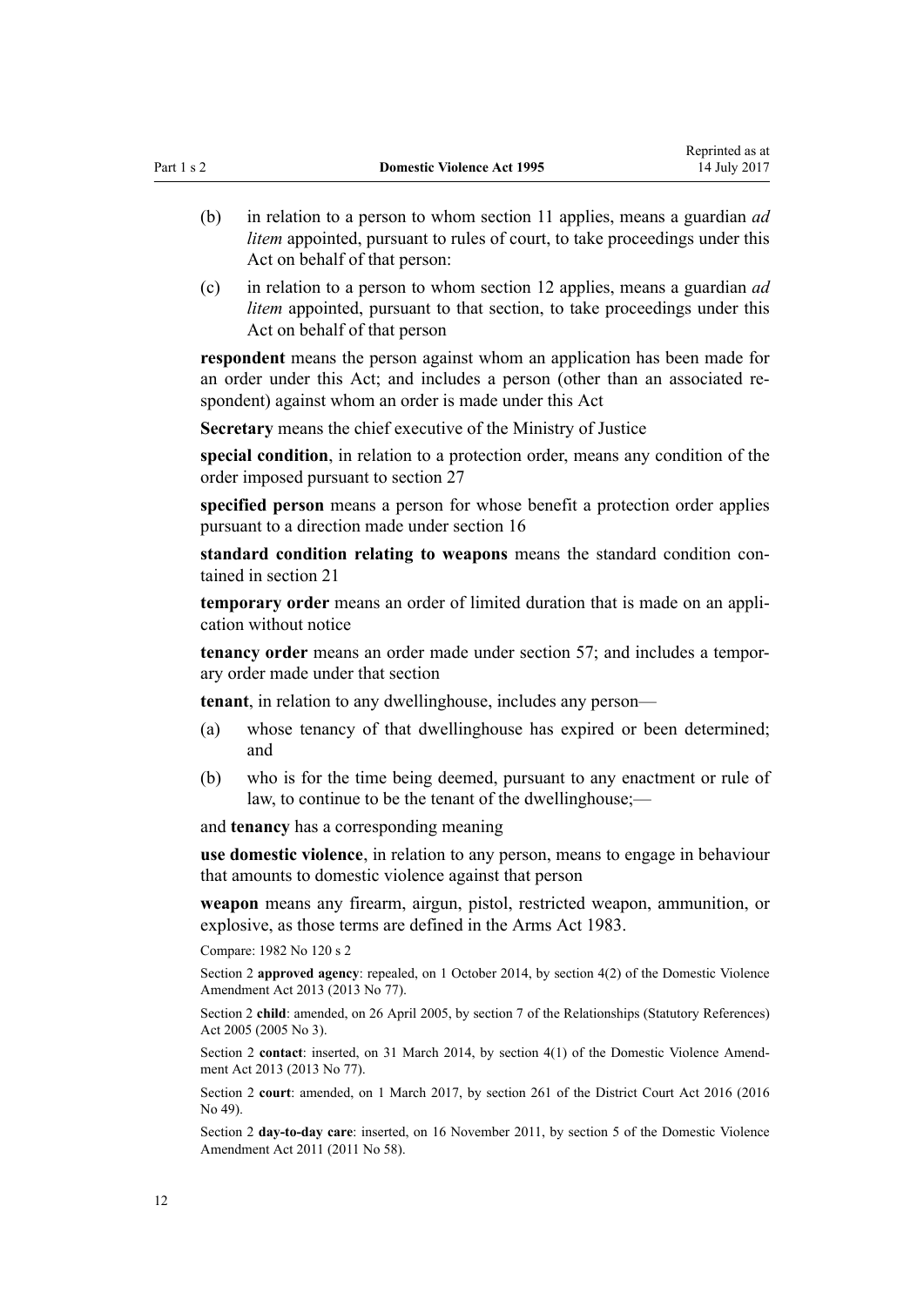<span id="page-12-0"></span>Section 2 **family member** paragraph (a): replaced, on 26 April 2005, by [section 7](http://prd-lgnz-nlb.prd.pco.net.nz/pdflink.aspx?id=DLM333795) of the Relationships (Statutory References) Act 2005 (2005 No 3).

Section 2 **family member** paragraph (c): repealed, on 26 April 2005, by [section 7](http://prd-lgnz-nlb.prd.pco.net.nz/pdflink.aspx?id=DLM333795) of the Relationships (Statutory References) Act 2005 (2005 No 3).

Section 2 **lawyer**: replaced, on 1 August 2008, by [section 348](http://prd-lgnz-nlb.prd.pco.net.nz/pdflink.aspx?id=DLM367849) of the Lawyers and Conveyancers Act 2006 (2006 No 1).

Section 2 **parenting order**: inserted, on 16 November 2011, by [section 5](http://prd-lgnz-nlb.prd.pco.net.nz/pdflink.aspx?id=DLM1955505) of the Domestic Violence Amendment Act 2011 (2011 No 58).

Section 2 **partner**: replaced, on 26 April 2005, by [section 7](http://prd-lgnz-nlb.prd.pco.net.nz/pdflink.aspx?id=DLM333795) of the Relationships (Statutory References) Act 2005 (2005 No 3).

Section 2 **programme**: repealed, on 1 October 2014, by [section 4\(2\)](http://prd-lgnz-nlb.prd.pco.net.nz/pdflink.aspx?id=DLM5615642) of the Domestic Violence Amendment Act 2013 (2013 No 77).

Section 2 **programme provider**: repealed, on 1 October 2014, by [section 4\(2\)](http://prd-lgnz-nlb.prd.pco.net.nz/pdflink.aspx?id=DLM5615642) of the Domestic Violence Amendment Act 2013 (2013 No 77).

Section 2 **representative** paragraph (a): amended, on 26 April 2005, by [section 7](http://prd-lgnz-nlb.prd.pco.net.nz/pdflink.aspx?id=DLM333795) of the Relationships (Statutory References) Act 2005 (2005 No 3).

Section 2 **Secretary**: amended, on 1 October 2003, pursuant to [section 14\(2\)](http://prd-lgnz-nlb.prd.pco.net.nz/pdflink.aspx?id=DLM201378) of the State Sector Amendment Act 2003 (2003 No 41).

# **3 Meaning of domestic violence**

(1) In this Act, **domestic violence**, in relation to any person, means violence against that person by any other person with whom that person is, or has been, in a domestic relationship.

#### (2) In this section, **violence** means—

- (a) physical abuse:
- (b) sexual abuse:
- (c) psychological abuse, including, but not limited to,—
	- (i) intimidation:
	- (ii) harassment:
	- (iii) damage to property:
	- (iv) threats of physical abuse, sexual abuse, or psychological abuse:
	- (iva) financial or economic abuse (for example, denying or limiting access to financial resources, or preventing or restricting employment opportunities or access to education):
	- (v) in relation to a child, abuse of the kind set out in subsection (3).
- (3) Without limiting subsection (2)(c), a person psychologically abuses a child if that person—
	- (a) causes or allows the child to see or hear the physical, sexual, or psychological abuse of a person with whom the child has a domestic relationship; or
	- (b) puts the child, or allows the child to be put, at real risk of seeing or hearing that abuse occurring;—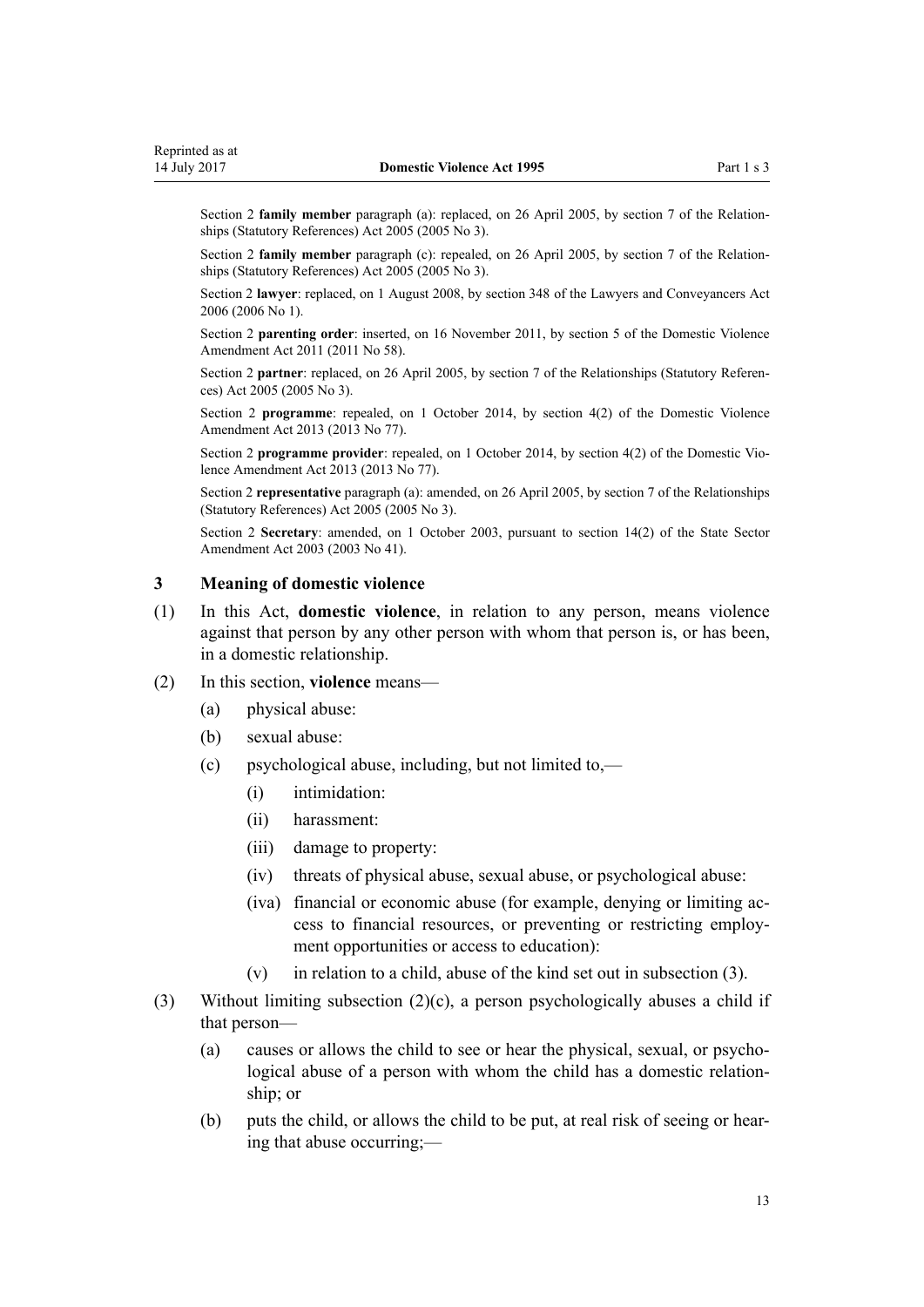<span id="page-13-0"></span>but the person who suffers that abuse is not regarded, for the purposes of this subsection, as having caused or allowed the child to see or hear the abuse, or, as the case may be, as having put the child, or allowed the child to be put, at risk of seeing or hearing the abuse.

- (4) Without limiting subsection (2),—
	- (a) a single act may amount to abuse for the purposes of that subsection:
	- (b) a number of acts that form part of a pattern of behaviour may amount to abuse for that purpose, even though some or all of those acts, when viewed in isolation, may appear to be minor or trivial.
- (5) Behaviour may be psychological abuse for the purposes of subsection  $(2)(c)$ which does not involve actual or threatened physical or sexual abuse. Section  $3(2)(c)(iva)$ : inserted, on 25 September 2013, by [section 5](http://prd-lgnz-nlb.prd.pco.net.nz/pdflink.aspx?id=DLM5615651) of the Domestic Violence Amendment Act 2013 (2013 No 77).

# **4 Meaning of domestic relationship**

- (1) For the purposes of this Act, a person is in a **domestic relationship** with another person if the person—
	- (a) is a spouse or partner of the other person; or
	- (b) is a family member of the other person; or
	- (c) ordinarily shares a household with the other person; or
	- (d) has a close personal relationship with the other person.
- (2) For the purposes of subsection  $(1)(c)$ , a person is not regarded as sharing a household with another person by reason only of the fact that—
	- (a) the person has—
		- (i) a landlord-tenant relationship; or
		- (ii) an employer-employee relationship; or
		- (iii) an employee-employee relationship—

with that other person; and

- (b) they occupy a common dwellinghouse (whether or not other people also occupy that dwellinghouse).
- (3) For the purposes of subsection (1)(d), a person is not regarded as having a close personal relationship with another person by reason only of the fact that the person has—
	- (a) an employer-employee relationship; or
	- (b) an employee-employee relationship—

with that other person.

(4) Without limiting the matters to which a court may have regard in determining, for the purposes of subsection  $(1)(d)$ , whether a person has a close personal relationship with another person, the court must have regard to—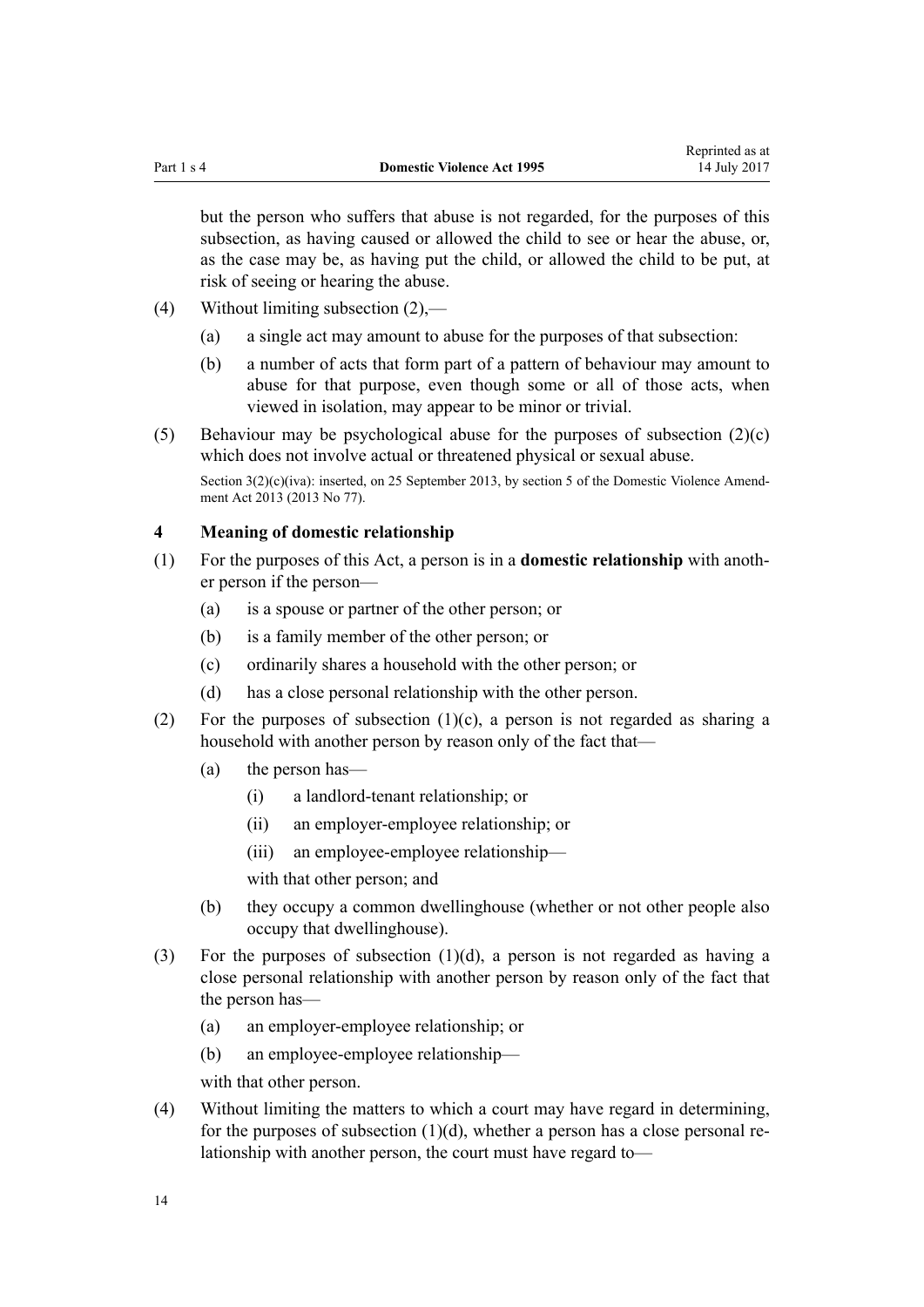- <span id="page-14-0"></span>(a) the nature and intensity of the relationship, and in particular—
	- (i) the amount of time the persons spend together:
	- (ii) the place or places where that time is ordinarily spent:
	- (iii) the manner in which that time is ordinarily spent;—

but it is not necessary for there to be a sexual relationship between the persons:

(b) the duration of the relationship.

Section 4(1)(a): amended, on 26 April 2005, by [section 7](http://prd-lgnz-nlb.prd.pco.net.nz/pdflink.aspx?id=DLM333795) of the Relationships (Statutory References) Act 2005 (2005 No 3).

# **5 Object**

- (1) The object of this Act is to reduce and prevent violence in domestic relationships by—
	- (a) recognising that domestic violence, in all its forms, is unacceptable behaviour; and
	- (b) ensuring that, where domestic violence occurs, there is effective legal protection for its victims.
- (2) This Act aims to achieve its object by—
	- (a) empowering the court to make certain orders to protect victims of domestic violence:
	- (b) ensuring that access to the court is as speedy, inexpensive, and simple as is consistent with justice:
	- (c) providing, for persons who are victims of domestic violence, appropriate safety programmes:
	- (d) requiring respondents and associated respondents to attend non-violence programmes that have the primary objective of stopping or preventing domestic violence:
	- (e) providing more effective sanctions and enforcement in the event that a protection order is breached.
- (3) Any court which, or any person who, exercises any power conferred by or under this Act must be guided in the exercise of that power by the object specified in subsection (1).

Section 5(2)(c): amended, on 1 October 2014, by [section 6\(1\)](http://prd-lgnz-nlb.prd.pco.net.nz/pdflink.aspx?id=DLM5615652) of the Domestic Violence Amendment Act 2013 (2013 No 77).

Section 5(2)(d): amended, on 1 October 2014, by [section 6\(2\)](http://prd-lgnz-nlb.prd.pco.net.nz/pdflink.aspx?id=DLM5615652) of the Domestic Violence Amendment Act 2013 (2013 No 77).

# **6 Act to bind the Crown**

This Act binds the Crown.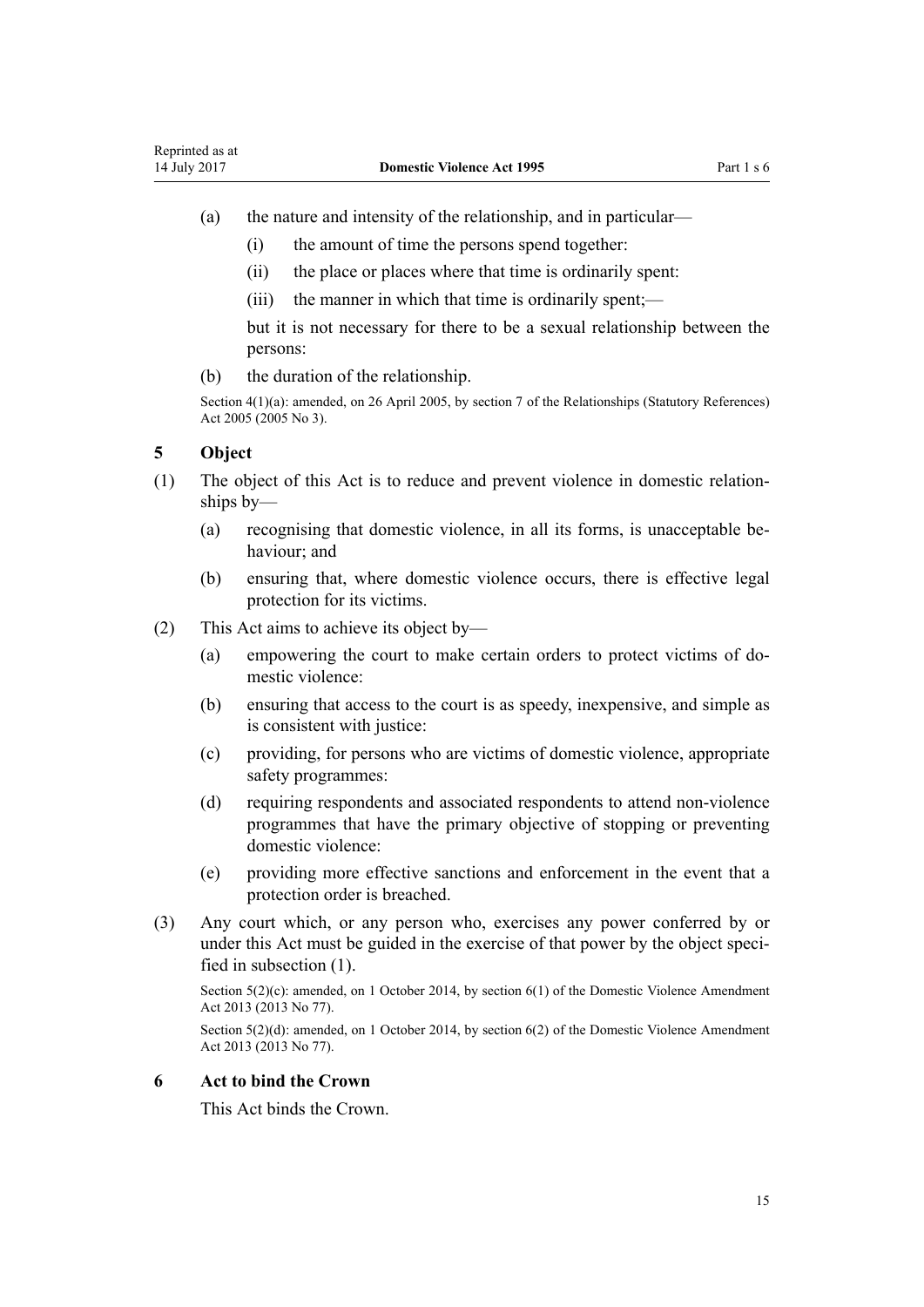# **Part 2 Protection orders**

# *Applications*

#### <span id="page-15-0"></span>**7 Application for protection order**

- (1) A person who is or has been in a domestic relationship with another person may apply to the court for a protection order in respect of that other person.
- (2) Where the person who is eligible to apply for a protection order is under 16 years of age, the application must be made by a representative in accordance with section  $9(2)$ .
- (3) Where the person who is eligible to apply for a protection order is a person to whom [section 11](#page-17-0) applies, the application must be made by a representative in accordance with that section.
- (4) Where the person who is eligible to apply for a protection order is aged 16 years or older but is unable, in the circumstances specified in [section 12\(1\)\(b\)](#page-17-0), to make the application personally, an application may be made on that person's behalf by a representative appointed in accordance with section 12.

Section 7(2): amended, on 26 April 2005, by [section 7](http://prd-lgnz-nlb.prd.pco.net.nz/pdflink.aspx?id=DLM333795) of the Relationships (Statutory References) Act 2005 (2005 No 3).

Section 7(4): amended, on 26 April 2005, by [section 7](http://prd-lgnz-nlb.prd.pco.net.nz/pdflink.aspx?id=DLM333795) of the Relationships (Statutory References) Act 2005 (2005 No 3).

# **8 Contents of application**

Any application for a protection order may seek—

- (a) a direction under [section 16](#page-21-0) that the order apply for the benefit of a particular person with whom the applicant has a domestic relationship:
- (b) a direction under [section 17](#page-22-0) that the order apply against a particular person, being a person whom the respondent has encouraged to engage in behaviour that, if engaged in by the respondent, would amount to domestic violence against the applicant, a child of the applicant's family, or a person referred to in paragraph (a).

# **9 Applications by minors**

- (1) Subject to subsections (2), (2A), and (4), a minor may make an application for a protection order under this Act.
- (2) A minor under 16 years of age must make the application for a protection order by a representative pursuant to rules of court.
- (2A) Subject to [sections 11](#page-17-0) and [12,](#page-17-0) a minor aged 16 years may make an application either on his or her own behalf under subsection (4), or by a representative pursuant to rules of court.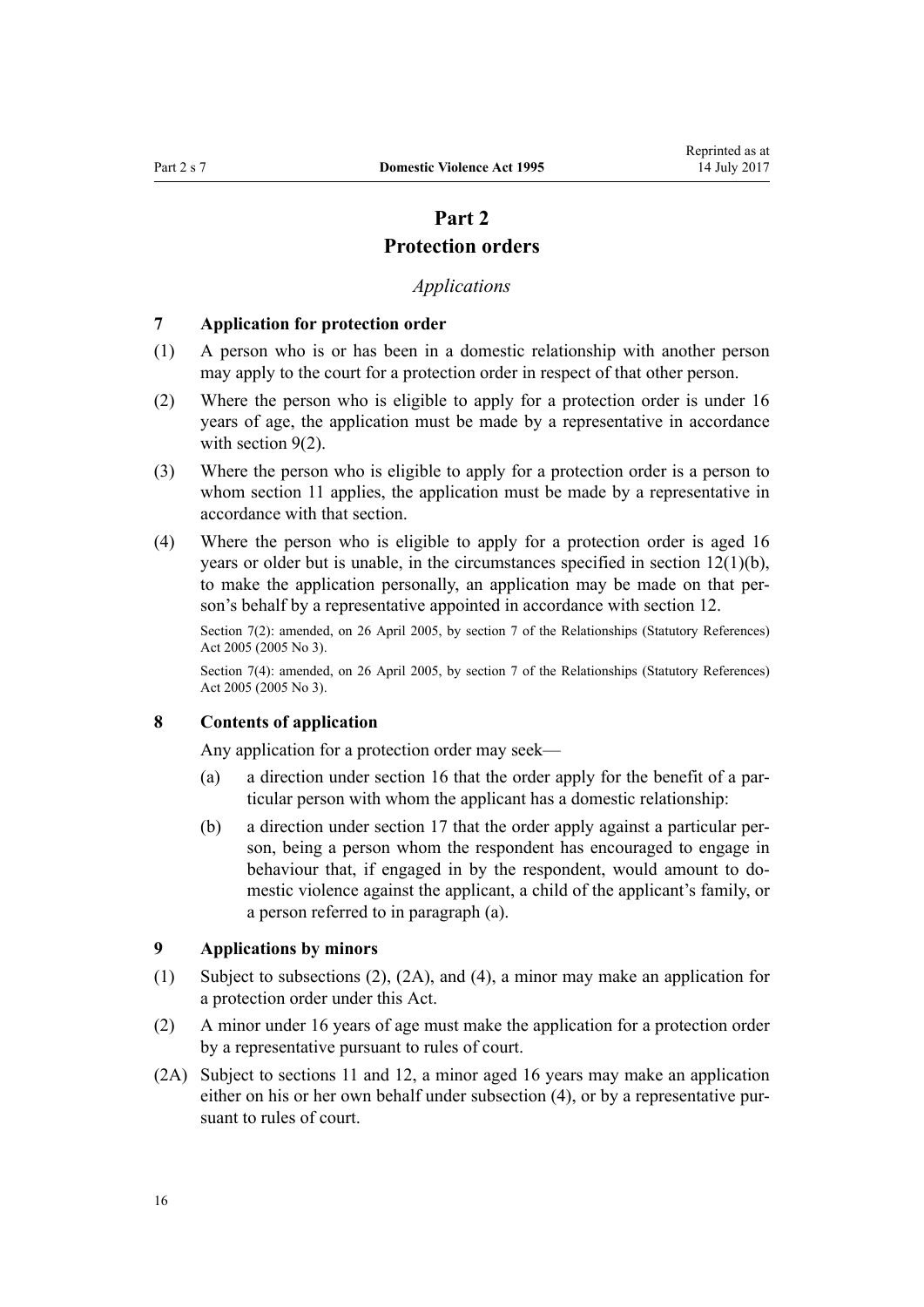- <span id="page-16-0"></span>(3) Nothing in subsection (2) or subsection (2A) prevents a minor under the age of 17 on whose behalf an application for a protection order is made by a representative from being heard in the proceedings; and where the minor expresses views on the need for and outcome of the proceedings, the court must take account of those views to the extent that it thinks fit, having regard to the age and maturity of the minor.
- (4) Subject to [sections 11](#page-17-0) and [12](#page-17-0), a minor—
	- (a) who is aged 17 years or over; and
	- (b) who wishes to apply for a protection order—

must make the application on his or her own behalf, without a next friend or guardian *ad litem*, and orders may be made on the application, and enforced, as if the minor were of full age.

Compare: 1980 No 94 [s 158](http://prd-lgnz-nlb.prd.pco.net.nz/pdflink.aspx?id=DLM41829)

Section 9(1): amended, on 26 April 2005, by [section 7](http://prd-lgnz-nlb.prd.pco.net.nz/pdflink.aspx?id=DLM333795) of the Relationships (Statutory References) Act 2005 (2005 No 3).

Section 9(2): amended, on 26 April 2005, by [section 7](http://prd-lgnz-nlb.prd.pco.net.nz/pdflink.aspx?id=DLM333795) of the Relationships (Statutory References) Act 2005 (2005 No 3).

Section 9(2A): inserted, on 26 April 2005, by [section 7](http://prd-lgnz-nlb.prd.pco.net.nz/pdflink.aspx?id=DLM333795) of the Relationships (Statutory References) Act 2005 (2005 No 3).

Section 9(3): amended, on 26 April 2005, by [section 7](http://prd-lgnz-nlb.prd.pco.net.nz/pdflink.aspx?id=DLM333795) of the Relationships (Statutory References) Act 2005 (2005 No 3).

Section 9(4)(a): replaced, on 26 April 2005, by [section 7](http://prd-lgnz-nlb.prd.pco.net.nz/pdflink.aspx?id=DLM333795) of the Relationships (Statutory References) Act 2005 (2005 No 3).

#### **10 Applications against minors**

- (1) No application for a protection order may be made against a minor under the age of 17 years, unless the minor is or has been married or in a civil union or de facto relationship.
- (2) The court must not make a direction under [section 17](#page-22-0) that a protection order apply against a minor under the age of 17 years, unless the minor is or has been married or in a civil union or de facto relationship.
- (3) For the avoidance of doubt, it is hereby declared that—
	- (a) an application for a protection order may be made against a minor who is or has been married, or in a civil union or de facto relationship, or who has attained the age of 17 years, and orders may be made on the application, and enforced; and
	- (b) the court may make a direction under [section 17](#page-22-0) that a protection order apply against such a minor,—

as if the minor were of full age.

Section 10(1): amended, on 26 April 2005, by [section 7](http://prd-lgnz-nlb.prd.pco.net.nz/pdflink.aspx?id=DLM333795) of the Relationships (Statutory References) Act 2005 (2005 No 3).

Section 10(2): amended, on 26 April 2005, by [section 7](http://prd-lgnz-nlb.prd.pco.net.nz/pdflink.aspx?id=DLM333795) of the Relationships (Statutory References) Act 2005 (2005 No 3).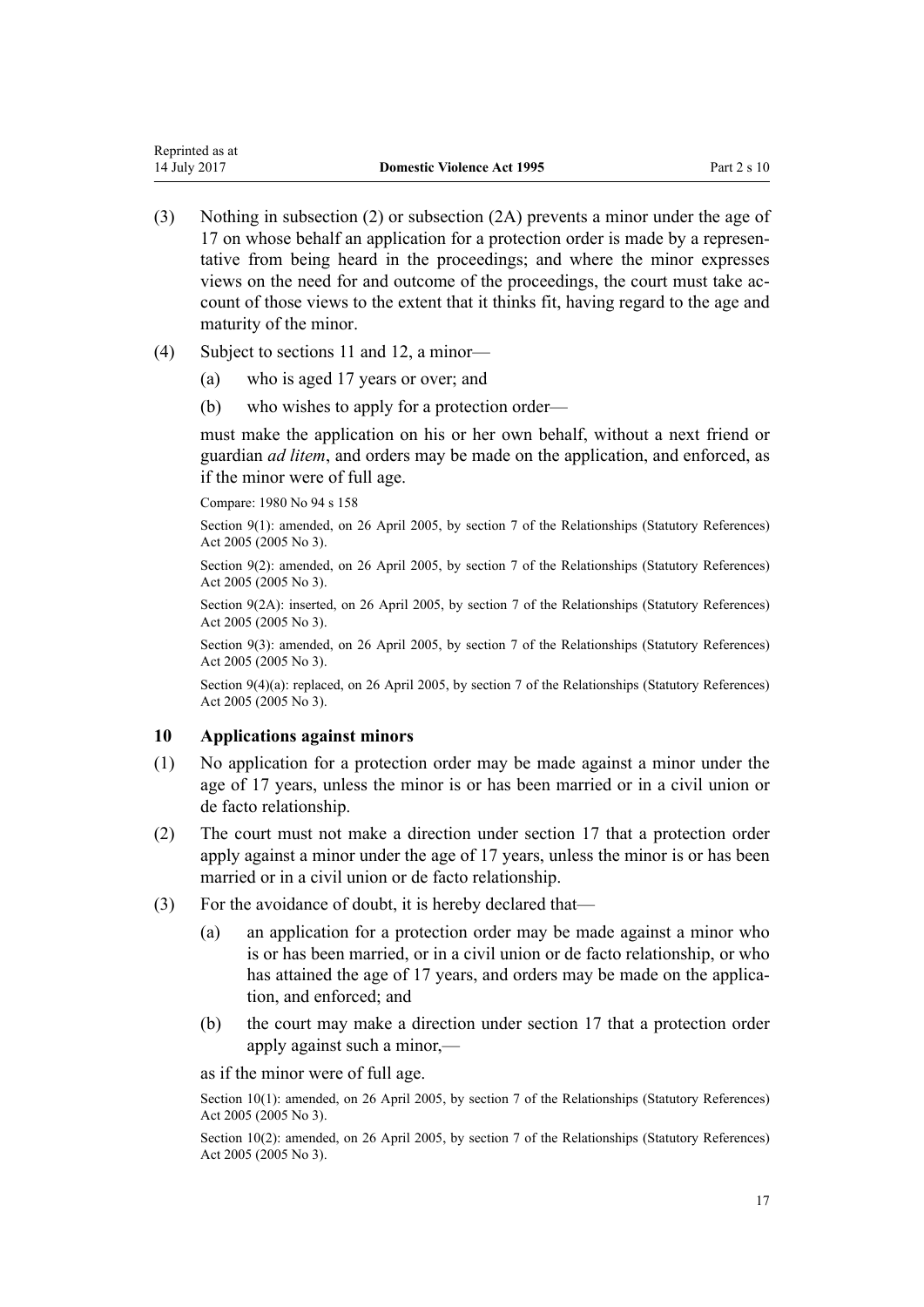<span id="page-17-0"></span>Section 10(3)(a): amended, on 26 April 2005, by [section 7](http://prd-lgnz-nlb.prd.pco.net.nz/pdflink.aspx?id=DLM333795) of the Relationships (Statutory References) Act 2005 (2005 No 3).

# **11 Applications on behalf of persons lacking capacity**

- (1) This section applies to any person aged 16 years or over who—
	- (a) lacks, wholly or partly, the capacity to understand the nature, and to foresee the consequences, of decisions in respect of matters relating to his or her personal care and welfare; or
	- (b) has the capacity to understand the nature, and to foresee the consequences, of decisions in respect of matters relating to his or her personal care and welfare, but wholly lacks the capacity to communicate decisions in respect of such matters.
- (2) Where a person to whom this section applies is eligible to apply for a protection order, then, in any of the circumstances referred to in any of paragraphs (a) to (c), the application must be made, on that person's behalf, by a representative in accordance with rules of court:
	- (a) in any case where no one has power, under an appointment made under the [Protection of Personal and Property Rights Act 1988,](http://prd-lgnz-nlb.prd.pco.net.nz/pdflink.aspx?id=DLM126527) to make such an application on the first-mentioned person's behalf:
	- (b) even though a person has power, under such an appointment, to make such an application, in any case where the person so appointed has refused or failed to do so:
	- (c) in any case where the first-mentioned person is a minor who is not a child.
- (3) Notwithstanding anything in the [Protection of Personal and Property Rights](http://prd-lgnz-nlb.prd.pco.net.nz/pdflink.aspx?id=DLM126527) [Act 1988,](http://prd-lgnz-nlb.prd.pco.net.nz/pdflink.aspx?id=DLM126527) an application must not be made under that Act for an order under [section 10\(1\)\(i\)](http://prd-lgnz-nlb.prd.pco.net.nz/pdflink.aspx?id=DLM126583) of that Act solely for the purpose of the commencement of proceedings under this Act.

Section 11(1): amended, on 26 April 2005, by [section 7](http://prd-lgnz-nlb.prd.pco.net.nz/pdflink.aspx?id=DLM333795) of the Relationships (Statutory References) Act 2005 (2005 No 3).

# **12 Applications on behalf of certain other persons**

- (1) This section applies where—
	- (a) a person aged 16 years or over (other than a person to whom section 11 applies) is eligible to apply for a protection order; and
	- (b) that person is unable, whether by reason of physical incapacity or fear of harm or other sufficient cause, to make the application personally; and
	- (c) it is desirable that the protection order be sought on an application without notice.
- (2) Where this section applies, the court or a Registrar may, on an application without notice made by an adult person who is not under disability, appoint any adult person to be a representative of another person for the purpose of making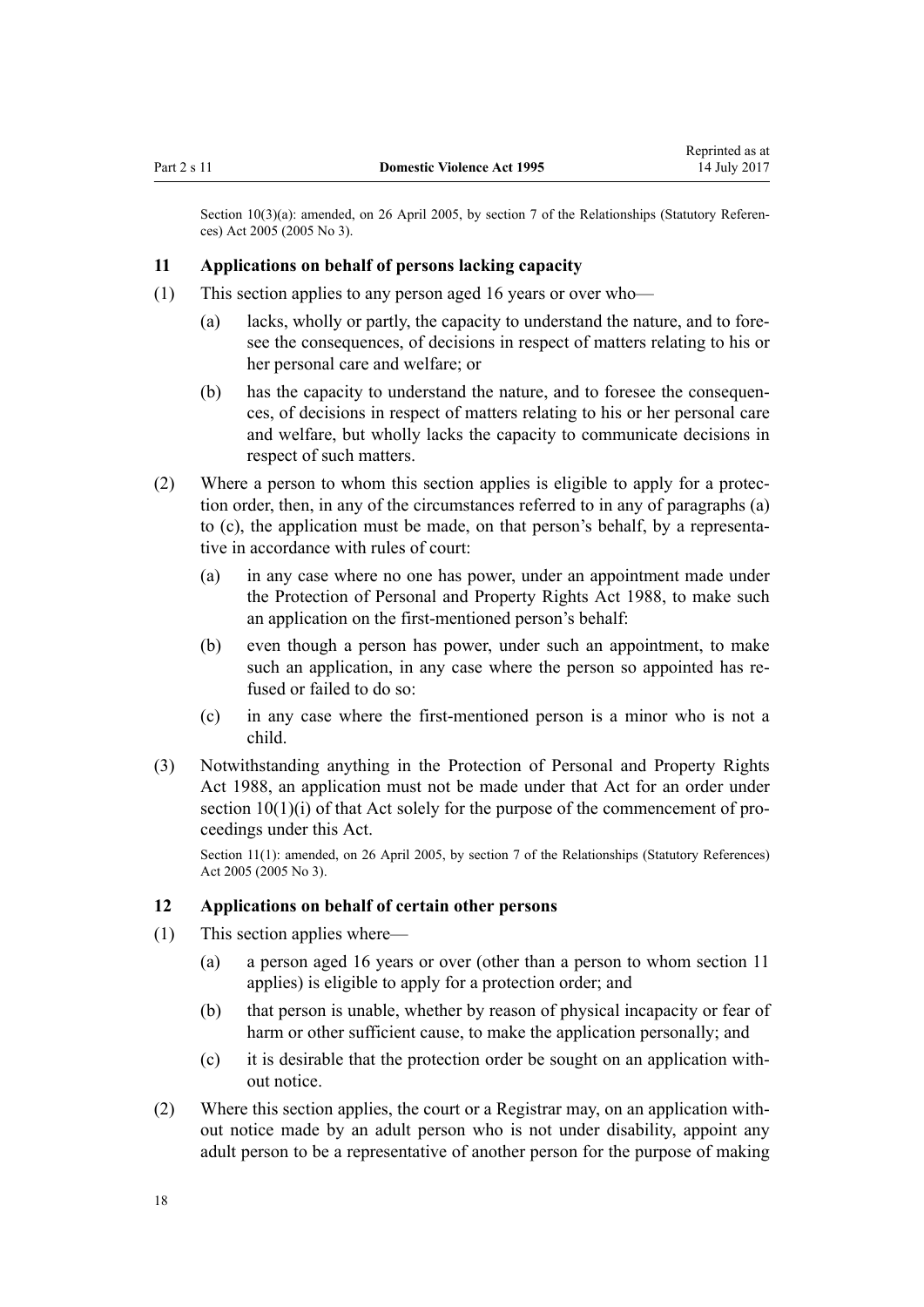<span id="page-18-0"></span>and prosecuting, on behalf of that other person, an application for a protection order.

- (3) Where an application for the appointment of a representative is made pursuant to subsection (2), the court or Registrar must make the appointment sought if the court or, as the case requires, the Registrar is satisfied,—
	- (a) that reasonable steps have been taken to ascertain the wishes of the person to whom the application relates in relation to the matter; and
	- (b) where the wishes of that person have been able to be ascertained,—
		- (i) that the person does not object to the appointment; or
		- (ii) that the person's objection is not freely made; and
	- (c) that it is in the best interests of the person to whom the application relates to make the appointment; and
	- (d) that the proposed appointee—
		- (i) consents in writing to the appointment; and
		- (ii) is not under disability; and
	- (e) that there is unlikely to be any conflict between the interests of the proposed appointee and the interests of the person in respect of whom the application is made.
- (4) The fact that an application for a protection order is made, on a person's behalf, by a representative appointed pursuant to this section does not prevent the person on whose behalf the application is made from being heard in the proceedings.
- (5) Without limiting subsection (3)(b), where—
	- (a) a representative appointed pursuant to this section applies, on another person's behalf, for a protection order; and
	- (b) at any time before the application is determined, the other person objects to the continuation of the proceedings,—

then, unless the court is satisfied that the objection is not freely made, no further steps may be taken in the proceedings.

Section 12(1)(a): amended, on 26 April 2005, by [section 7](http://prd-lgnz-nlb.prd.pco.net.nz/pdflink.aspx?id=DLM333795) of the Relationships (Statutory References) Act 2005 (2005 No 3).

# **13 Application without notice for protection order**

- (1) A protection order may be made on an application without notice if the court is satisfied that the delay that would be caused by proceeding on notice would or might entail—
	- (a) a risk of harm; or
	- (b) undue hardship—

to the applicant or a child of the applicant's family, or both.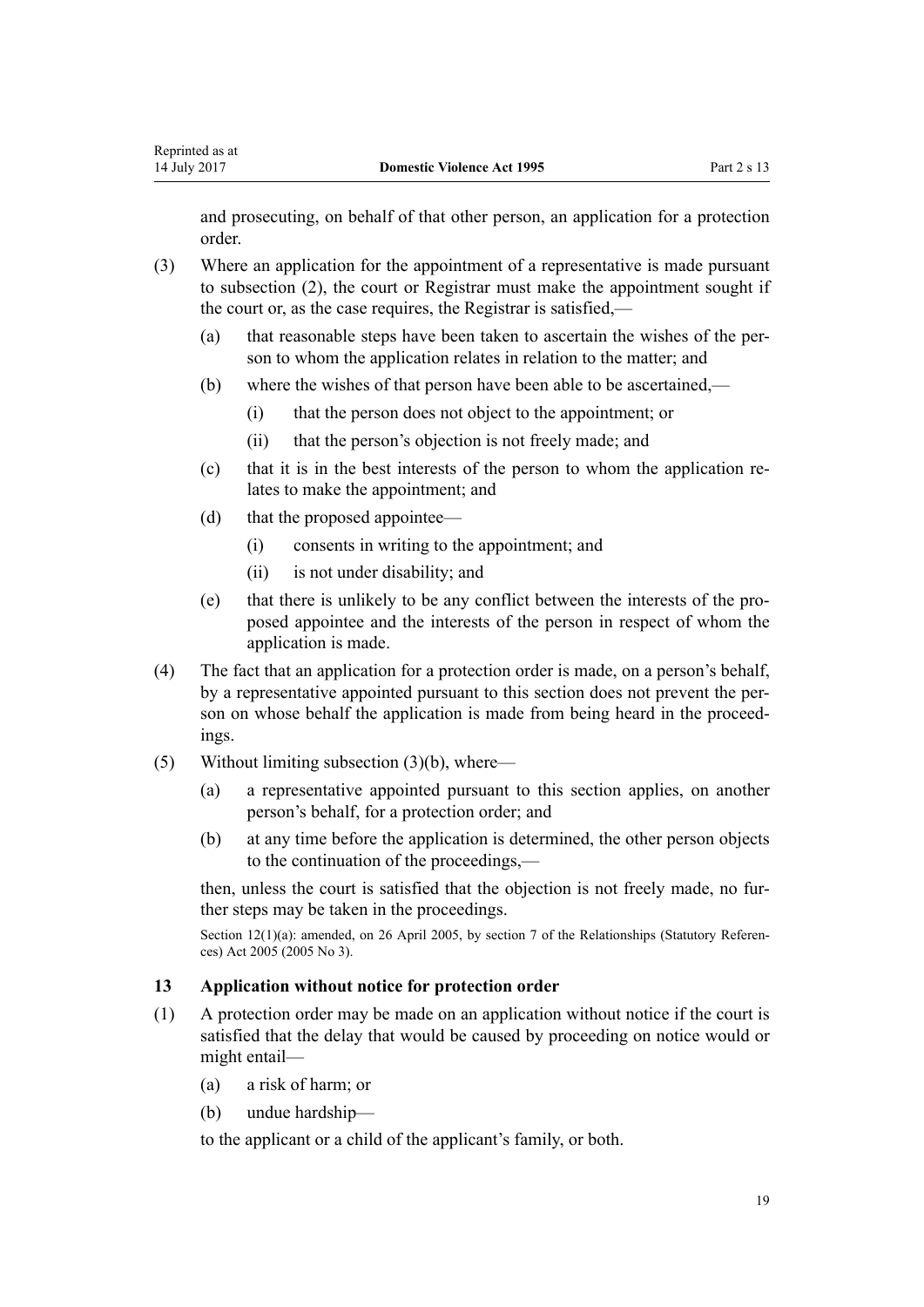Reprinted as at

- (2) Without limiting the matters to which the court may have regard when determining whether to grant a protection order on an application without notice, the court must have regard to—
	- (a) the perception of the applicant or a child of the applicant's family, or both, of the nature and seriousness of the respondent's behaviour; and
	- (b) the effect of that behaviour on the applicant or a child of the applicant's family, or both.
- (3) A protection order made on an application without notice is a temporary order that, subject to [sections 76 to 80](#page-61-0), and unless it is sooner discharged, becomes final by operation of law 3 months after the date on which it is made.
- (4) Where a protection order is made on an application without notice, the respondent may,—
	- (a) notify the court, in accordance with [section 76](#page-61-0), that he or she wishes to be heard on whether a final order should be substituted for the temporary protection order:
	- (b) apply pursuant to [section 22](#page-26-0) for the modification or discharge of the standard condition relating to weapons:
	- (c) apply pursuant to [section 46](#page-36-0) for a variation or discharge of any special conditions of the protection order:
	- (d) apply pursuant to [section 47](#page-37-0) for the protection order to be discharged:
	- (e) where a direction is made under [section 51D,](#page-42-0) in respect of the respondent, notify the court, in accordance with [section 51E](#page-42-0), that he or she objects to the direction.
- (5) Where a protection order is made on an application without notice and, pursuant to [section 17,](#page-22-0) the court directs that the order applies against another person, that associated respondent may,—
	- (a) notify the court, in accordance with [section 76](#page-61-0) (as applied by [section](#page-63-0) [79\)](#page-63-0), that he or she wishes to be heard on whether a final order should be substituted for the temporary protection order, in so far as the order relates to him or her:
	- (b) apply pursuant to [section 22](#page-26-0) for the modification or discharge of the standard condition relating to weapons, in so far as the standard condition relates to him or her:
	- (c) apply pursuant to [section 46](#page-36-0) for a variation or discharge of any special condition of the protection order, in so far as the special condition relates to him or her:
	- (d) apply pursuant to [section 47](#page-37-0) for the protection order to be discharged, in so far as the order relates to him or her: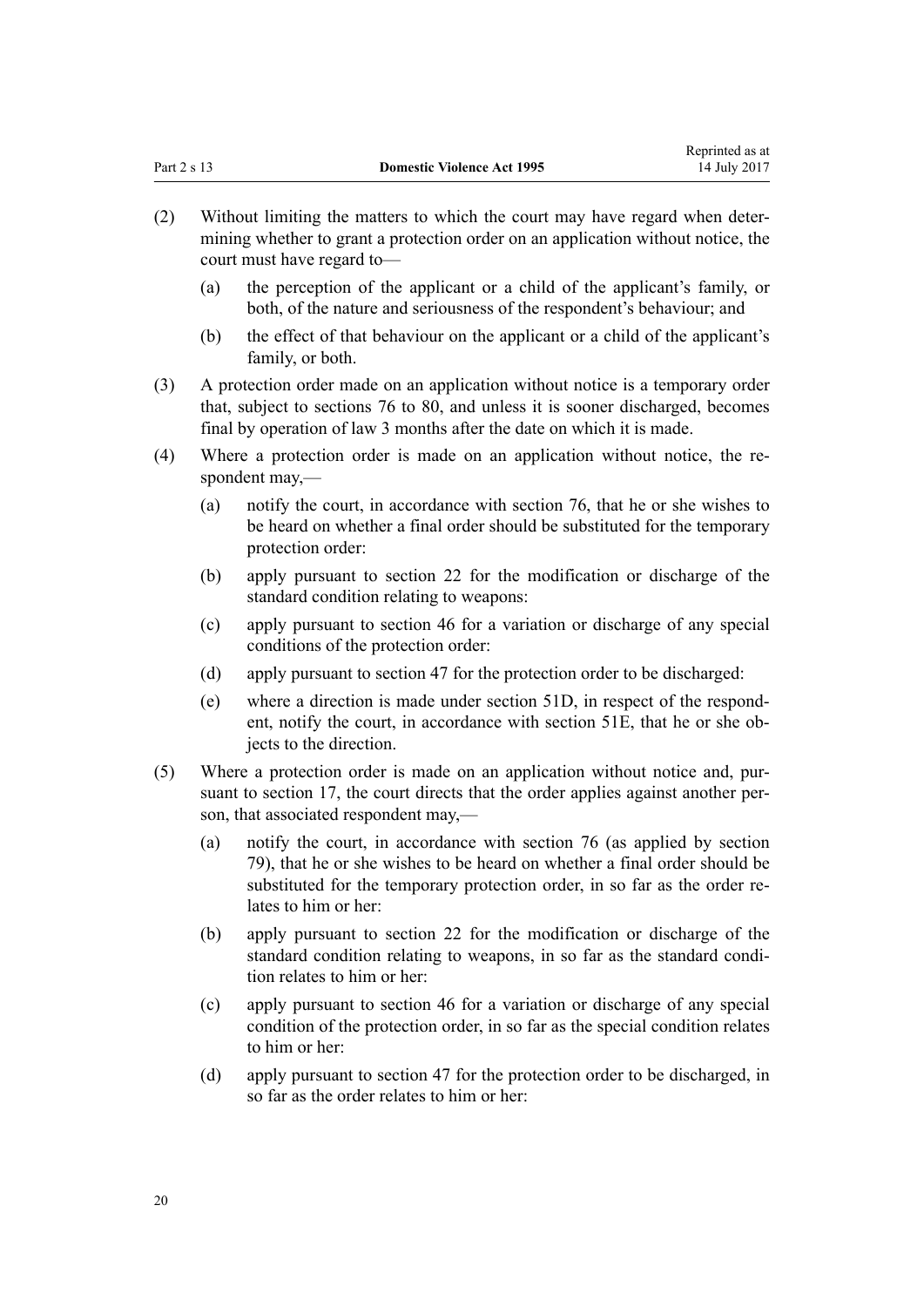(e) where a direction is made under [section 51D,](#page-42-0) in respect of the associated respondent, notify the court, in accordance with [section 51E,](#page-42-0) that he or she objects to the direction.

Compare: 1982 No 120 s 5

<span id="page-20-0"></span>Reprinted as at

Section 13(4)(e): replaced, on 1 October 2014, by [section 7\(1\)](http://prd-lgnz-nlb.prd.pco.net.nz/pdflink.aspx?id=DLM5615653) of the Domestic Violence Amendment Act 2013 (2013 No 77).

Section 13(5)(e): replaced, on 1 October 2014, by [section 7\(2\)](http://prd-lgnz-nlb.prd.pco.net.nz/pdflink.aspx?id=DLM5615653) of the Domestic Violence Amendment Act 2013 (2013 No 77).

# *Scope of protection orders*

# **14 Power to make protection order**

- (1) The court may make a protection order if it is satisfied that—
	- (a) the respondent is using, or has used, domestic violence against the applicant, or a child of the applicant's family, or both; and
	- (b) the making of an order is necessary for the protection of the applicant, or a child of the applicant's family, or both.
- (2) For the purposes of subsection  $(1)(a)$ , a respondent who encourages another person to engage in behaviour that, if engaged in by the respondent, would amount to domestic violence against the applicant, or a child of the applicant's family, or both, is regarded as having engaged in that behaviour personally.
- (3) Without limiting [section 3\(4\)\(b\)](#page-12-0) or the matters that the court may consider in determining, for the purposes of subsection (1)(b) of this section, whether the making of an order is necessary for the protection of the applicant, or a child of the applicant's family, or both, where some or all of the behaviour in respect of which the application is made appears to be minor or trivial when viewed in isolation, or appears unlikely to recur, the court must nevertheless consider whether the behaviour forms part of a pattern of behaviour in respect of which the applicant, or a child of the applicant's family, or both, need protection.
- (4) For the avoidance of doubt, an order may be made under subsection (1) where the need for protection arises from the risk of domestic violence of a different type from the behaviour found to have occurred for the purposes of paragraph (a) of that subsection.
- (5) Without limiting the matters that the court may consider when determining whether to make a protection order, the court must have regard to—
	- (a) the perception of the applicant, or a child of the applicant's family, or both, of the nature and seriousness of the behaviour in respect of which the application is made; and
	- (b) the effect of that behaviour on the applicant, or a child of the applicant's family, or both.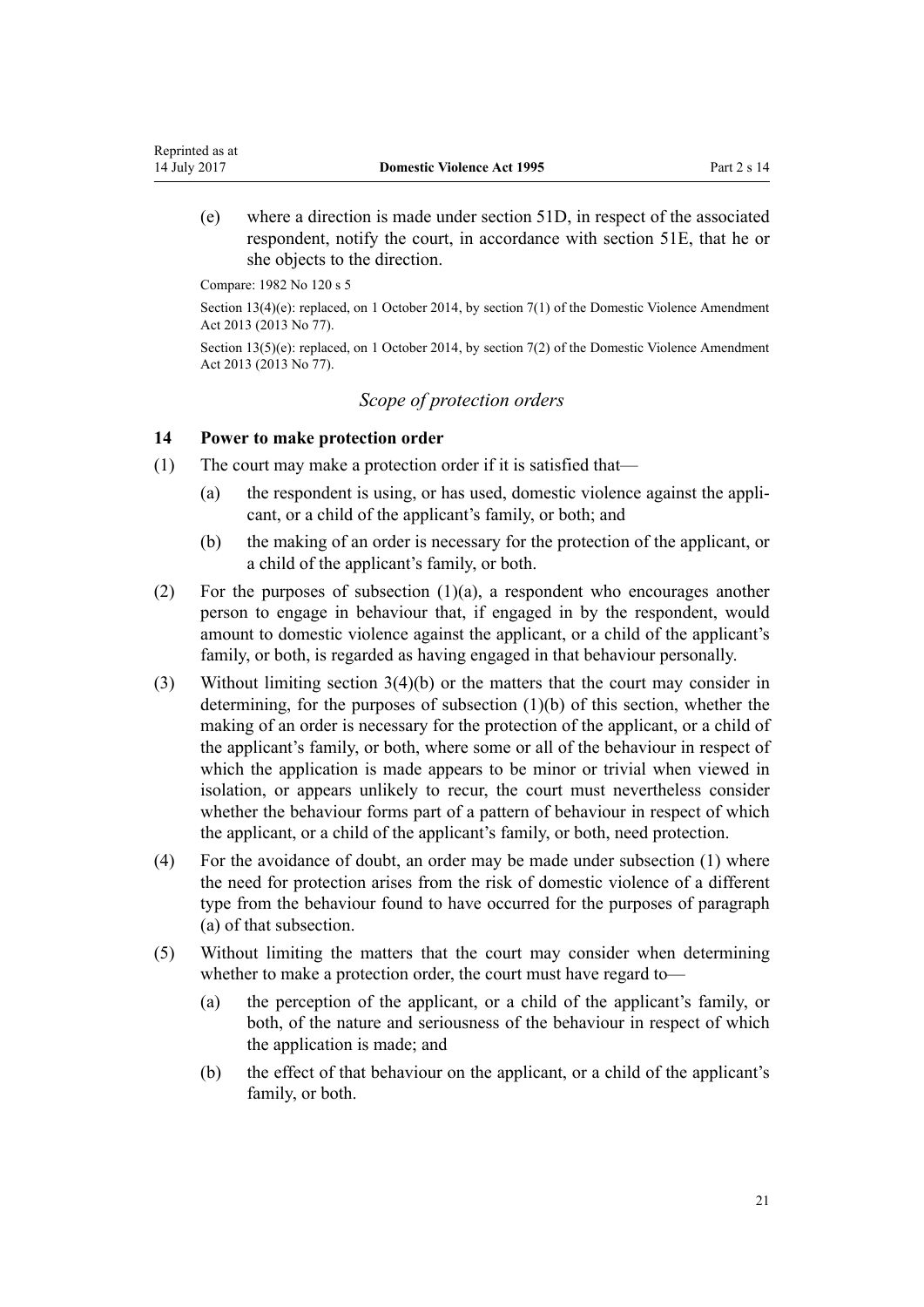# <span id="page-21-0"></span>**15 Existence of other proceedings not to preclude granting of protection order**

A court must not decline to make a protection order merely because of the existence of other proceedings (including, but not limited to, proceedings relating to the role of providing day-to-day care for, or contact with, or custody of a minor) between or relating to the parties, whether or not those proceedings also relate to any other person.

Section 15: amended, on 1 July 2005, by [section 151](http://prd-lgnz-nlb.prd.pco.net.nz/pdflink.aspx?id=DLM317988) of the Care of Children Act 2004 (2004 No 90).

# **16 Protection of persons other than applicant**

- (1) Where the court makes a protection order, that order applies for the benefit of any child of the applicant's family.
- (1A) A protection order continues to apply for the benefit of a child of the applicant's family until—
	- (a) the child ceases to be a child of the applicant's family; or
	- (b) the order sooner lapses or is discharged.
- (1B) If a child of the applicant's family having attained the age of 17 years continues to ordinarily or periodically reside with the applicant (an **adult child**), a protection order continues to apply for the benefit of the adult child until—
	- (a) the adult child ceases to ordinarily or periodically reside with the applicant; or
	- (b) the order sooner lapses or is discharged.
- (2) Subject to subsection (3), where the court makes a protection order, it may direct that the order also apply for the benefit of a particular person with whom the applicant has a domestic relationship.
- (3) No direction may be made pursuant to subsection (2) in respect of a person unless the court is satisfied that—
	- (a) the respondent is engaging, or has engaged, in behaviour that, if the respondent and the person were or, as the case may be, had been in a domestic relationship, would amount to domestic violence against the person; and
	- (b) the respondent's behaviour towards the person is due, in whole or in part, to the applicant's domestic relationship with the person; and
	- (c) the making of a direction under this section is necessary for the protection of the person; and
	- (d) where practicable, the person consents to the direction being made.
- (4) Subsections (2) to (5) of [section 14](#page-20-0) apply, with the necessary modifications, in respect of an application for a direction pursuant to subsection (2) of this section.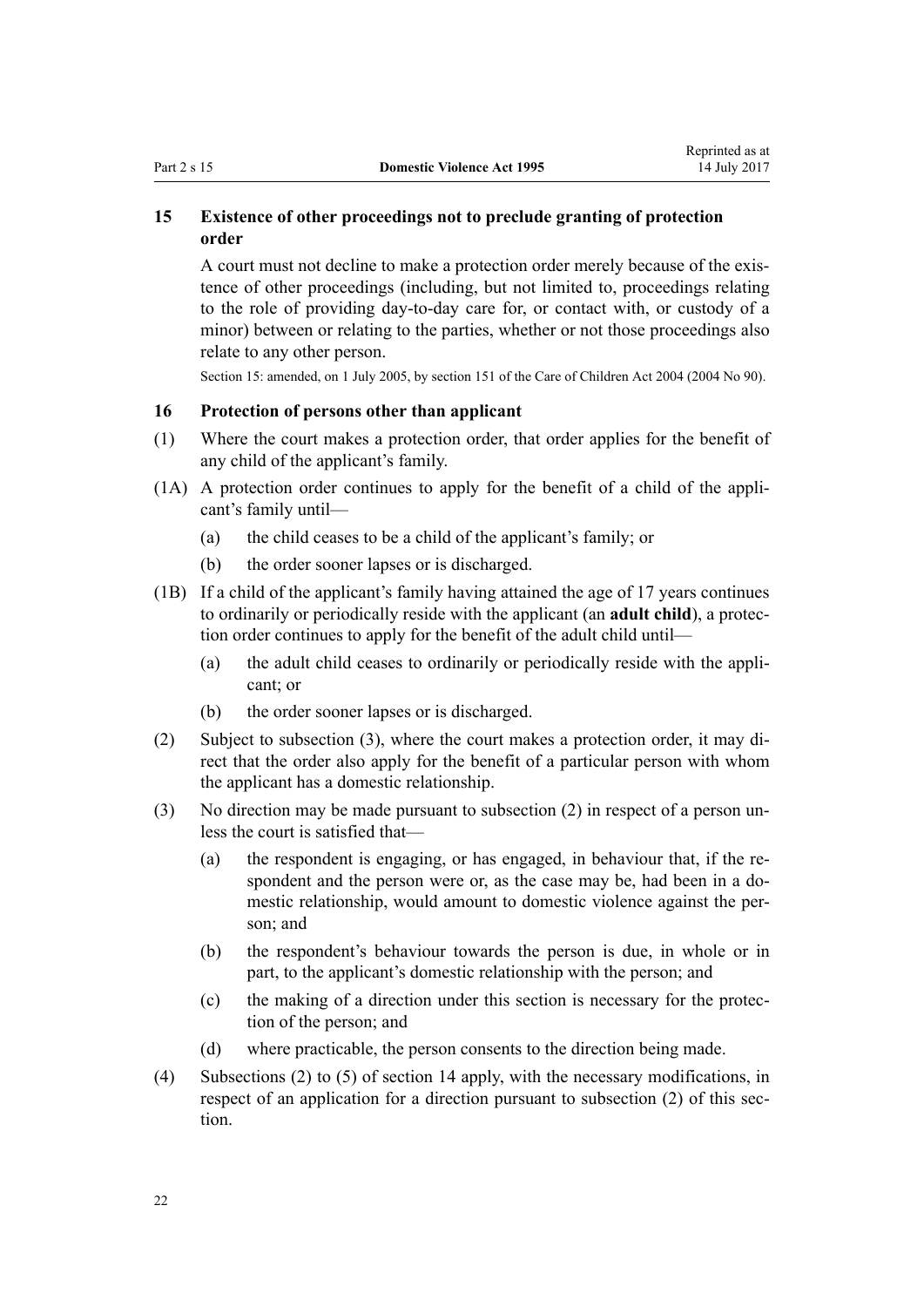- <span id="page-22-0"></span>(5) If the applicant dies at any time after a protection order is made for the protection of the applicant, then, notwithstanding the death of the applicant, the order (if it has not sooner lapsed or been discharged) continues to apply for the benefit of—
	- (a) a child who at the time of the applicant's death was a child of the applicant's family, until that child attains the age of 17 years; and
	- (b) a person in respect of whom a direction has been made under subsection (2), until the order lapses or is discharged.
- (6) Subsections (1A), (1B), and (5) apply in respect of a protection order regardless of whether the protection order is made before or after the commencement of those subsections.

Section 16(1A): inserted, on 16 November 2011, by [section 6\(1\)](http://prd-lgnz-nlb.prd.pco.net.nz/pdflink.aspx?id=DLM1955515) of the Domestic Violence Amendment Act 2011 (2011 No 58).

Section 16(1B): inserted, on 16 November 2011, by [section 6\(1\)](http://prd-lgnz-nlb.prd.pco.net.nz/pdflink.aspx?id=DLM1955515) of the Domestic Violence Amendment Act 2011 (2011 No 58).

Section 16(5): inserted, on 16 November 2011, by [section 6\(2\)](http://prd-lgnz-nlb.prd.pco.net.nz/pdflink.aspx?id=DLM1955515) of the Domestic Violence Amendment Act 2011 (2011 No 58).

Section 16(6): inserted, on 16 November 2011, by [section 6\(2\)](http://prd-lgnz-nlb.prd.pco.net.nz/pdflink.aspx?id=DLM1955515) of the Domestic Violence Amendment Act 2011 (2011 No 58).

# **17 Protection from respondent's associates**

- (1) Subject to subsection (2), where the court makes a protection order against the respondent, the court may also direct that the order apply against a person whom the respondent is encouraging, or has encouraged, to engage in behaviour against a protected person, where that behaviour, if engaged in by the respondent, would amount to domestic violence.
- (2) No direction may be made under subsection (1) in respect of a person unless the court is satisfied that—
	- (a) the person is engaging, or has engaged, in behaviour against a protected person, where that behaviour, if engaged in by the respondent, would amount to domestic violence; and
	- (b) the making of a direction under this section is necessary for the protection of the protected person.
- (3) A direction may be made pursuant to subsection (1) whether the behaviour against a protected person was engaged in before or after the person became a protected person.
- (4) Subsections (2) to (5) of [section 14](#page-20-0) apply, with the necessary modifications, in respect of an application for a direction pursuant to subsection (1) of this section.

# **18 Mutual orders**

Where the court grants an application for a protection order, it must not also make a protection order in favour of the respondent unless the respondent has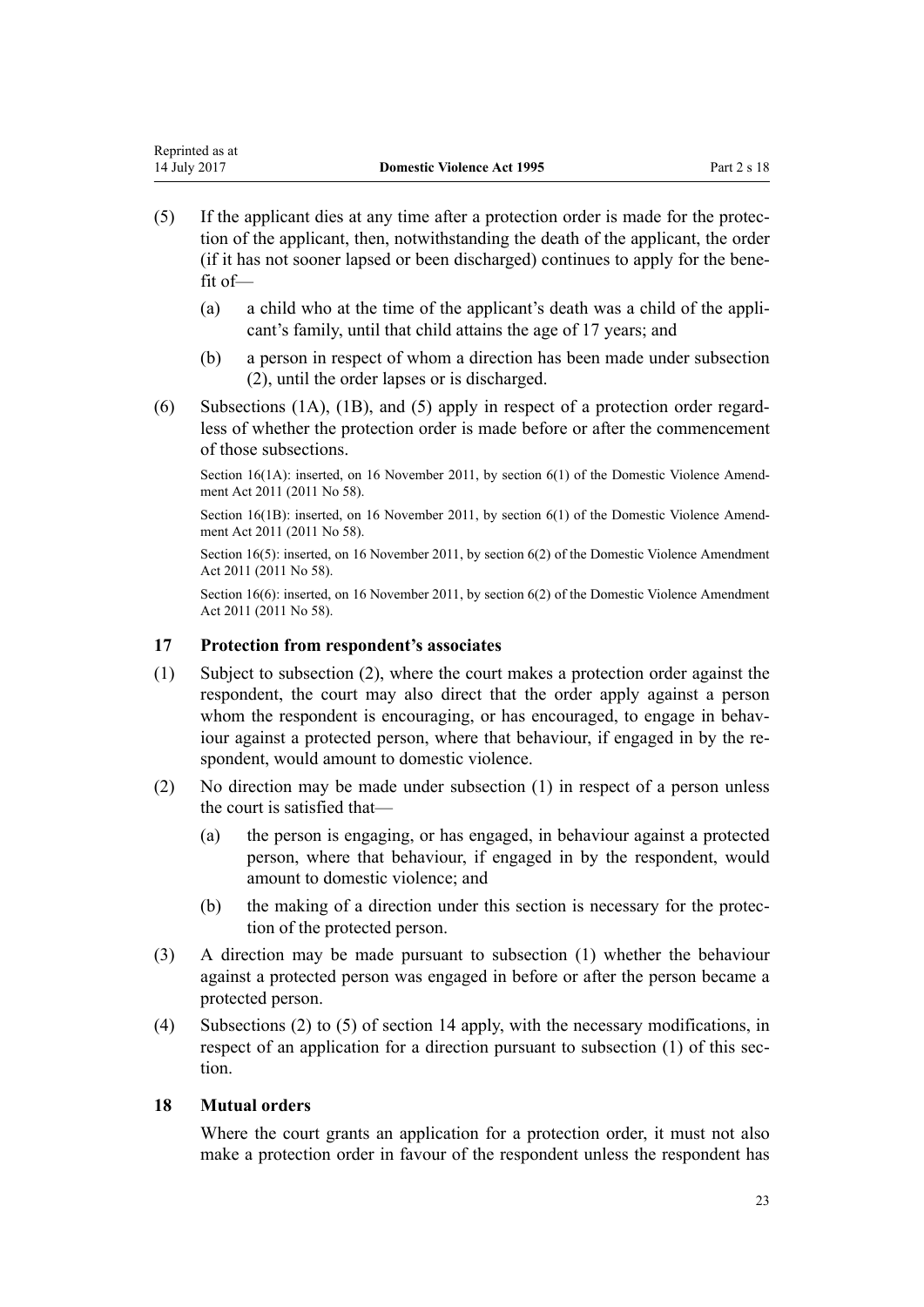<span id="page-23-0"></span>made an application for a protection order and the court has determined that application in accordance with this Act.

# *Standard conditions of protection orders*

#### **19 Standard conditions of protection order**

- (1) It is a condition of every protection order that the respondent must not—
	- (a) physically or sexually abuse the protected person; or
	- (b) threaten to physically or sexually abuse the protected person; or
	- (c) damage, or threaten to damage, property of the protected person; or
	- (d) engage, or threaten to engage, in other behaviour, including intimidation or harassment, which amounts to psychological abuse of the protected person; or
	- (e) encourage any person to engage in behaviour against a protected person, where the behaviour, if engaged in by the respondent, would be prohibited by the order.
- (2) Without limiting subsection (1), but subject to [section 20,](#page-24-0) it is a condition of every protection order that at any time other than when the protected person and the respondent are, with the express consent of the protected person, living in the same dwellinghouse, the respondent must not,—
	- (a) watch, loiter near, or prevent or hinder access to or from, the protected person's place of residence, business, employment, educational institution, or any other place that the protected person visits often; or
	- (b) follow the protected person about or stop or accost the protected person in any place; or
	- (c) without the protected person's express consent, enter or remain on any land or building occupied by the protected person; or
	- (d) where the protected person is present on any land or building, enter or remain on that land or building in circumstances that constitute a trespass; or
	- (e) make any other contact with the protected person (whether by telephone, electronic message, correspondence, or otherwise), except such contact—
		- (i) as is reasonably necessary in any emergency; or
		- (ii) as is permitted under any order or written agreement relating to the role of providing day-to-day care for, or contact with, or custody of any minor; or
		- (iii) as is permitted under any special condition of the protection order; or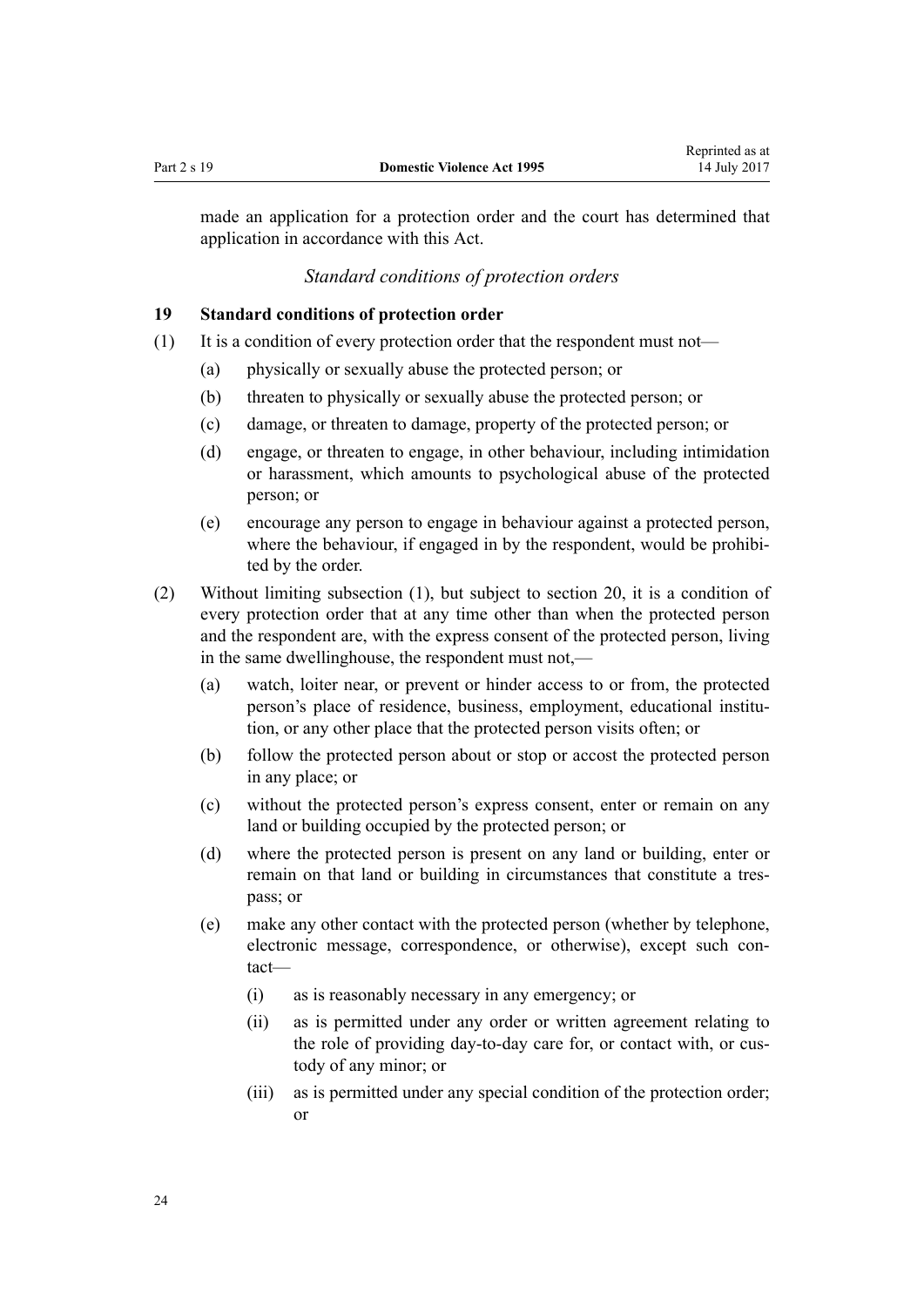- <span id="page-24-0"></span>(iv) as is necessary for the purposes of attending a family group conference within the meaning of [section 2](http://prd-lgnz-nlb.prd.pco.net.nz/pdflink.aspx?id=DLM147094) of the Oranga Tamariki Act 1989; or
- (v) as is necessary for the purposes of attending a settlement conference convened under [section 46Q](http://prd-lgnz-nlb.prd.pco.net.nz/pdflink.aspx?id=DLM6027393) of the Care of Children Act 2004.
- (3) Where, pursuant to a direction made under [section 17,](#page-22-0) a protection order applies against an associated respondent, the provisions of this section apply, with all necessary modifications, in respect of the associated respondent.
- (4) References in subsection (2) of this section to the express consent of a protected person include the express consent of a person (other than the respondent or, as the case may be, the associated respondent) who is specified, in a special condition of the protection order imposed pursuant to [section 27\(3\),](#page-32-0) as a person who is entitled to consent, on the protected person's behalf, in relation to the matter, and to withdraw such consent.

Compare: 1982 No 120 ss 7, 16

Section 19(2)(e): amended, on 28 October 2009, by [section 4](http://prd-lgnz-nlb.prd.pco.net.nz/pdflink.aspx?id=DLM2181002) of the Domestic Violence Amendment Act 2009 (2009 No 43).

Section 19(2)(e)(ii): amended, on 1 July 2005, by [section 151](http://prd-lgnz-nlb.prd.pco.net.nz/pdflink.aspx?id=DLM317988) of the Care of Children Act 2004 (2004) No 90).

Section 19(2)(e)(iv): amended, on 14 July 2017, by [section 149](http://prd-lgnz-nlb.prd.pco.net.nz/pdflink.aspx?id=DLM7287401) of the Children, Young Persons, and Their Families (Oranga Tamariki) Legislation Act 2017 (2017 No 31).

Section 19(2)(e)(iv): amended, on 31 March 2014, by [section 8\(1\)](http://prd-lgnz-nlb.prd.pco.net.nz/pdflink.aspx?id=DLM5615654) of the Domestic Violence Amendment Act 2013 (2013 No 77).

Section  $19(2)(e)(v)$ : inserted, on 31 March 2014, by [section 8\(2\)](http://prd-lgnz-nlb.prd.pco.net.nz/pdflink.aspx?id=DLM5615654) of the Domestic Violence Amendment Act 2013 (2013 No 77).

# **20 Further provisions relating to standard condition prohibiting contact**

- (1) The standard condition contained in [section 19\(2\)](#page-23-0) (in this section referred to as the non-contact condition) has effect except while the protected person and the respondent are, with the express consent of the protected person, living in the same dwellinghouse.
- (2) The non-contact condition is automatically suspended for any period during which the protected person and the respondent, with the express consent of the protected person, live in the same dwellinghouse.
- (3) Where the non-contact condition is suspended in accordance with subsection (2), and the protected person subsequently withdraws his or her consent to the respondent living in the same dwellinghouse, then (unless the protection order has been sooner discharged) the non-contact condition automatically revives.
- (4) The non-contact condition—
	- (a) may become suspended in accordance with subsection (2) on 1 or more occasions:
	- (b) may revive in accordance with subsection (3) on 1 or more occasions.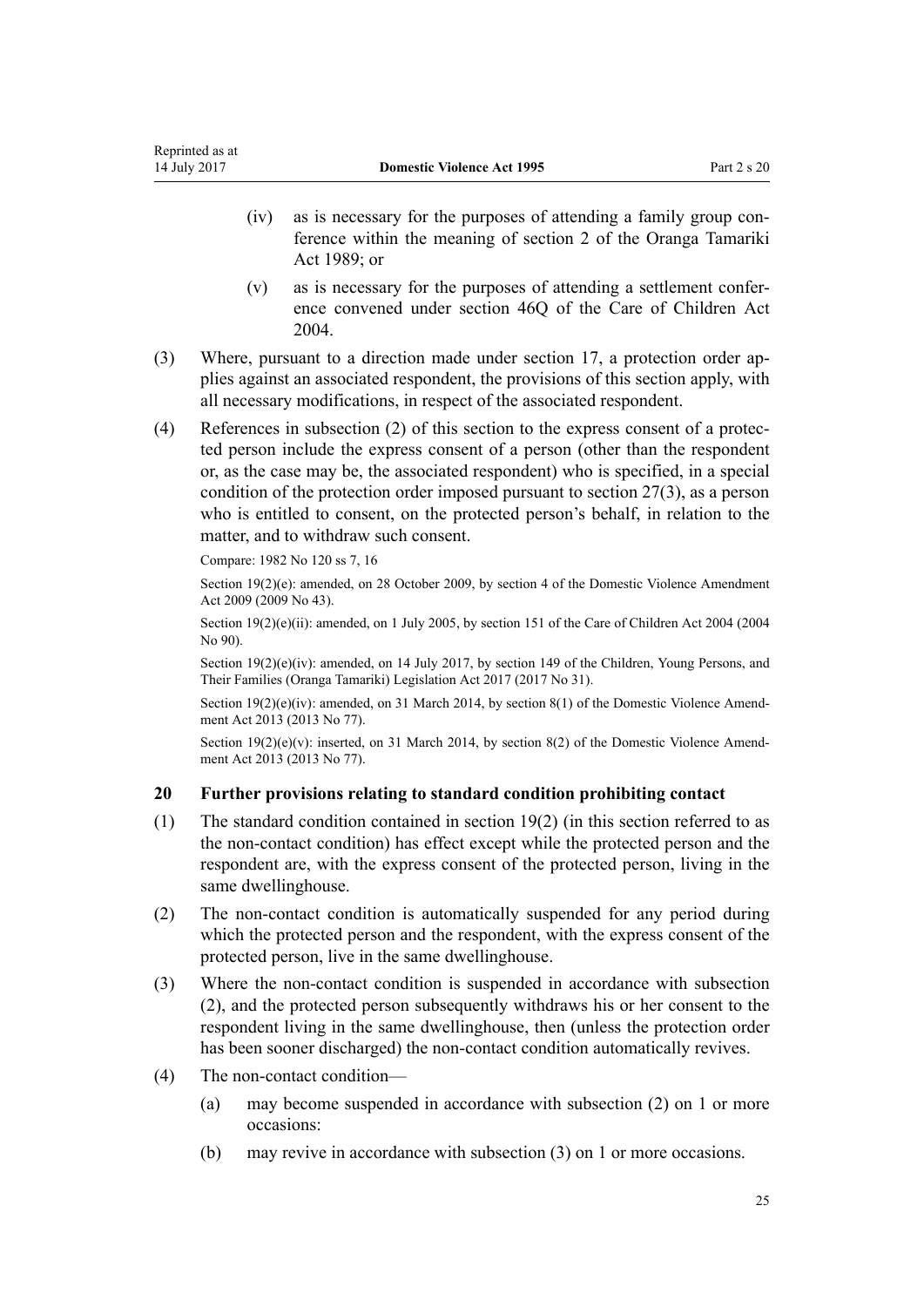- <span id="page-25-0"></span>(5) Where, pursuant to a direction made under [section 17,](#page-22-0) a protection order applies against an associated respondent, the provisions of this section apply, with all necessary modifications, in respect of the associated respondent.
- (6) References in this section to the consent of a protected person, or to the withdrawal of a protected person's consent, include, as the case requires,—
	- (a) the consent of a person (other than the respondent or, as the case may be, the associated respondent) who is specified, in a special condition of the protection order imposed pursuant to [section 27\(3\),](#page-32-0) as a person who is entitled to consent, on the protected person's behalf, in relation to the matter:
	- (b) the withdrawal of consent by such a person.

# *Standard condition relating to weapons*

# **21 Standard condition relating to weapons**

- (1) Subject to [section 22](#page-26-0), it is a condition of every protection order—
	- (a) that the respondent must not possess, or have under his or her control, any weapon; and
	- (b) that the respondent must not hold a firearms licence; and
	- (c) that the respondent must,—
		- (i) as soon as practicable after the service on him or her of a copy of the protection order, but in any case no later than 24 hours after such service; and
		- (ii) on demand made, at any time, by any constable,—

surrender to a constable—

- (iii) any weapon in the respondent's possession or under the respondent's control, whether or not any such weapon is lawfully in the respondent's possession or under the respondent's control; and
- (iv) any firearms licence held by the respondent.
- (2) Subject to [section 22](#page-26-0), on the making of a protection order,—
	- (a) where the protection order is a temporary order, any firearms licence held by the respondent is deemed to be suspended:
	- (b) where the protection order is a final order, any firearms licence held by the respondent is deemed to be revoked.
- (3) The respondent does not fail to comply with the standard condition contained in subsection (1) merely by having in his or her possession, or having under his or her control, any weapon or any firearms licence, where,—
	- (a) in the case of a weapon, the weapon was in his or her possession, or under his or her control, immediately before the making of the protection order; and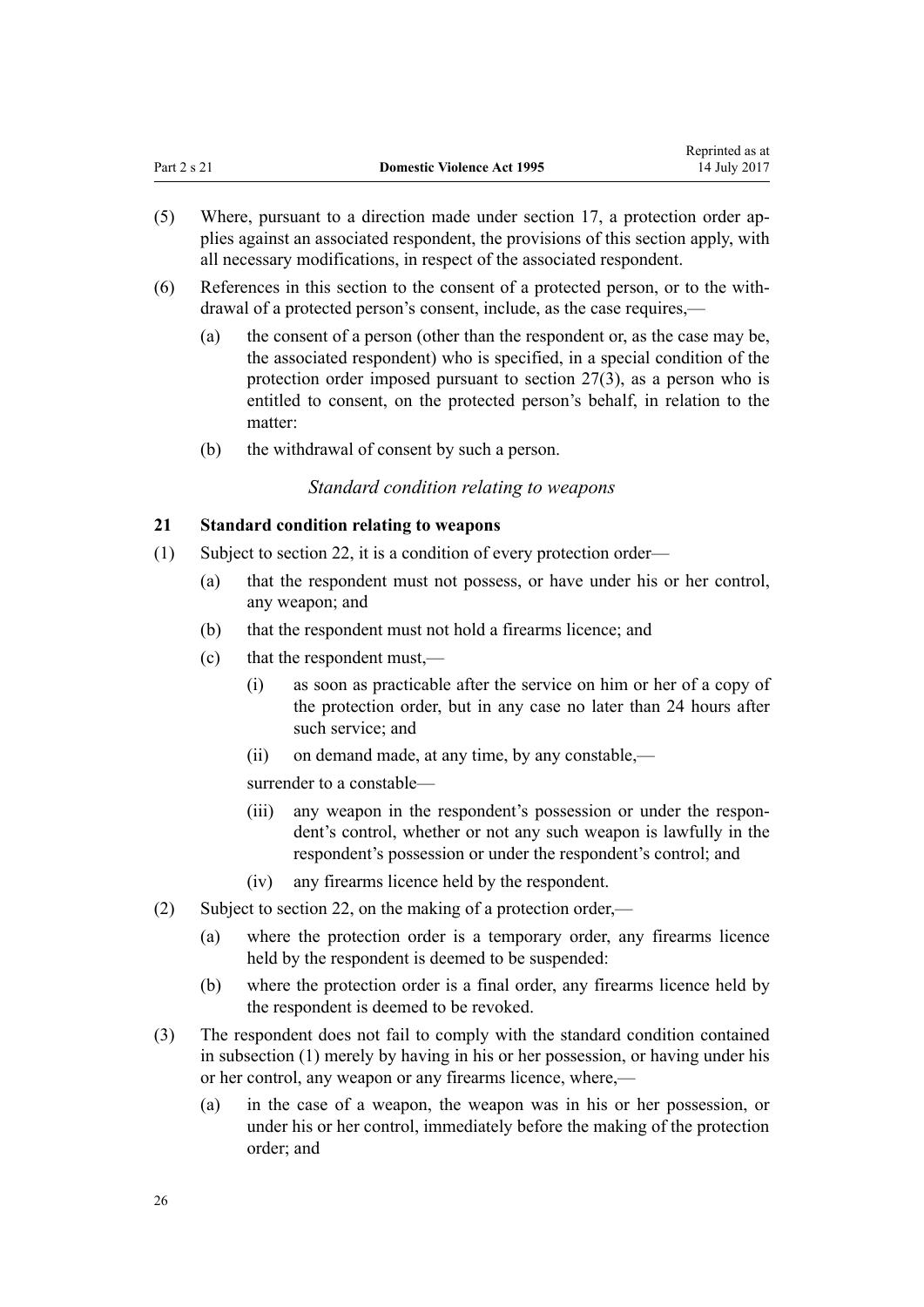- <span id="page-26-0"></span>(b) in the case of a weapon or a firearms licence, the weapon or licence is in his or her possession, or under his or her control, during the period necessary to comply with the terms of that standard condition that relate to the surrender of the weapon or licence.
- (4) Subject to section 22, where, pursuant to that section, a protection order is varied so as to include the standard condition relating to weapons,—
	- (a) the reference in subsection  $(1)(c)(i)$  to service of a copy of the protection order is to be read as a reference to service of a copy of the order by which the standard condition is so included:
	- (b) the references in subsections (2) and  $(3)(a)$  to the making of a protection order are to be read as references to the making of the order by which the standard condition is so included,—

and the provisions of this Act apply accordingly with all necessary modifications.

(5) Subject to section 22, where, pursuant to a direction made under [section 17](#page-22-0), a protection order applies against an associated respondent, the provisions of this section apply, with all necessary modifications, in respect of the associated respondent.

Section 21(1)(c): amended, on 1 October 2008, pursuant to [section 116\(a\)\(ii\)](http://prd-lgnz-nlb.prd.pco.net.nz/pdflink.aspx?id=DLM1102349) of the Policing Act 2008 (2008 No 72).

Section 21(1)(c)(ii): amended, on 1 October 2008, pursuant to [section 116\(a\)\(ii\)](http://prd-lgnz-nlb.prd.pco.net.nz/pdflink.aspx?id=DLM1102349) of the Policing Act 2008 (2008 No 72).

# **22 Court may dispense with, modify, discharge, or re-impose standard condition relating to weapons**

- $(1)$  Where,—
	- (a) the court makes a final protection order on an application on notice; or
	- (b) pursuant to section  $80(1)$ , the court—
		- (i) discharges a temporary protection order and makes a final protection order in its place; or
		- (ii) confirms a temporary protection order to the extent that it has not already become final,—

the court may, subject to [section 23,](#page-28-0)—

- (c) direct that the standard condition relating to weapons is not to be a condition of the protection order; or
- (d) modify the terms of that standard condition.
- (2) Subject to [section 23](#page-28-0), the court may, if it thinks fit, on the application of the applicant or the respondent, vary a protection order,—
	- (a) where the standard condition relating to weapons is not a condition of the protection order, by directing that the standard condition relating to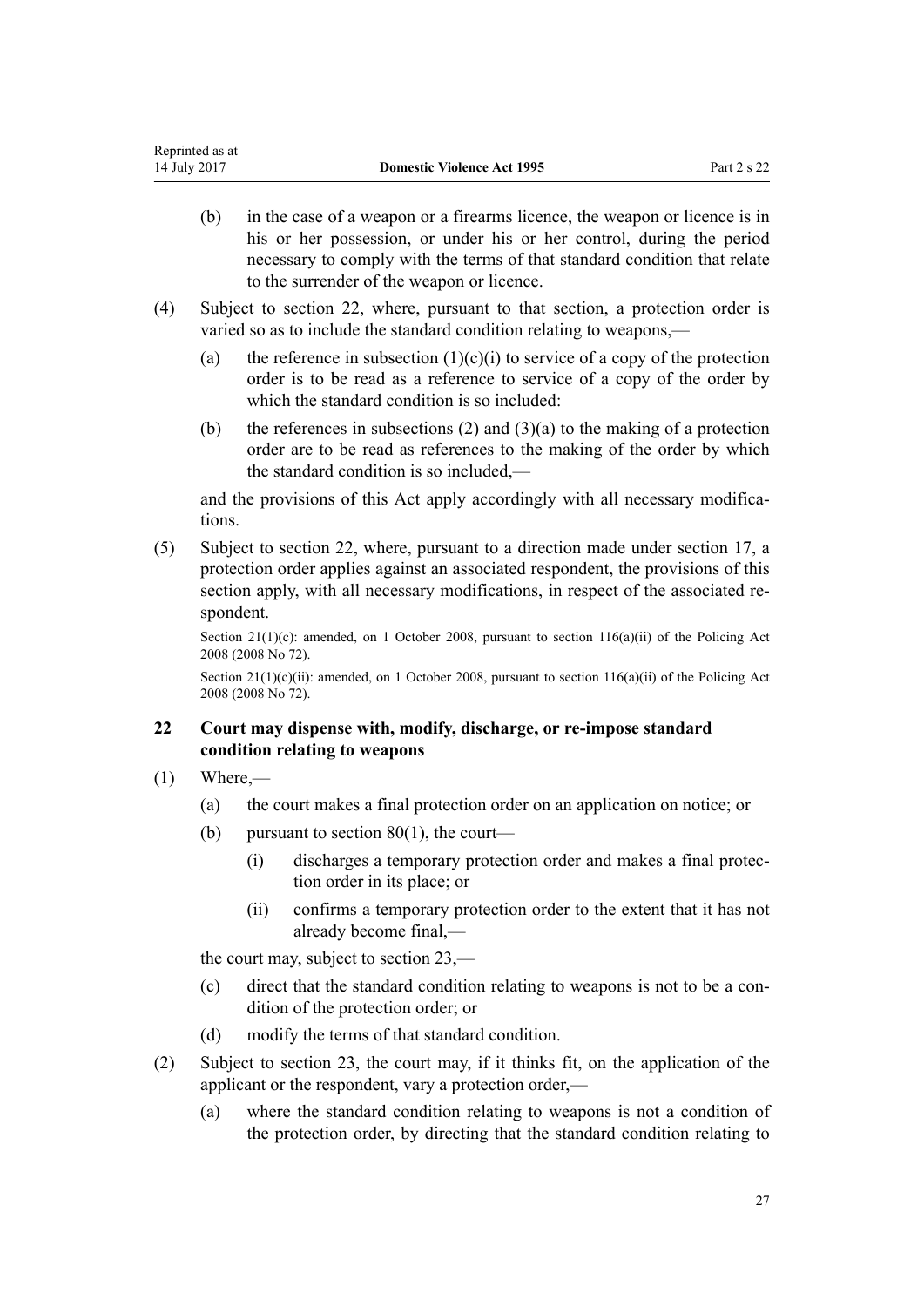weapons (whether with or without modification) is to be a condition of the protection order:

- (b) where the standard condition relating to weapons is a condition of the protection order (whether with or without modification), by—
	- (i) discharging the standard condition relating to weapons:
	- (ii) modifying the terms of that standard condition.
- (3) Subject to [section 23,](#page-28-0) where a protection order applies against an associated respondent, the court may, on the application of the applicant or the associated respondent, vary the protection order, in so far as it relates to the associated respondent,—
	- (a) where the standard condition relating to weapons is not a condition of the protection order, by directing that the standard condition relating to weapons (whether with or without modification) is to be a condition of the protection order:
	- (b) where the standard condition relating to weapons is a condition of the protection order (whether with or without modification), by—
		- (i) discharging the standard condition relating to weapons:
		- (ii) modifying the terms of that standard condition.
- (4) For the avoidance of doubt (but without limiting subsection (3)), it is hereby declared that a court may—
	- (a) direct that the standard condition relating to weapons—
		- (i) is not to be a condition of a protection order, in so far as the protection order relates to the respondent; but
		- (ii) is to be a condition of a protection order (whether with or without modification), in so far as the protection order relates to the associated respondent:
	- (b) discharge the standard condition relating to weapons in so far as the condition relates to the respondent, but not in so far as the condition relates to the associated respondent.
- (5) Where an application is made under subsection (2) or subsection (3) in respect of a temporary protection order, the Registrar must assign a hearing date, which must be—
	- (a) as soon as practicable; and
	- (b) unless there are special circumstances, in no case later than 42 days after the application is made.
- (6) [Sections 9](#page-15-0), [11](#page-17-0), and [12](#page-17-0), so far as applicable and with the necessary modifications, apply in relation to—
	- (a) any application under this section, on behalf of a protected person, for—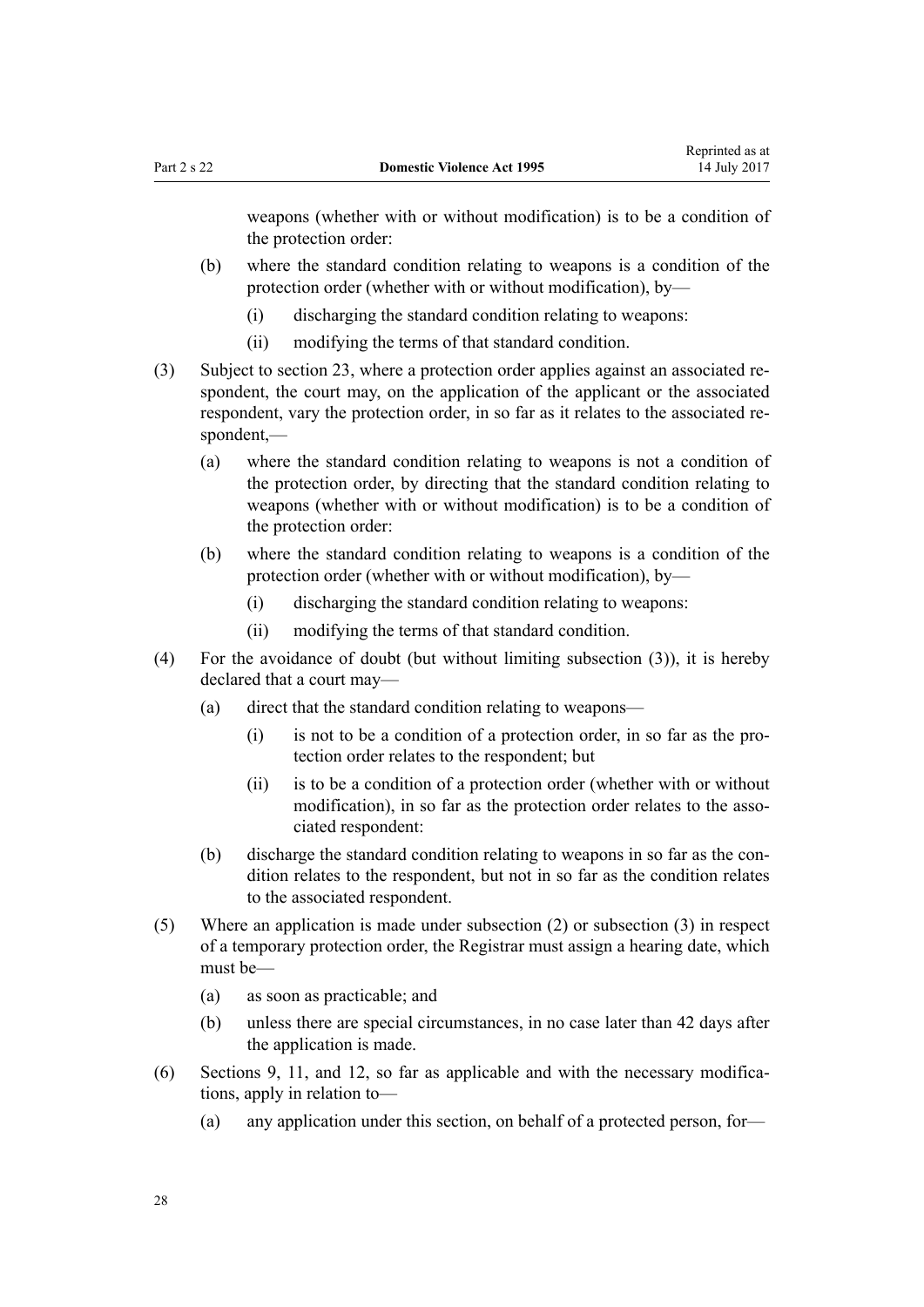- <span id="page-28-0"></span>(i) a direction that the standard condition relating to weapons be a condition of a protection order; or
- (ii) the modification or discharge of the standard condition relating to weapons; and
- (b) the defending, on behalf of a protected person, of any such application made by the respondent or the associated respondent—

as they apply in relation to the making of an application for a protection order.

# **23 Further provisions relating to powers conferred by section 22**

- (1) A court must not exercise the power conferred by [section 22](#page-26-0)
	- (a) to direct that the standard condition relating to weapons is not to be a condition of a protection order; or
	- (b) to discharge the standard condition relating to weapons—

unless the court is satisfied that the standard condition relating to weapons is not necessary for the protection of the persons for whose benefit the protection order applies from further domestic violence.

- (2) Subject to subsection (3), a court may only exercise the power conferred by [section 22](#page-26-0) to modify the terms of the standard condition relating to weapons in the following ways:
	- (a) to permit a person to whom the standard condition applies to have in his or her possession, or have under his or her control, a specified weapon, or weapons of a specified class, either unconditionally or subject to such conditions as the court thinks fit:
	- (b) where necessary, to permit such a person to hold a firearms licence:
	- (c) in any case where the terms of the standard condition have already been modified so as to make them less onerous than the terms set out in [sec](#page-25-0)[tion 21,](#page-25-0) by reinstating (whether in whole or in part) those terms as so set out.
- (3) A court may exercise the power conferred by [section 22](#page-26-0) to modify the terms of the standard condition relating to weapons in any of the ways set out in paragraph (a) or paragraph (b) of subsection (2) of this section only if the court is satisfied—
	- (a) that the standard condition relating to weapons, in the terms set out in [section 21](#page-25-0), is not necessary for the protection of the persons for whose benefit the protection order applies from further domestic violence; and
	- (b) that the standard condition relating to weapons, in the terms proposed, will sufficiently protect those persons from further domestic violence.
- (4) In determining whether or not to exercise any of the powers conferred by [sec](#page-26-0)[tion 22](#page-26-0),—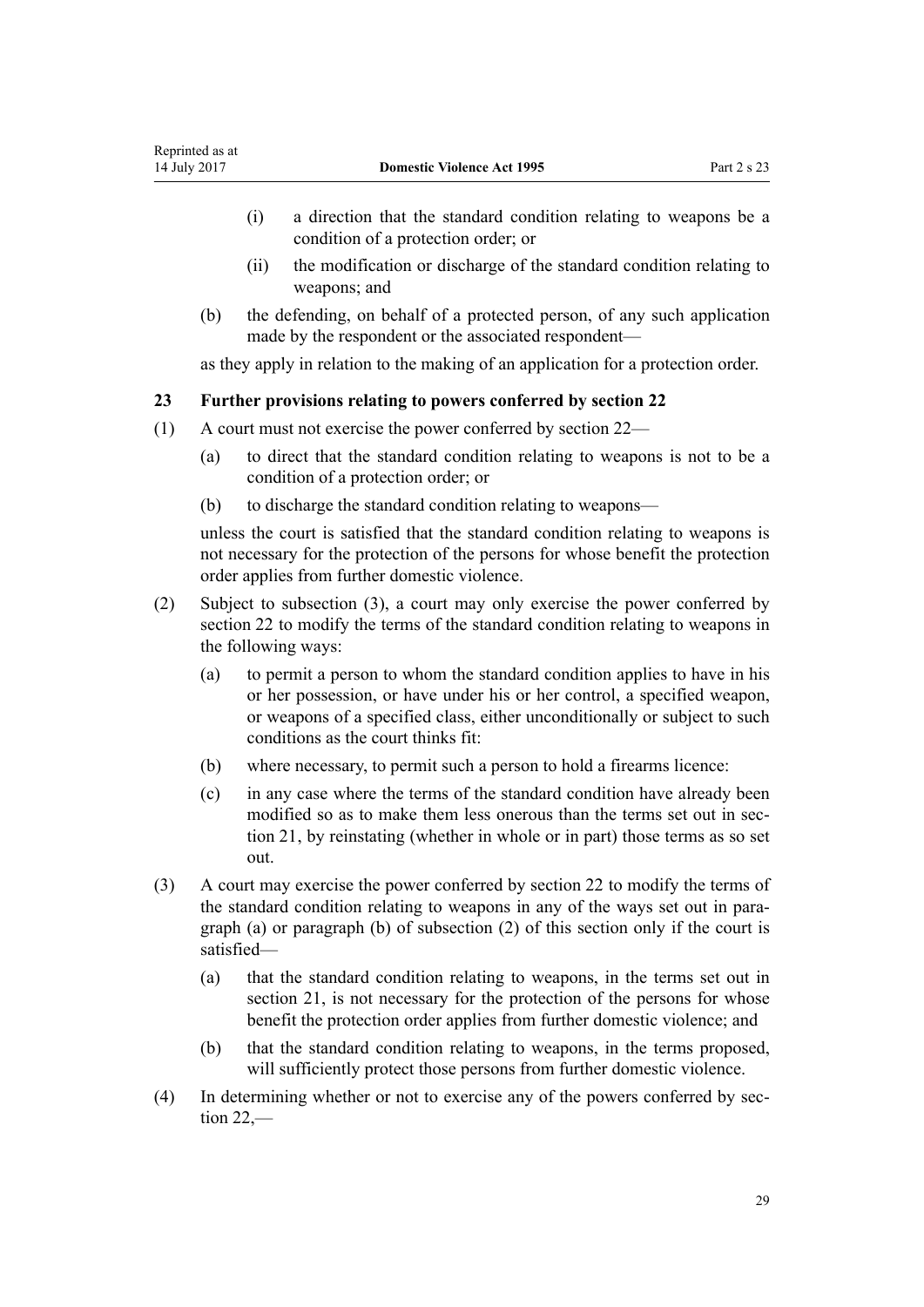| (a) | the need to protect those persons for whose benefit the protection order<br>applies from further domestic violence is the paramount consideration;<br>and |
|-----|-----------------------------------------------------------------------------------------------------------------------------------------------------------|
| (b) | without limiting paragraph (a), the court must, so far as is practicable,                                                                                 |

<span id="page-29-0"></span>Part 2 s 24 **Domestic Violence Act 1995**

- have regard to the following matters:
	- (i) whether the persons for whose benefit the protection order applies consent to the exercise of the power in the manner proposed:

Reprinted as at 14 July 2017

- (ii) with respect to any domestic violence that is relevant in relation to the exercise of the power, the nature and seriousness of that domestic violence, and how recently that domestic violence occurred:
- (iii) the effect that the terms of the standard condition relating to weapons is having, or will have, on the persons to whom the condition applies, or will apply, if the powers are not exercised in the manner proposed:
- (iv) such other matters as the court considers relevant.
- (5) Where the terms of the standard condition relating to weapons are modified pursuant to [section 22](#page-26-0), the terms of that standard condition (as set out in [sec](#page-25-0)[tion 21](#page-25-0)) apply subject to the terms of that modification, and the provisions of this Act apply accordingly.
- (6) The fact that—
	- (a) the standard condition relating to weapons has been discharged pursuant to [section 22;](#page-26-0) or
	- (b) the terms of the standard condition relating to weapons have been modified pursuant to that section—

does not oblige any Police employee to issue a firearms licence to any person to whom that standard condition applied or, as the case requires, applies.

Section 23(6): amended, on 1 October 2008, by [section 130\(1\)](http://prd-lgnz-nlb.prd.pco.net.nz/pdflink.aspx?id=DLM1102383) of the Policing Act 2008 (2008) No 72).

# **24 Further provisions relating to effect of standard condition relating to weapons**

- (1) Where—
	- (a) a temporary protection order becomes a final order in accordance with section  $77(1)$ ; and
	- (b) at the time the order becomes final, any firearms licence held by the respondent or an associated respondent is suspended pursuant to [section](#page-25-0)  $21(2)$ ,—

that firearms licence is deemed to be revoked.

(2) Where a person's firearms licence is suspended pursuant to section  $21(2)$ ,—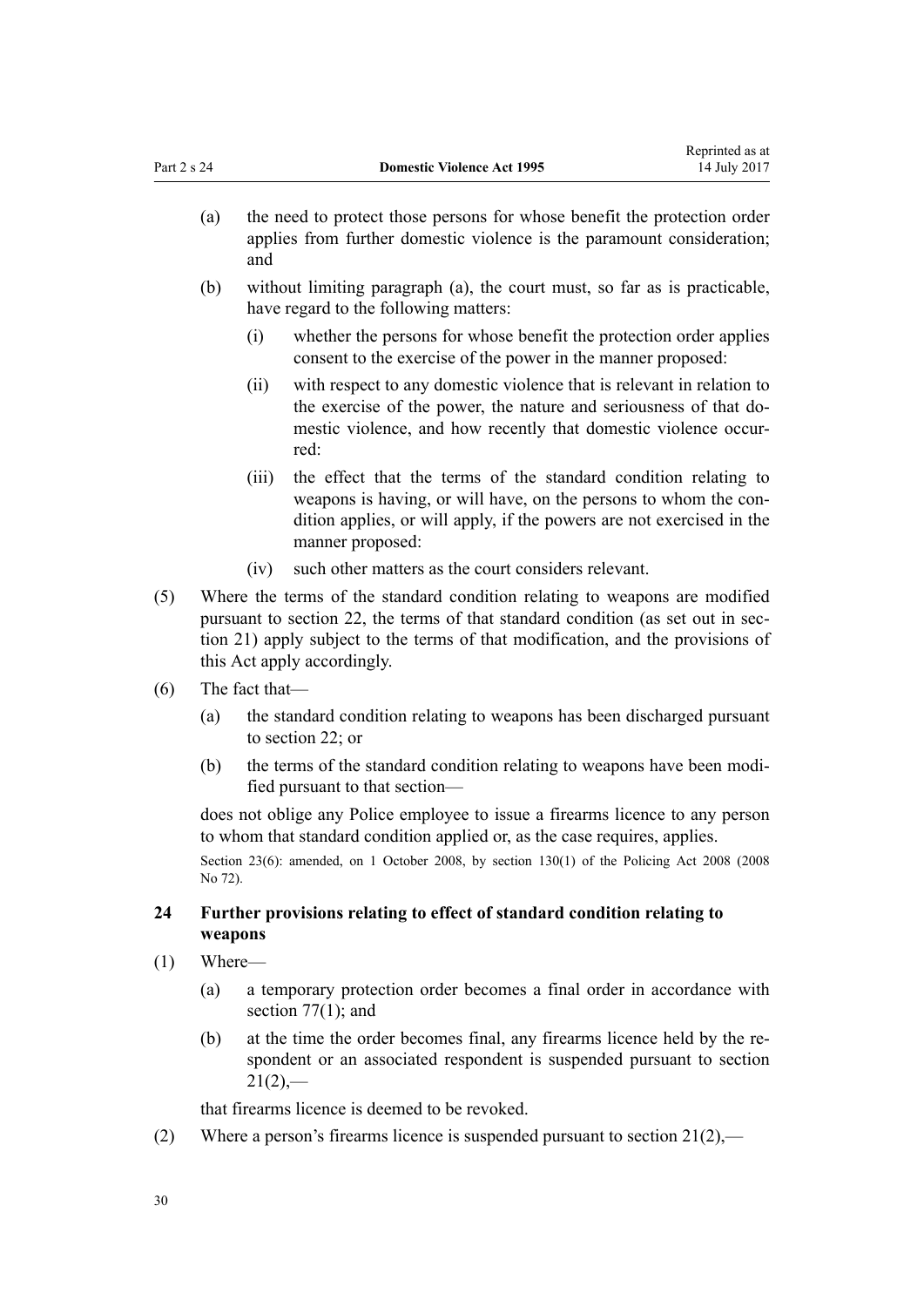- <span id="page-30-0"></span>(a) that person is deemed, for all purposes, not to be the holder of a firearms licence during the period of the suspension; but
- (b) immediately on that suspension ceasing to be in force, then, except where the firearms licence is revoked (whether pursuant to subsection (1) or otherwise) or ceases to be in force, that firearms licence revives.
- (3) Where, pursuant to subsection (1) or [section 21](#page-25-0) of this Act, a firearms licence is revoked or deemed to be revoked, that revocation has effect as if the firearms licence had been revoked pursuant to [section 27](http://prd-lgnz-nlb.prd.pco.net.nz/pdflink.aspx?id=DLM72928) of the Arms Act 1983, except that nothing in this subsection—
	- (a) limits the terms of the standard condition relating to weapons; or
	- (b) confers on any person any right to appeal to any court, other than under [section 91](#page-71-0), against the revocation of that firearms licence.

# **25 Retention, return, and disposal of surrendered weapons and licences**

- (1) Where a person to whom the standard condition relating to weapons applies surrenders any weapon to a constable pursuant to [section 21](#page-25-0), the following provisions apply:
	- (a) in any case where the person's firearms licence is suspended by virtue of section  $21(2)$ ,
		- (i) subject to subparagraph (ii), to paragraphs (b) and (c), and to [sec](#page-26-0)[tion 22,](#page-26-0) the Police must detain the weapon for the period of the suspension, and, except where the weapon may lawfully be retained pursuant to any other enactment, must return the weapon to the person as soon as practicable after that suspension ceases to be in force:
		- (ii) subject to paragraph (c), the person whose firearms licence is suspended may, at any time during the period of the suspension, if the weapon is owned by him or her, sell or otherwise dispose of the weapon to a person approved for the purpose by a constable, and in any such case the weapon must be delivered to that other person:
	- (b) in any case where the person's firearms licence is revoked by virtue of section  $21(2)$  or section  $24(1)$  of this Act, then, subject to paragraph (c) of this subsection, subsections (2) to (4) of [section 28](http://prd-lgnz-nlb.prd.pco.net.nz/pdflink.aspx?id=DLM72932) of the Arms Act 1983 apply, with all necessary modifications, as if the weapon were a firearm that had been delivered to a constable pursuant to section 28 of the Arms Act 1983:
	- (c) if, at the time of the surrender of the weapon, the person was not lawfully entitled to possess the weapon (disregarding, for that purpose, the effect of the standard condition relating to weapons), the weapon is deemed to have been seized and detained pursuant to the [Arms Act](http://prd-lgnz-nlb.prd.pco.net.nz/pdflink.aspx?id=DLM72621)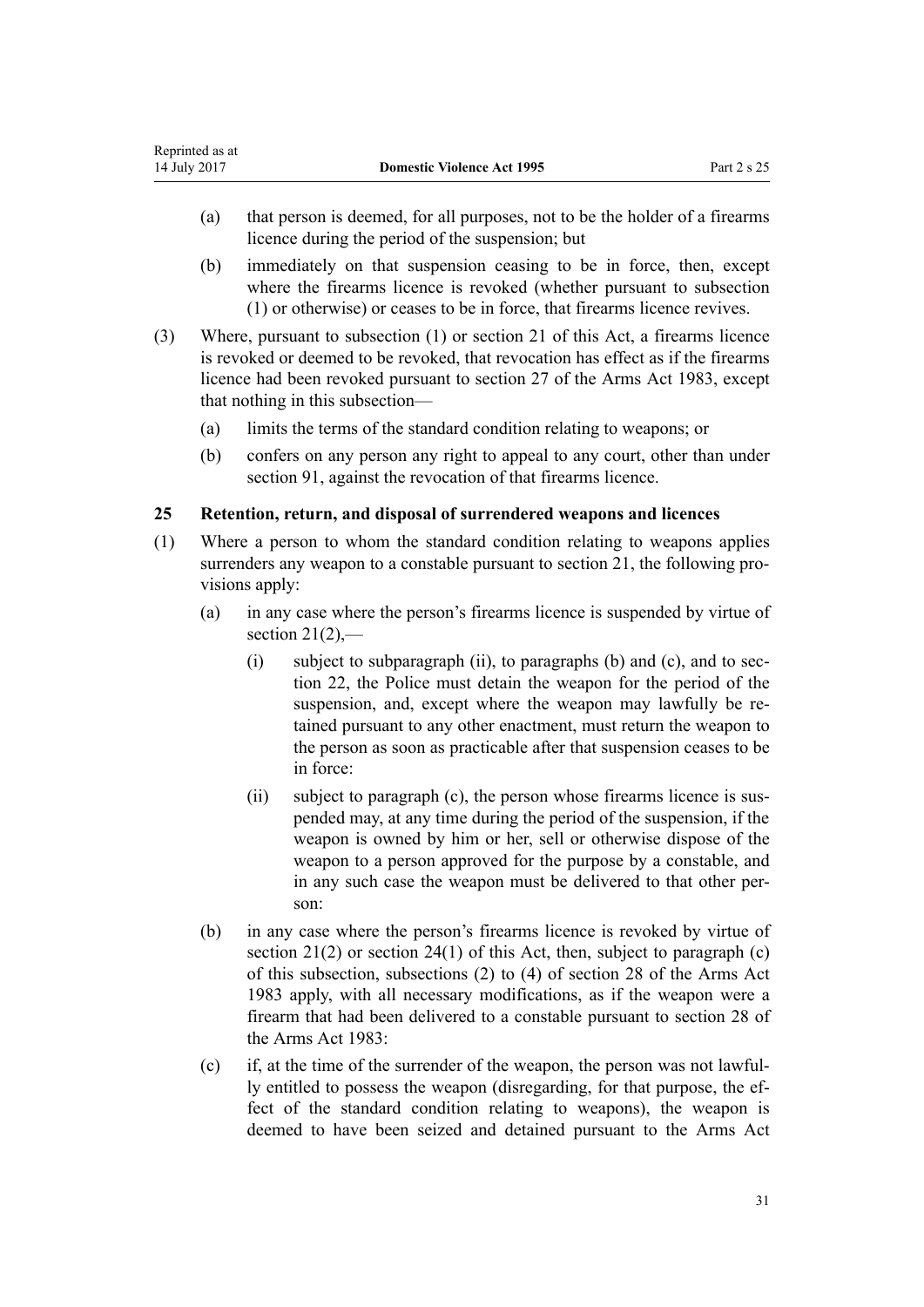<span id="page-31-0"></span>[1983](http://prd-lgnz-nlb.prd.pco.net.nz/pdflink.aspx?id=DLM72621), and the provisions of [sections 65](http://prd-lgnz-nlb.prd.pco.net.nz/pdflink.aspx?id=DLM73326) and [70](http://prd-lgnz-nlb.prd.pco.net.nz/pdflink.aspx?id=DLM73358) of that Act apply accordingly:

- (d) in any other case,—
	- (i) subject to subparagraph (ii), to paragraph (c), and to [section 22](#page-26-0), the Police must detain the weapon for the period during which the standard condition relating to weapons remains in force, and, except where the weapon may lawfully be retained pursuant to any other enactment, must return the weapon to the person as soon as practicable after the standard condition relating to weapons ceases to be in force:
	- (ii) subject to paragraph (c), the person may, at any time during the period during which the standard condition relating to weapons remains in force, if the weapon is owned by him or her, sell or otherwise dispose of the weapon to a person approved for the purpose by a constable, and in any such case the weapon must be delivered to that other person.
- (2) Where a person's firearms licence is suspended pursuant to subsection (2) of [section 21,](#page-25-0) and that person surrenders that licence to a constable pursuant to that section, the Police must detain that licence for the period of the suspension, and, except where the licence is revoked or ceases to be in force, or may lawfully be retained pursuant to any other enactment, must return the licence to the person as soon as practicable after that suspension ceases to be in force.

Section 25(1): amended, on 1 October 2008, pursuant to section  $116(a)(ii)$  of the Policing Act 2008 (2008 No 72).

Section  $25(1)(a)(ii)$ : amended, on 1 October 2008, pursuant to section  $116(a)(ii)$  of the Policing Act 2008 (2008 No 72).

Section 25(1)(b): amended, on 1 October 2008, pursuant to section  $116(a)(ii)$  of the Policing Act 2008 (2008 No 72).

Section  $25(1)(d)(ii)$ : amended, on 1 October 2008, pursuant to section  $116(a)(ii)$  of the Policing Act 2008 (2008 No 72).

Section 25(2): amended, on 1 October 2008, pursuant to [section 116\(a\)\(ii\)](http://prd-lgnz-nlb.prd.pco.net.nz/pdflink.aspx?id=DLM1102349) of the Policing Act 2008 (2008 No 72).

# **26 Arms Act 1983 not affected**

- (1) Nothing in any of [sections 21 to 25](#page-25-0) of this Act limits or affects any provision of the [Arms Act 1983](http://prd-lgnz-nlb.prd.pco.net.nz/pdflink.aspx?id=DLM72621) that authorises or permits—
	- (a) the revocation of any firearms licence; or
	- (b) the seizure of any weapon.
- (2) Where—
	- (a) a person's firearms licence is suspended pursuant to [section 21\(2\);](#page-25-0) and
	- (b) during the period of that suspension, that firearms licence is revoked pursuant to the [Arms Act 1983](http://prd-lgnz-nlb.prd.pco.net.nz/pdflink.aspx?id=DLM72621),—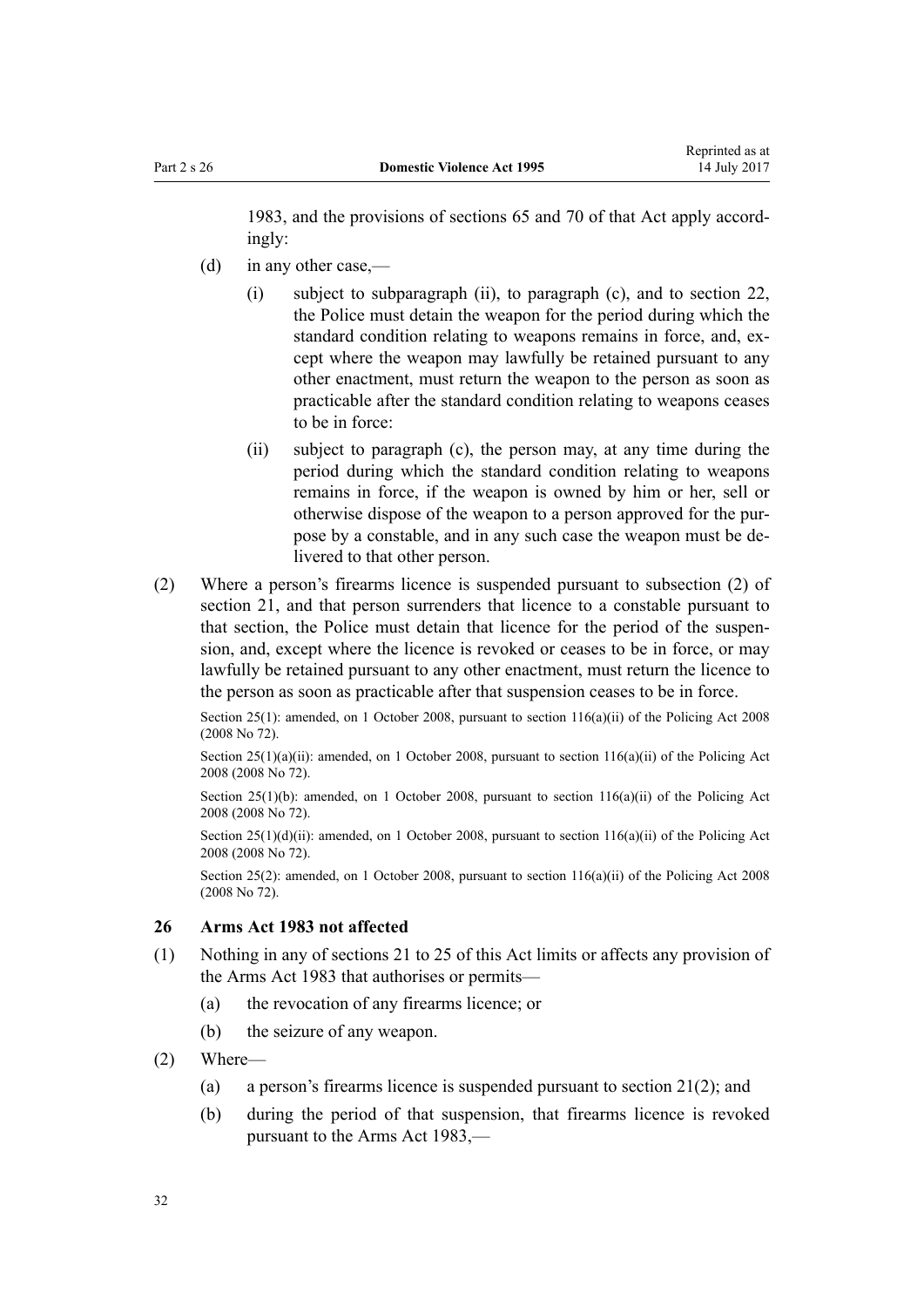<span id="page-32-0"></span>Reprinted as at

that suspension ceases to be in force.

# *Special conditions of protection orders*

#### **27 Court may impose special conditions**

- (1) Where the court makes a protection order, it may impose any conditions that are reasonably necessary, in the opinion of the court, to protect the protected person from further domestic violence by the respondent, or the associated respondent, or both.
- (2) Without limiting subsection (1), a condition imposed under subsection (1) may relate to—
	- (a) the manner in which arrangements for access to a child are to be implemented:
	- (b) the manner and circumstances in which the respondent or the associated respondent, or both, may make contact with the protected person.
- (3) Without limiting subsection (1), the court may impose, as a condition of a protection order, a condition specifying a person who, for the purposes of [sections](#page-23-0) [19\(2\)](#page-23-0), [20](#page-24-0), and 28, is entitled—
	- (a) to consent on behalf of the protected person; and
	- (b) to withdraw such consent.
- (4) Where the court imposes a condition under this section, it may specify the period during which the condition is to have effect.
- (5) In the absence of a direction under subsection (4), and subject to section 28, a special condition has effect for the duration of the protection order, unless sooner varied or discharged.

#### **28 Further provisions relating to certain special conditions**

- (1) This section applies to any special condition of a protection order, where the special condition is inconsistent with the protected person and the respondent living in the same dwellinghouse.
- (2) Subject to sections 27(4) and [46,](#page-36-0) a special condition to which this section applies has effect except while the protected person and the respondent are, with the express consent of the protected person, living in the same dwellinghouse.
- (3) A special condition to which this section applies is automatically suspended for any period during which the protected person and the respondent, with the express consent of the protected person, live in the same dwellinghouse.
- (4) Where a special condition to which this section applies is suspended in accordance with subsection (3), and the protected person subsequently withdraws his or her consent to the respondent living in the same dwellinghouse, then (unless the protection order has been sooner discharged, and subject to sections 27(4) and [46](#page-36-0)) the special condition automatically revives.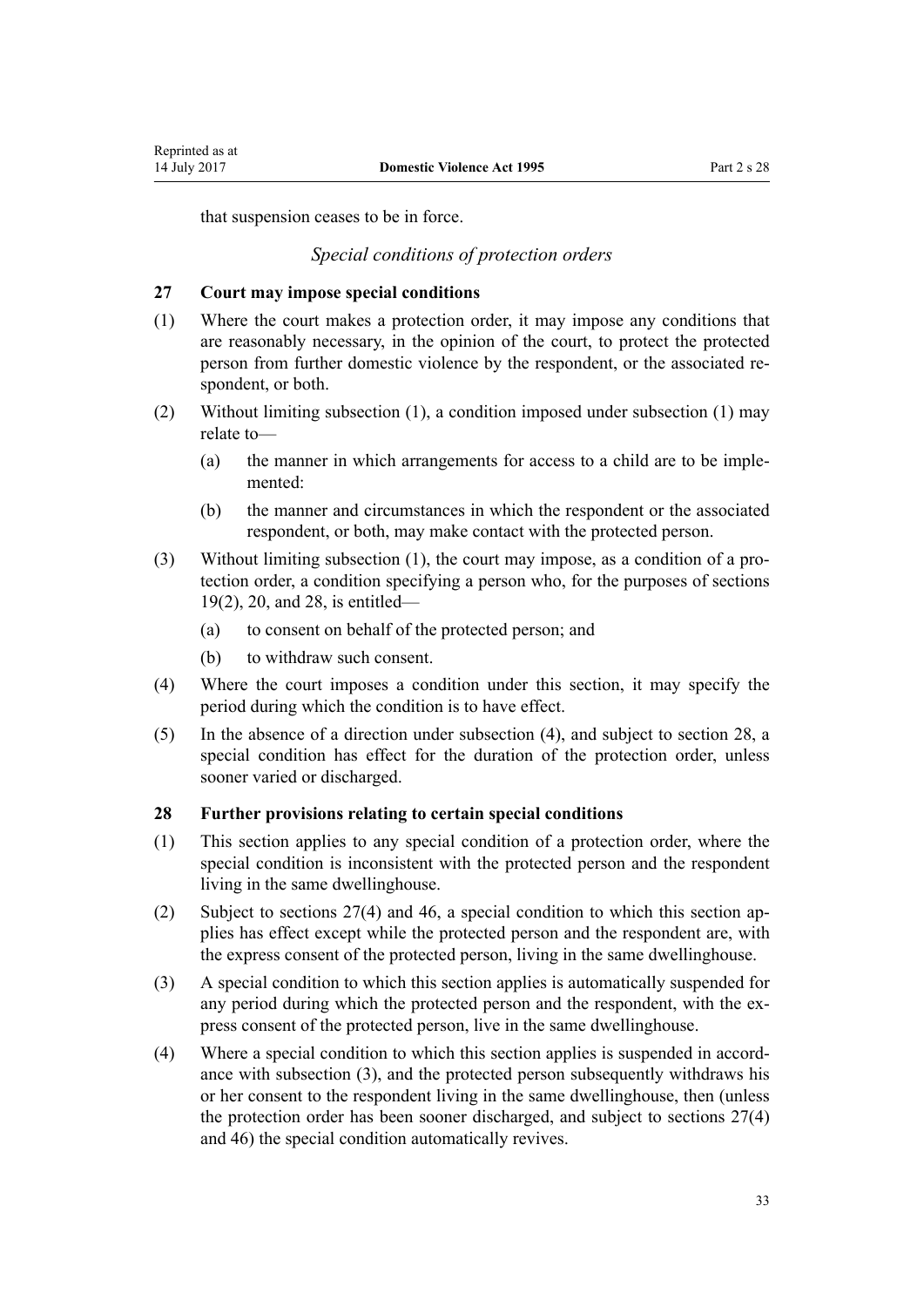- <span id="page-33-0"></span>(5) A special condition to which this section applies—
	- (a) may become suspended in accordance with subsection (3) on 1 or more occasions:
	- (b) may revive in accordance with subsection (4) on 1 or more occasions.
- (6) Where, pursuant to a direction made under [section 17,](#page-22-0) a protection order applies against an associated respondent, the provisions of this section apply, with all necessary modifications, in respect of the associated respondent.
- (7) References in this section to the consent of a protected person, or to the withdrawal of a protected person's consent, include, as the case requires,—
	- (a) the consent of a person (other than the respondent or, as the case may be, the associated respondent) who is specified, in a special condition of the protection order imposed pursuant to [section 27\(3\),](#page-32-0) as a person who is entitled to consent, on the protected person's behalf, in relation to the matter:
	- (b) the withdrawal of consent by such a person.

# *Interim care and contact orders*

Heading: inserted, on 16 November 2011, by [section 7](http://prd-lgnz-nlb.prd.pco.net.nz/pdflink.aspx?id=DLM1955516) of the Domestic Violence Amendment Act 2011 (2011 No 58).

# **28B Interim orders in respect of child of applicant's family**

- (1) This section applies when—
	- (a) an application has been made to the Family Court for a protection order; and
	- (b) there is a child of the applicant's family.
- (2) The Family Court may make 1 or more of the following orders if it considers the order or orders are necessary to protect the welfare and best interests of the child concerned:
	- (a) an interim order or orders about the role of providing day-to-day care for, or about contact with, a child of the applicant's family:
	- (b) any interim order or orders varying any order of the kind referred to in paragraph (a).
- (3) An order must not be made under subsection (2) in respect of a child of the applicant's family of or over the age of 16 years unless there are special circumstances.

Section 28B: inserted, on 16 November 2011, by [section 7](http://prd-lgnz-nlb.prd.pco.net.nz/pdflink.aspx?id=DLM1955516) of the Domestic Violence Amendment Act 2011 (2011 No 58).

## **28C Duration of interim order**

An interim order made under section 28B ceases to have effect (if it has not ceased to have effect sooner) on the earlier of—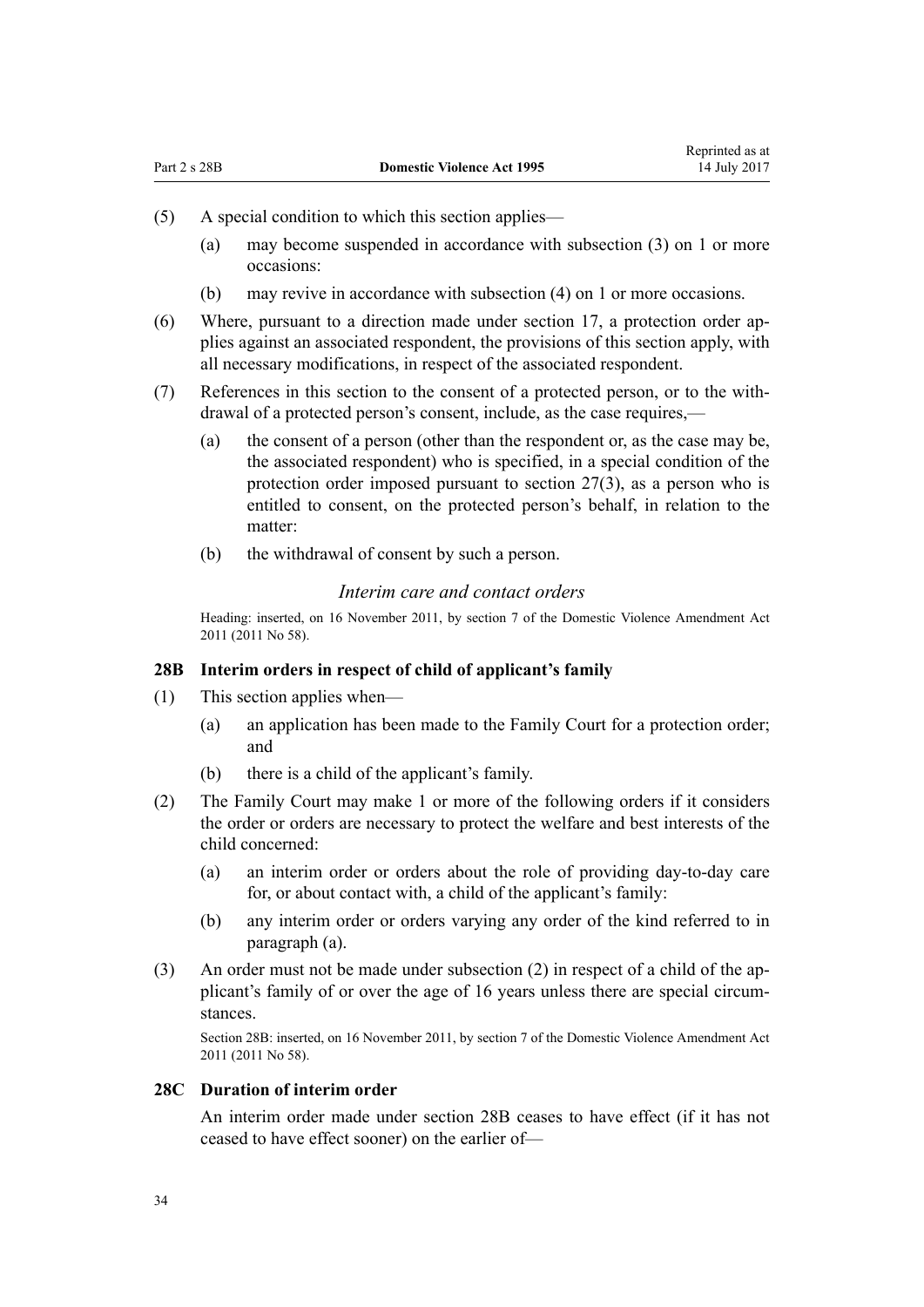- <span id="page-34-0"></span>(a) the date that is 1 year after the day on which the order is made; or
- (b) the date that the child attains the age of 16 years, unless the Family Court in special circumstances orders otherwise on or after making the order.

Section 28C: inserted, on 16 November 2011, by [section 7](http://prd-lgnz-nlb.prd.pco.net.nz/pdflink.aspx?id=DLM1955516) of the Domestic Violence Amendment Act 2011 (2011 No 58).

# **28D Application for parenting order under Care of Children Act 2004 must be made**

- (1) Where 1 or more interim orders have been made under [section 28B](#page-33-0), a party in whose favour an order has been made must as soon as possible (if that party has not already done so) make an application under the [Care of Children Act](http://prd-lgnz-nlb.prd.pco.net.nz/pdflink.aspx?id=DLM317232) [2004](http://prd-lgnz-nlb.prd.pco.net.nz/pdflink.aspx?id=DLM317232) for a parenting order.
- (2) For the purposes of section  $16(1)$  of the Legal Services Act 2000, proceedings that relate to, or arise out of, an application for a protection order under [Part 2](#page-15-0) of the Domestic Violence Act 1995 include proceedings commenced pursuant to an application referred to in subsection (1).

Section 28D: inserted, on 16 November 2011, by [section 7](http://prd-lgnz-nlb.prd.pco.net.nz/pdflink.aspx?id=DLM1955516) of the Domestic Violence Amendment Act 2011 (2011 No 58).

# *Programmes*

# *[Repealed]*

Heading: repealed, on 1 October 2014, by [section 9](http://prd-lgnz-nlb.prd.pco.net.nz/pdflink.aspx?id=DLM5615655) of the Domestic Violence Amendment Act 2013 (2013 No 77).

# **29 Programmes for protected persons**

#### *[Repealed]*

Section 29: repealed, on 1 October 2014, by [section 9](http://prd-lgnz-nlb.prd.pco.net.nz/pdflink.aspx?id=DLM5615655) of the Domestic Violence Amendment Act 2013 (2013 No 77).

#### **30 Commencement of section 29**

#### *[Repealed]*

Section 30: repealed, on 1 October 2014, by [section 9](http://prd-lgnz-nlb.prd.pco.net.nz/pdflink.aspx?id=DLM5615655) of the Domestic Violence Amendment Act 2013 (2013 No 77).

#### **31 Joint programme sessions**

#### *[Repealed]*

Section 31: repealed, on 1 October 2014, by [section 9](http://prd-lgnz-nlb.prd.pco.net.nz/pdflink.aspx?id=DLM5615655) of the Domestic Violence Amendment Act 2013 (2013 No 77).

# **32 Power to direct respondent or associated respondent to attend programme**

# *[Repealed]*

Section 32: repealed, on 1 October 2014, by [section 9](http://prd-lgnz-nlb.prd.pco.net.nz/pdflink.aspx?id=DLM5615655) of the Domestic Violence Amendment Act 2013 (2013 No 77).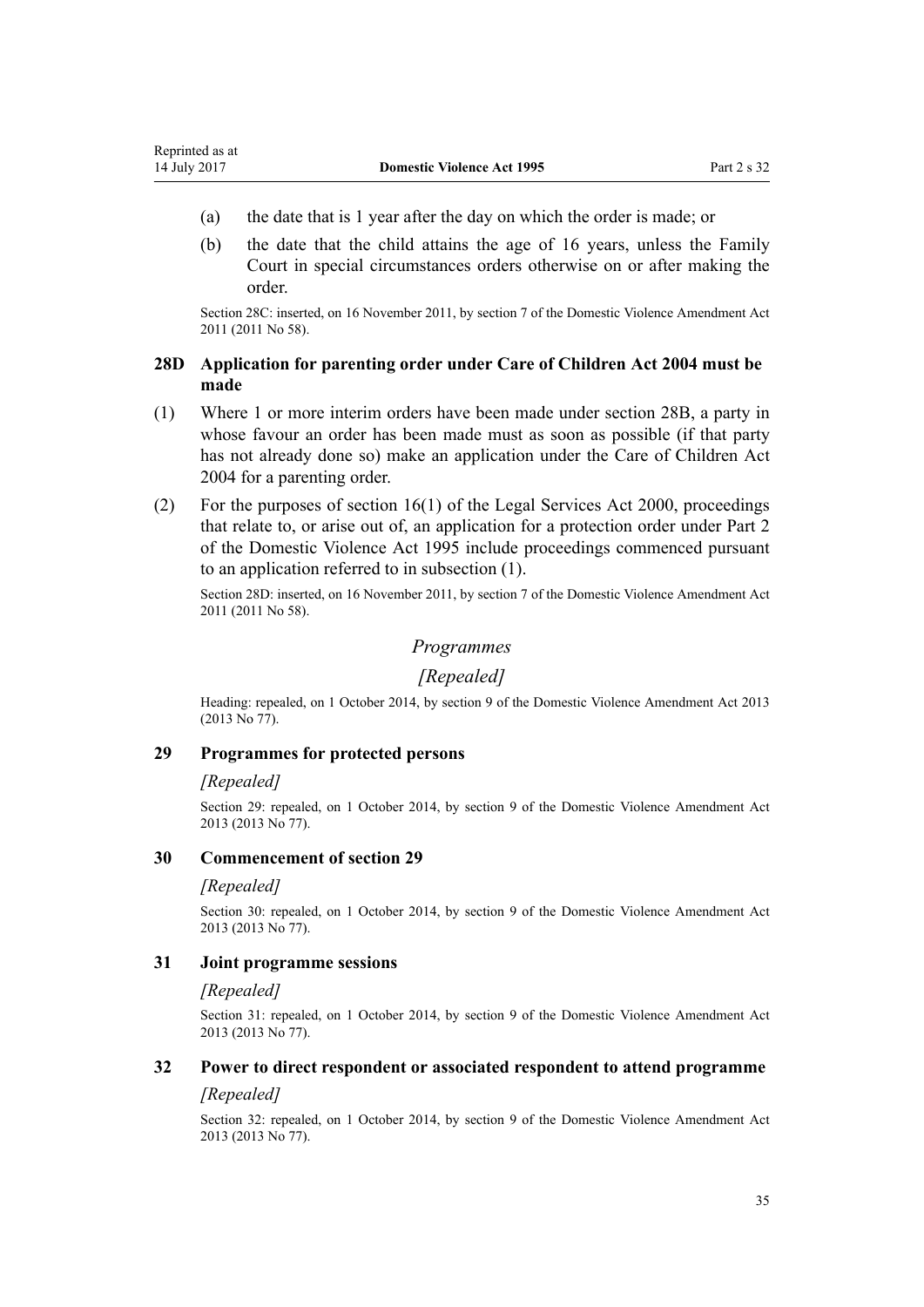# <span id="page-35-0"></span>**33 Terms of direction that respondent or associated respondent attend programme**

# *[Repealed]*

Section 33: repealed, on 1 October 2014, by [section 9](http://prd-lgnz-nlb.prd.pco.net.nz/pdflink.aspx?id=DLM5615655) of the Domestic Violence Amendment Act 2013 (2013 No 77).

# **34 Registrar to notify programme provider to whom respondent or associated respondent is referred**

#### *[Repealed]*

Section 34: repealed, on 1 October 2014, by [section 9](http://prd-lgnz-nlb.prd.pco.net.nz/pdflink.aspx?id=DLM5615655) of the Domestic Violence Amendment Act 2013 (2013 No 77).

# **35 Programme provider to arrange meeting with respondent or associated respondent**

#### *[Repealed]*

Section 35: repealed, on 1 October 2014, by [section 9](http://prd-lgnz-nlb.prd.pco.net.nz/pdflink.aspx?id=DLM5615655) of the Domestic Violence Amendment Act 2013 (2013 No 77).

# **36 Direction to attend programme made on application without notice**

#### *[Repealed]*

Section 36: repealed, on 1 October 2014, by [section 9](http://prd-lgnz-nlb.prd.pco.net.nz/pdflink.aspx?id=DLM5615655) of the Domestic Violence Amendment Act 2013 (2013 No 77).

#### **37 Court may confirm or discharge direction**

#### *[Repealed]*

Section 37: repealed, on 1 October 2014, by [section 9](http://prd-lgnz-nlb.prd.pco.net.nz/pdflink.aspx?id=DLM5615655) of the Domestic Violence Amendment Act 2013 (2013 No 77).

#### **38 Respondent or associated respondent excused from attending**

#### *[Repealed]*

Section 38: repealed, on 1 October 2014, by [section 9](http://prd-lgnz-nlb.prd.pco.net.nz/pdflink.aspx?id=DLM5615655) of the Domestic Violence Amendment Act 2013 (2013 No 77).

#### **39 Notice of absence from programme**

#### *[Repealed]*

Section 39: repealed, on 1 October 2014, by [section 9](http://prd-lgnz-nlb.prd.pco.net.nz/pdflink.aspx?id=DLM5615655) of the Domestic Violence Amendment Act 2013 (2013 No 77).

#### **40 Notice of conclusion of programme**

#### *[Repealed]*

Section 40: repealed, on 1 October 2014, by [section 9](http://prd-lgnz-nlb.prd.pco.net.nz/pdflink.aspx?id=DLM5615655) of the Domestic Violence Amendment Act 2013 (2013 No 77).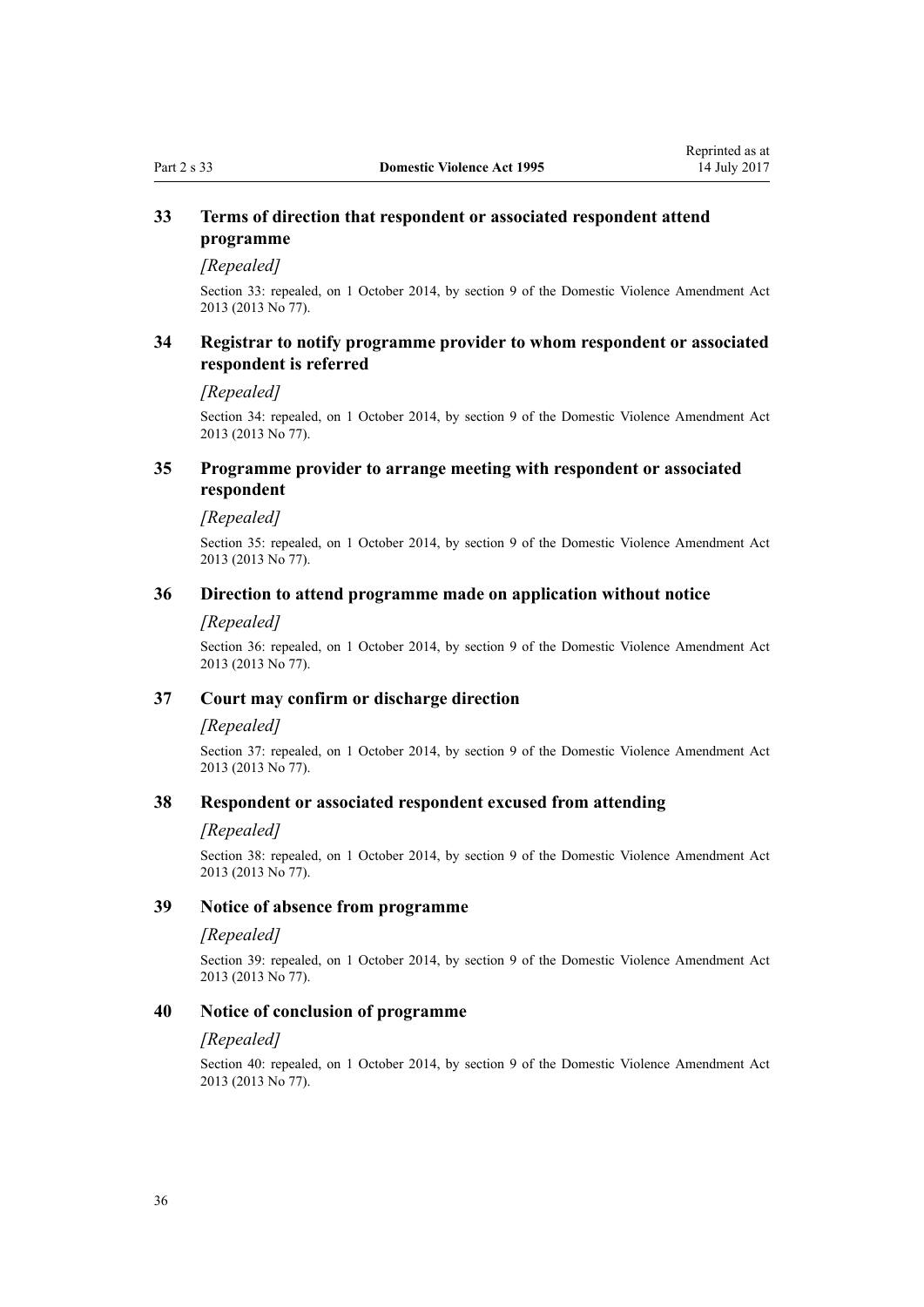## **41 Programme provider may request variation of direction**

#### *[Repealed]*

Section 41: repealed, on 1 October 2014, by [section 9](http://prd-lgnz-nlb.prd.pco.net.nz/pdflink.aspx?id=DLM5615655) of the Domestic Violence Amendment Act 2013 (2013 No 77).

#### **41A Powers of Registrar on receipt of notice under section 39 or 41**

#### *[Repealed]*

Section 41A: repealed, on 1 October 2014, by [section 9](http://prd-lgnz-nlb.prd.pco.net.nz/pdflink.aspx?id=DLM5615655) of the Domestic Violence Amendment Act 2013 (2013 No 77).

## **42 Judge may call respondent or associated respondent before court**

#### *[Repealed]*

Section 42: repealed, on 1 October 2014, by [section 9](http://prd-lgnz-nlb.prd.pco.net.nz/pdflink.aspx?id=DLM5615655) of the Domestic Violence Amendment Act 2013 (2013 No 77).

#### **42A Respondent or associated respondent called before court**

#### *[Repealed]*

Section 42A: repealed, on 1 October 2014, by [section 9](http://prd-lgnz-nlb.prd.pco.net.nz/pdflink.aspx?id=DLM5615655) of the Domestic Violence Amendment Act 2013 (2013 No 77).

#### **43 Confidentiality of information disclosed to programme provider**

#### *[Repealed]*

Section 43: repealed, on 1 October 2014, by [section 9](http://prd-lgnz-nlb.prd.pco.net.nz/pdflink.aspx?id=DLM5615655) of the Domestic Violence Amendment Act 2013 (2013 No 77).

#### **44 Programme providers' fees and expenses**

#### *[Repealed]*

Section 44: repealed, on 1 October 2014, by [section 9](http://prd-lgnz-nlb.prd.pco.net.nz/pdflink.aspx?id=DLM5615655) of the Domestic Violence Amendment Act 2013 (2013 No 77).

## *Duration, variation, and discharge of protection orders*

#### **45 Duration of protection order**

- (1) A temporary protection order continues in force until—
	- (a) the order becomes a final order in accordance with [section 77\(1\);](#page-62-0) or
	- (b) the order lapses pursuant to [section 77\(4\);](#page-62-0) or
	- (c) the order is discharged pursuant to [section 80.](#page-64-0)
- (2) A final protection order continues in force until it is discharged pursuant to [sec](#page-37-0)[tion 47](#page-37-0).

#### **46 Power to vary protection order**

- (1) The court may, if it thinks fit, on the application of the applicant or the respondent, vary a protection order—
	- (a) by varying or discharging any special condition of the protection order: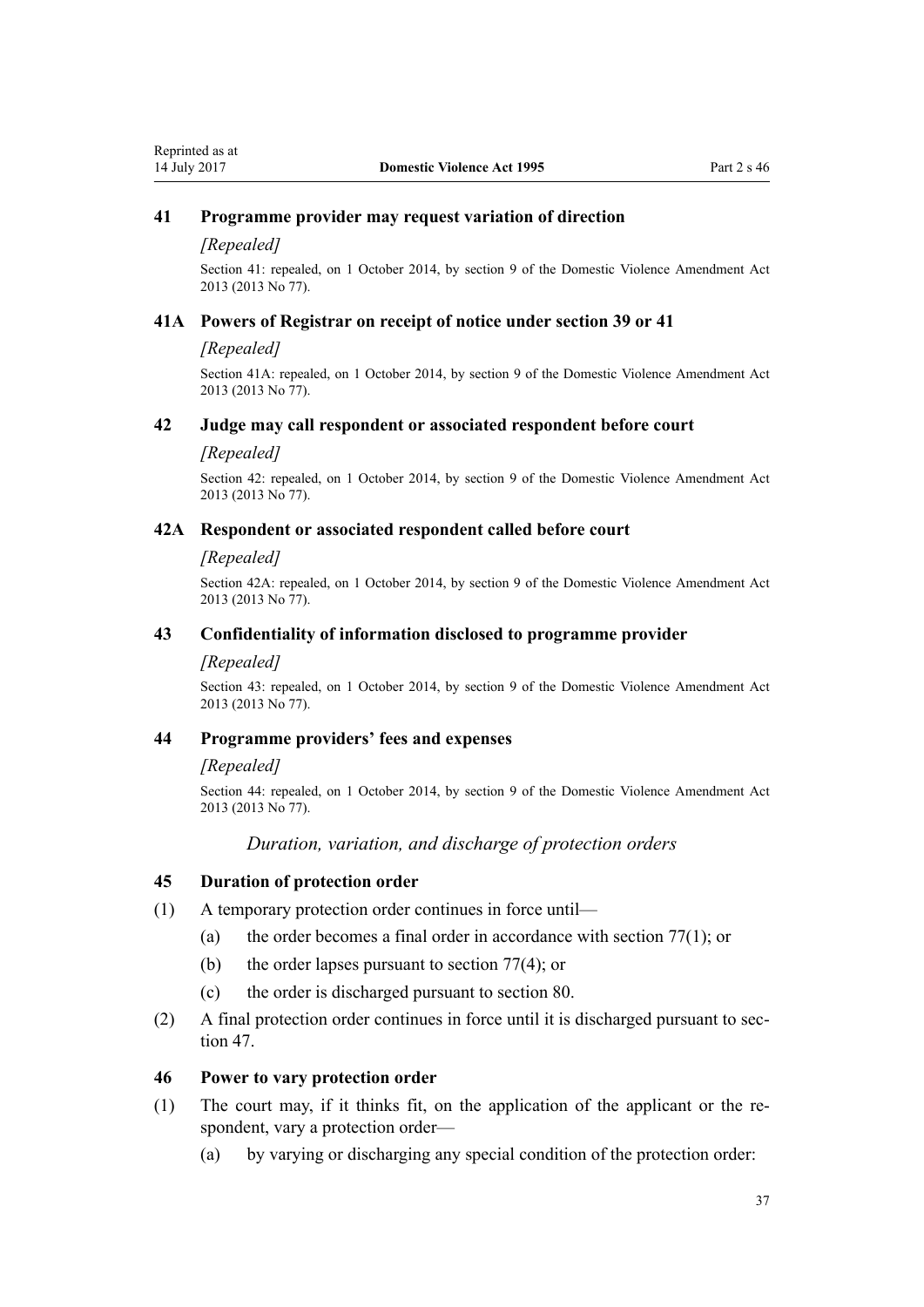- <span id="page-37-0"></span>(b) by imposing any special condition:
- (c) by varying or discharging a direction made pursuant to [section 51D](#page-42-0):
- (d) by making a direction pursuant to [section 51D](#page-42-0).
- (2) Where a protection order applies against an associated respondent, the court may, if it thinks fit, on the application of the applicant or the associated respondent, vary the protection order, in so far as it relates to the associated respondent,—
	- (a) by varying or discharging any special condition of the protection order:
	- (b) by imposing any special condition:
	- (c) by varying or discharging a direction made pursuant to [section 51D](#page-42-0):
	- (d) by making a direction pursuant to [section 51D](#page-42-0).
- (3) The court may, if it thinks fit, on the application of the applicant, vary a protection order—
	- (a) by directing, pursuant to [section 16\(2\)](#page-21-0), that the protection order also apply for the benefit of a particular person:
	- (b) by directing, pursuant to [section 17](#page-22-0), that the protection order apply against a particular person.
- (4) The court may, if it thinks fit, on the application of a specified person (other than a child), vary a protection order—
	- (a) by varying or discharging any special condition of the protection order, in so far as the special condition relates to the specified person:
	- (b) by imposing a special condition that relates to that specified person.
- (5) Where an application is made under this section in respect of a temporary protection order, the Registrar must assign a hearing date, which must be—
	- (a) as soon as practicable; and
	- (b) unless there are special circumstances, in no case later than 42 days after the application is made.

Section  $46(1)(c)$ : amended, on 1 October 2014, by [section 10\(1\)](http://prd-lgnz-nlb.prd.pco.net.nz/pdflink.aspx?id=DLM5615656) of the Domestic Violence Amendment Act 2013 (2013 No 77).

Section 46(1)(d): amended, on 1 October 2014, by [section 10\(1\)](http://prd-lgnz-nlb.prd.pco.net.nz/pdflink.aspx?id=DLM5615656) of the Domestic Violence Amendment Act 2013 (2013 No 77).

Section  $46(2)(c)$ : amended, on 1 October 2014, by [section 10\(2\)](http://prd-lgnz-nlb.prd.pco.net.nz/pdflink.aspx?id=DLM5615656) of the Domestic Violence Amendment Act 2013 (2013 No 77).

Section  $46(2)(d)$ : amended, on 1 October 2014, by [section 10\(2\)](http://prd-lgnz-nlb.prd.pco.net.nz/pdflink.aspx?id=DLM5615656) of the Domestic Violence Amendment Act 2013 (2013 No 77).

#### **47 Power to discharge protection order**

(1) The court may, if it thinks fit, on the application of the applicant or the respondent, discharge a protection order.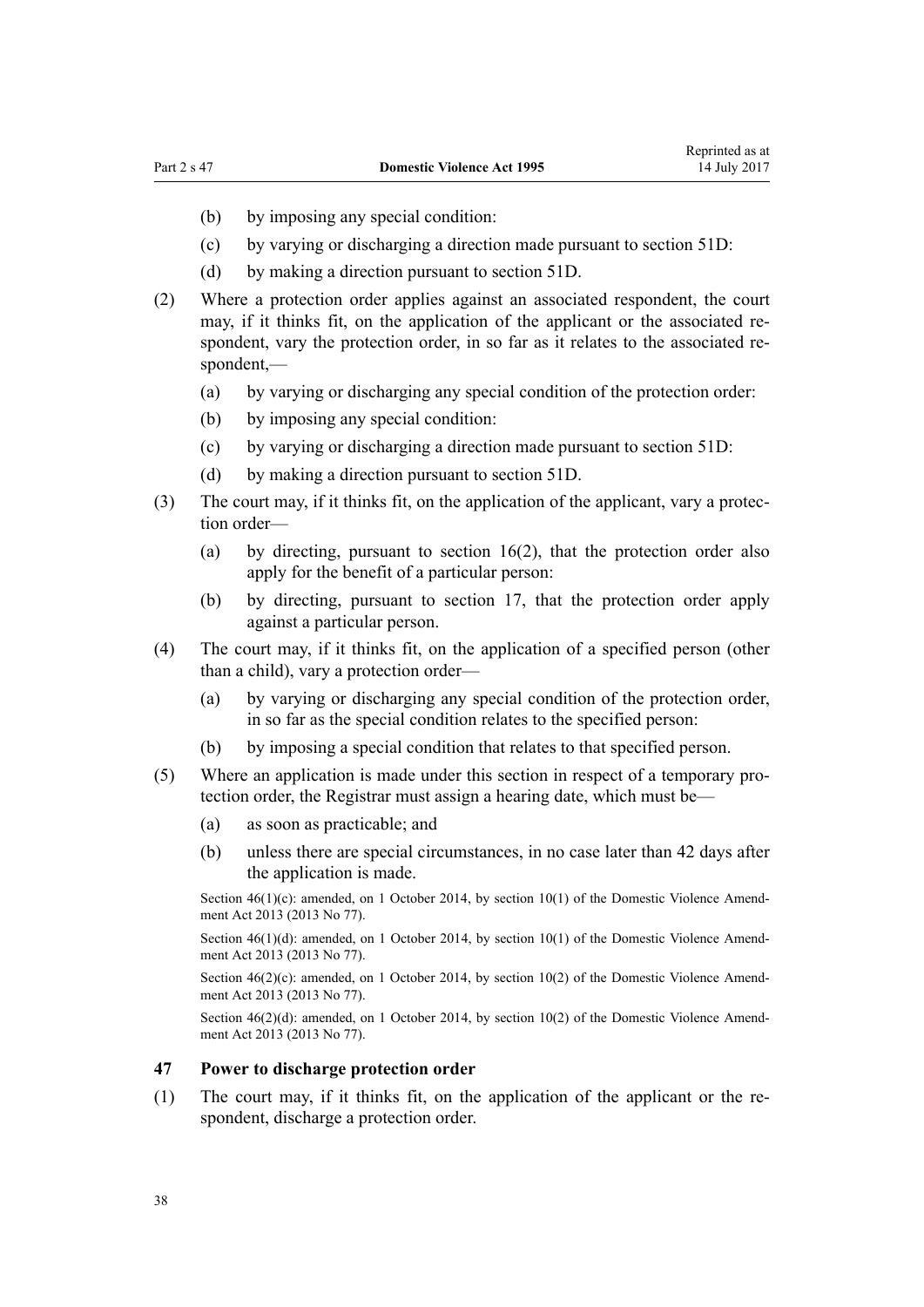- (2) On an application under subsection (1), the court may discharge a protection order even though the order—
	- (a) applies for the benefit of a specified person pursuant to a direction made under [section 16\(2\);](#page-21-0) or
	- (b) applies against an associated respondent pursuant to a direction made under [section 17](#page-22-0).
- (3) Where a protection order to which subsection (2) relates is discharged, the order ceases to have effect for the benefit of the specified person or, as the case requires, against the associated respondent, as if that person had applied for and been granted a discharge of the order pursuant to subsection (4).
- (4) Where a protection order—
	- (a) applies for the benefit of a specified person pursuant to a direction made under [section 16\(2\);](#page-21-0) or
	- (b) applies against an associated respondent pursuant to a direction made under [section 17](#page-22-0),—

the specified person or, as the case may be, the associated respondent may apply for the order to be discharged in so far as it relates to him or her.

- (5) On an application under subsection (4), the court may, if it thinks fit, discharge a protection order in so far as it relates to that specified person or, as the case may be, that associated respondent.
- (6) Where an application is made under this section in respect of a temporary protection order, the Registrar must assign a hearing date, which must be—
	- (a) as soon as practicable; and
	- (b) unless there are special circumstances, in no case later than 42 days after the application is made.

Compare: 1982 No 120 s 8

## **48 Variation or discharge on behalf of protected person**

[Sections 9](#page-15-0), [11](#page-17-0), and [12](#page-17-0), so far as applicable and with the necessary modifications, apply in relation to—

- (a) any application, on behalf of a protected person, for the variation or discharge of a protection order under this Act; and
- (b) the defending, on behalf of a protected person, of any such application made by the respondent or the associated respondent—

as they apply in relation to the making of an application for a protection order.

## *Enforcement of protection orders*

## **49 Offence to breach protection order**

(1) Every person commits an offence who breaches a protection order by—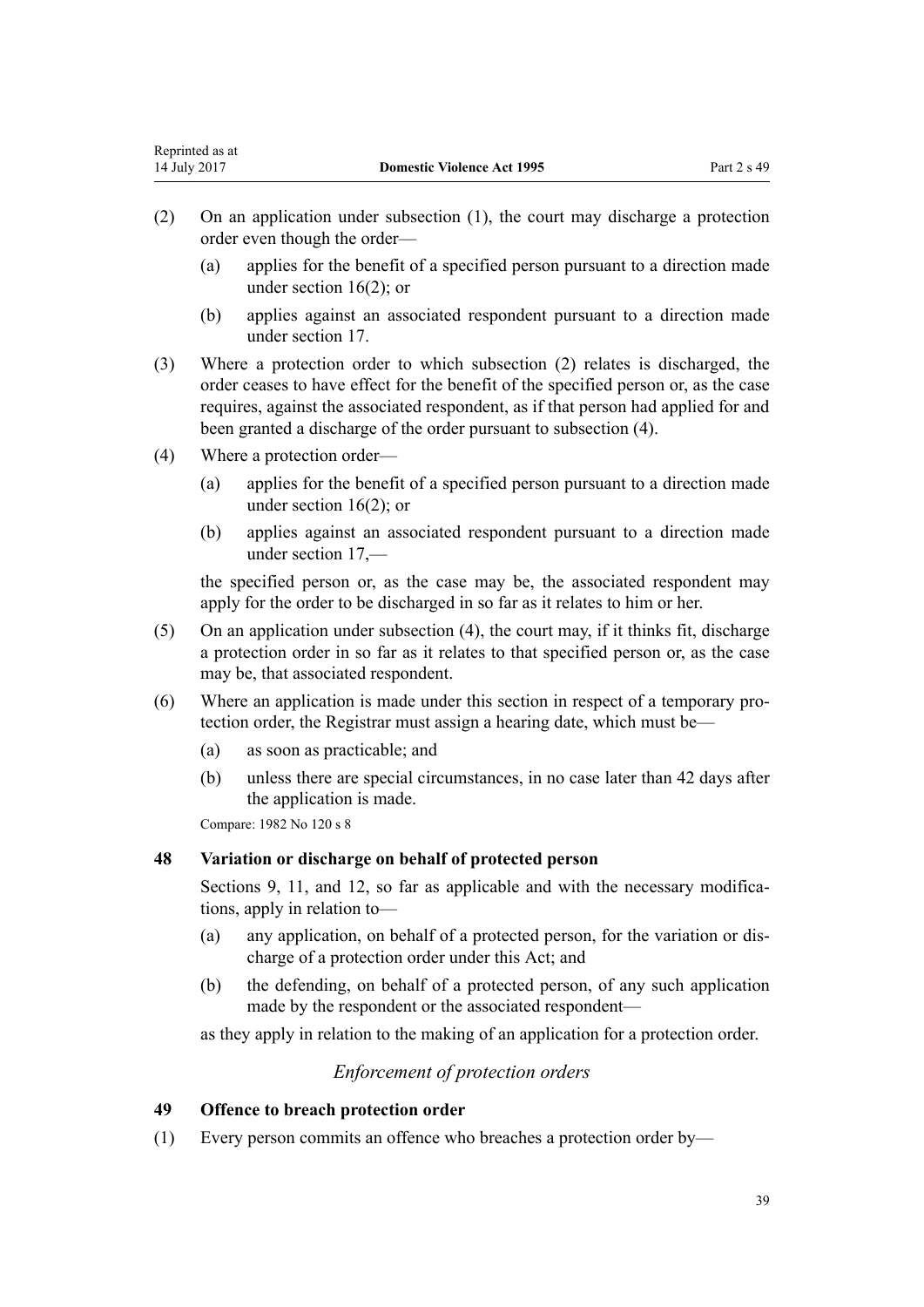- (a) doing any act in contravention of the protection order; or
- (b) failing to comply with any condition of the protection order.
- (2) It is a defence in a prosecution for an offence under subsection (1) if the defendant proves that he or she had a reasonable excuse for breaching the protection order.
- (3) Every person who is convicted of an offence against this section is liable to imprisonment for a term not exceeding 3 years.
- (4) To avoid doubt, a failure to comply with a direction made under [section 51D](#page-42-0) is not a breach of a protection order under subsection (1)(b).

Section 49: replaced, on 28 October 2009, by [section 7\(1\)](http://prd-lgnz-nlb.prd.pco.net.nz/pdflink.aspx?id=DLM1774213) of the Domestic Violence Amendment Act 2009 (2009 No 43).

Section 49(3): amended, on 25 September 2013, by [section 11\(1\)](http://prd-lgnz-nlb.prd.pco.net.nz/pdflink.aspx?id=DLM5615657) of the Domestic Violence Amendment Act 2013 (2013 No 77).

Section 49(3): amended, on 1 July 2013, by [section 413](http://prd-lgnz-nlb.prd.pco.net.nz/pdflink.aspx?id=DLM3360714) of the Criminal Procedure Act 2011 (2011 No 81).

Section 49(4): amended, on 1 October 2014, by [section 11\(2\)](http://prd-lgnz-nlb.prd.pco.net.nz/pdflink.aspx?id=DLM5615657) of the Domestic Violence Amendment Act 2013 (2013 No 77).

#### **49A Offence to fail to comply with direction**

#### *[Repealed]*

Section 49A: repealed, on 1 October 2014, by [section 12](http://prd-lgnz-nlb.prd.pco.net.nz/pdflink.aspx?id=DLM5615658) of the Domestic Violence Amendment Act 2013 (2013 No 77).

## **50 Power to arrest for breach of protection order**

Where a protection order is in force, any constable may arrest, without warrant, any person who the constable has good cause to suspect has—

- (a) contravened the protection order; or
- (b) failed to comply with any condition of the protection order.

Section 50: replaced, on 28 October 2009, by [section 8](http://prd-lgnz-nlb.prd.pco.net.nz/pdflink.aspx?id=DLM1774216) of the Domestic Violence Amendment Act 2009 (2009 No 43).

## **51 Release of person arrested**

#### *[Repealed]*

Section 51: repealed, on 1 January 2001, by [section 74\(2\)](http://prd-lgnz-nlb.prd.pco.net.nz/pdflink.aspx?id=DLM69643) of the Bail Act 2000 (2000 No 38).

## **Part 2A**

#### **Programmes**

Part 2A: inserted, on 25 September 2013, by [section 13](http://prd-lgnz-nlb.prd.pco.net.nz/pdflink.aspx?id=DLM5615659) of the Domestic Violence Amendment Act 2013 (2013 No 77).

## **51A Interpretation**

In this Part, unless the context otherwise requires,—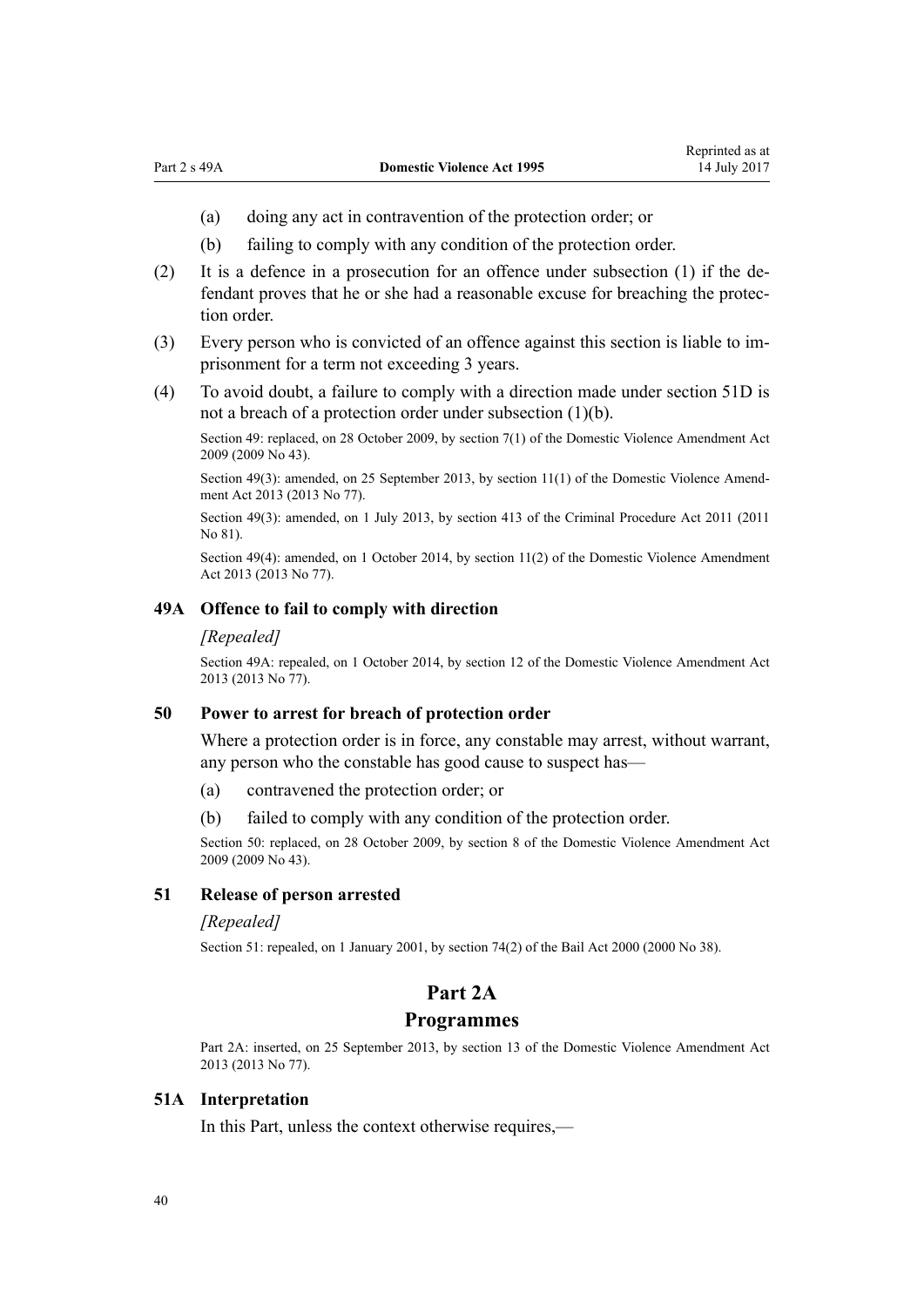**approval** means an approval of a service provider under section 51B that has not been suspended or cancelled

**assessment**, in relation to a respondent, means an assessment of the respondent undertaken by a service provider to determine—

- (a) the extent to which the respondent poses a safety risk to any person or the public; and
- (b) what, if any, non-violence programme is the most appropriate for the respondent to attend

**non-violence programme** means a programme that—

- (a) is provided by a service provider; and
- (b) is provided to a respondent; and
- (c) has the primary objective of stopping or preventing domestic violence on the part of the respondent

**programmes** means—

- (a) safety programmes; and
- (b) non-violence programmes

**respondent** means the person against whom an application has been made for an order under this Act, and includes an associated respondent

**safety programme** means a programme that—

- (a) is provided by a service provider; and
- (b) is provided to a protected person; and
- (c) has the primary objective of promoting (whether by education, information, support, or otherwise) the protection of the protected person from domestic violence

**service provider** means a person or an organisation that has been granted an approval to do either or both of the following:

- (a) undertake assessments:
- (b) provide programmes.

Section 51A: inserted, on 25 September 2013, by [section 13](http://prd-lgnz-nlb.prd.pco.net.nz/pdflink.aspx?id=DLM5615659) of the Domestic Violence Amendment Act 2013 (2013 No 77).

## *Approval of service providers*

Heading: inserted, on 25 September 2013, by [section 13](http://prd-lgnz-nlb.prd.pco.net.nz/pdflink.aspx?id=DLM5615659) of the Domestic Violence Amendment Act 2013 (2013 No 77).

#### **51B Service providers**

(1) The Secretary may decide to grant, suspend, or cancel an approval of a person or an organisation as a service provider.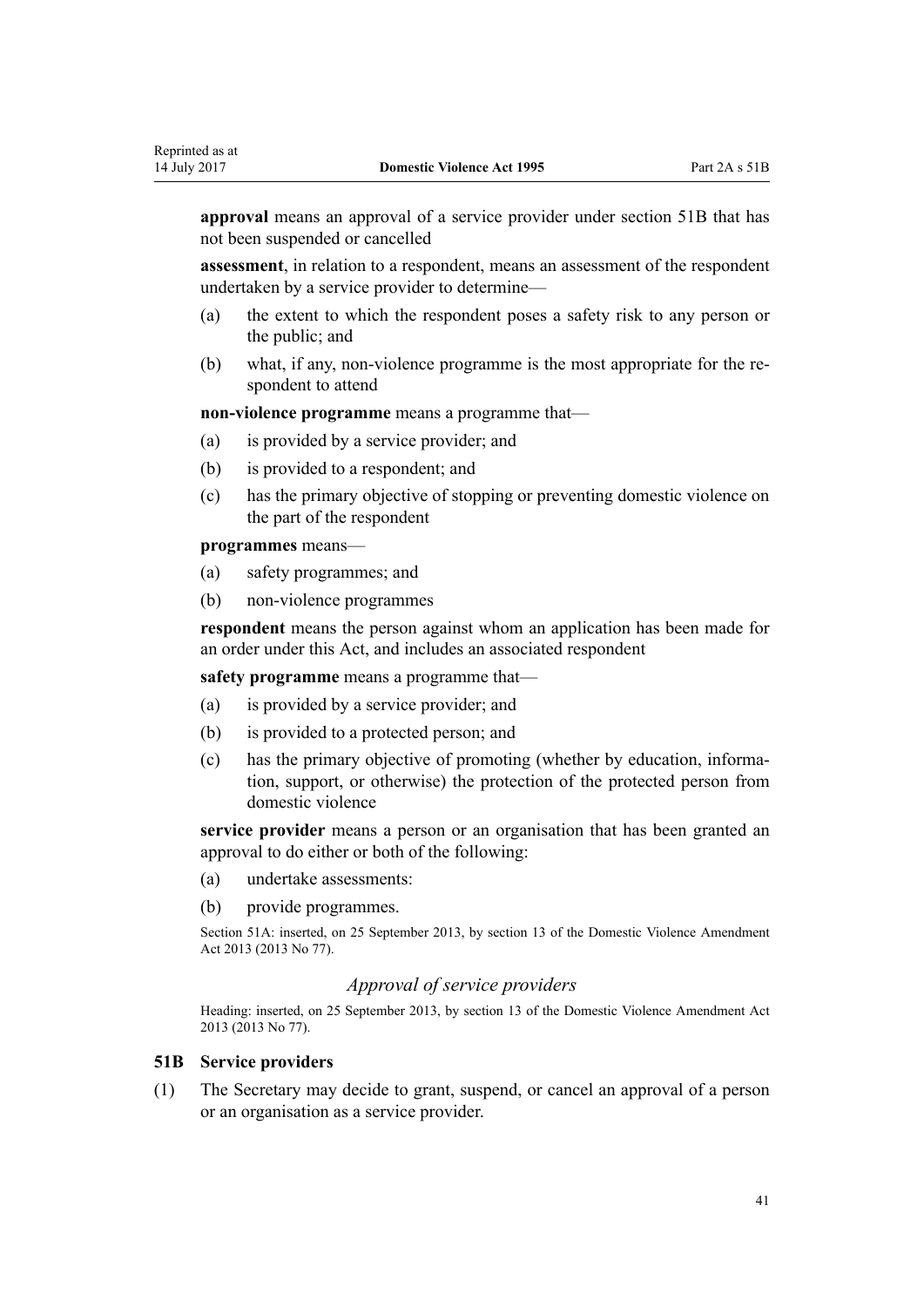- (2) A person or an organisation seeking an approval under subsection (1) must follow the process (if any) prescribed by regulations made under section  $127(a)(i)$ .
- (3) In deciding whether to grant, suspend, or cancel an approval under subsection (1), the Secretary must apply the criteria (if any) prescribed by regulations made under [section 127\(a\)\(ii\).](#page-96-0)
- (4) The Secretary must publish on an Internet site maintained by or on behalf of the Ministry of Justice a list of service providers.

Section 51B: inserted, on 25 September 2013, by [section 13](http://prd-lgnz-nlb.prd.pco.net.nz/pdflink.aspx?id=DLM5615659) of the Domestic Violence Amendment Act 2013 (2013 No 77).

#### *Safety programmes*

Heading: inserted, on 1 October 2014, by [section 13](http://prd-lgnz-nlb.prd.pco.net.nz/pdflink.aspx?id=DLM5615659) of the Domestic Violence Amendment Act 2013 (2013 No 77).

#### **51C Safety programmes for protected persons**

- (1) Where the court makes a protection order,—
	- (a) the applicant, or the applicant's representative, may request the Registrar to authorise the provision of a safety programme to all or any of the following persons:
		- (i) the applicant:
		- (ii) a child of the applicant's family:
		- (iii) a specified person; and
	- (b) a specified person (other than a child) may request the Registrar to authorise the provision of a safety programme to that specified person if no request has been made under paragraph (a)(iii).
- (2) Where, at the time the protection order is made, the applicant has not made a request pursuant to this section, and the applicant is not legally represented, the Judge or the Registrar must cause the applicant to be informed of the applicant's right to make such a request.
- (3) A request may be made under subsection (1) at any time while the protection order remains in force.
- (4) Where a request is made to a Registrar under subsection (1), the Registrar must arrange for the matter to be referred to a service provider without delay.
- (5) The number of safety programme sessions to be provided to a protected person by a service provider to whom a referral has been made under subsection (4) is to be determined by the Registrar following discussion with the service provider.
- (6) Every lawyer acting for an applicant for a protection order must—
	- (a) ensure that the applicant is aware of the applicant's right to make a request under this section; and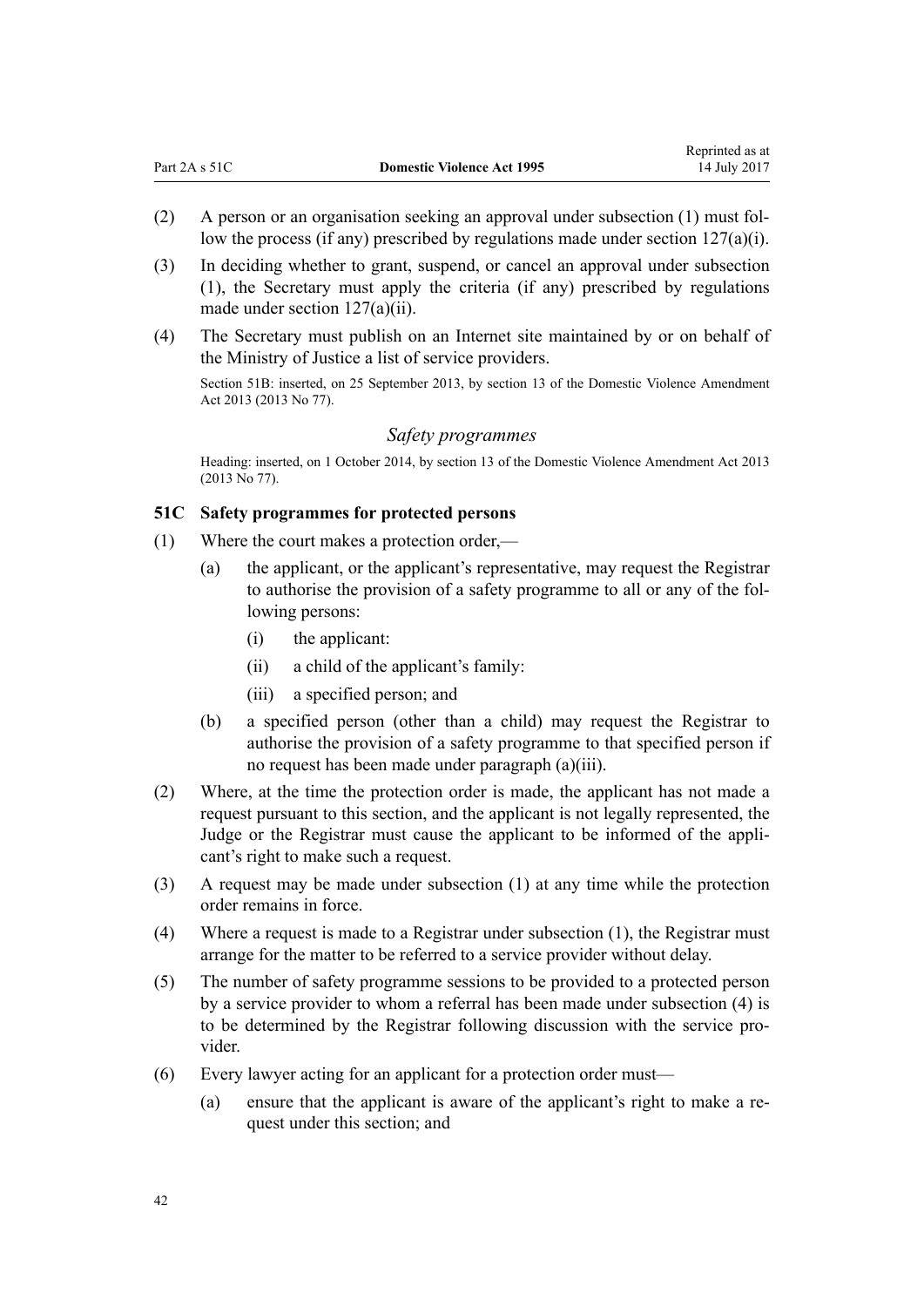<span id="page-42-0"></span>(b) where the applicant wishes to exercise that right, take such further steps as the lawyer considers necessary to enable the applicant to do so.

Section 51C: inserted, on 1 October 2014, by [section 13](http://prd-lgnz-nlb.prd.pco.net.nz/pdflink.aspx?id=DLM5615659) of the Domestic Violence Amendment Act 2013 (2013 No 77).

#### *Non-violence programmes*

Heading: inserted, on 1 October 2014, by [section 13](http://prd-lgnz-nlb.prd.pco.net.nz/pdflink.aspx?id=DLM5615659) of the Domestic Violence Amendment Act 2013 (2013 No 77).

#### **51D Direction to attend assessment and non-violence programme**

- (1) On making a protection order, the court must direct the respondent to—
	- (a) undertake an assessment; and
	- (b) attend a non-violence programme.
- (2) The court need not make a direction under subsection (1) if—
	- (a) there is no service provider available; or
	- (b) the court considers that there is any other good reason for not making a direction.

Section 51D: inserted, on 1 October 2014, by [section 13](http://prd-lgnz-nlb.prd.pco.net.nz/pdflink.aspx?id=DLM5615659) of the Domestic Violence Amendment Act 2013 (2013 No 77).

## **51E Direction to attend non-violence programme made on application without notice**

- (1) This section applies where the court makes a direction under section 51D on an application made without notice.
- (2) Where this section applies,—
	- (a) the direction does not take effect until 10 working days after a copy of the direction is served on the respondent; and
	- (b) the respondent may, within those 10 working days, notify the court that he or she objects to the direction.
- (3) Where the respondent notifies the court, in accordance with subsection (2)(b), that he or she objects to the direction,—
	- (a) the Registrar must, if the respondent wishes to be heard, assign a hearing date, which must be—
		- (i) as soon as practicable; and
		- (ii) unless there are special circumstances, in no case later than 42 days after receipt of the notice of objection; and
	- (b) the direction is suspended from the date on which the court receives the notice of objection until the court, after considering the respondent's objection, confirms (whether with or without variation) or discharges the direction.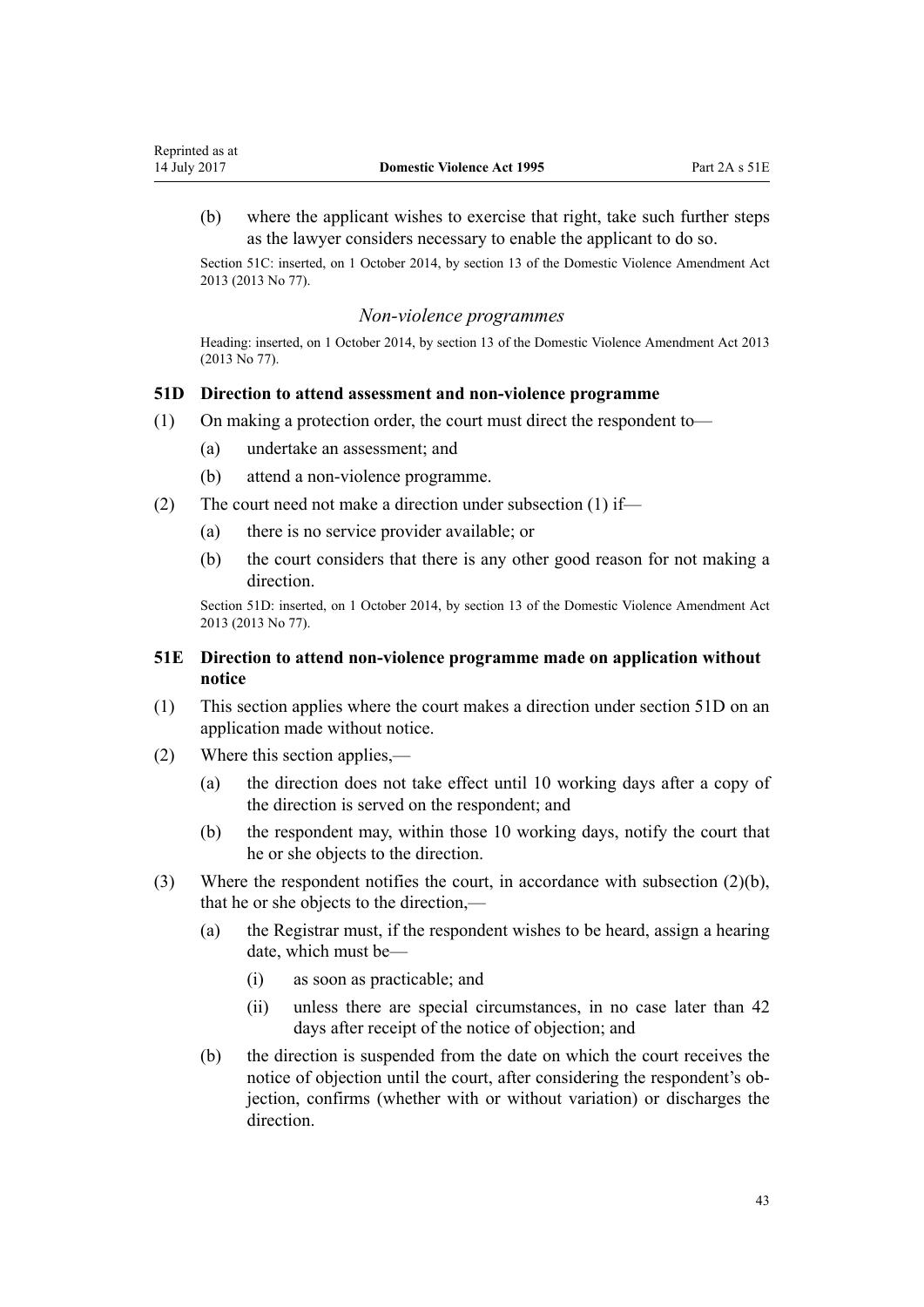<span id="page-43-0"></span>(4) Nothing in this section or section 51F gives the court power to review any order or decision other than the direction to which the notice relates, but nothing in this section limits [section 76](#page-61-0) or [79](#page-63-0).

Section 51E: inserted, on 1 October 2014, by [section 13](http://prd-lgnz-nlb.prd.pco.net.nz/pdflink.aspx?id=DLM5615659) of the Domestic Violence Amendment Act 2013 (2013 No 77).

## **51F Court may confirm or discharge direction after considering objection made under section 51E**

- (1) After considering an objection, made under [section 51E](#page-42-0), to a direction, the court may—
	- (a) confirm the direction; or
	- (b) vary the direction; or
	- (c) discharge the direction.
- (2) Where, pursuant to subsection (1), the court confirms or varies a direction, then, if the respondent is before the court, the Judge must warn the respondent that non-compliance with the direction is an offence punishable by imprisonment.
- (3) Failure to give the warning required by subsection (2) does not affect the validity of the direction confirmed or varied.

Section 51F: inserted, on 1 October 2014, by [section 13](http://prd-lgnz-nlb.prd.pco.net.nz/pdflink.aspx?id=DLM5615659) of the Domestic Violence Amendment Act 2013 (2013 No 77).

#### **51G Referral of respondent to service provider**

- (1) After the court has made a direction under [section 51D,](#page-42-0) the Registrar must, without delay,—
	- (a) arrange for the respondent to be referred to a service provider; and
	- (b) notify the service provider of the direction made under [section 51D.](#page-42-0)
- (2) This section is subject to [section 51E.](#page-42-0)

Section 51G: inserted, on 1 October 2014, by [section 13](http://prd-lgnz-nlb.prd.pco.net.nz/pdflink.aspx?id=DLM5615659) of the Domestic Violence Amendment Act 2013 (2013 No 77).

#### **51H Service provider to meet with respondent**

As soon as possible after receiving a notification under section 51G, the service provider must arrange to meet with the respondent to—

- (a) undertake an assessment of the respondent; and
- (b) determine whether there is an appropriate non-violence programme for the respondent to attend.

Section 51H: inserted, on 1 October 2014, by [section 13](http://prd-lgnz-nlb.prd.pco.net.nz/pdflink.aspx?id=DLM5615659) of the Domestic Violence Amendment Act 2013 (2013 No 77).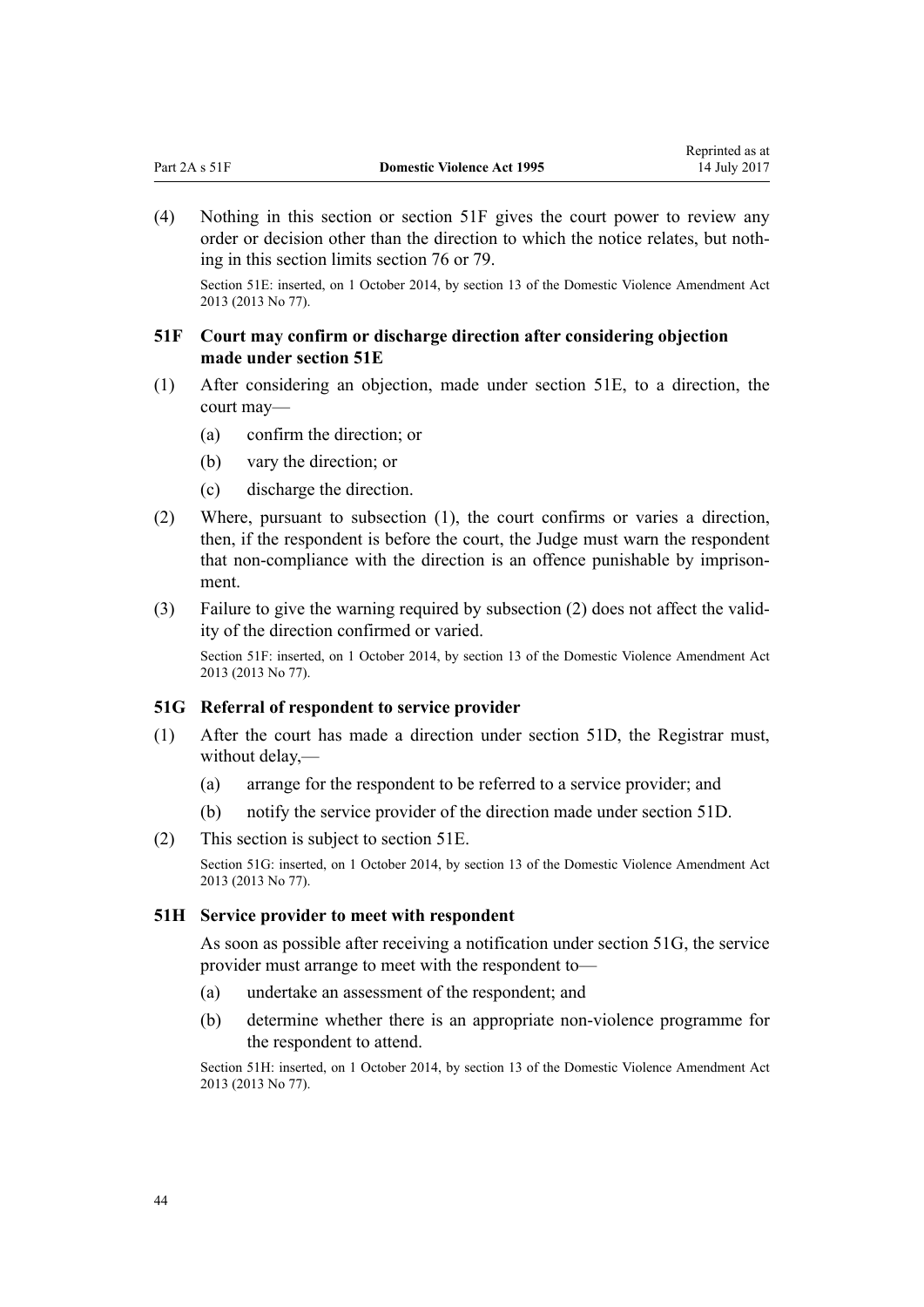## <span id="page-44-0"></span>**51I Service provider to notify Registrar about safety concerns**

- (1) This section applies if a service provider has concerns about the safety of a protected person—
	- (a) after undertaking an assessment of the respondent; or
	- (b) during the provision of a non-violence programme to a respondent.
- (2) The service provider must, without delay, notify the Registrar of those concerns.
- (3) On receiving a notification under subsection (2), the Registrar must—
	- (a) forward a copy of the notification to a Judge; and
	- (b) arrange for the protected person to be advised of the service provider's concerns.
- (4) On receiving a copy of a notification under subsection (3)(a), the Judge may make such orders or directions as the Judge thinks fit in the circumstances. Section 51I: inserted, on 1 October 2014, by [section 13](http://prd-lgnz-nlb.prd.pco.net.nz/pdflink.aspx?id=DLM5615659) of the Domestic Violence Amendment Act 2013 (2013 No 77).

## **51J Referral to different service provider**

- (1) This section applies if a service provider, after undertaking an assessment of the respondent,—
	- (a) determines that there is an appropriate non-violence programme for the respondent to attend; but
	- (b) is not able to provide that programme to the respondent.
- (2) The service provider must—
	- (a) notify the Registrar; and
	- (b) send to the Registrar the following information:
		- (i) the result of the assessment of the respondent undertaken by the service provider; and
		- (ii) any other information relating to the respondent that is held by the service provider.
- (3) After receiving a notification under subsection (2)(a) and the information referred to in subsection (2)(b), the Registrar must make a new referral under [section 51G](#page-43-0) to a service provider that is able to provide an appropriate programme to the respondent.

Section 51J: inserted, on 1 October 2014, by [section 13](http://prd-lgnz-nlb.prd.pco.net.nz/pdflink.aspx?id=DLM5615659) of the Domestic Violence Amendment Act 2013 (2013 No 77).

## **51K Judge may discharge direction to attend non-violence programme in certain cases**

(1) This section applies if a service provider, after undertaking an assessment of a respondent, determines that—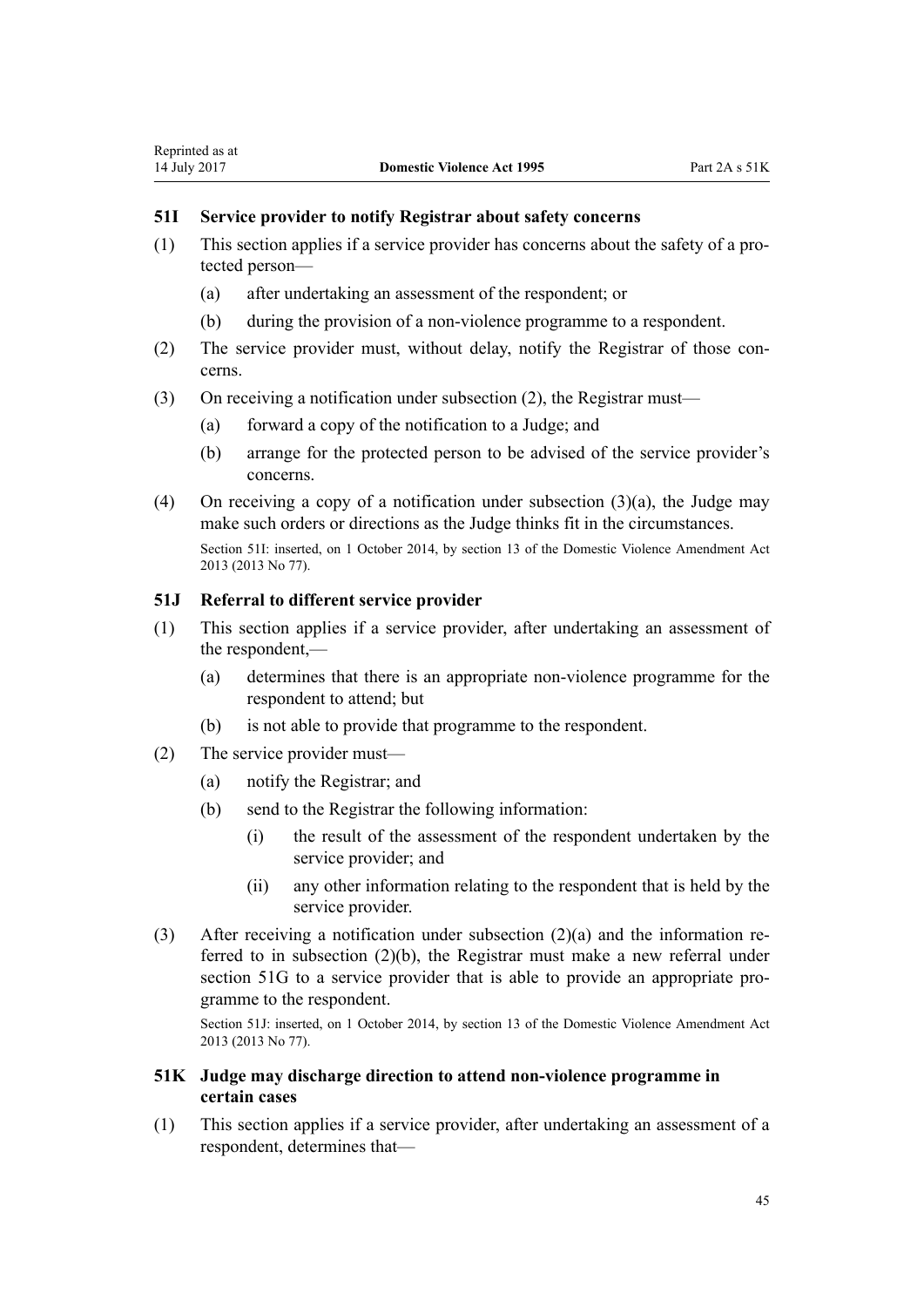- <span id="page-45-0"></span>(a) there is an appropriate non-violence programme for the respondent to attend but that—
	- (i) the respondent's attendance at the programme should be delayed to enable other matters to first be addressed; or
	- (ii) it would not be appropriate for the respondent to attend the programme; or
- (b) there is not an appropriate non-violence programme for the respondent to attend.
- (2) The service provider must notify the Registrar, and the Registrar must bring the matter to the attention of a Judge.
- (3) When a matter is brought to the attention of a Judge under subsection (2), the Judge must—
	- (a) discharge the direction made under section  $51D(1)(b)$ ; and
	- (b) make such other orders or directions as the Judge thinks fit in the circumstances.

Section 51K: inserted, on 1 October 2014, by [section 13](http://prd-lgnz-nlb.prd.pco.net.nz/pdflink.aspx?id=DLM5615659) of the Domestic Violence Amendment Act 2013 (2013 No 77).

## **51L Service provider and respondent to settle terms of attendance at nonviolence programme**

- (1) Before providing a non-violence programme to a respondent, the service provider must settle in writing with the respondent the terms of attendance, which must include—
	- (a) the number of programme sessions that the respondent must attend; and
	- (b) the place, date, and time of the first programme session, and all subsequent sessions, that the respondent must attend.
- (2) The service provider must provide to the Registrar a copy of the terms of attendance that the service provider has settled with the respondent.
- (3) If a service provider is not able to settle with a respondent the terms of attendance, the service provider must notify the Registrar.
- (4) On receipt of a notice under subsection (3), the Registrar must—
	- (a) settle the terms of attendance with the respondent and the service provider; or
	- (b) bring the matter to the attention of a Judge.
- (5) When a matter is brought to the attention of a Judge under subsection (4)(b), the Judge may make such further directions as the Judge thinks fit in the circumstances.

Section 51L: inserted, on 1 October 2014, by [section 13](http://prd-lgnz-nlb.prd.pco.net.nz/pdflink.aspx?id=DLM5615659) of the Domestic Violence Amendment Act 2013 (2013 No 77).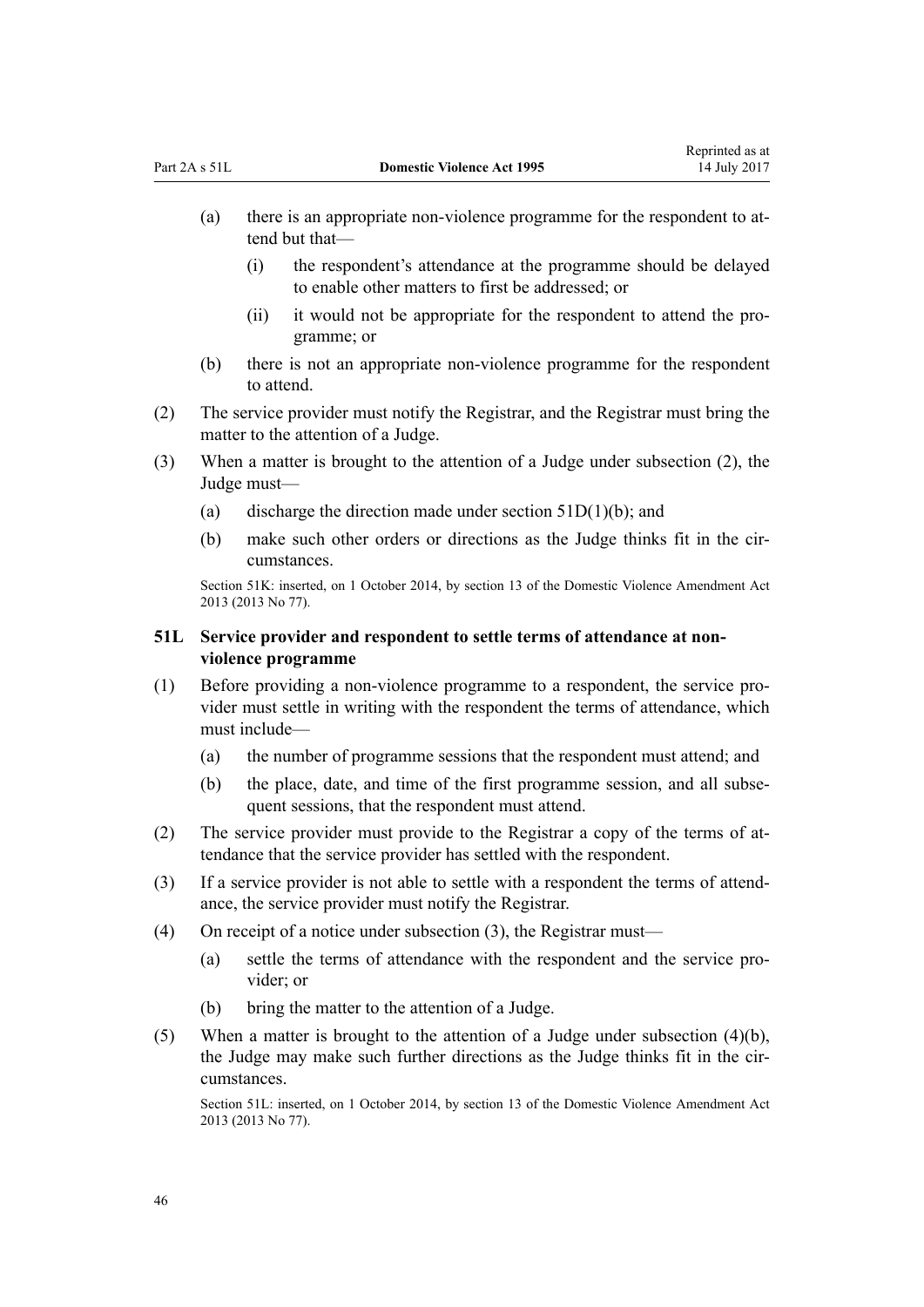## <span id="page-46-0"></span>**51M Notice to be given to court if continued provision of non-violence programme inappropriate**

- (1) Subsection (2) applies if at any time during the provision of a non-violence programme the service provider considers that—
	- (a) it is no longer appropriate or practicable for the service provider to provide the programme to the respondent; or
	- (b) the respondent is not participating fully in the programme, and that this is significantly affecting the respondent's ability to benefit fully from the programme.
- (2) The service provider must—
	- (a) notify the Registrar; and
	- (b) send to the Registrar all information relating to the respondent that is held by the service provider.
- (3) After receiving a notification under subsection (2)(a) and the information referred to in subsection (2)(b), the Registrar must—
	- (a) make a new referral under [section 51G](#page-43-0) to a different service provider; or
	- (b) bring the matter to the attention of a Judge.
- (4) When a matter is brought to the attention of a Judge under subsection (3)(b), the Judge may make such other orders or directions as the Judge thinks fit in the circumstances.

Section 51M: inserted, on 1 October 2014, by [section 13](http://prd-lgnz-nlb.prd.pco.net.nz/pdflink.aspx?id=DLM5615659) of the Domestic Violence Amendment Act 2013 (2013 No 77).

*Non-compliance with direction to attend assessment and non-violence programme*

Heading: inserted, on 1 October 2014, by [section 13](http://prd-lgnz-nlb.prd.pco.net.nz/pdflink.aspx?id=DLM5615659) of the Domestic Violence Amendment Act 2013 (2013 No 77).

## **51N Notice of non-compliance with direction**

- (1) This section applies if the court makes a direction under [section 51D](#page-42-0) and the respondent fails to do either or both of the following:
	- (a) undertake an assessment with the service provider to whom notice of the direction has been given under [section 51G](#page-43-0):
	- (b) attend a non-violence programme in accordance with terms of attendance settled under [section 51L](#page-45-0).
- (2) The service provider must give written notice to the Registrar of the respondent's failure.
- (3) Notice under subsection (2) must be given within 7 days of the respondent's failure.

Section 51N: inserted, on 1 October 2014, by [section 13](http://prd-lgnz-nlb.prd.pco.net.nz/pdflink.aspx?id=DLM5615659) of the Domestic Violence Amendment Act 2013 (2013 No 77).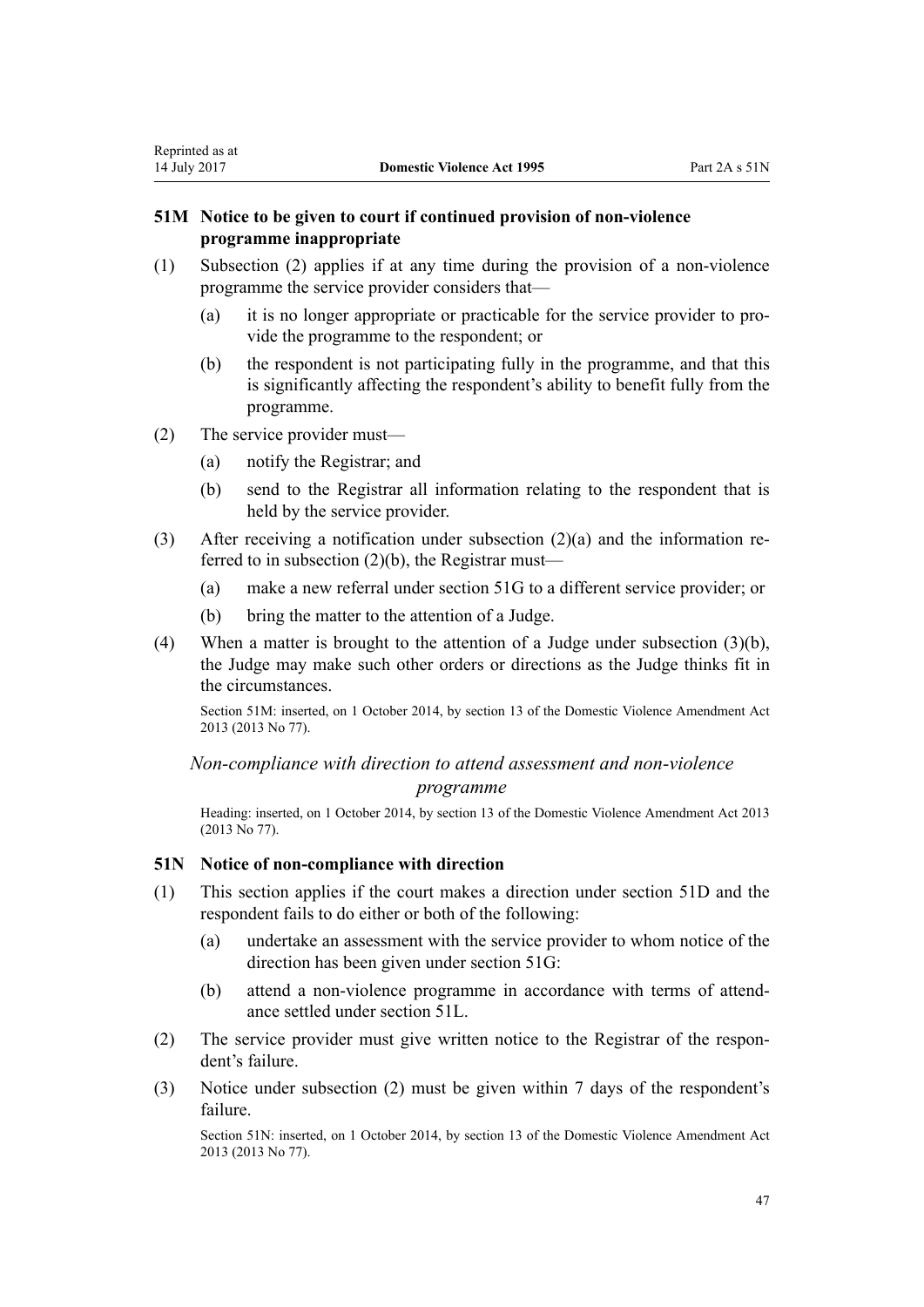## <span id="page-47-0"></span>**51O Powers of Registrar on receipt of notice under section 51N**

- (1) On receiving a notice under [section 51N](#page-46-0), the Registrar must, without delay,—
	- (a) exercise the powers under [section 82,](#page-67-0) as if he or she were the court referred to in that section, to call the respondent before the court; or
	- (b) bring the matter to the attention of a Judge so that the Judge may consider whether to exercise the power conferred by section 51P in relation to the respondent.
- (2) If the Registrar exercises the powers under [section 82](#page-67-0) in the manner allowed by subsection (1)(a), then, subject to any regulations made under this Act, section 82 applies so far as applicable and with the necessary modifications as if the respondent were a witness in proceedings.

Section 51O: inserted, on 1 October 2014, by [section 13](http://prd-lgnz-nlb.prd.pco.net.nz/pdflink.aspx?id=DLM5615659) of the Domestic Violence Amendment Act 2013 (2013 No 77).

#### **51P Judge may call respondent before court**

- (1) If, under section 51O(1)(b), a Registrar brings a matter to the attention of a Judge, subsection (2) applies.
- (2) A Judge may exercise the powers under [section 82](#page-67-0) to call the respondent before the court.
- (3) If a Judge exercises the powers under [section 82](#page-67-0), that section applies, so far as applicable and with all necessary modifications, as if the respondent were a witness in proceedings.

Section 51P: inserted, on 1 October 2014, by [section 13](http://prd-lgnz-nlb.prd.pco.net.nz/pdflink.aspx?id=DLM5615659) of the Domestic Violence Amendment Act 2013 (2013 No 77).

#### **51Q Respondent called before court**

- (1) If a respondent appears before the court under section  $51O(1)(a)$  or  $51P(2)$ , the court may, after hearing from the respondent, confirm, vary, or discharge the direction or change the terms of attendance.
- (2) If the court confirms or varies a direction under subsection (1), the Judge must warn the respondent that non-compliance with the direction is an offence punishable by imprisonment.
- (3) Failure to give the warning required by subsection (2) does not affect the validity of the direction confirmed or varied.

Section 51Q: inserted, on 1 October 2014, by [section 13](http://prd-lgnz-nlb.prd.pco.net.nz/pdflink.aspx?id=DLM5615659) of the Domestic Violence Amendment Act 2013 (2013 No 77).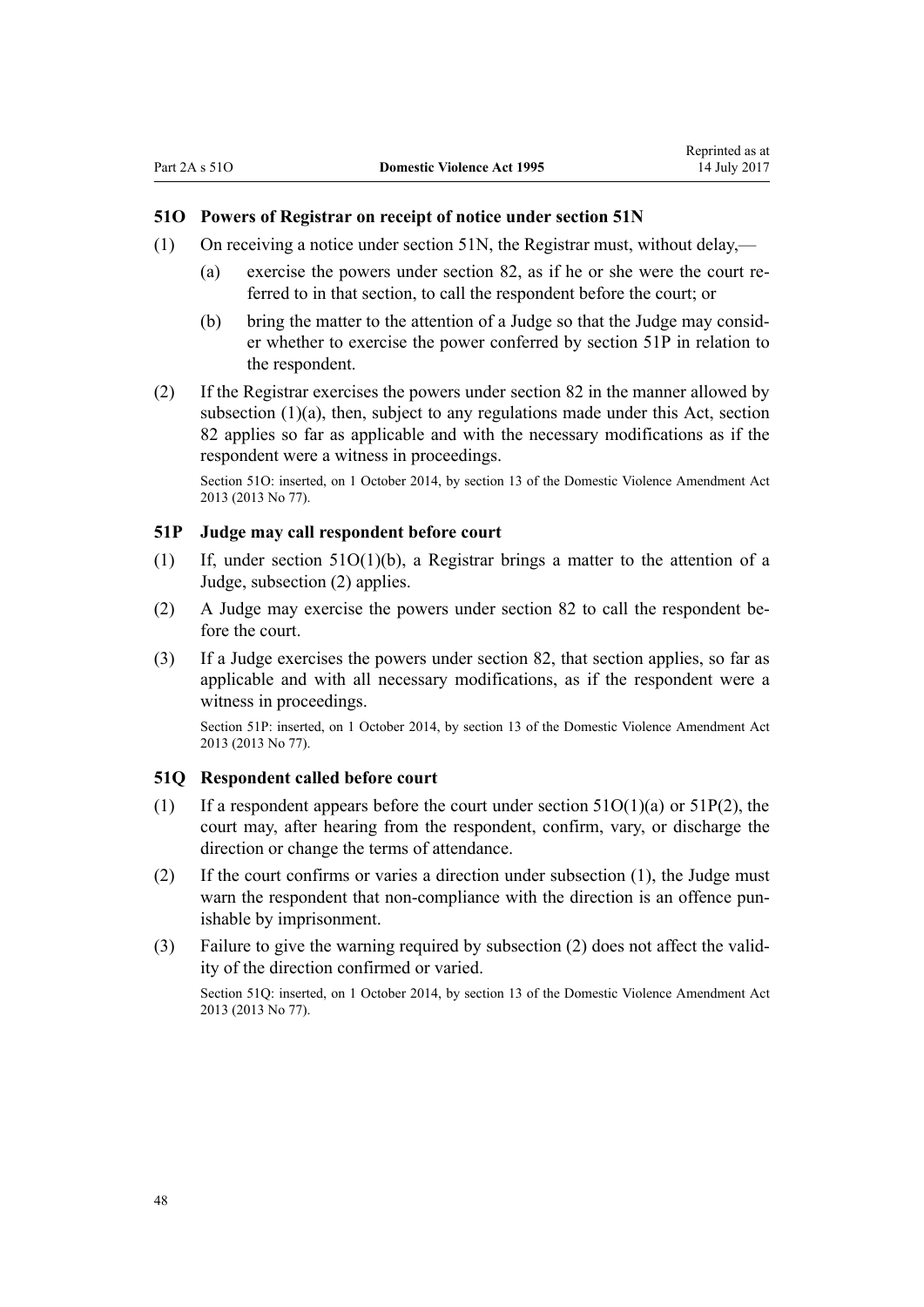## *Completion of non-violence programme*

Heading: inserted, on 1 October 2014, by [section 13](http://prd-lgnz-nlb.prd.pco.net.nz/pdflink.aspx?id=DLM5615659) of the Domestic Violence Amendment Act 2013 (2013 No 77).

#### **51R Notice of completion and outcome of non-violence programme**

- (1) When a respondent has completed a non-violence programme, the service provider must, without delay, provide to the Registrar a report that—
	- (a) states whether, in the opinion of the service provider, the respondent has achieved the objectives of the non-violence programme; and
	- (b) advises of any concerns that the service provider has about the safety of any protected person.
- (2) On receiving a report under subsection (1), the Registrar must—
	- (a) forward a copy of that report to a Judge; and
	- (b) arrange for the protected person to be notified—
		- (i) that the respondent has completed a non-violence programme; and
		- (ii) that a report has been provided by the service provider of that non-violence programme under subsection (1); and
		- (iii) of any concerns that the service provider has about the safety of the protected person advised in that report.
- (3) On receiving a copy of a report under subsection (2)(a), the Judge may make such orders or directions as the Judge thinks fit in the circumstances.

Section 51R: inserted, on 1 October 2014, by [section 13](http://prd-lgnz-nlb.prd.pco.net.nz/pdflink.aspx?id=DLM5615659) of the Domestic Violence Amendment Act 2013 (2013 No 77).

## *Confidentiality of information*

Heading: inserted, on 1 October 2014, by [section 13](http://prd-lgnz-nlb.prd.pco.net.nz/pdflink.aspx?id=DLM5615659) of the Domestic Violence Amendment Act 2013 (2013 No 77).

#### **51S Confidentiality of information disclosed to service provider**

- (1) In this section, unless the context otherwise requires, **information** includes any statement or admission.
- (2) Information received by a service provider in the course of providing a programme may not—
	- (a) be disclosed to any other person; or
	- (b) be admitted as evidence in any court or before any person acting judicially.
- (3) However, nothing in subsection (2) prohibits the disclosure of information received by a service provider in the course of providing a programme if that disclosure is made—
	- (a) for the purpose of giving a notification to a Registrar under—
		- $(i)$  [section 51I\(2\)](#page-44-0):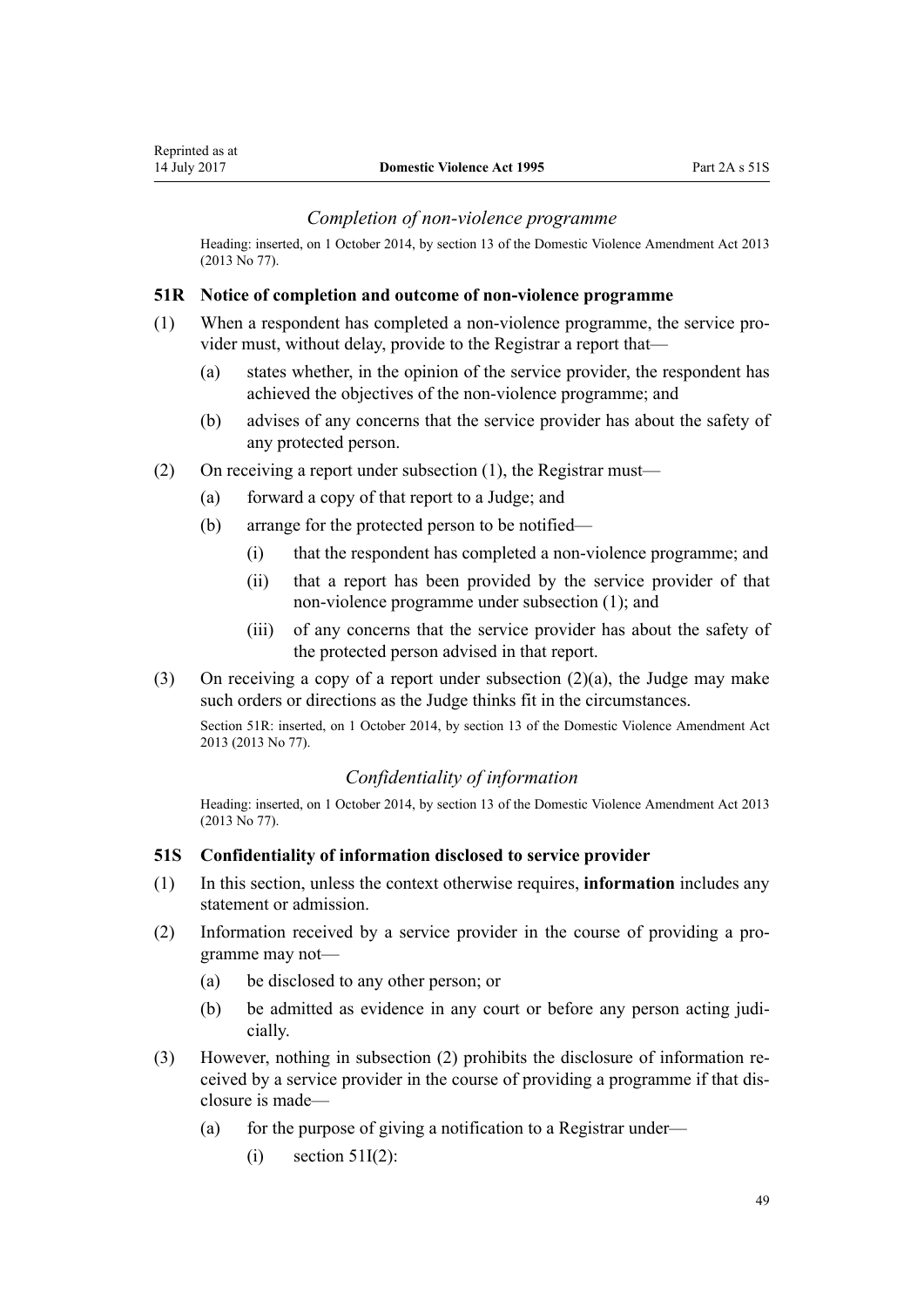- $(ii)$  [section 51J\(2\)](#page-44-0):
- (iii) section  $51K(2)$ :
- $(iv)$  section  $51L(3)$ :
- (v) section  $51M(2)$ :
- (b) for the purpose of a Registrar making a referral under—
	- $(i)$  [section 51J\(3\)](#page-44-0):
	- (ii) section  $51M(3)(a)$ :
- (c) for the purpose of any proceedings under—
	- (i) [section 51O](#page-47-0):
	- (ii) [section 51P:](#page-47-0)
- (d) for the purposes of investigating or prosecuting—
	- (i) an offence against section 51T; or
	- (ii) an offence committed or alleged to have been committed during the provision of a programme:
- (e) in circumstances in which the service provider believes, on reasonable grounds, that the disclosure is necessary to prevent or lessen a serious threat to public safety or the safety of any person:
- (f) with the authority of the person who disclosed the information to the service provider.

Section 51S: inserted, on 1 October 2014, by [section 13](http://prd-lgnz-nlb.prd.pco.net.nz/pdflink.aspx?id=DLM5615659) of the Domestic Violence Amendment Act 2013 (2013 No 77).

## *Enforcement of directions*

Heading: inserted, on 1 October 2014, by [section 13](http://prd-lgnz-nlb.prd.pco.net.nz/pdflink.aspx?id=DLM5615659) of the Domestic Violence Amendment Act 2013 (2013 No 77).

#### **51T Offence to fail to comply with direction**

A respondent who fails, without reasonable excuse, to comply with a direction made under [section 51D](#page-42-0) commits an offence and is liable on conviction to—

- (a) a fine not exceeding \$5,000; or
- (b) a term of imprisonment not exceeding 6 months.

Section 51T: inserted, on 1 October 2014, by [section 13](http://prd-lgnz-nlb.prd.pco.net.nz/pdflink.aspx?id=DLM5615659) of the Domestic Violence Amendment Act 2013 (2013 No 77).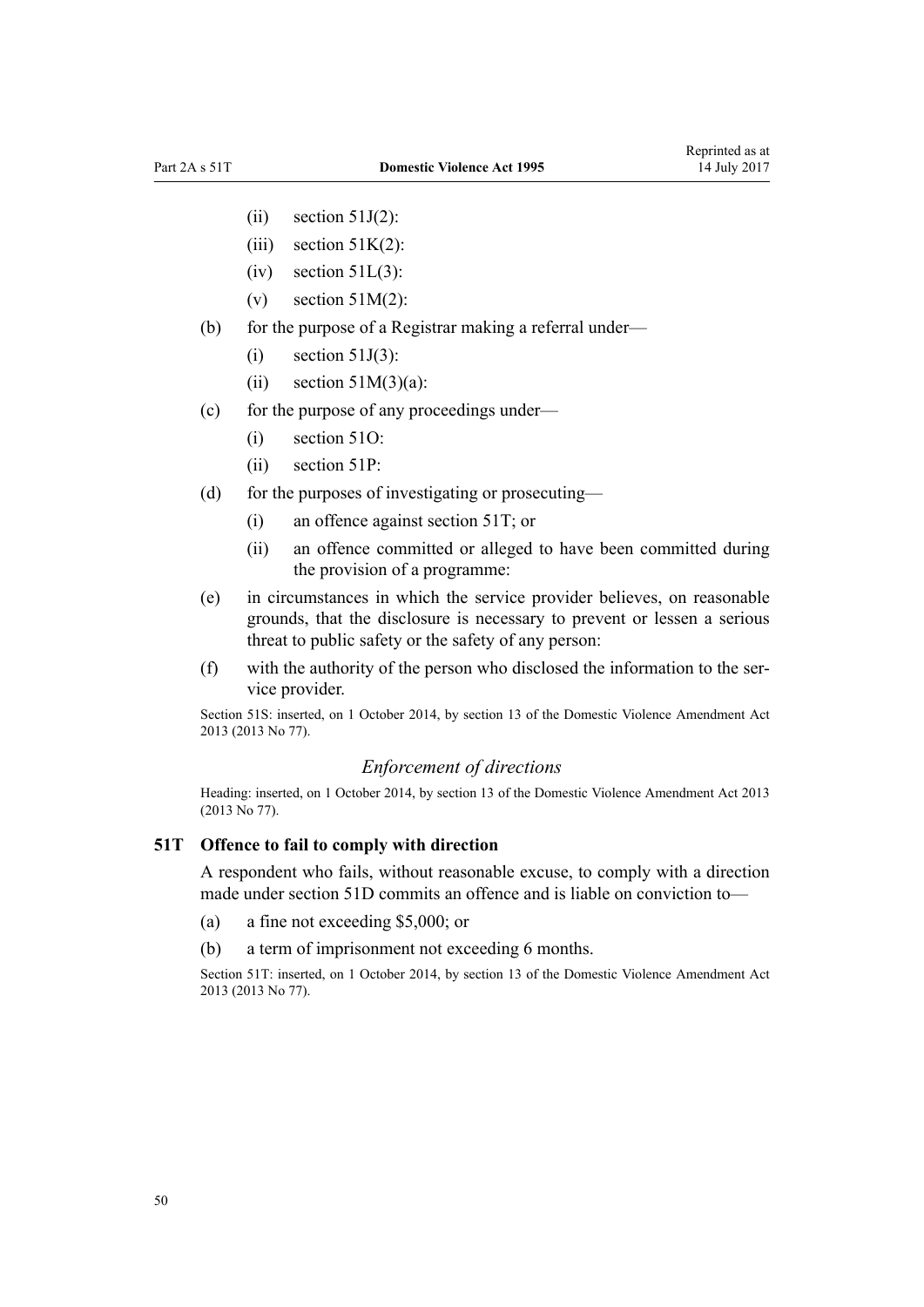# **Part 3 Orders relating to property**

## *Occupation orders*

#### <span id="page-50-0"></span>**52 Application for occupation order**

Any person aged 16 years or over who is or has been in a domestic relationship with another person may apply for an order granting the applicant the right to live in a dwellinghouse which, at the time the order is made, either party to the proceedings owns or in which either has a legal interest (including, but not limited to, a tenancy).

Compare: 1982 No 120 s 19

Section 52: amended, on 26 April 2005, by [section 7](http://prd-lgnz-nlb.prd.pco.net.nz/pdflink.aspx?id=DLM333795) of the Relationships (Statutory References) Act 2005 (2005 No 3).

## **53 Power to make occupation order**

- (1) Subject to [section 74](#page-61-0) of this Act and to subsection (2), on hearing an application for an occupation order, the court may, notwithstanding anything in the [Property \(Relationships\) Act 1976,](http://prd-lgnz-nlb.prd.pco.net.nz/pdflink.aspx?id=DLM440944) make an order granting to the applicant the right to personally occupy a specified dwellinghouse.
- (2) The court may make an order under subsection (1) only if it is satisfied that the order—
	- (a) is necessary for the protection of the applicant; or
	- (b) is in the best interests of a child of the applicant's family.
- (3) An order may be made under this section in respect of a dwellinghouse whether or not—
	- (a) the parties have ever lived in the same dwellinghouse, whether in the dwellinghouse to which the order relates or any other dwellinghouse; or
	- (b) either party lives in the dwellinghouse at the time the order is made.
- (4) In determining whether to make an order under this section, the court must have regard to the reasonable accommodation needs of all persons who may be affected by the order.
- (5) An order made under this section may be—
	- (a) for such period or periods; and
	- (b) on such terms and conditions relating to the occupation of the dwellinghouse to which the order relates,—

as the court thinks fit.

Compare: 1982 No 120 s 21

Section 53(1): amended, on 1 February 2002, by [section 64\(2\)](http://prd-lgnz-nlb.prd.pco.net.nz/pdflink.aspx?id=DLM87570) of the Property (Relationships) Amendment Act 2001 (2001 No 5).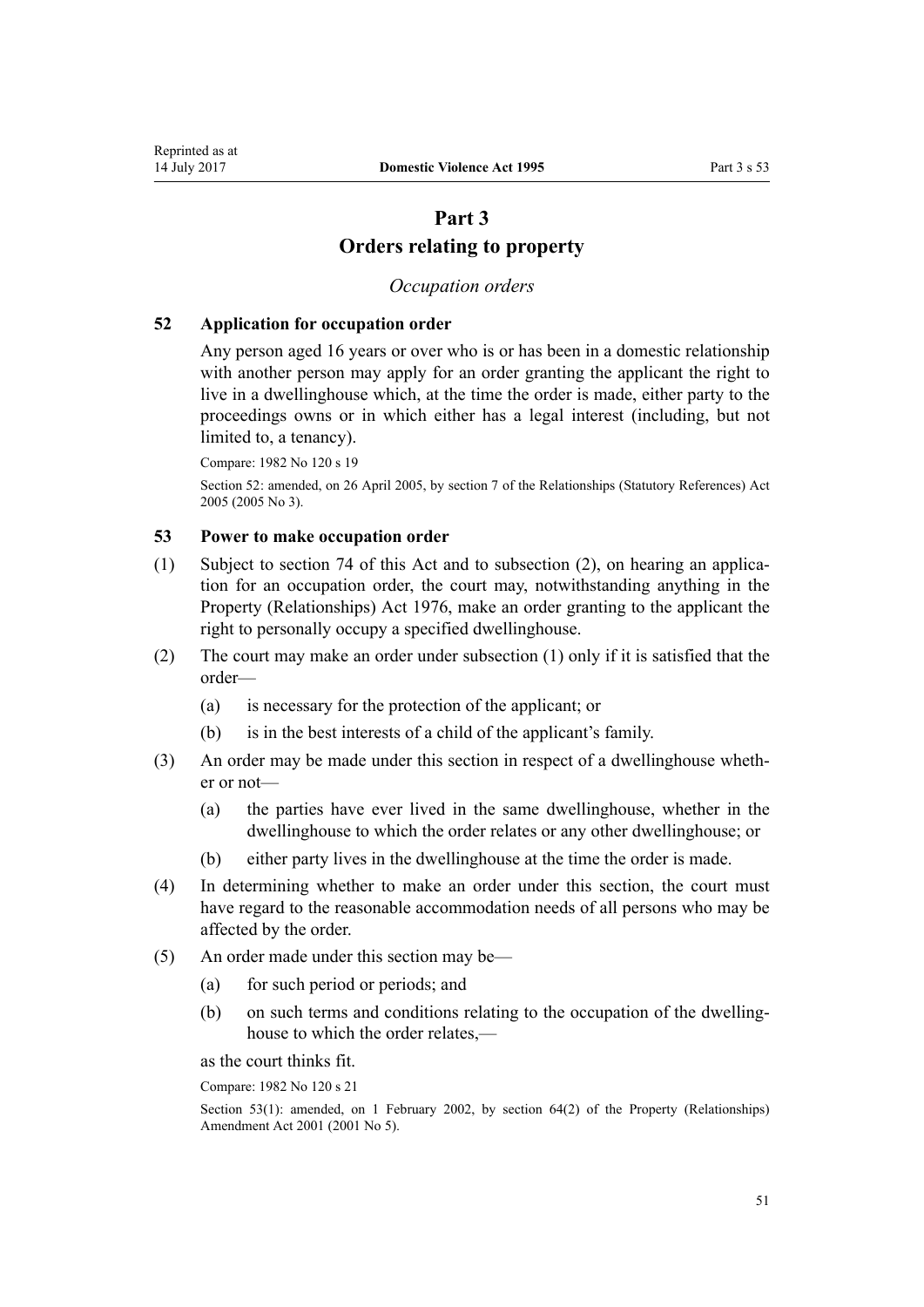## <span id="page-51-0"></span>**54 Effect of occupation order**

- (1) The person in whose favour an occupation order is made is entitled, to the exclusion of the person against whom the order is made, to personally occupy the dwellinghouse to which the order relates, together with any land, buildings, or improvements appurtenant to that dwellinghouse which are used, or ordinarily would be used, for the purposes of a household.
- (2) An occupation order is enforceable as if it were an order for the recovery of land made pursuant to [section 79\(2\)\(c\)](http://prd-lgnz-nlb.prd.pco.net.nz/pdflink.aspx?id=DLM6942376) of the District Court Act 2016.

Compare: 1982 No 120 s 22

Section 54(2): amended, on 1 March 2017, by [section 261](http://prd-lgnz-nlb.prd.pco.net.nz/pdflink.aspx?id=DLM6942680) of the District Court Act 2016 (2016) No 49).

## **55 Power to vary or discharge occupation order**

- (1) On the application of either party, or of the personal representative of either party, the court may, if it thinks fit, make an order—
	- (a) extending or reducing any period specified by the court pursuant to [sec](#page-50-0)[tion 53\(5\);](#page-50-0) or
	- (b) varying or discharging any terms and conditions imposed by the court pursuant to [section 53\(5\);](#page-50-0) or
	- (c) discharging the occupation order.
- (2) Where an application is made under this section in respect of a temporary occupation order, the Registrar must assign a hearing date, which must be—
	- (a) as soon as practicable; and
	- (b) unless there are special circumstances, in no case later than 42 days after the application is made.

Compare: 1982 No 120 s 23

## *Tenancy orders*

## **56 Application for tenancy order**

- (1) Any person aged 16 years or over who is or has been in a domestic relationship with another person may apply to the court for an order vesting in the applicant the tenancy of any dwellinghouse of which, at the time the order is made, the other party to the proceedings is—
	- (a) the sole tenant; or
	- (b) a tenant holding jointly, or in common, with the applicant.
- (2) In this section, **dwellinghouse** includes—
	- (a) any furniture or other household effects let with the dwellinghouse; and
	- (b) any land, outbuildings, or parts of buildings included in the tenancy.

Compare: 1982 No 120 s 24; 1987 No 136 s 2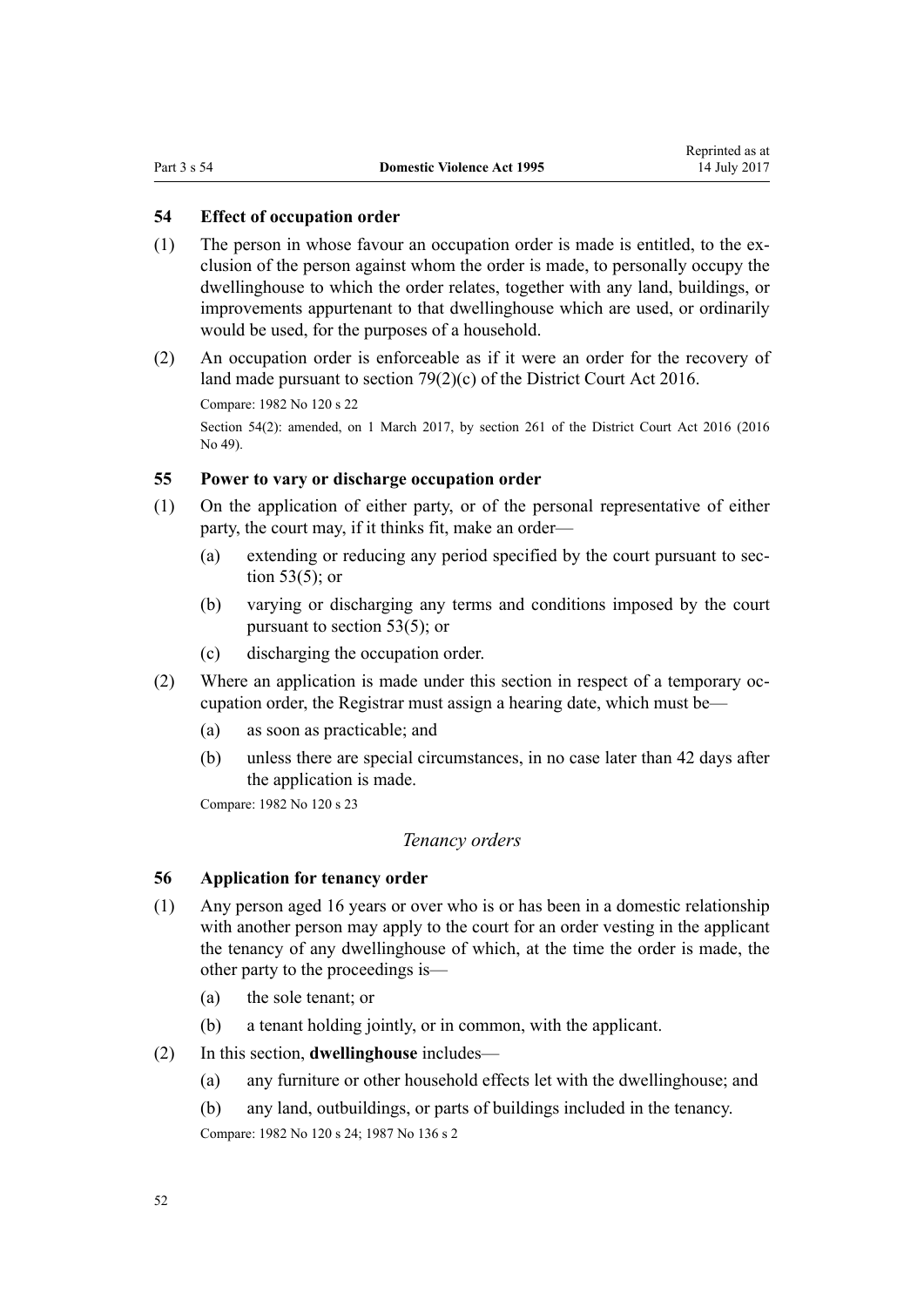Section 56(1): amended, on 26 April 2005, by [section 7](http://prd-lgnz-nlb.prd.pco.net.nz/pdflink.aspx?id=DLM333795) of the Relationships (Statutory References) Act 2005 (2005 No 3).

#### **57 Power to make tenancy order**

- (1) Subject to [section 74](#page-61-0) of this Act and to subsection (2), on hearing an application for a tenancy order, the court may, notwithstanding anything in the [Proper](http://prd-lgnz-nlb.prd.pco.net.nz/pdflink.aspx?id=DLM440944)[ty \(Relationships\) Act 1976](http://prd-lgnz-nlb.prd.pco.net.nz/pdflink.aspx?id=DLM440944), make an order vesting in the applicant the tenancy of a specified dwellinghouse.
- (2) The court may make an order under subsection (1) only if it is satisfied that the order—
	- (a) is necessary for the protection of the applicant; or
	- (b) is in the best interests of a child of the applicant's family.
- (3) In determining whether to make an order under this section, the court must have regard to the reasonable accommodation needs of all persons who may be affected by the order.

Compare: 1982 No 120 s 26

Section 57(1): amended, on 1 February 2002, by [section 64\(2\)](http://prd-lgnz-nlb.prd.pco.net.nz/pdflink.aspx?id=DLM87570) of the Property (Relationships) Amendment Act 2001 (2001 No 5).

#### **58 Effect of tenancy order**

- (1) Where a tenancy order takes effect, then, unless the tenancy is sooner lawfully determined —
	- (a) the applicant becomes the tenant of the dwellinghouse upon and subject to the terms and conditions of the tenancy in force at the time the order is made; and
	- (b) the other party ceases to be a tenant.
- (2) Every tenancy order has effect and may be enforced as if it were an order of the court for possession of the land granted in favour of the applicant.
- (3) Nothing in this Act or in any tenancy order—
	- (a) limits or affects the operation of any enactment or rule of law for the time being applicable to—
		- (i) any tenancy to which [section 56](#page-51-0) applies; or
		- (ii) the dwellinghouse held under the tenancy; or
	- (b) authorises the court to vary any express or implied term or condition of the tenancy except by—
		- (i) vesting the tenancy pursuant to section 57; or
		- (ii) revesting the tenancy pursuant to [section 59](#page-53-0).

Compare: 1982 No 120 s 27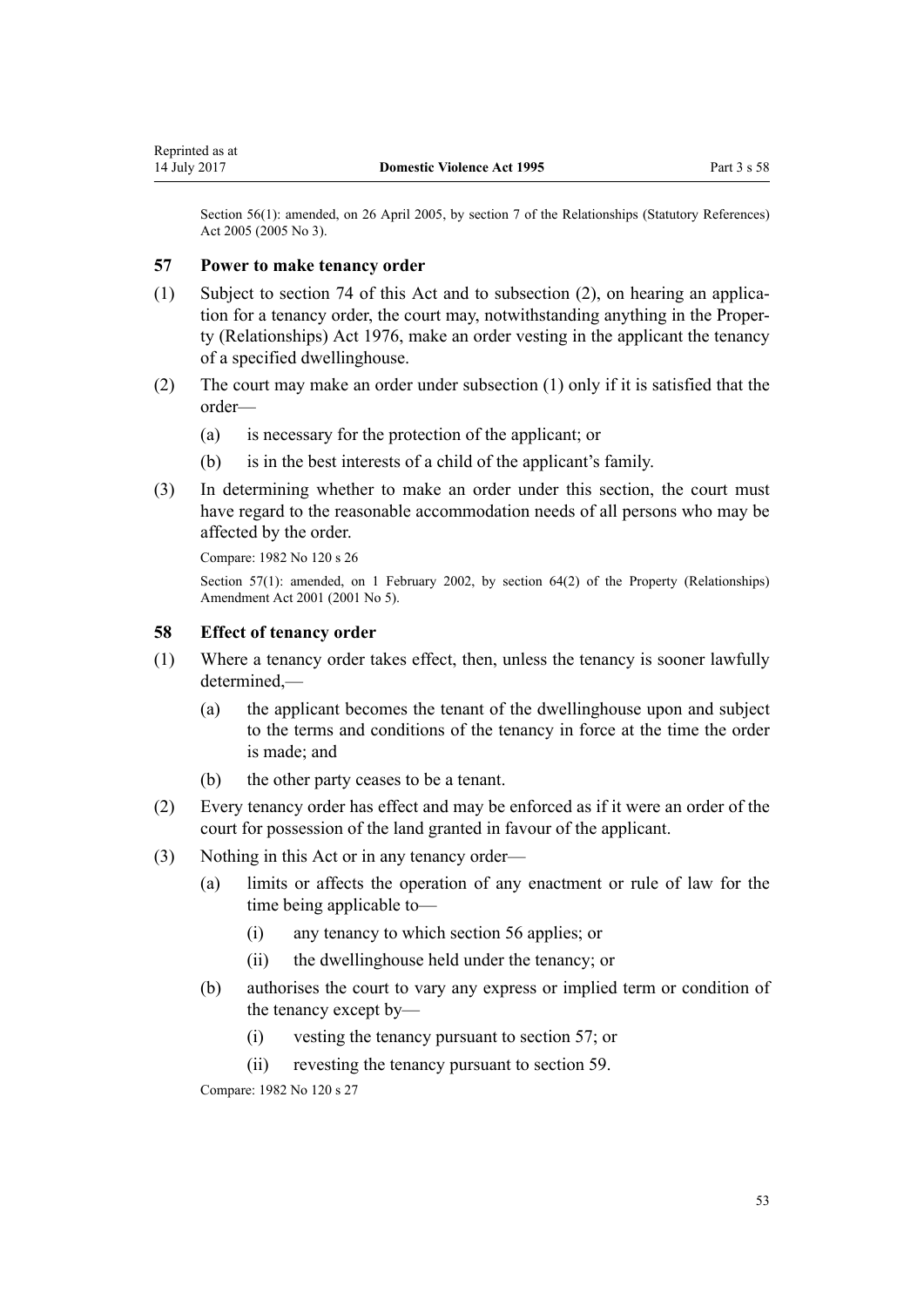## <span id="page-53-0"></span>**59 Power to discharge tenancy order and revest tenancy**

- (1) On the application of a party against whom a tenancy order is made, or that party's personal representative, the court may, if it thinks fit, make an order discharging the tenancy order and revesting the tenancy accordingly.
- (2) Where an application is made under this section in respect of a temporary tenancy order, the Registrar must assign a hearing date, which must be—
	- (a) as soon as practicable; and
	- (b) unless there are special circumstances, in no case later than 42 days after the application is made.
- (3) Where any revesting order made under subsection (1) takes effect, then, unless the tenancy is sooner lawfully determined, the person in whose favour it is made becomes the tenant of the dwellinghouse upon and subject to the terms and conditions of the tenancy in force at the time of the making of the revesting order.

Compare: 1982 No 120 s 28

*General provisions relating to occupation orders and tenancy orders*

#### **60 Application without notice for occupation order or tenancy order**

- (1) An occupation order or a tenancy order may be made on an application without notice only if the court is satisfied that—
	- (a) the respondent has physically or sexually abused the applicant or a child of the applicant's family; and
	- (b) the delay that would be caused by proceeding on notice would or might expose the applicant or a child of the applicant's family to physical or sexual abuse.
- (2) Any occupation order or tenancy order made on an application without notice is a temporary order that, subject to [sections 76 to 80](#page-61-0), and unless it is sooner discharged, becomes final by operation of law 3 months after the date on which it is made.
- (2A) When a temporary order becomes a final order pursuant to subsection (2), the final order comes into effect immediately.
- (3) An occupation order or a tenancy order may be made on an application without notice only where the court has made or, at the same time, makes a protection order, unless the court considers that there are special reasons for not making a protection order.
- (4) Where an occupation order or a tenancy order is made on an application without notice while the applicant and the respondent are living in the same dwellinghouse, that occupation order or tenancy order expires,—
	- (a) on its discharge by the court; or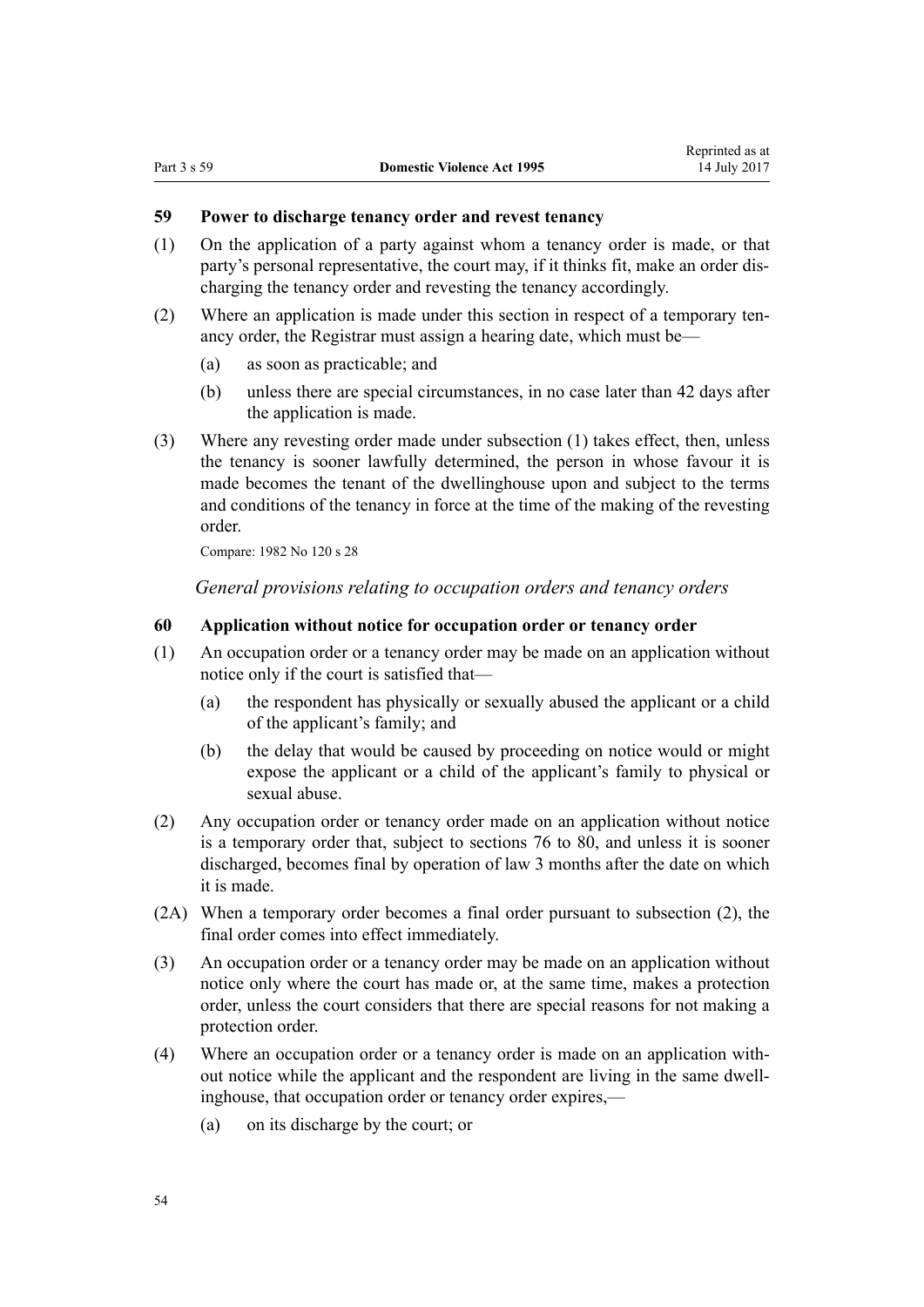- (b) on the discharge of a temporary protection order made in conjunction with that occupation order or tenancy order; or
- (c) if no such protection order has been made and the court has not sooner discharged the occupation order or tenancy order, at the close of the seventh day after the date of the making of the occupation order or tenancy order.
- (5) Where an occupation order or a tenancy order is made on an application without notice, the respondent may,—
	- (a) notify the court, in accordance with [section 76](#page-61-0), that he or she wishes to be heard on whether a final order should be substituted for the temporary order:
	- (b) in the case of an occupation order, apply pursuant to [section 55](#page-51-0) for the order to be varied or discharged:
	- (c) in the case of a tenancy order, apply pursuant to [section 59](#page-53-0) for the order to be discharged and the tenancy revested.

Compare: 1982 No 120 s 20

Section 60(2A): inserted, on 16 November 2011, by [section 10](http://prd-lgnz-nlb.prd.pco.net.nz/pdflink.aspx?id=DLM1955523) of the Domestic Violence Amendment Act 2011 (2011 No 58).

## **61 Procedure for occupation orders and tenancy orders**

- (1) Where an application is made for an occupation order, the court may treat that application as an application for a tenancy order or an occupation order or both, and may, if it is satisfied that—
	- (a) it has jurisdiction to make a tenancy order; and
	- (b) the making of a tenancy order is appropriate; and
	- (c) [section 74](#page-61-0) has been complied with in respect of the making of a tenancy order other than a temporary order,—

make a tenancy order (whether or not it makes an occupation order).

- (2) Where an application is made for a tenancy order, the court may treat that application as an application for an occupation order or a tenancy order or both, and may, if it is satisfied that—
	- (a) it has jurisdiction to make an occupation order; and
	- (b) the making of an occupation order is appropriate; and
	- (c) [section 74](#page-61-0) has been complied with in respect of the making of an occupation order other than a temporary order,—

make an occupation order (whether or not it makes a tenancy order).

Compare: 1982 No 120 s 29(3)–(4)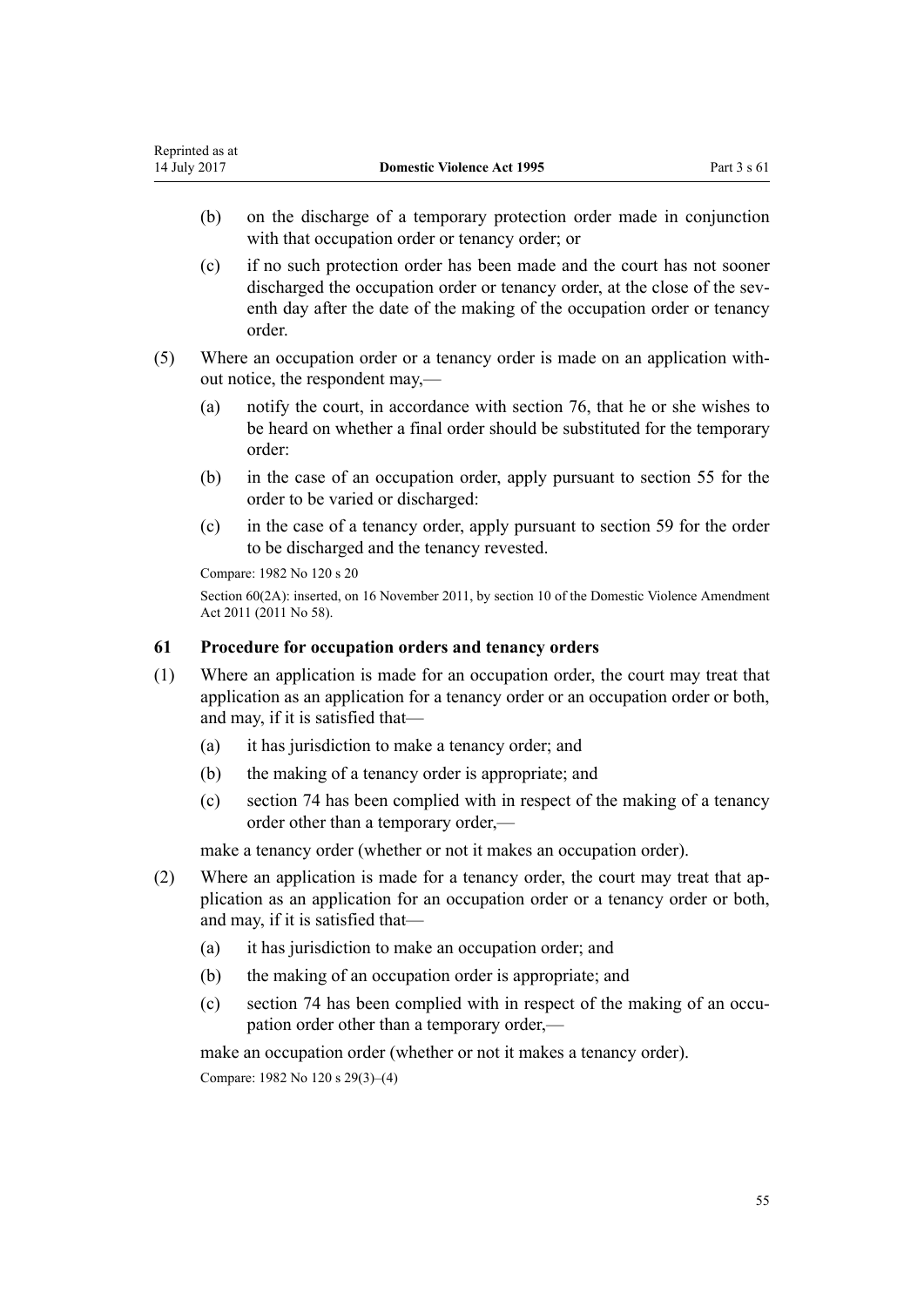#### *Ancillary furniture orders*

#### <span id="page-55-0"></span>**62 Application for ancillary furniture order**

- (1) Where a person applies for an occupation order or a tenancy order in respect of any dwellinghouse, the person may,—
	- (a) at the time of making that application, or at any time before that application is determined; or
	- (b) if the court makes an occupation order or a tenancy order on that application, at any time while that order remains in force,—

apply to the court for an order granting to the applicant the possession and use of all or any of the furniture, household appliances, and household effects in that dwellinghouse.

(2) Nothing in subsection (1) prevents a court that makes an occupation order or a tenancy order from making, of its own motion, an ancillary furniture order in respect of all or any of the furniture, household appliances, and household effects in the dwellinghouse specified in the occupation order, or, as the case may be, the tenancy order.

Compare: 1982 No 120 s 30(1)

## **63 Power to make ancillary furniture order**

- (1) Subject to [section 74](#page-61-0) and to subsections (2) and (6), on or after making an occupation order or a tenancy order, the court may make an order granting to the applicant the use of all or any of the furniture, household appliances, and household effects in the dwellinghouse specified in the occupation order, or as the case may be, the tenancy order.
- (2) The court may make an order under subsection (1) only if it is satisfied—
	- (a) that, before the making of the order, the applicant and the other party to the proceedings have lived in the same dwellinghouse at the same time, and that the applicant is or will be living in the dwellinghouse specified in the occupation order or, as the case may be, the tenancy order; or
	- (b) that a child of the applicant's family is or will be living in the dwellinghouse so specified.
- (3) An order made under subsection (1) may relate to furniture, household appliances, and household effects that were in the relevant dwellinghouse at the time the application for the order was made (or, in the case of an order made of the court's own motion, at the time the application for the relevant occupation order or tenancy order was made), whether or not those items are still in the relevant dwellinghouse at the time the order under subsection (1) is made.
- (4) It is not necessary for the court to specify, in an order made under subsection (1), every item of furniture, or every household appliance or household effect, to which the order relates, as long as the items to which the order relates are readily ascertainable from the terms of the order.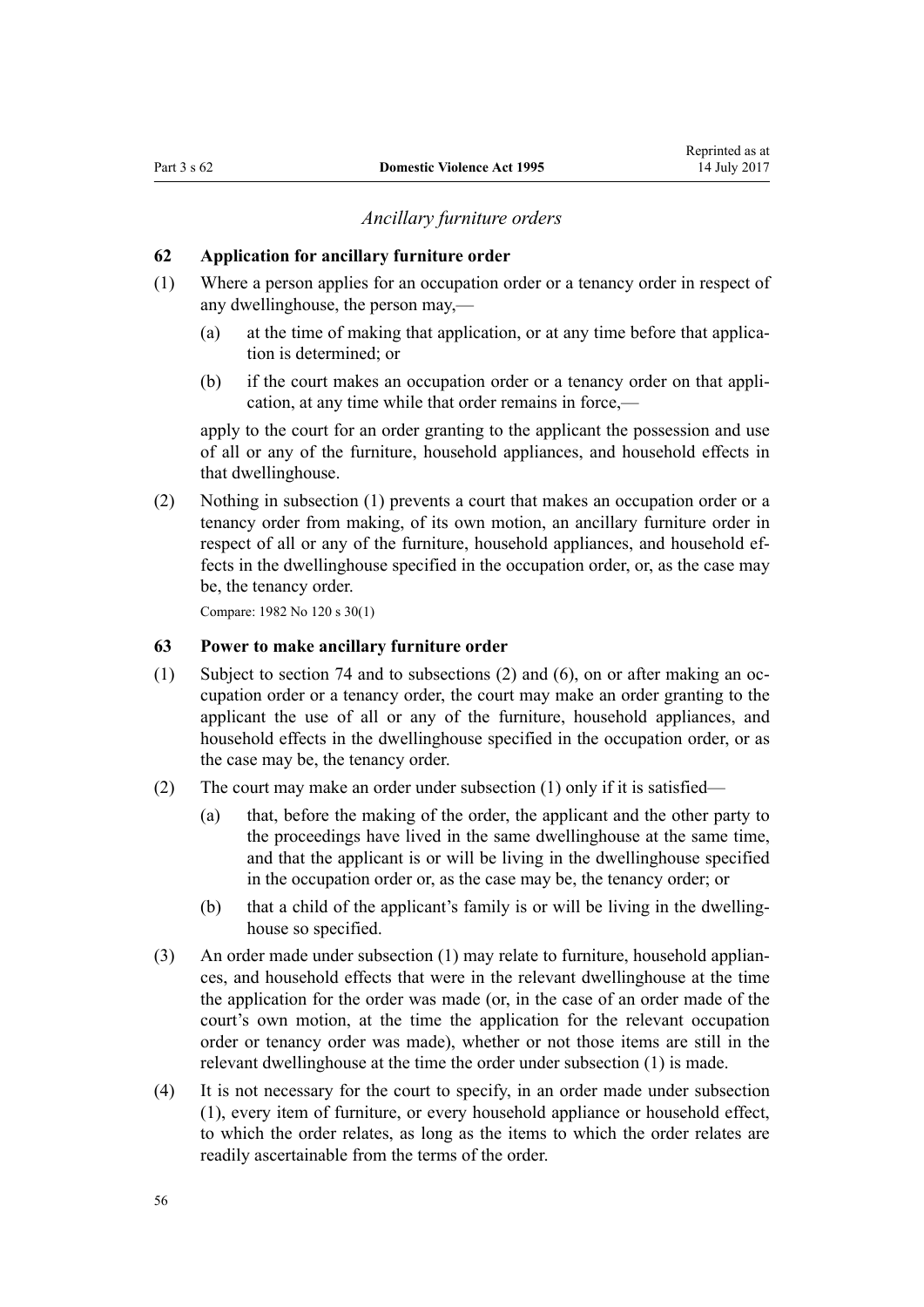<span id="page-56-0"></span>

| Reprinted as at |                                   |             |
|-----------------|-----------------------------------|-------------|
| 14 July 2017    | <b>Domestic Violence Act 1995</b> | Part 3 s 65 |

- (5) Subject to subsection (6), an order made under this section may be on such terms and conditions relating to the furniture, household appliances, and household effects to which the order relates as the court thinks fit.
- (6) An order made under this section may be for such period as the court thinks fit, but—
	- (a) unless the court otherwise directs, the order continues in force for 6 months from the date on which it is made; and
	- (b) in any event, irrespective of the terms of the order, the order expires if the occupation order or tenancy order to which the order relates expires or is discharged.

Compare: 1982 No 120 s 30

## **64 Effect of ancillary furniture order**

- (1) The person in whose favour an ancillary furniture order is made is entitled, to the exclusion of the person against whom the order is made, to the possession of the furniture, household appliances, and household effects to which the order relates for so long as the order is in force.
- (2) Every ancillary furniture order has effect and may be enforced as if it were an order of the court for delivery of chattels granted in favour of the person for whose benefit the ancillary furniture order is made.

## **65 Power to vary or discharge ancillary furniture order**

- (1) Subject to subsection (2), on the application of either party, or of the personal representative of either party, the court may, if it thinks fit, make an order—
	- (a) extending or reducing any period specified by the court pursuant to [sec](#page-55-0)[tion 63\(6\);](#page-55-0) or
	- (b) varying the furniture, household appliances, and household effects to which the order relates; or
	- (c) varying or discharging any terms and conditions imposed by the court pursuant to [section 63\(5\);](#page-55-0) or
	- (d) discharging the ancillary furniture order.
- (2) The court must not vary an ancillary furniture order—
	- (a) if the occupation order or tenancy order to which the ancillary furniture order relates is no longer in force; or
	- (b) in circumstances in which the court could not make an ancillary furniture order under [section 63](#page-55-0).
- (3) Where an application is made under this section in respect of a temporary ancillary furniture order, the Registrar must assign a hearing date, which must be—
	- (a) as soon as practicable; and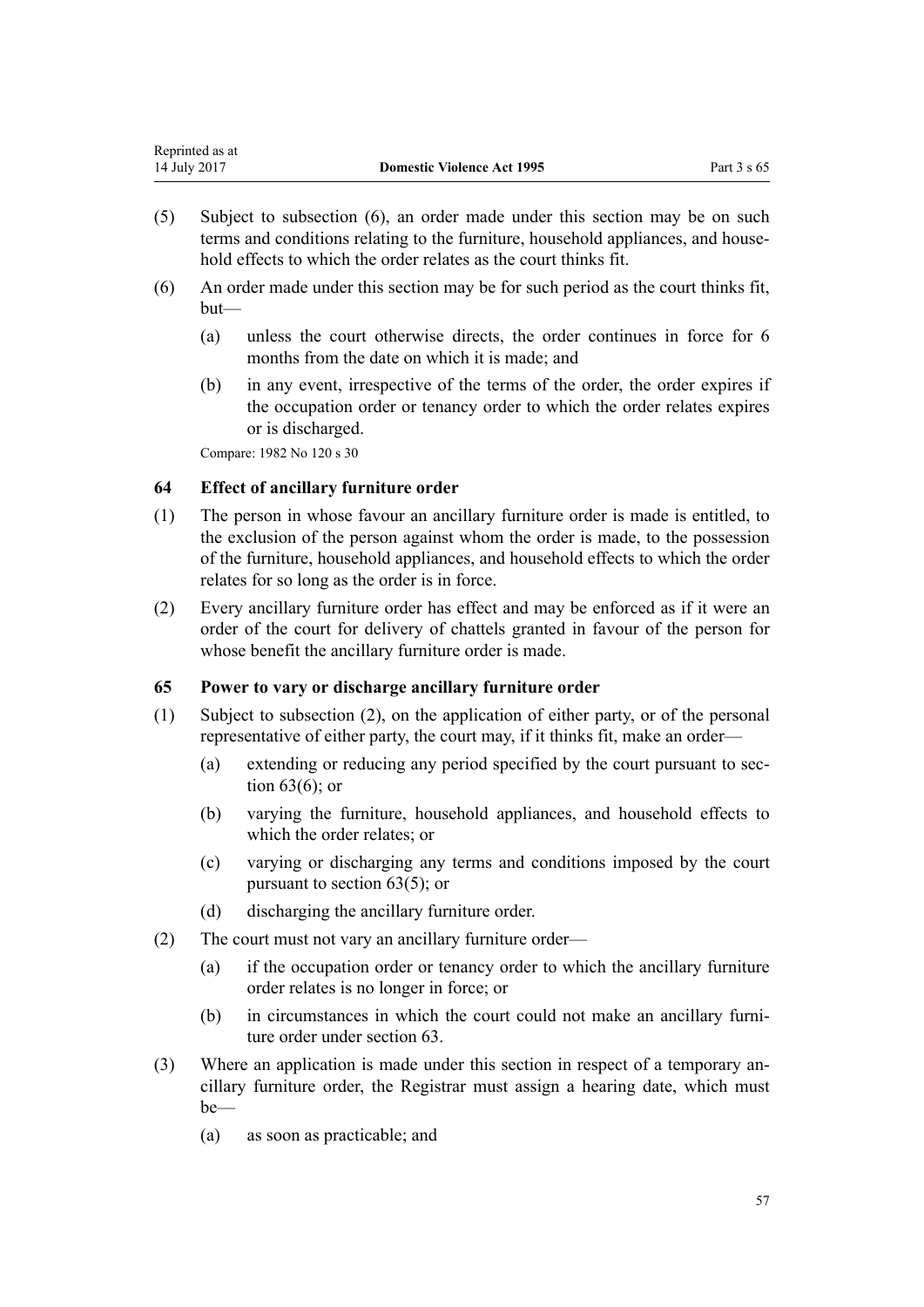<span id="page-57-0"></span>(b) unless there are special circumstances, in no case later than 42 days after the application is made.

#### *Furniture orders*

## **66 Application for furniture order**

Where a person aged 16 years or over—

- (a) applies for a protection order; and
- (b) that person—
	- (i) and the person against whom the application is made live in the same dwellinghouse, or have lived in the same dwellinghouse at the same time, (regardless of which ground in [section 4](#page-13-0) is relied on as establishing, for the purposes of a protection order, that the parties have or have had a domestic relationship); but
	- (ii) does not apply for an occupation order or a tenancy order in respect of that dwellinghouse,—

that person may—

- (c) at the time of making that application, or at any time before that application is determined; or
- (d) if the court makes the protection order sought, at any time while that order remains in force,—

apply to the court for an order for the possession and use of all or any of the furniture, household appliances, and household effects in that dwellinghouse.

Section 66: amended, on 26 April 2005, by [section 7](http://prd-lgnz-nlb.prd.pco.net.nz/pdflink.aspx?id=DLM333795) of the Relationships (Statutory References) Act 2005 (2005 No 3).

#### **67 Power to make furniture order**

- (1) Subject to [section 74](#page-61-0) and to subsections (2) and (6), but notwithstanding anything in the [Property \(Relationships\) Act 1976](http://prd-lgnz-nlb.prd.pco.net.nz/pdflink.aspx?id=DLM440944), on or after making a protection order, the court may also make an order granting to the applicant the possession and use of all or any of the furniture, household appliances, and household effects in the dwellinghouse in which the parties live or have lived.
- (2) The court may make an order under subsection (1) only if it is satisfied—
	- (a) that the applicant, or a child of the applicant's family, or both, are or were living in the dwellinghouse; and
	- (b) that the furniture, household appliances, and household effects are reasonably required to equip another dwellinghouse in which the applicant, or a child of the applicant's family, or both, are or will be living.
- (3) An order made under subsection (1) may relate to furniture, household appliances, and household effects that were in the relevant dwellinghouse at the time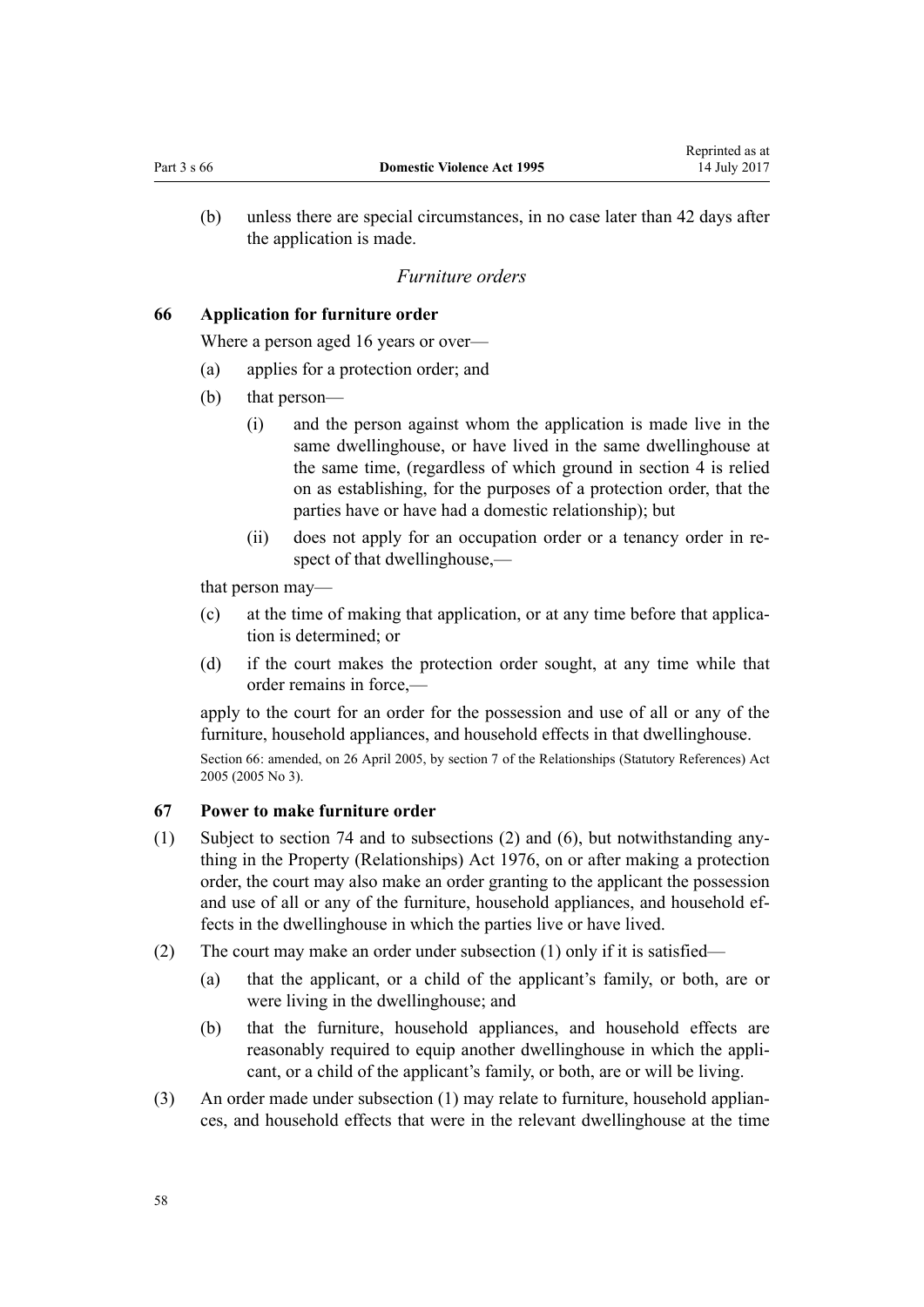<span id="page-58-0"></span>the application for the order was made, whether or not those items are still in the relevant dwellinghouse at the time the order is made.

- (4) It is not necessary for the court to specify, in an order made under subsection (1), every item of furniture, or every household appliance or household effect, to which the order relates, as long as the items to which the order relates are readily ascertainable from the terms of the order.
- (5) An order made under this section may be on such terms and conditions relating to the furniture, household appliances, and household effects to which the order relates as the court thinks fit.
- (6) An order made under this section may be for such period as the court thinks fit, but—
	- (a) unless the court otherwise directs, the order continues in force for 6 months from the date on which it is made; and
	- (b) in any event, irrespective of its terms, the order expires if the protection order to which the order relates expires or is discharged.

Section 67(1): amended, on 1 February 2002, by [section 64\(2\)](http://prd-lgnz-nlb.prd.pco.net.nz/pdflink.aspx?id=DLM87570) of the Property (Relationships) Amendment Act 2001 (2001 No 5).

## **68 Effect of furniture order**

- (1) The person in whose favour a furniture order is made is entitled, to the exclusion of the person against whom the order is made, to the possession of the furniture, household appliances, and household effects to which the order relates for so long as it is in force.
- (2) Every furniture order has effect and may be enforced as if it were an order of the court for delivery of chattels granted in favour of the person for whose benefit the furniture order is made.

## **69 Power to vary or discharge furniture order**

- (1) On the application of either party, or of the personal representative of either party, the court may, if it thinks fit, make an order—
	- (a) extending or reducing any period specified by the court pursuant to [sec](#page-57-0)[tion 67\(6\);](#page-57-0) or
	- (b) varying the furniture, household appliances, and household effects to which the order relates; or
	- (c) varying or discharging any terms and conditions imposed by the court pursuant to [section 67\(5\);](#page-57-0) or
	- (d) discharging the furniture order.
- (2) Nothing in this section allows a court to vary a furniture order—
	- (a) if the protection order to which the furniture order relates is no longer in force; or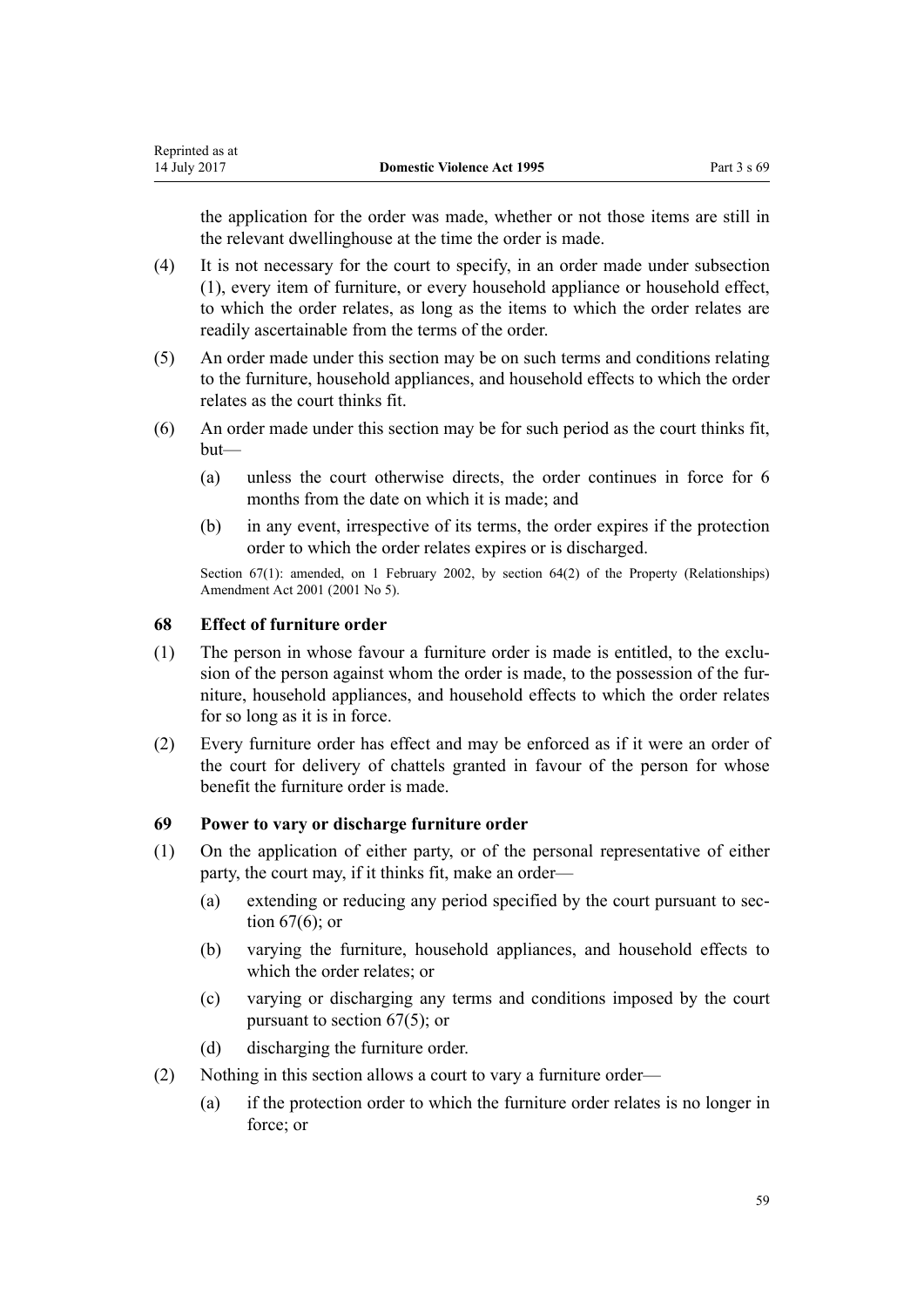- (b) in circumstances in which the court could not make a furniture order under [section 67](#page-57-0).
- (3) Where an application is made under this section in respect of a temporary furniture order, the Registrar must assign a hearing date, which must be—
	- (a) as soon as practicable; and
	- (b) unless there are special circumstances, in no case later than 42 days after the application is made.

## *Applications without notice for furniture orders*

#### **70 Application without notice for ancillary furniture order or furniture order**

- (1) Subject to subsections (3) and (4), an order under [section 63](#page-55-0) or [section 67](#page-57-0) may be made on an application without notice if the court is satisfied—
	- (a) that the respondent has physically or sexually abused the applicant or a child of the applicant's family; and
	- (b) that the delay that would be caused by proceeding on notice would or might expose the applicant or a child of the applicant's family to physical or sexual abuse.
- (2) Any ancillary furniture order or furniture order made on an application without notice is a temporary order that, subject to [sections 76 to 80](#page-61-0), and unless it is sooner discharged, becomes final by operation of law 3 months after the date on which it is made.
- (2A) When a temporary order becomes a final order pursuant to subsection (2), the final order comes into effect immediately.
- (3) No ancillary furniture order may be made on an application without notice unless the court has made or, at the same time, makes an occupation order or a tenancy order.
- (4) No furniture order may be made on an application without notice unless the court has made or, at the same time, makes a protection order.
- (5) Where an ancillary furniture order or a furniture order is made on an application without notice while the applicant and the respondent are living in the same dwellinghouse, the order expires—
	- (a) on its discharge by the court; or
	- (b) in the case of an ancillary furniture order, on the discharge of the occupation order or the tenancy order to which the ancillary furniture order relates; or
	- (c) in the case of a furniture order, on the discharge of the protection order to which the furniture order relates.
- (6) Where an ancillary furniture order or a furniture order is made on an application without notice, the respondent may—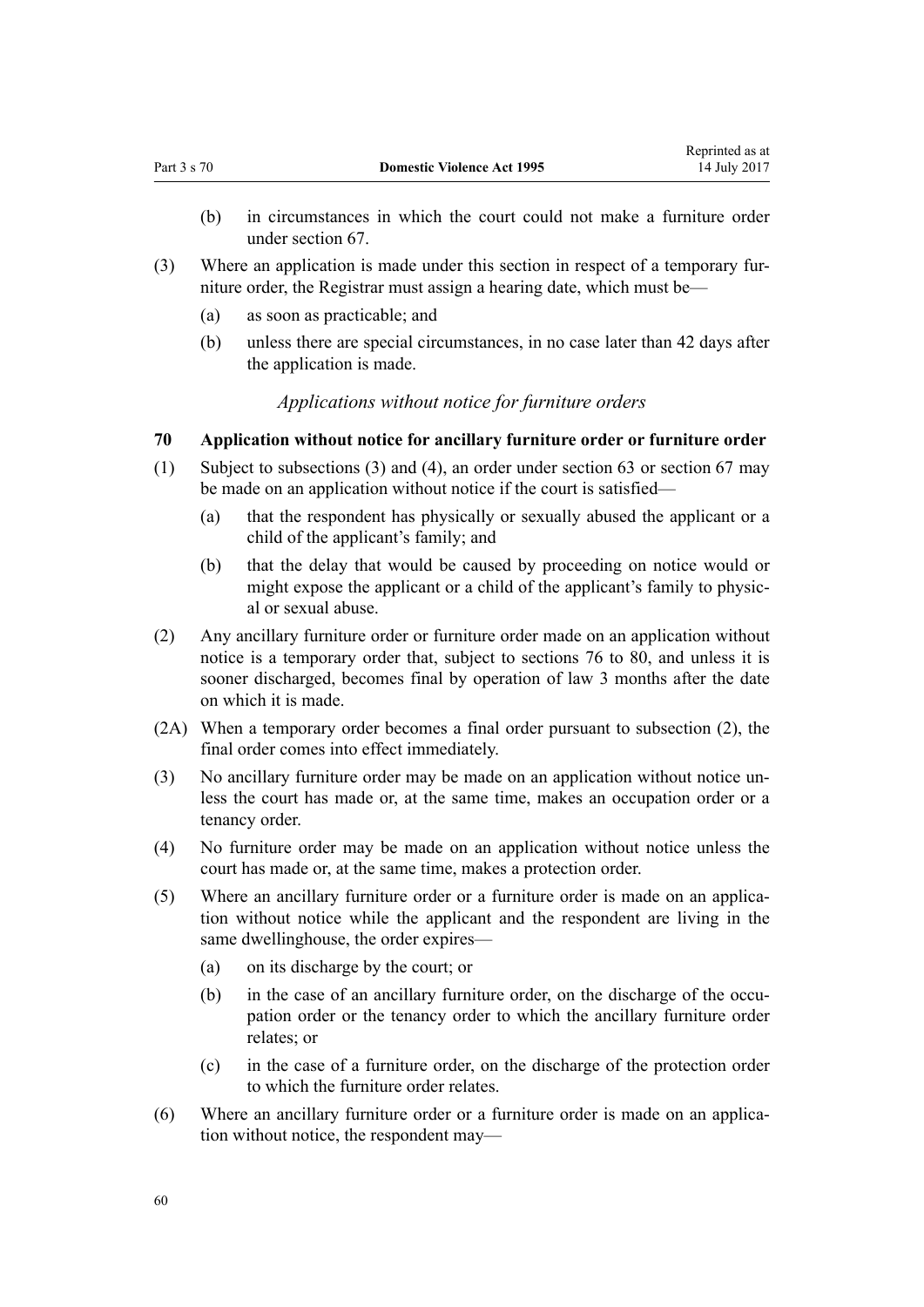- (a) notify the court, in accordance with [section 76](#page-61-0), that he or she wishes to be heard on whether a final order should be substituted for the temporary order:
- (b) in the case of an ancillary furniture order, apply pursuant to [section 65](#page-56-0) for the order to be varied or discharged:
- (c) in the case of a furniture order, apply pursuant to [section 69](#page-58-0) for the order to be varied or discharged.

Section 70(2A): inserted, on 16 November 2011, by [section 11](http://prd-lgnz-nlb.prd.pco.net.nz/pdflink.aspx?id=DLM1955524) of the Domestic Violence Amendment Act 2011 (2011 No 58).

*General provisions relating to property orders*

# **71 Applications for property orders by minors**

- (1) Subject to [sections 11](#page-17-0) and [12](#page-17-0) (as applied by [section 73](#page-61-0)), a minor—
	- (a) who is aged 17 years or over; and
	- (b) who wishes to apply for an order under this Part—

must make the application on his or her own behalf, without a next friend or guardian *ad litem*, and orders may be made on the application, and enforced, as if the minor were of full age.

(2) Subject to [sections 11](#page-17-0) and [12](#page-17-0), a minor aged 16 years may either make the application on his or her own behalf under subsection (1), or may make it by a representative pursuant to rules of court; and in either case orders may be made on the application, and enforced, as if the minor were of full age.

Section 71 heading: amended, on 26 April 2005, by [section 7](http://prd-lgnz-nlb.prd.pco.net.nz/pdflink.aspx?id=DLM333795) of the Relationships (Statutory References) Act 2005 (2005 No 3).

Section 71(1)(a): replaced, on 26 April 2005, by [section 7](http://prd-lgnz-nlb.prd.pco.net.nz/pdflink.aspx?id=DLM333795) of the Relationships (Statutory References) Act 2005 (2005 No 3).

Section 71(2): inserted, on 26 April 2005, by [section 7](http://prd-lgnz-nlb.prd.pco.net.nz/pdflink.aspx?id=DLM333795) of the Relationships (Statutory References) Act 2005 (2005 No 3).

## **72 Applications for property orders against minors**

- (1) No application for an order under this Part may be made against a minor under the age of 17 years, unless the minor is or has been married or in a civil union or de facto relationship.
- (2) For the avoidance of doubt, it is hereby declared that—
	- (a) an application for an order under this Part may be made against a minor who is or has been married, or in a civil union or de facto relationship, or who has attained the age of 17 years; and
	- (b) orders may be made on the application, and enforced,—

as if the minor were of full age.

Section 72(1): amended, on 26 April 2005, by [section 7](http://prd-lgnz-nlb.prd.pco.net.nz/pdflink.aspx?id=DLM333795) of the Relationships (Statutory References) Act 2005 (2005 No 3).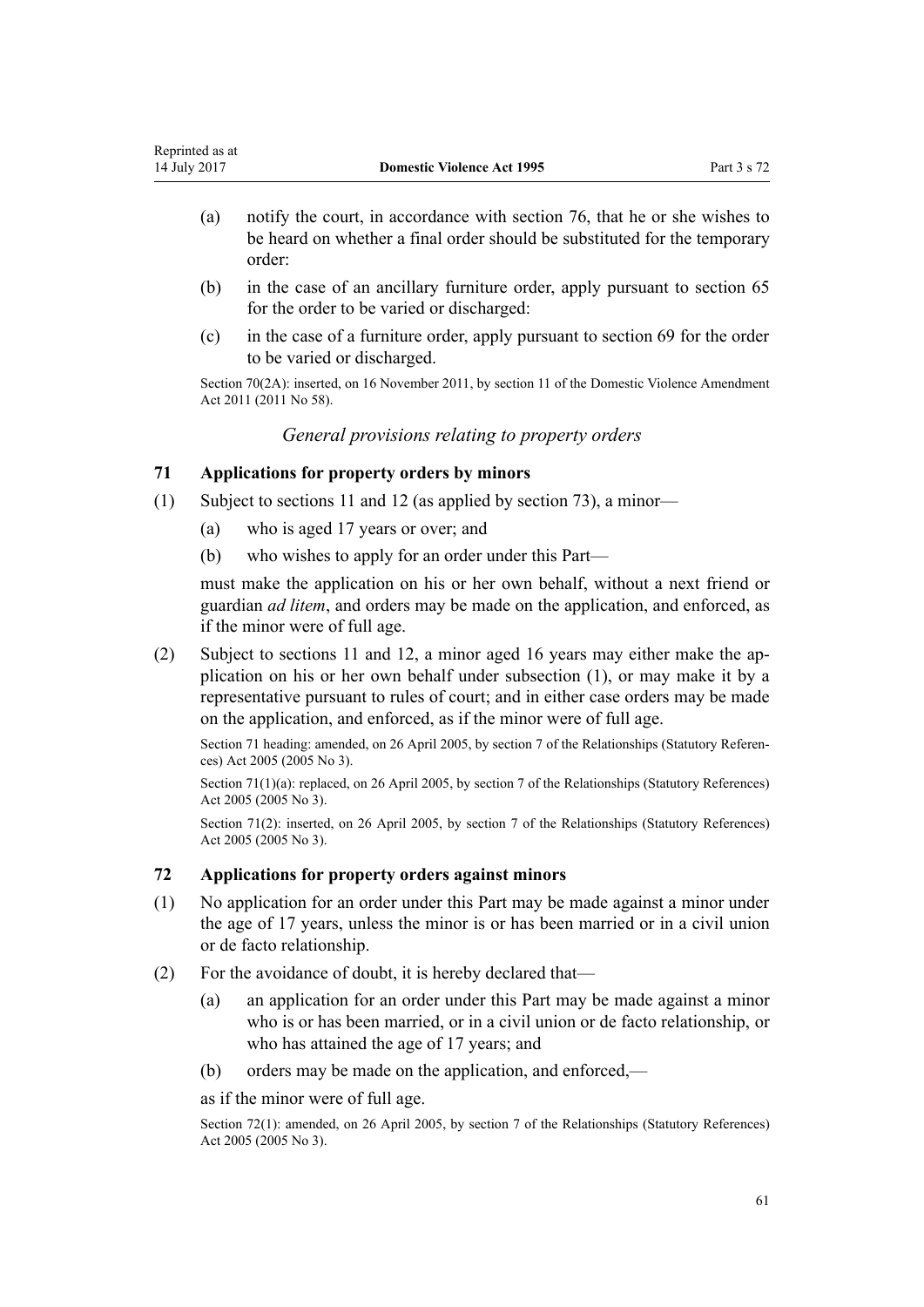<span id="page-61-0"></span>Section 72(2)(a): amended, on 26 April 2005, by [section 7](http://prd-lgnz-nlb.prd.pco.net.nz/pdflink.aspx?id=DLM333795) of the Relationships (Statutory References) Act 2005 (2005 No 3).

## **73 Applications for property orders on behalf of persons other than children**

[Sections 11](#page-17-0) and [12](#page-17-0), so far as applicable and with the necessary modifications, apply in relation to an application under this Part as if it were an application under [Part 2](#page-15-0) for a protection order.

# **74 Notice to persons with interest in property affected**

- (1) Before any order (other than a temporary order) is made under this Part, such notice as the court directs must be given to any person having an interest in the property that would be affected by the order.
- (2) Any person to whom notice is given pursuant to subsection (1) is entitled to appear and to be heard in the matter as a party to the application. Compare: 1982 No 120 s 29(1), (2)

## **75 Protection of mortgagees, etc**

- (1) Subject to subsection (2), the rights conferred on any person in respect of any property by any order made under this Act are subject to the rights of any person entitled to the benefit of any mortgage, security, charge, or encumbrance affecting that property if—
	- (a) the mortgage, security, charge, or encumbrance was registered before the order was made; or
	- (b) the rights of the person entitled to that benefit arise under an instrument (including, but not limited to, a hire purchase agreement) executed before the date of the making of the order.
- (2) Notwithstanding anything in any enactment or in any instrument, no money payable under any such mortgage, security, charge, or encumbrance may be called up, or becomes due, by reason only of the making of an order under this Act.

Compare: 1982 No 120 s 40

# **Part 4**

## **Procedure**

## *Temporary orders*

## **76 Respondent to notify intention to appear**

- (1) Where the court makes a temporary order under this Act, the respondent is entitled to notify the court that he or she wishes to be heard on whether a final order should be substituted for the temporary order.
- (2) The temporary order must contain a notice to the respondent that clearly states—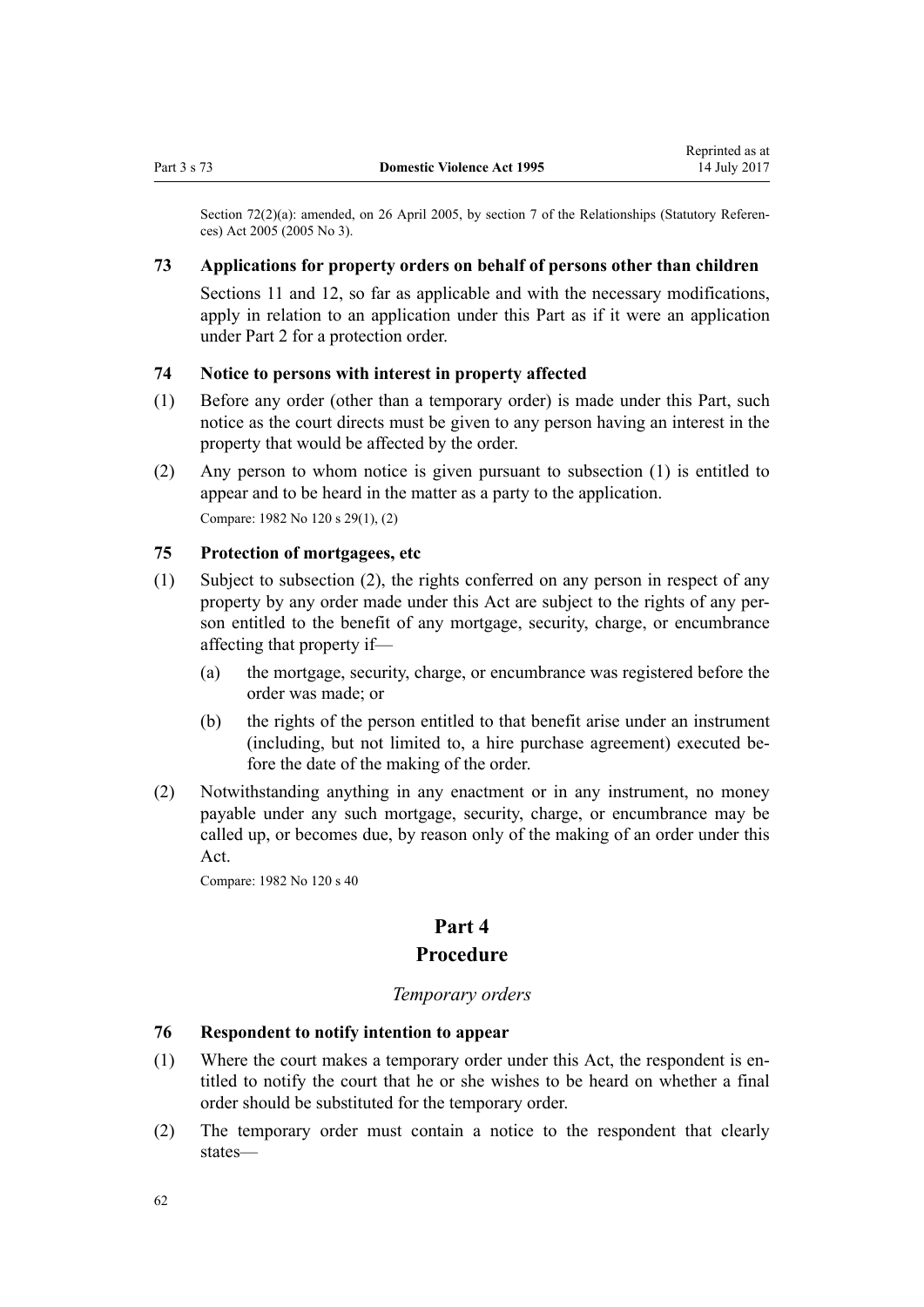- (a) the respondent's right under subsection (1); and
- (b) that, subject to [sections 51E](#page-42-0), [78](#page-63-0), and [79,](#page-63-0) if the respondent does not take any steps in the proceedings, the temporary order becomes final in accordance with section 77 by operation of law 3 months after the date on which it is made.
- (3) Where the respondent notifies the court, in accordance with subsection (1), that he or she wishes to be heard, the Registrar must assign a hearing date, which must be—
	- (a) as soon as practicable; and

<span id="page-62-0"></span>Reprinted as at

(b) unless there are special circumstances, in no case later than 42 days after the receipt of the respondent's notice.

Section 76(2)(b): amended, on 1 October 2014, by [section 14](http://prd-lgnz-nlb.prd.pco.net.nz/pdflink.aspx?id=DLM5616703) of the Domestic Violence Amendment Act 2013 (2013 No 77).

#### **77 Procedure where respondent does not require hearing**

- (1) Subject to [sections 51E,](#page-42-0) [78](#page-63-0), and [79](#page-63-0) and to subsections (2) and (3), unless the respondent notifies the court in accordance with [section 76\(1\)](#page-61-0) that he or she wishes to be heard, or the order is sooner discharged, a temporary order becomes final by operation of law 3 months after the date on which it is made.
- (1A) When a temporary order becomes a final order pursuant to subsection (1), the final order comes into effect immediately.
- (2) No temporary order becomes final pursuant to subsection (1) unless—
	- (a) the respondent has been served with a copy of the order not less than 10 clear days before the 3 month period specified in subsection (1) elapses; and
	- (b) the respondent has not notified the court, before that period elapses, that he or she wishes to be heard.
- (3) Where, pursuant to subsection (2)(a), a temporary order does not become final, the court may from time to time extend the period within which the temporary order can be served. No such extensions may extend that period by more than 3 months in total, and the temporary order continues in force until the expiry of any such extensions.
- (4) Where the period for service is extended pursuant to subsection (3), and, at the expiry of the period or periods, the temporary order has not been served, the order lapses.

Section 77(1): amended, on 1 October 2014, by [section 15](http://prd-lgnz-nlb.prd.pco.net.nz/pdflink.aspx?id=DLM5616704) of the Domestic Violence Amendment Act 2013 (2013 No 77).

Section 77(1A): inserted, on 16 November 2011, by [section 12](http://prd-lgnz-nlb.prd.pco.net.nz/pdflink.aspx?id=DLM1955525) of the Domestic Violence Amendment Act 2011 (2011 No 58).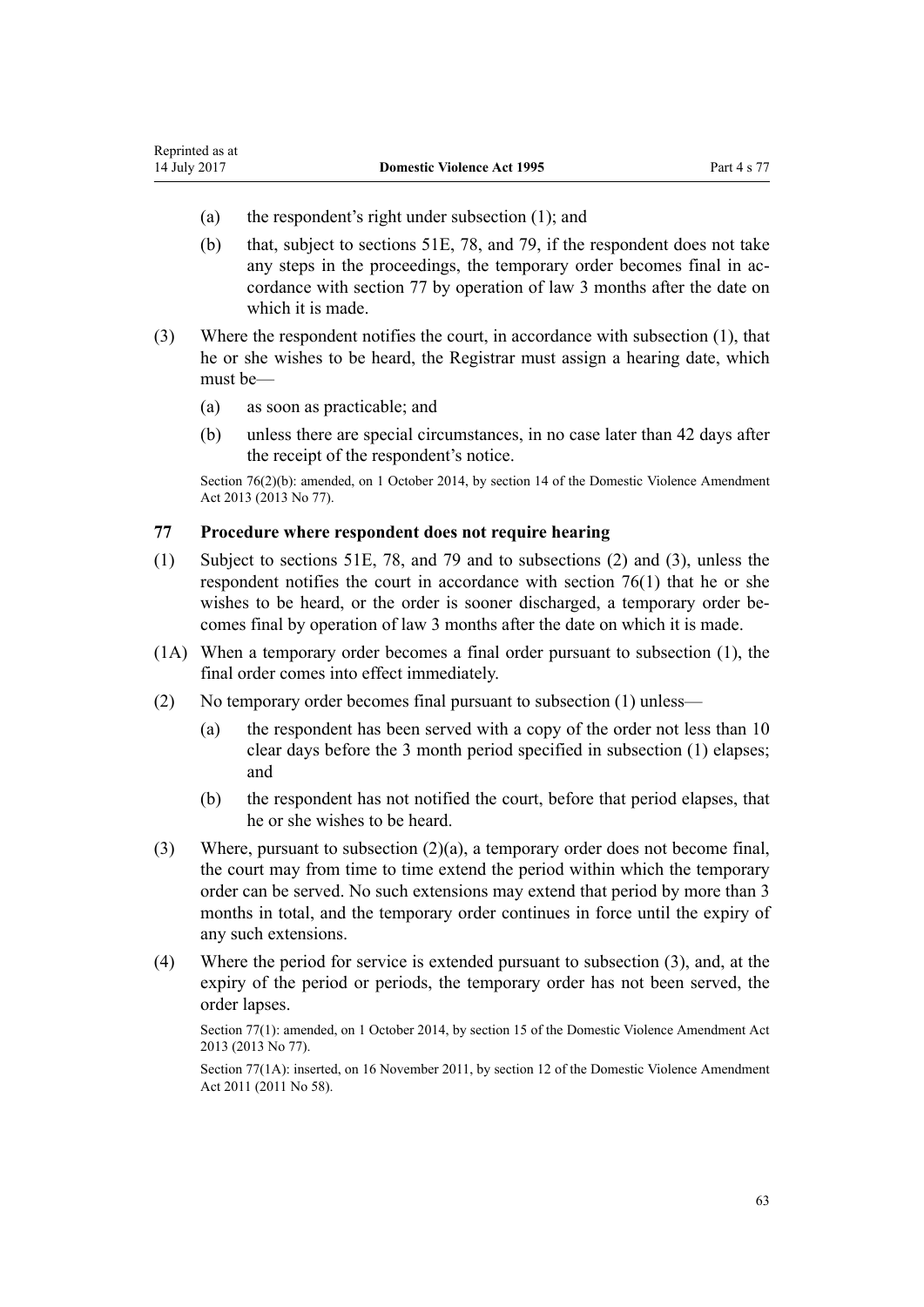## <span id="page-63-0"></span>**78 Court may require hearing before order becomes final**

- (1) Where, on or after making a temporary order, the court considers that there is good reason why the order should not become final in accordance with [section](#page-62-0) [77](#page-62-0) without a hearing at which the applicant or the respondent, or both, are present or represented, the court, of its own motion, may direct that there be a hearing.
- (2) A direction made under subsection (1) may—
	- (a) relate to the whole, or to specified parts, of the order made or sought; and
	- (b) be made even though the respondent does not wish to be heard.
- (3) Where the direction under subsection (1) relates to specified parts of the order made or sought, the remaining parts of the order may become final in accordance with [section 77](#page-62-0).
- (4) Where, pursuant to subsection (1), the court directs that there be a hearing, the Registrar must assign a hearing date, which must be as soon as practicable.
- (5) Without limiting [section 82](#page-67-0), where the court makes a direction under subsection (1), it may issue a summons, in accordance with [section 82\(4\),](#page-67-0) requiring the respondent to attend the court at a place and time specified in the summons.

## **79 Application of sections 76 to 78 to other affected persons**

- (1) The provisions of [sections 76](#page-61-0), [77](#page-62-0), and 78, so far as applicable and with the necessary modifications, apply to an associated respondent as if the person were the respondent.
- (2) Where, pursuant to [section 76,](#page-61-0) the associated respondent notifies the court that he or she wishes to be heard, but the respondent does not do so, the temporary order becomes final in accordance with [section 77\(1\)](#page-62-0) in so far as it relates to the respondent, even though a hearing is required on whether the order is to become final in respect of the associated respondent.
- (3) No occupation order, tenancy order, ancillary furniture order, or furniture order that is a temporary order becomes final unless the court is satisfied that—
	- (a) notice has been given pursuant to [section 74](#page-61-0) to any person having an interest in the property affected by the order; and
	- (b) the person so notified takes no steps in the proceedings.

## **79A Review of contact arrangements**

- (1) When making a temporary protection order, the Family Court may direct the Registrar to convene a review before a Family Court Judge of the arrangements for contact between the respondent and a child of the applicant's family.
- (2) On receiving a direction under subsection (1), the Registrar must—
	- (a) appoint a time and place for the holding of the review; and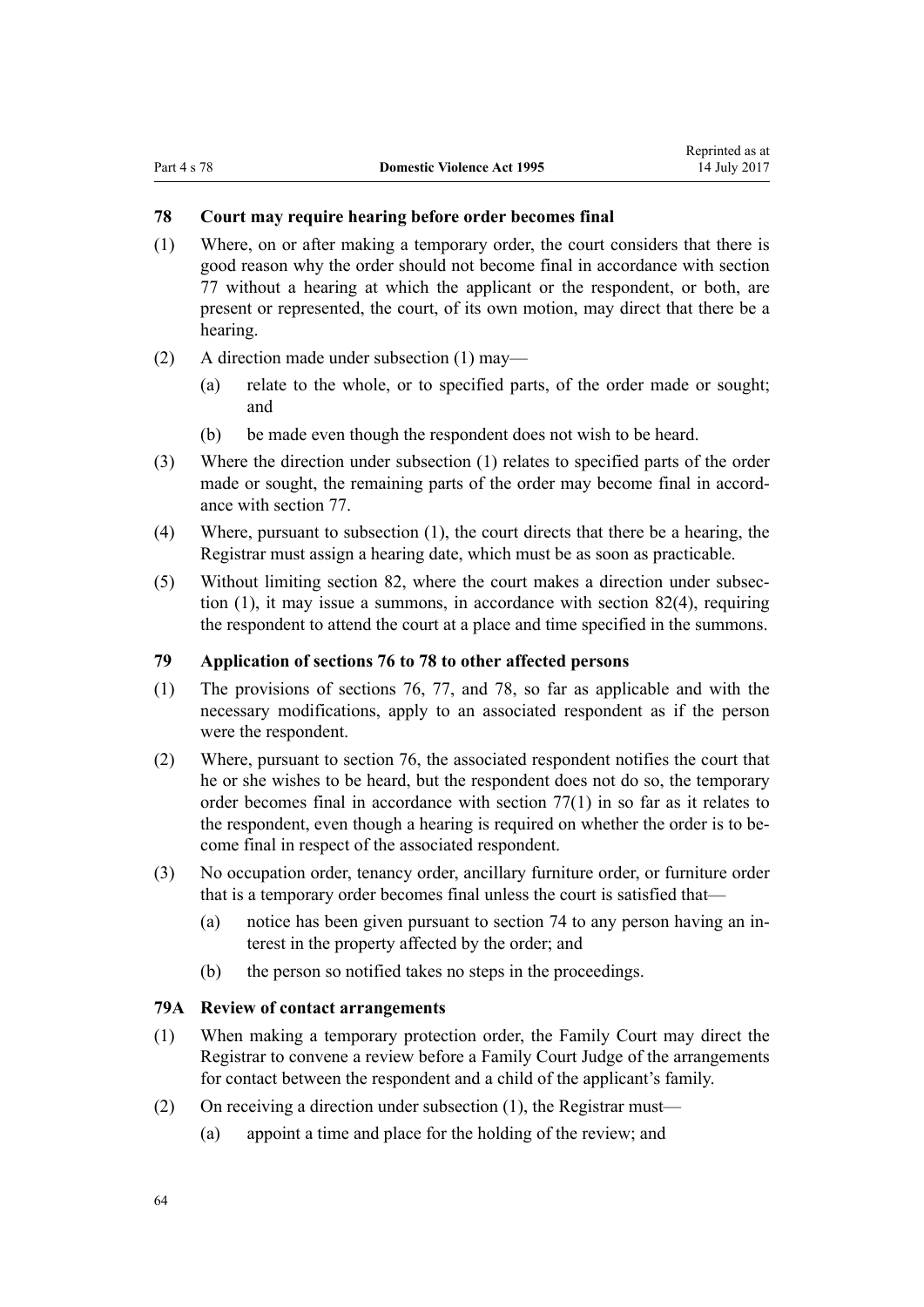- <span id="page-64-0"></span>(b) inform the applicant and respondent of the date, time, and place of the review, and invite them to attend.
- (3) Only the following persons may attend the review:
	- (a) the applicant:
	- (b) the respondent:
	- (c) a lawyer representing the applicant:
	- (d) a lawyer representing the respondent:
	- (e) a lawyer appointed under [section 81:](#page-65-0)
	- (f) any lawyer appointed under [section 7\(1\)](http://prd-lgnz-nlb.prd.pco.net.nz/pdflink.aspx?id=DLM317243) of the Care of Children Act 2004 to act for a child who in proceedings under this Act is a child of the applicant's family:
	- (g) any other persons whom the Family Court Judge permits to be present.
- (4) If both the applicant and the respondent attend or are represented at the review, the Judge may—
	- (a) make an interim order relating to contact under [section 28B:](#page-33-0)
	- (b) impose any condition under [section 27](#page-32-0) relating to the matter set out in subsection (2)(a) of that section:
	- (c) give any directions that the Judge considers necessary.
- (5) The provisions of this section, so far as applicable and with the necessary modifications, apply to an associated respondent as if the person were a respondent.

Section 79A: inserted, on 16 November 2011, by [section 13](http://prd-lgnz-nlb.prd.pco.net.nz/pdflink.aspx?id=DLM1955526) of the Domestic Violence Amendment Act 2011 (2011 No 58).

## **80 Procedure where hearing required**

- (1) Where, pursuant to [section 76](#page-61-0) or section [79](#page-63-0), the respondent or an associated respondent or any person to whom section 79(3) applies notifies the court that he or she wishes to be heard, or in any other case where a hearing is required or held, the court may at the hearing—
	- (a) discharge the temporary order; or
	- (b) make the temporary order a final order (whether with or without variation); or
	- (c) in a case to which [section 78\(3\)](#page-63-0) or [section 79\(2\)](#page-63-0) applies and where part of the temporary order has become final in accordance with [section](#page-62-0) [77,](#page-62-0)—
		- (i) confirm the temporary order to the extent that it has not already become final:
		- (ii) confirm the temporary order to the extent that it has not already become final, but exercise, in relation to that part of the temporary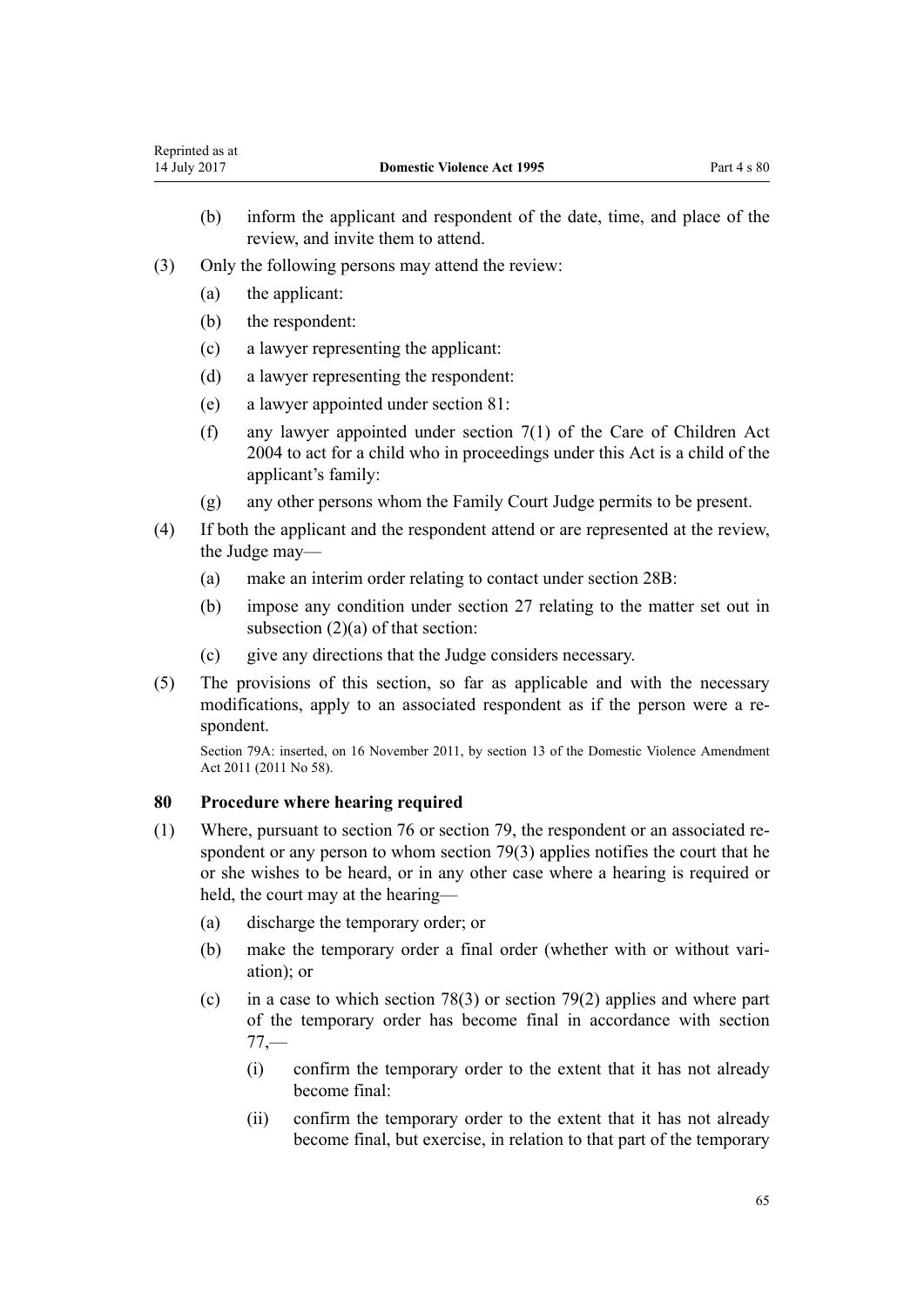<span id="page-65-0"></span>order so confirmed, any power conferred by this Act to vary or alter the terms and conditions of the order, or to impose new terms and conditions:

- (iii) discharge the temporary order to the extent that it has not already become final; or
- (d) on good cause being shown, adjourn the hearing to a fixed time and place.
- (2) Where, pursuant to subsection  $(1)(a)$ , the court discharges a temporary tenancy order, the discharge of that order has effect as if the order had been discharged under [section 59](#page-53-0), and the tenancy revests accordingly.
- (3) Where, pursuant to subsection  $(1)(c)$ , the court confirms part of a temporary order (whether with or without variation), that part of the temporary order becomes final, but that confirmation does not affect the order to the extent that it has already become final.
- (4) Where a hearing is adjourned under subsection  $(1)(d)$  to another day, the court must not, at the adjourned hearing, exercise that power to adjourn the hearing to a further date unless there are special reasons for doing so.
- (5) Where a hearing is adjourned pursuant to subsection (1)(d) to a specified date, the temporary order continues in force until that date. Section 80(1)(b): replaced, on 16 November 2011, by [section 14](http://prd-lgnz-nlb.prd.pco.net.nz/pdflink.aspx?id=DLM1955528) of the Domestic Violence Amendment Act 2011 (2011 No 58).

#### **80A Temporary order discharged when made final order under section 80(1)**

- (1) When a temporary order becomes a final order pursuant to [section 80\(1\)\(b\)](#page-64-0), the temporary order is automatically discharged.
- (2) Where the part of a temporary order not already a final order is confirmed under section  $80(1)(c)(i)$  or (ii), the temporary order is automatically discharged.

Section 80A: inserted, on 16 November 2011, by [section 15](http://prd-lgnz-nlb.prd.pco.net.nz/pdflink.aspx?id=DLM1955529) of the Domestic Violence Amendment Act 2011 (2011 No 58).

## *General provisions*

#### **81 Court may appoint lawyer**

- (1) In any proceedings under this Act (not being criminal proceedings), the court may appoint a lawyer—
	- (a) to assist the court; or
	- (b) to represent a child—
		- (i) in any proceedings on an application made, on behalf of that child, in accordance with [section 9\(2\)](#page-15-0), for a protection order; or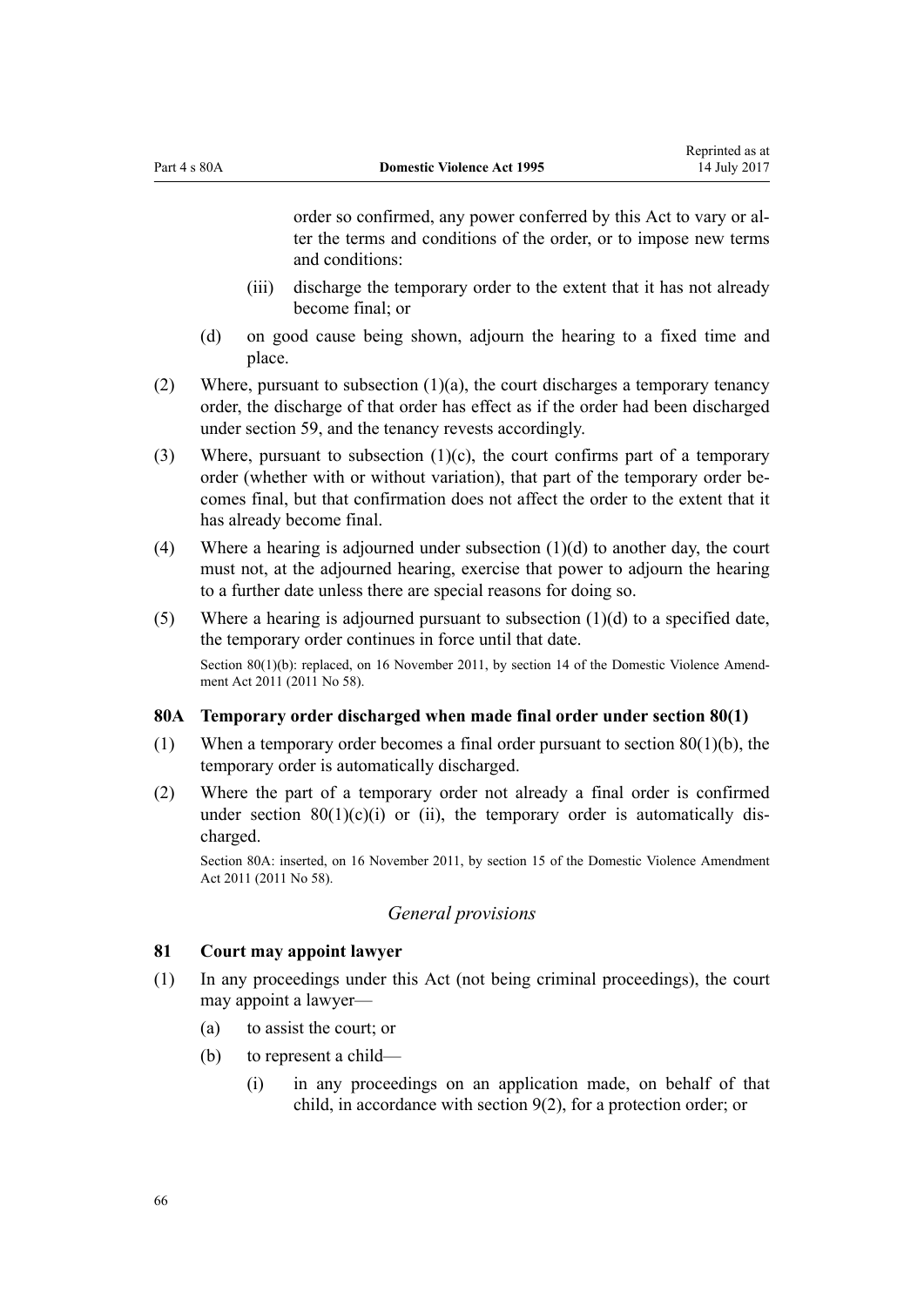- (ii) in any proceedings relating to or arising out of a protection order made, under this Act, on any such application made on that child's behalf; or
- (c) to represent any other person (being a person to whom [section 11](#page-17-0) applies)—
	- (i) in any proceedings on an application made, on behalf of that person, in accordance with [section 11\(2\)](#page-17-0), for any order under this Act; or
	- (ii) in any proceedings relating to or arising out of an order made, under this Act, on any such application made on that person's behalf.
- (2) A lawyer appointed under subsection (1)(c) may call any person as a witness in the proceedings, and may cross-examine witnesses called by any party to the proceedings or by the court.
- $(2A)$  The fees and expenses of a lawyer appointed under subsection  $(1)(a)$  or  $(b)$ must—
	- (a) be determined in accordance with regulations made under [section 16D](http://prd-lgnz-nlb.prd.pco.net.nz/pdflink.aspx?id=DLM6025512) of the Family Court Act 1980 or, if no such regulations are made, by the Registrar of the court; and
	- (b) be paid in accordance with that determination out of public money appropriated by Parliament for the purpose.
- (3) The fees and expenses of a lawyer appointed under subsection  $(1)(c)$  must—
	- (a) be determined in accordance with regulations made under this Act or, if no such regulations are made, by the Registrar of the court; and
	- (b) be paid in accordance with that determination out of public money appropriated by Parliament for the purpose.
- (4) An invoice rendered by a lawyer appointed under this section for fees and expenses must be given to the Registrar of the court in which the proceedings were heard, and the Registrar may decide to adjust the amount of the invoice.
- (5) If the lawyer is dissatisfied with the decision of the Registrar as to the amount of the invoice, the lawyer may, within 14 days after the date of the decision, apply to a Judge of the court to review the decision; and the Judge may make such order varying or confirming the decision as the Judge considers fair and reasonable.

Compare: 1968 No 63 s 30; 1983 No 76 s 3; 1994 No 35 [s 3\(1\)](http://prd-lgnz-nlb.prd.pco.net.nz/pdflink.aspx?id=DLM185488)

Section 81(2): amended, on 31 March 2014, by [section 16\(1\)](http://prd-lgnz-nlb.prd.pco.net.nz/pdflink.aspx?id=DLM5616705) of the Domestic Violence Amendment Act 2013 (2013 No 77).

Section 81(2A): inserted, on 31 March 2014, by [section 16\(2\)](http://prd-lgnz-nlb.prd.pco.net.nz/pdflink.aspx?id=DLM5616705) of the Domestic Violence Amendment Act 2013 (2013 No 77).

Section 81(2A)(a): amended, on 1 March 2017, by [section 261](http://prd-lgnz-nlb.prd.pco.net.nz/pdflink.aspx?id=DLM6942680) of the District Court Act 2016 (2016 No 49).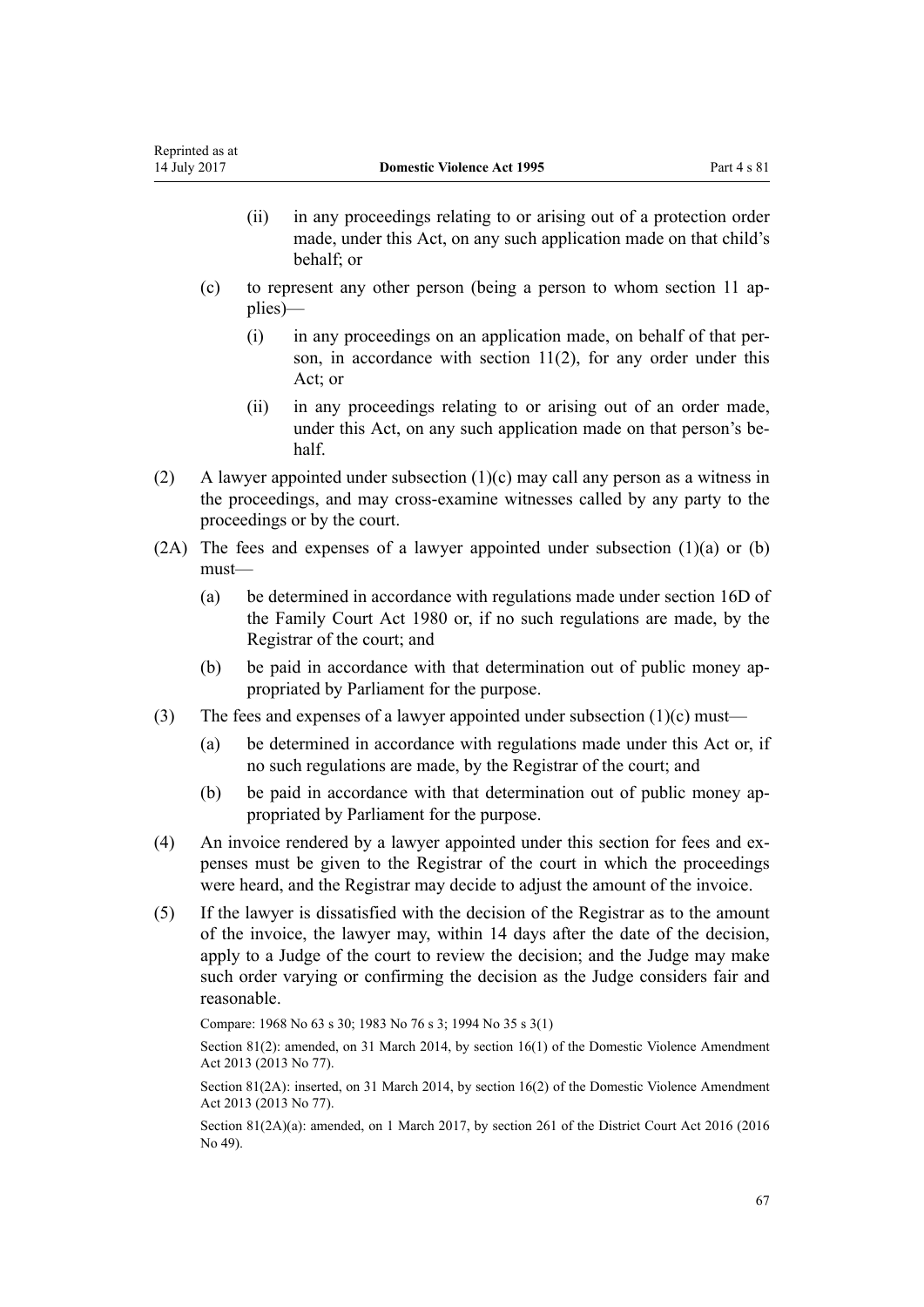<span id="page-67-0"></span>Section 81(3): replaced, on 31 March 2014, by [section 16\(3\)](http://prd-lgnz-nlb.prd.pco.net.nz/pdflink.aspx?id=DLM5616705) of the Domestic Violence Amendment Act 2013 (2013 No 77).

Section 81(4): replaced, on 31 March 2014, by [section 16\(4\)](http://prd-lgnz-nlb.prd.pco.net.nz/pdflink.aspx?id=DLM5616705) of the Domestic Violence Amendment Act 2013 (2013 No 77).

Section 81(5): amended, on 31 March 2014, by [section 16\(5\)](http://prd-lgnz-nlb.prd.pco.net.nz/pdflink.aspx?id=DLM5616705) of the Domestic Violence Amendment Act 2013 (2013 No 77).

#### **82 Power of court to call witnesses**

- (1) In any proceedings before a court under this Act (not being criminal proceedings), the court may, of its own motion, call as a witness any person whose evidence may, in its opinion, be of assistance to the court.
- (2) Without limiting subsection (1), the power conferred by that subsection includes power to call as a witness—
	- (a) any party to the proceedings:
	- (b) the spouse or partner of such party:
	- (c) an associated respondent:
	- (d) a specified person.
- (3) Where the court calls a witness under this section,—
	- (a) the witness has the same privilege to refuse to answer any question as the witness would have if called by a party to the proceedings; and
	- (b) the witness may be examined and re-examined—
		- (i) by the court:
		- (ii) by or on behalf of any party to the proceedings:
		- (iii) by any lawyer appointed pursuant to [section 81](#page-65-0) in respect of the proceedings.
- (4) [Sections 159](http://prd-lgnz-nlb.prd.pco.net.nz/pdflink.aspx?id=DLM3360276) and [161 to 165](http://prd-lgnz-nlb.prd.pco.net.nz/pdflink.aspx?id=DLM3360278) of the Criminal Procedure Act 2011, so far as applicable and with the necessary modifications, apply to every person called as a witness by the court under this section as if that person had been called by a party to the proceedings.
- (5) The expenses of any witness called by the court under this section are payable—
	- (a) in accordance with the scale of witnesses' expenses prescribed by regulations made under this Act; and
	- (b) in the first instance, out of public money appropriated by Parliament for the purpose.

Compare: [1980 No 94](http://prd-lgnz-nlb.prd.pco.net.nz/pdflink.aspx?id=DLM39722) s [165](http://prd-lgnz-nlb.prd.pco.net.nz/pdflink.aspx?id=DLM41848)

Section 82(2)(b): amended, on 26 April 2005, by [section 7](http://prd-lgnz-nlb.prd.pco.net.nz/pdflink.aspx?id=DLM333795) of the Relationships (Statutory References) Act 2005 (2005 No 3).

Section 82(4): amended, on 1 July 2013, by [section 413](http://prd-lgnz-nlb.prd.pco.net.nz/pdflink.aspx?id=DLM3360714) of the Criminal Procedure Act 2011 (2011 No 81).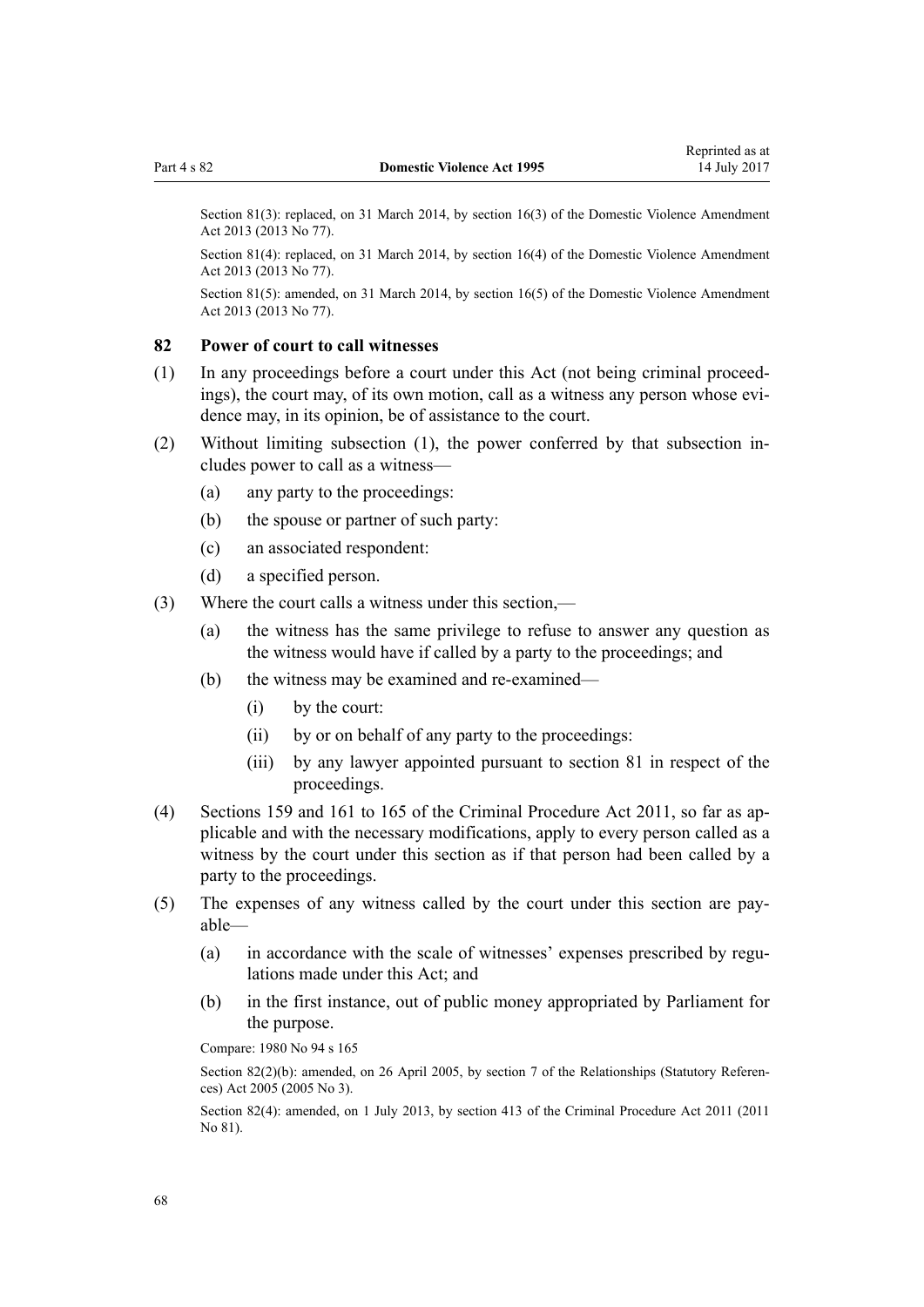Reprinted as at

- (1) No person may be present during the hearing of any proceedings under this Act (other than criminal proceedings) except the following persons:
	- (a) officers of the court:
	- (b) the parties to the proceedings:
	- (c) any lawyer representing any party to the proceedings:
	- (d) any lawyer appointed pursuant to [section 81](#page-65-0) in respect of the proceedings:
	- (da) any lawyer appointed under [section 7\(1\)](http://prd-lgnz-nlb.prd.pco.net.nz/pdflink.aspx?id=DLM317243) of the Care of Children Act 2004 to act for a child who in proceedings under this Act is a child of the applicant's family:
	- (e) where, pursuant to any provision of this Act, any person is bringing or defending the proceedings on behalf of another person,—
		- (i) the person so bringing or defending the proceedings:
		- (ii) the person on whose behalf the proceedings are so brought or defended:
	- (f) witnesses:
	- (fa) accredited news media reporters:
	- (g) any person who is nominated by the applicant for a protection order or by a protected person in accordance with subsection (2):
	- (h) any other person whom the Judge permits to be present.
- (2) For the purposes of any proceedings to which this section applies, any party to the proceedings (being an applicant for a protection order or a protected person) may nominate a reasonable number of persons (being members of his or her family, whanau, or family group, or any other person) to attend any hearing of those proceedings for the purpose of providing support to that person.
- (3) Any witness and any accredited news media reporter must leave the courtroom if asked to do so by the Judge.
- (4) No person present in the courtroom pursuant to subsection  $(1)(g)$  is entitled to be heard at the hearing, and the court may exclude any such person from the hearing at any time.
- (5) Nothing in this section limits any other power of the court—
	- (a) to hear proceedings in private; or
	- (b) to permit a McKenzie friend to be present; or
	- (c) to exclude any person from the court.

Compare: 1982 No 120 s 32

Section 83(1)(da): inserted, on 16 November 2011, by [section 16](http://prd-lgnz-nlb.prd.pco.net.nz/pdflink.aspx?id=DLM1955531) of the Domestic Violence Amendment Act 2011 (2011 No 58).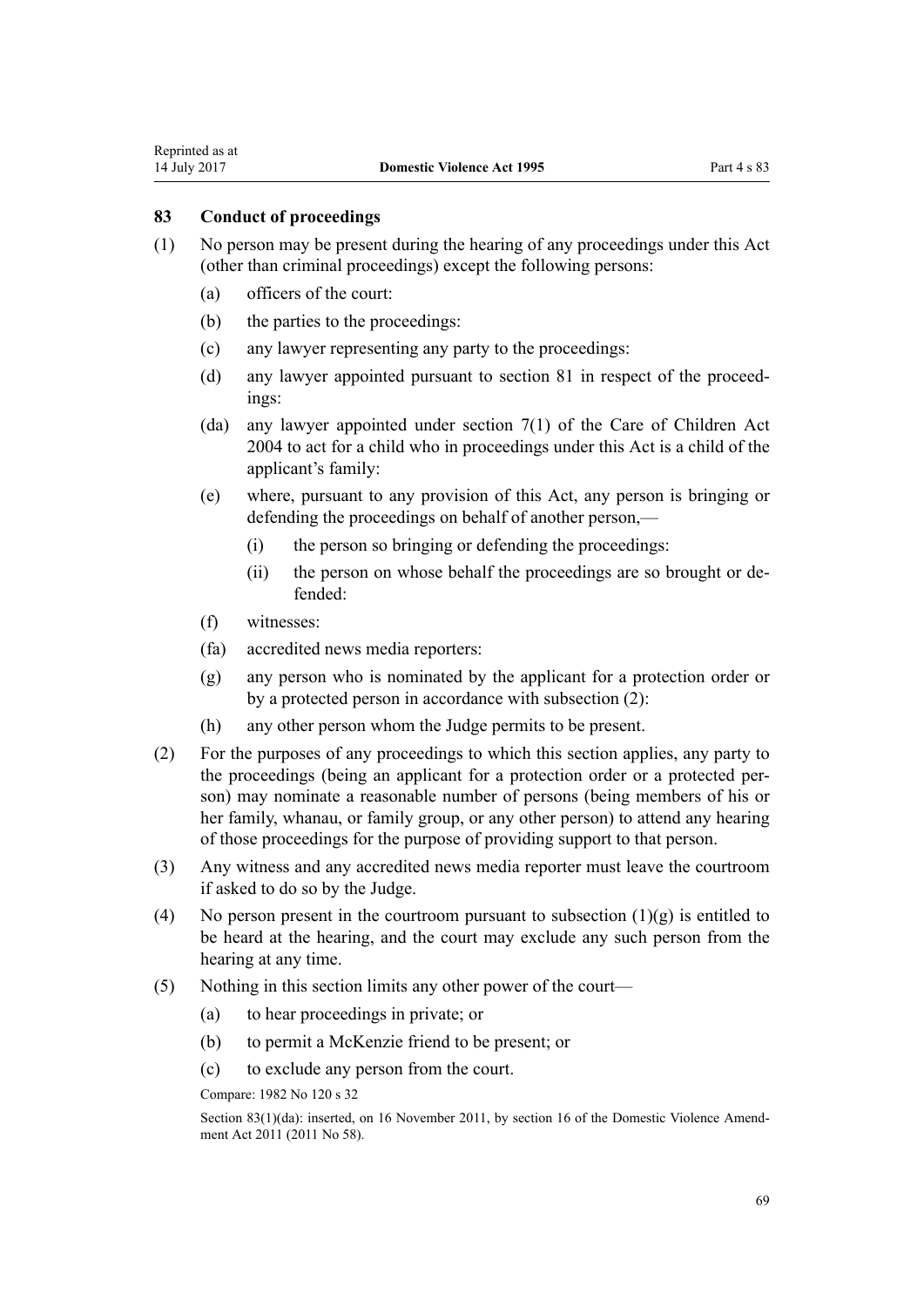Section 83(1)(fa): inserted, on 18 May 2009, by [section 12\(1\)](http://prd-lgnz-nlb.prd.pco.net.nz/pdflink.aspx?id=DLM1302124) of the Domestic Violence Amendment Act 2008 (2008 No 77).

Section 83(3): amended, on 18 May 2009, by [section 12\(2\)](http://prd-lgnz-nlb.prd.pco.net.nz/pdflink.aspx?id=DLM1302124) of the Domestic Violence Amendment Act 2008 (2008 No 77).

Section 83(5): replaced, on 18 May 2009, by [section 12\(3\)](http://prd-lgnz-nlb.prd.pco.net.nz/pdflink.aspx?id=DLM1302124) of the Domestic Violence Amendment Act 2008 (2008 No 77).

#### **84 Evidence**

#### *[Repealed]*

Section 84: repealed, on 31 March 2014, by [section 17A\(e\)](http://prd-lgnz-nlb.prd.pco.net.nz/pdflink.aspx?id=DLM6025517) of the Family Courts Act 1980 (1980 No 161).

#### **85 Standard of proof**

Every question of fact arising in any proceedings under this Act (other than criminal proceedings) must be decided on the balance of probabilities. Compare: 1982 No 120 s 34

## **86 Orders by consent**

Subject to [section 18,](#page-22-0) in any proceedings before a court under this Act, the court may make any order under this Act by the consent of all of the parties to the proceedings.

Compare: 1982 No 120 s 36

#### **87 Explanation of orders**

- (1) Where, in any proceedings under this Act (other than criminal proceedings), the respondent or associated respondent, as the case may be, is before the court, then on making an order (other than an order discharging an order made under this Act), the Judge must explain to that person—
	- (a) the effect of the order; and
	- (b) the consequences that may follow if the person fails to comply with the terms of the order; and
	- (c) the means by which the order can be varied or discharged.
- (2) A Registrar may give the explanation required by subsection (1).
- (3) Failure to give the explanation required by subsection (1) does not affect the validity of the order made.
- (4) Where the court makes an order under this Act, the copy of the order that is given to or served on the respondent (and, where applicable, the associated respondent) must include a notice stating—
	- (a) the consequences that may follow if the person fails to comply with the terms of the order: and
	- (b) the means by which the order can be varied or discharged.
- (5) Failure to include in a copy of an order made under this Act the notice required by subsection (4) does not affect the validity of the order made.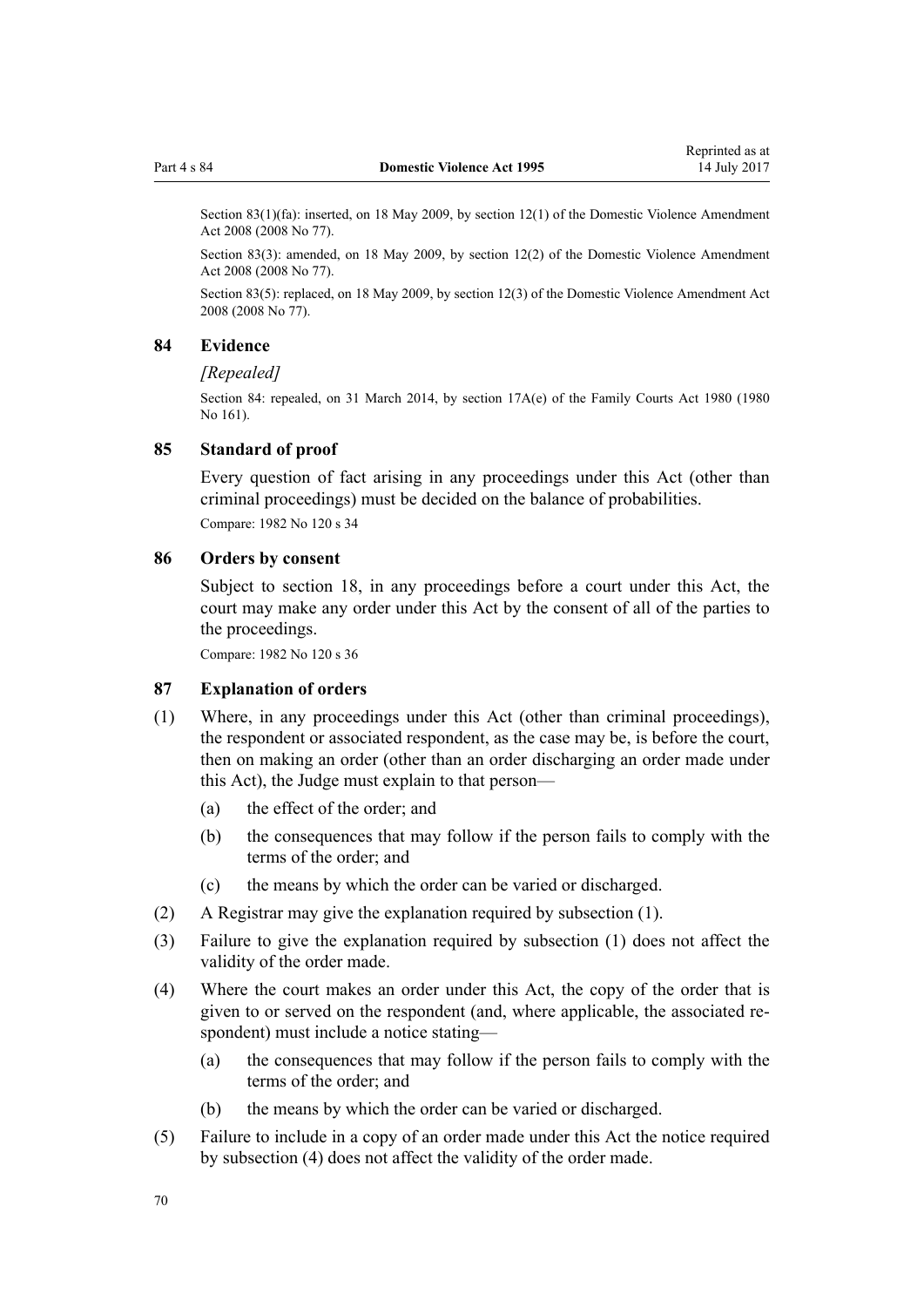## **88 Copies of orders to be sent to Police**

- (1) On the making of a temporary order or a final order under this Act (including any order varying or discharging an order made under this Act or any order made in substitution for any such order), the Registrar of the court in which the order is made must ensure that a copy of the order is made available, without delay, to the District Commander at the appropriate Police District Headquarters.
- (2) Where a copy of an order is made available to a District Commander in accordance with subsection (1), the District Commander must ensure that a copy of that order, or a copy of that copy, is made available, without delay, to the officer in charge of the Police station nearest to where the protected person or, as the case requires, each protected person, resides.
- (3) For the purposes of this section, a copy of an order, or a copy of a copy of an order, may be made available in any of the following ways:
	- (a) by sending the copy by means of electronic transmission (whether by way of facsimile transmission, electronic mail, or other similar means of communication):
	- (b) by entering the copy on a database maintained in electronic form, where that database may be accessed by the person or persons to whom the copy is required to be made available:
	- (c) by making the copy available in such manner as is prescribed by regulations made under this Act:
	- (d) by making the copy available in such other manner as is appropriate in the circumstances.

## **89 Information on service of certain orders to be communicated to Police**

Where any person serves a copy of a protection order, or a copy of any order varying a protection order, on any person (being the respondent or an associated respondent) to whom the standard condition relating to weapons applies, the person so serving the order must, without delay, give notice to the officer in charge of the Police station nearest to where the copy of the order was served, of—

- (a) the place where the copy of the order was so served; and
- (b) the date and time of service.

## **90 Police to consider exercise of powers under Arms Act 1983**

- (1) This section applies where a copy of an order, or a copy of a copy of an order, is made available to the officer in charge of a Police station in accordance with section 88(2), except where—
	- (a) the order discharges a protection order, and no other protection order is made in substitution for that protection order; or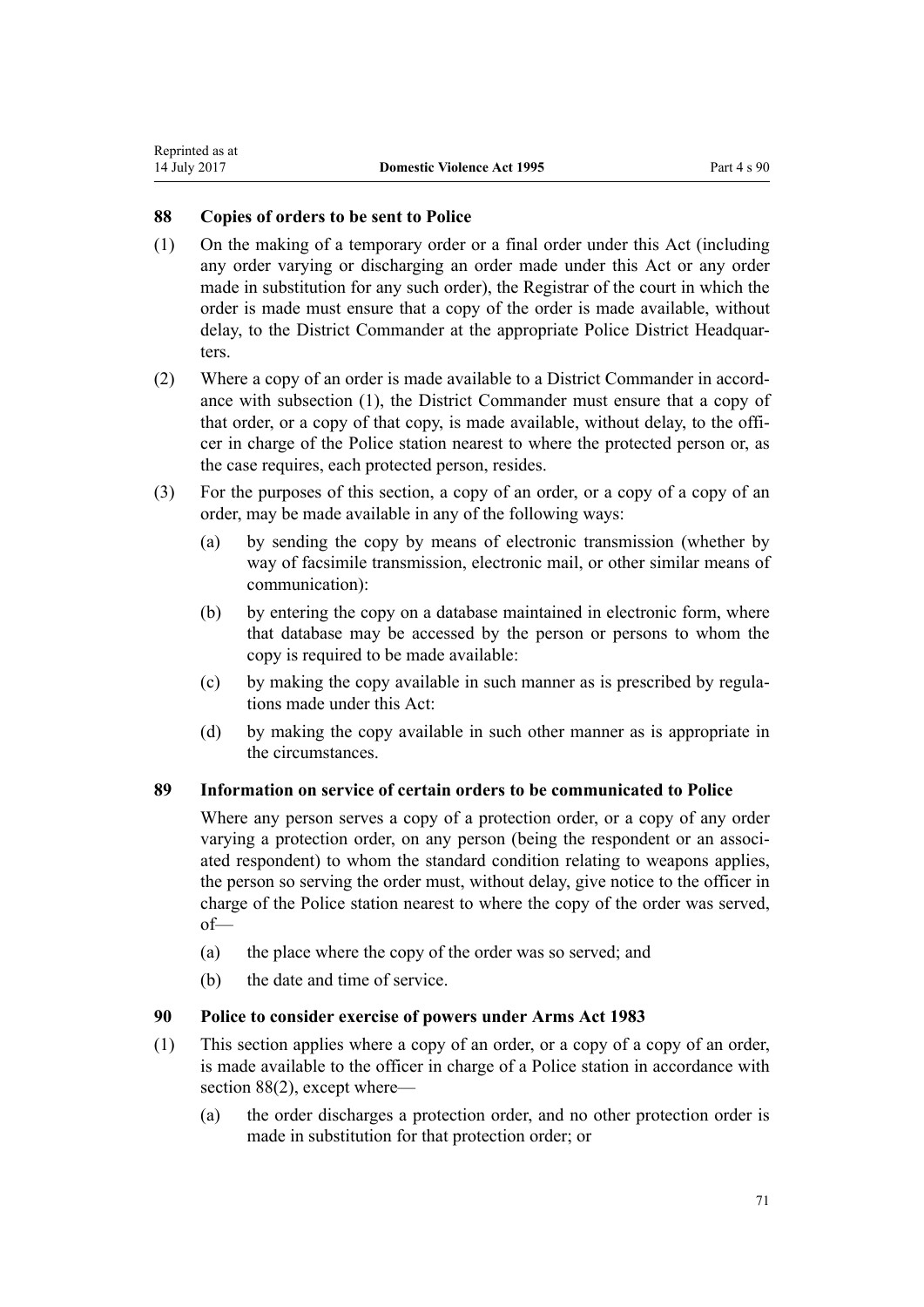- (b) the order discharges an order made under [Part 3,](#page-50-0) and no other order under that Part is made in substitution for that order; or
- (c) the order varies an order made under [Part 3](#page-50-0).
- (2) Where this section applies, the officer in charge of the Police station must immediately establish whether or not the respondent and any associated respondent named in the order hold a firearms licence.
- (3) Where this section applies, and the officer in charge of the Police station knows that the respondent or any associated respondent, or both, hold a firearms licence (whether that knowledge arises from any inquiries carried out in accordance with subsection (2), or the terms of the protection order, or otherwise howsoever), then, except where the firearms licence is deemed to be revoked pursuant to [section 21\(2\)](#page-25-0), the officer in charge must arrange for an appropriate person to consider immediately whether or not the powers conferred by [sec](http://prd-lgnz-nlb.prd.pco.net.nz/pdflink.aspx?id=DLM72928)[tions 27\(1\)](http://prd-lgnz-nlb.prd.pco.net.nz/pdflink.aspx?id=DLM72928) and [27A](http://prd-lgnz-nlb.prd.pco.net.nz/pdflink.aspx?id=DLM72929) of the Arms Act 1983 (which relate to the revocation of a firearms licence) should be exercised in that case.
- (4) Where this section applies, the officer in charge of the Police station must, in every case, arrange for an appropriate person to consider immediately whether or not the powers conferred by [section 60A](http://prd-lgnz-nlb.prd.pco.net.nz/pdflink.aspx?id=DLM73314) of the Arms Act 1983 (which relates to the seizure of a firearm in cases of domestic violence) should be exercised in that case.

# *Appeals*

# **91 Appeals to High Court**

(1AA) This subsection applies to a decision of a court, in proceedings under this Act, to—

- (a) make or refuse to make an order; or
- (b) dismiss the proceedings; or
- (c) otherwise finally determine the proceedings.
- (1) A party to proceedings in which there is made a decision to which subsection (1AA) applies, or any other person prejudicially affected by the decision, may appeal to the High Court against the decision.
- (2) The [High Court Rules 2016](http://prd-lgnz-nlb.prd.pco.net.nz/pdflink.aspx?id=DLM6959800) and [sections 126 to 130](http://prd-lgnz-nlb.prd.pco.net.nz/pdflink.aspx?id=DLM6942449) of the District Court Act 2016, with all necessary modifications, apply to an appeal under subsection (1) as if it were an appeal under [section 124](http://prd-lgnz-nlb.prd.pco.net.nz/pdflink.aspx?id=DLM6942447) of that Act.
- (3) On the *ex parte* application of the appellant, the court appealed from may order that the appellant must not be required under [section 126\(1\)](http://prd-lgnz-nlb.prd.pco.net.nz/pdflink.aspx?id=DLM6942449) of the District Court Act 2016 to give the Registrar of the High Court security for costs.
- (3A) Subsection (3) overrides subsection (2).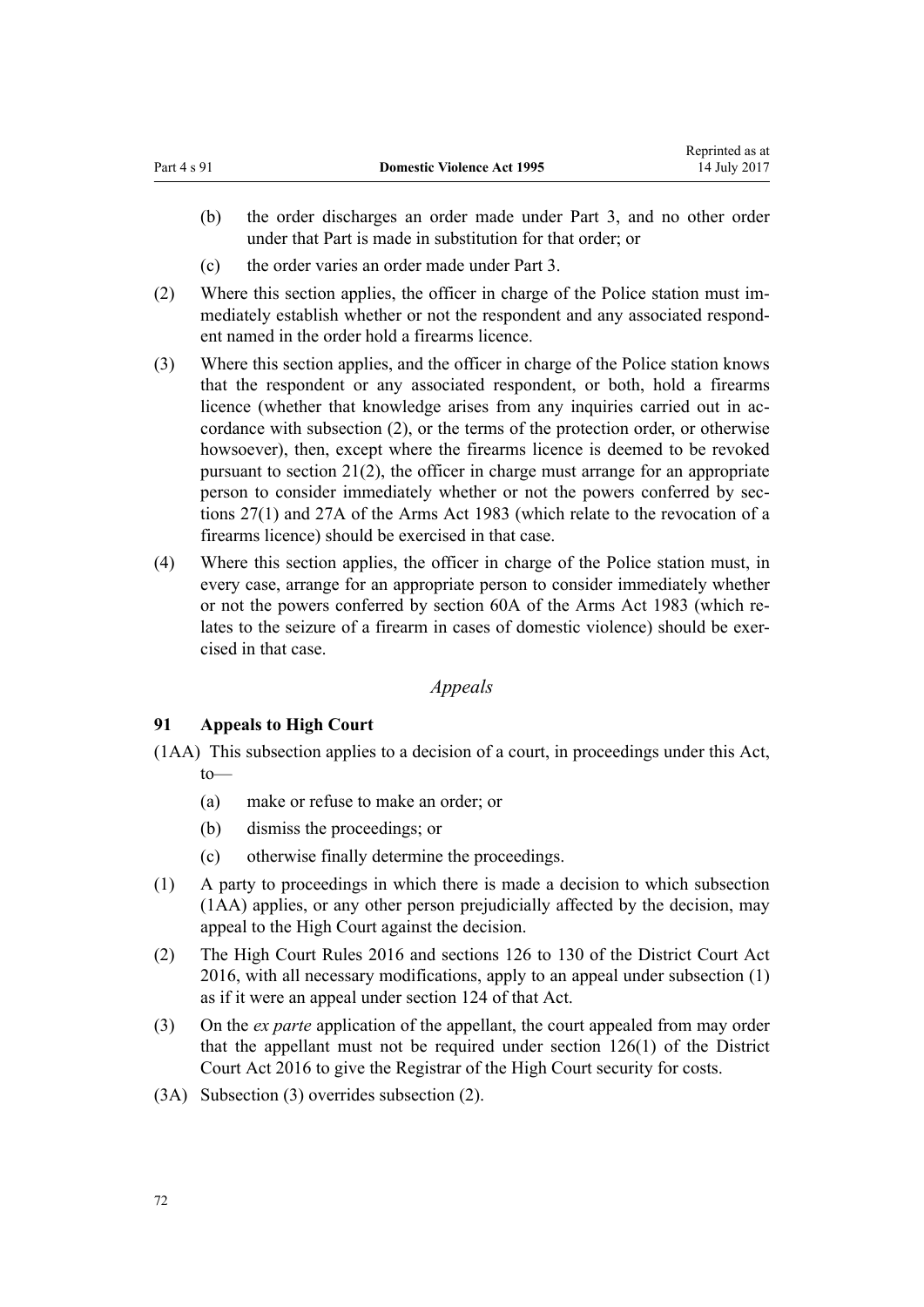(4) Subject to section 93, the decision of the High Court on an appeal to that court under this section is final.

Compare: 1982 No 120 s 38(1), (2), (6)

Section 91(1AA): inserted, on 24 November 2003, by [section 4](http://prd-lgnz-nlb.prd.pco.net.nz/pdflink.aspx?id=DLM168713) of the District Courts Amendment Act 2002 (2002 No 63).

Section 91(1): replaced, on 24 November 2003, by [section 4](http://prd-lgnz-nlb.prd.pco.net.nz/pdflink.aspx?id=DLM168713) of the District Courts Amendment Act 2002 (2002 No 63).

Section 91(2): replaced, on 1 March 2017, by [section 261](http://prd-lgnz-nlb.prd.pco.net.nz/pdflink.aspx?id=DLM6942680) of the District Court Act 2016 (2016) No 49).

Section 91(3): replaced, on 24 November 2003, by [section 4](http://prd-lgnz-nlb.prd.pco.net.nz/pdflink.aspx?id=DLM168713) of the District Courts Amendment Act 2002 (2002 No 63).

Section 91(3): amended, on 1 March 2017, by [section 261](http://prd-lgnz-nlb.prd.pco.net.nz/pdflink.aspx?id=DLM6942680) of the District Court Act 2016 (2016) No 49).

Section 91(3A): inserted, on 24 November 2003, by [section 4](http://prd-lgnz-nlb.prd.pco.net.nz/pdflink.aspx?id=DLM168713) of the District Courts Amendment Act 2002 (2002 No 63).

# **92 Application of provisions relating to minors, etc**

[Sections 9](#page-15-0), [11](#page-17-0), and [12](#page-17-0), so far as applicable and with the necessary modifications, apply in relation to—

- (a) the making and prosecution of an appeal under [section 91](#page-71-0) or section 93; and
- (b) the defending of any such appeal—

as they apply in relation to the making of an application for a protection order.

# **93 Appeals to Court of Appeal**

- (1) A party to any appeal under [section 91](#page-71-0) may, with the leave of the Court of Appeal, appeal to the Court of Appeal against any determination of the High Court on a question of law arising in that appeal.
- (2) On an appeal to the Court of Appeal under this section, the Court of Appeal has the same power to adjudicate on the proceedings as the High Court had.
- (3) The decision of the Court of Appeal on an appeal to that court under this section, and on an application to it under this section for leave to appeal, is final. Compare: 1982 No 120 s 38(3)–(5)

#### **94 Appeals to be heard as soon as practicable**

Every appeal under [section 91](#page-71-0) or section 93 must be heard as soon as practicable after the appeal is lodged.

## **95 Effect of appeal**

Except where the court making the order appealed from otherwise directs,—

(a) the operation of an order made under this Act is not suspended by an appeal under [section 91](#page-71-0) or section 93; and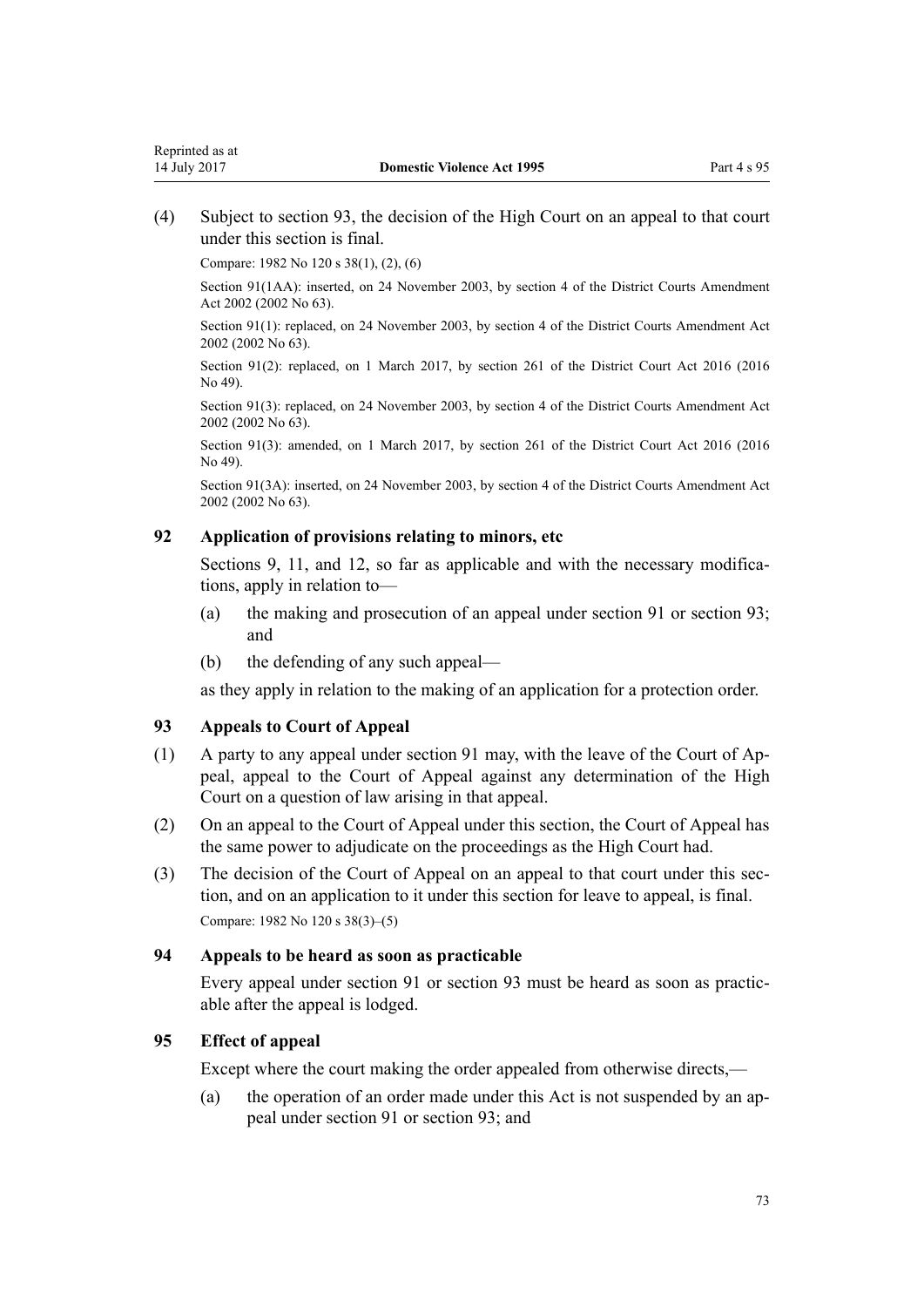<span id="page-73-0"></span>(b) every order made under this Act may be enforced in the same manner in all respects as if no such appeal were pending. Compare: 1982 No 120 s 38(7)

# **Part 5**

# **Enforcement of protection orders overseas and foreign protection orders**

# *Enforcement of New Zealand orders overseas*

# **96 Enforcement of New Zealand orders overseas**

- (1) Subject to subsections (2) and (3), the Secretary may request the appropriate court or authority in a foreign country to make arrangements for the enforcement in that country of a protection order made by a New Zealand court.
- (2) Where a person wishes a request to be transmitted to a foreign country pursuant to subsection (1), the person must make a request in writing in the first instance to the Registrar of the court in which the protection order was made.
- (3) Where, on receiving a request made pursuant to subsection (2), the Registrar is satisfied that—
	- (a) the request is made by or on behalf of a protected person; and
	- (b) the request relates to a protection order made by a New Zealand court; and
	- (c) orders of that nature may be enforced in the foreign country to which the request relates; and
	- (d) there are reasonable grounds for believing that enforcement of the order in the foreign country is necessary for the protection of the protected person,—

the Registrar must send the request to the Secretary for transmission to the foreign country in accordance with subsection (1).

- (4) Where, pursuant to this section, a Registrar or the Secretary receives a request for the transmission of a protection order to a foreign country, the Registrar or, as the case requires, the Secretary may require the person by or on whose behalf the request is made to supply to the Registrar or, as the case requires, the Secretary such information or evidence (including certified copies of the order) as may be necessary—
	- (a) to enable the Registrar to determine whether or not the request satisfies the requirements of subsection (3); and
	- (b) to secure enforcement of the order in the foreign country.
- (5) Where, in relation to a request made under subsection (2), a Registrar or the Secretary imposes a requirement pursuant to subsection (4), the Registrar or, as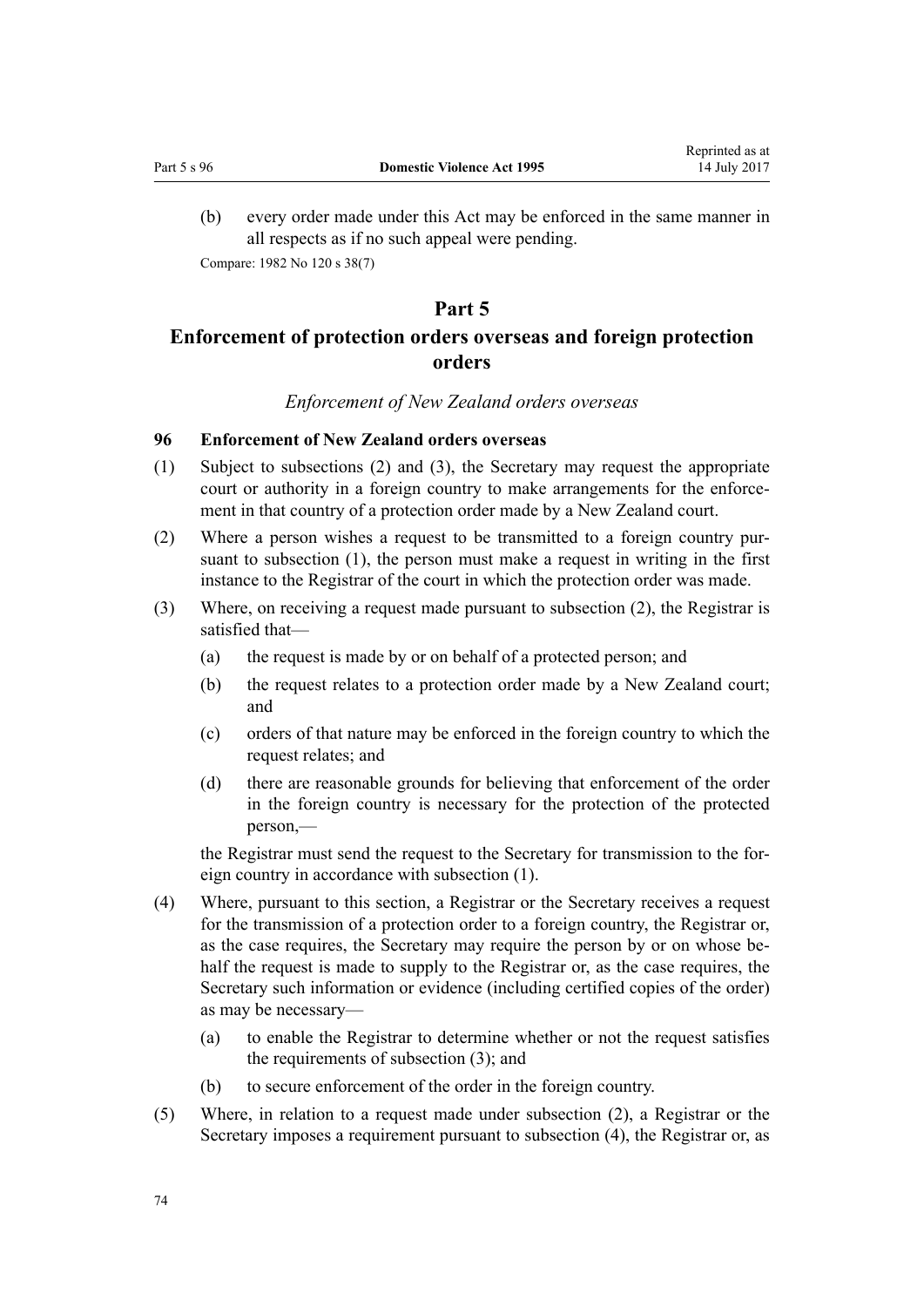<span id="page-74-0"></span>the case requires, the Secretary may refuse to take any action, or further action, in relation to that request until that requirement is complied with.

- (6) Nothing in this section prevents—
	- (a) a protected person from applying to a court or other appropriate authority in a foreign country for enforcement, in that country, of a protection order; or
	- (b) the variation or discharge, pursuant to this Act, of a protection order that is enforced in a foreign country.
- (7) In this section, the term **enforcement** includes registration and enforcement; and **enforced** has a corresponding meaning.

Compare: 1968 No 63 ss 22L–22LA; 1979 No 52 s 2; 1991 No 19 s 34

# *Enforcement of foreign protection orders*

# **97 Registration of foreign protection orders**

- (1) A foreign protection order may be registered in a court in accordance with this section.
- (2) Where the Secretary receives—
	- (a) a certified copy of a foreign protection order; and
	- (b) a certificate—
		- (i) that is signed by an officer of a court in the foreign country in which the order was made; and
		- (ii) that contains a statement that the order is, at the date of the certificate, enforceable in the foreign country; and
	- (c) written information tending to show that a person for whose protection the order was made—
		- (i) is present in New Zealand; or
		- (ii) is proceeding to New Zealand; or
		- (iii) is about to proceed to New Zealand,—

the Secretary must send the documents to a Registrar of a court for the purposes of registration.

- (3) The Registrar of the court must register the foreign protection order by filing a certified copy of the order in the court.
- (4) Where the Registrar of a court receives the documents described in subsection (2) other than from the Secretary, the Registrar may register the order if he or she is satisfied that the nature of the documents is such that, if they had been transmitted to the Secretary, they would have been sent to the Registrar by the Secretary.

Compare: 1968 No 63 s 22A; 1979 No 52 s 2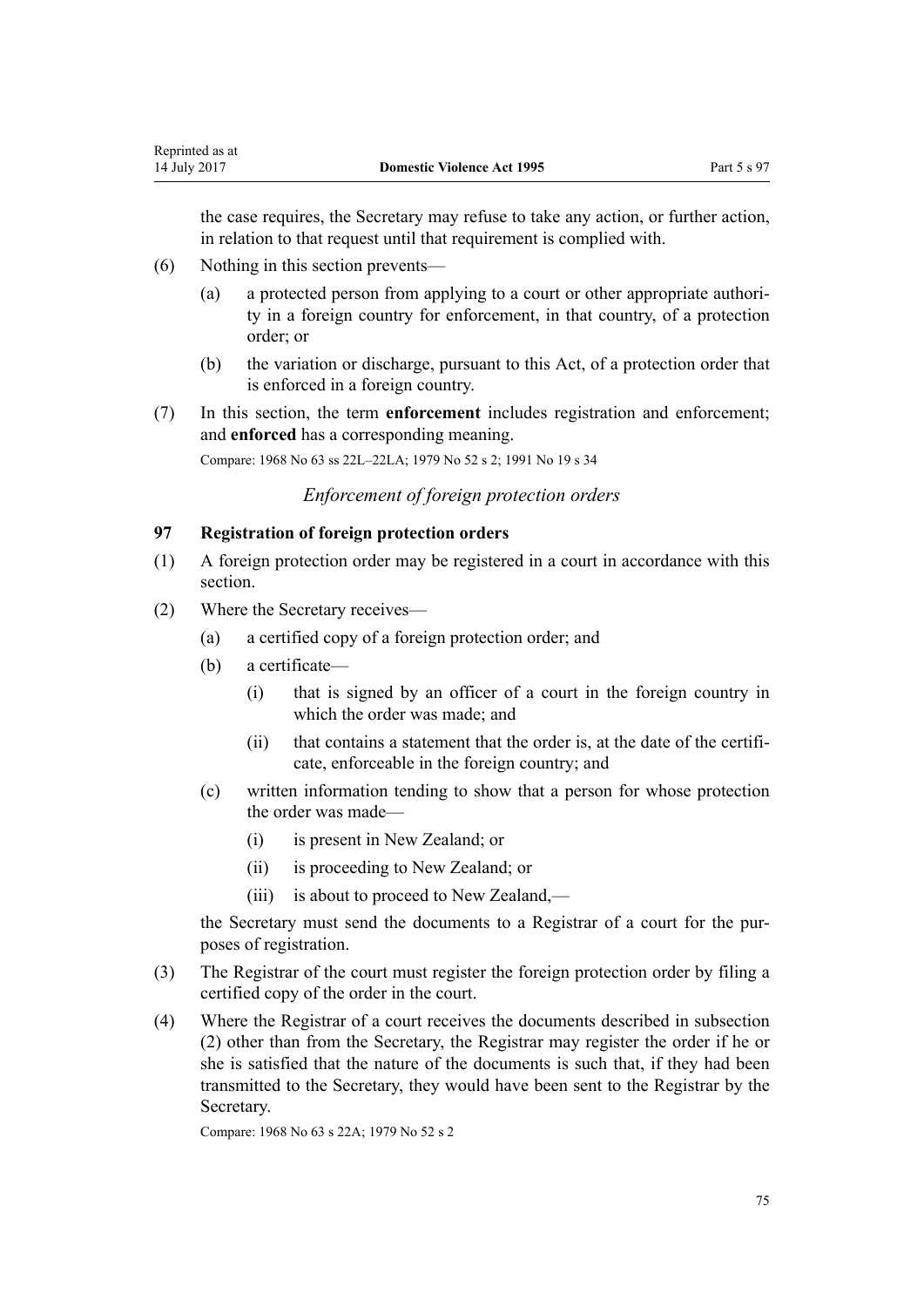# <span id="page-75-0"></span>**98 Copies of registered foreign protection orders to be sent to Police**

Where a foreign protection order is registered pursuant to [section 97](#page-74-0), [sections](#page-70-0) [88 to 90](#page-70-0) apply—

- (a) in relation to that order; and
- (b) in relation to any variation of that order pursuant to section  $99(c)$ ,—

as if the foreign protection order were a protection order made under this Act.

# **99 Effect of registration**

Subject to section 101, upon registration pursuant to [section 97](#page-74-0), a foreign protection order—

- (a) has effect; and
- (b) may be enforced; and
- (c) in the terms in which it has effect in New Zealand, may be varied,—

as if it were a protection order made under this Act on the date of registration. Compare: 1968 No 63 s 22B; 1979 No 52 s 2

#### **100 Variation of registered foreign protection order**

- (1) Where, pursuant to section 99(c), a court makes an order varying a foreign protection order, the Registrar of the court—
	- (a) must, in the prescribed manner, notify the court or the appropriate authority in the country in which the order was made of the variation; and
	- (b) unless the Registrar is the Registrar of the court in which the foreign protection order is registered, must forward to the Registrar of that court a copy of the order varying the foreign protection order.
- (2) The Registrar of the court in which the foreign protection order is registered, on receiving notice of the variation of that order, must note the court records accordingly.

Compare: 1968 No 63 s 22D; 1979 No 52 s 2

## **101 Registered foreign protection orders not to be enforced in certain circumstances**

- (1) Where a court is satisfied that a foreign protection order—
	- (a) was not, at the time of its registration in New Zealand, enforceable in the country in which it was made; or
	- (b) has, since its registration in New Zealand, ceased to be enforceable in the country in which it was made,—

the court must not enforce or vary the order under this Act.

(2) Where the Registrar of the court in which a foreign protection order is registered is satisfied—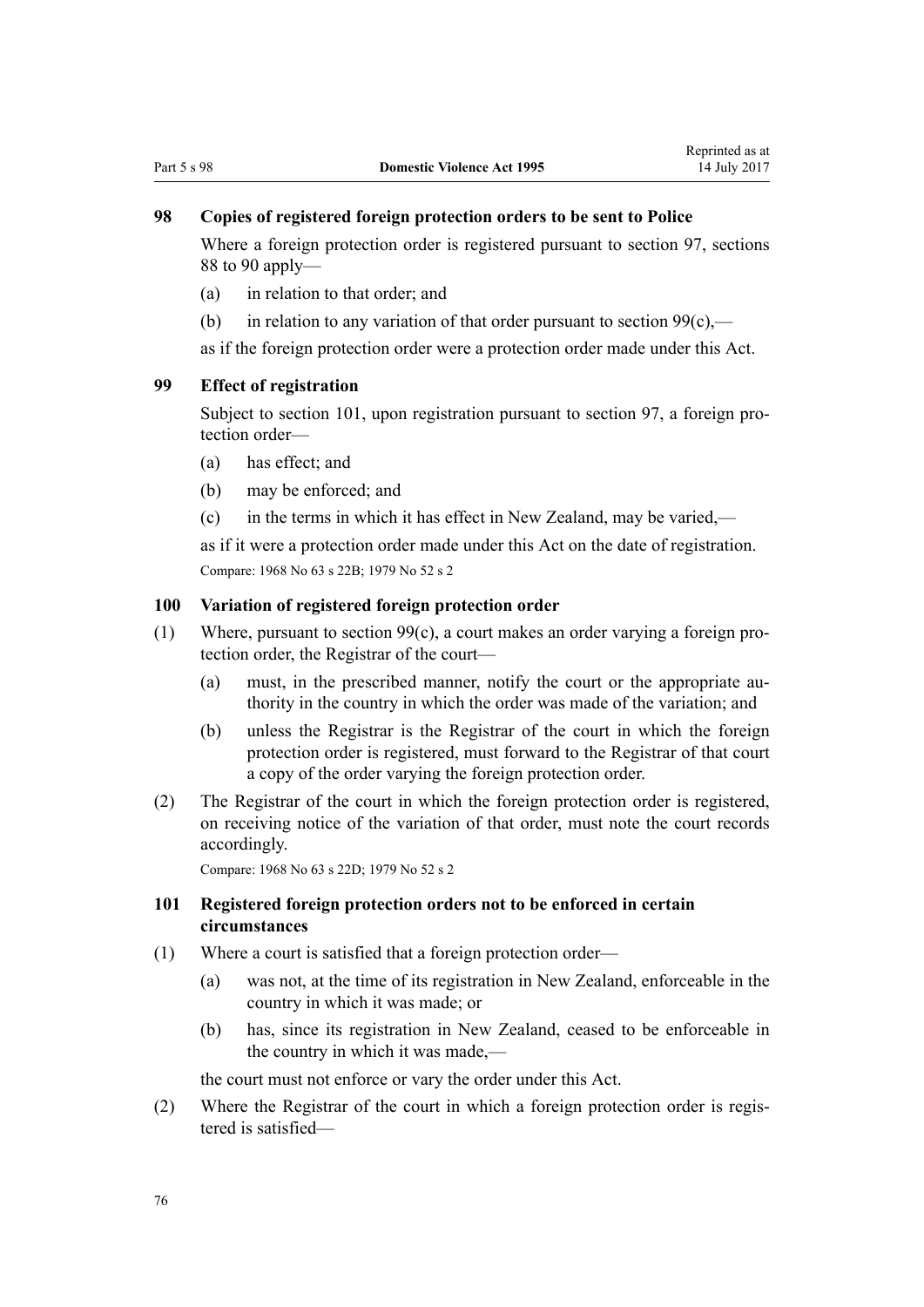- (a) that a New Zealand court has refused, pursuant to subsection (1), to enforce or vary the order under this Act; or
- (b) that the order is not enforceable in the country in which it was made; or
- (c) that registration of the order in New Zealand is no longer necessary,—

the Registrar must cancel the registration of the order and must, in the prescribed manner, notify the court or the appropriate authority in the country in which the order was made of the cancellation.

(3) For the purposes of this section, a foreign protection order is not unenforceable in the country in which it was made solely by reason of the fact that the person to whom the order relates, or any other person affected by the order, is no longer in that country.

Compare: 1968 No 63 s 22E; 1979 No 52 s 2

# **102 Evidence taken overseas**

Where, pursuant to [section 99,](#page-75-0) an application is heard in a court, the evidence of any person beyond New Zealand may be taken in accordance with the rules of the High Court covering the examination of witnesses beyond New Zealand, and those rules, as far as they are applicable and with all necessary modifications, apply.

Compare: 1968 No 63 s 22H; 1979 No 52 s 2

# **103 Proof of documents**

- (1) For the purposes of this Part,—
	- (a) any document purporting to be signed by any Judge or officer of a court in any prescribed foreign country is, in the absence of evidence to the contrary, deemed to have been so signed without proof of the signature or judicial or official character of the person appearing to have signed it; and
	- (b) the officer of a court by whom a document purports to be signed is, in the absence of evidence to the contrary, deemed to have been the proper officer of the court to sign the document.
- (2) Any document purporting to be signed, certified, or verified by any of the persons mentioned in subsection (1) is admissible in evidence in proceedings under this Part if it appears to be relevant to those proceedings.

Compare: 1968 No 63 s 22I; 1979 No 52 s 2

## **104 Depositions to be evidence**

Depositions taken for the purposes of this Part in a court in any prescribed foreign country may be received in evidence in any proceedings under this Part. Compare: 1968 No 63 s 22J; 1979 No 52 s 2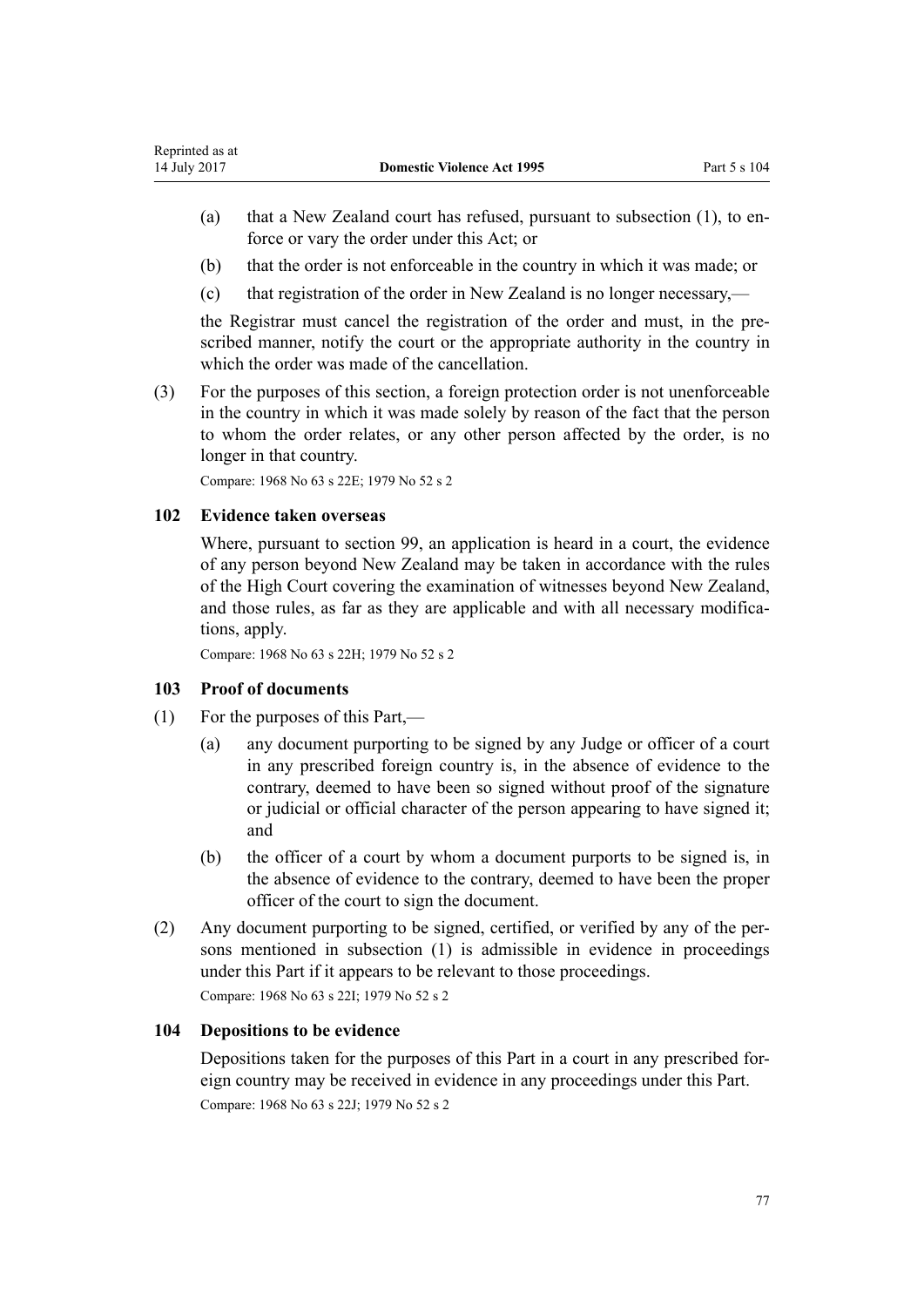### <span id="page-77-0"></span>**105 Prescribed foreign countries**

- (1) The Governor-General may from time to time, by Order in Council, declare any country outside New Zealand to be a prescribed foreign country for the purposes of this Act.
- (2) Any Order in Council made under subsection (1) may specify the courts of the foreign country in relation to which the order is to have effect, or may otherwise modify the application of that order to that other country.
- (3) Any Order in Council made under subsection (1) may be revoked or varied by a subsequent Order in Council. Compare: 1968 No 63 s 22K; 1979 No 52 s 2

# **106 Evidence of orders made in foreign country**

Nothing in this Part precludes a court from receiving evidence of an order made in a foreign country (whether or not that country is a prescribed foreign country) with respect to the protection of any person from domestic violence. Compare: 1968 No 63 s 22F; 1979 No 52 s 2

# **Part 6**

# **Non-publication of information relating to protected person on public registers**

#### *Interpretation*

## **107 Interpretation**

In this Part, unless the context otherwise requires,—

**code of practice** or **code** means a code of practice issued under [section 122](#page-84-0)

**direction** means a direction made under [section 109](#page-78-0)

**Privacy Commissioner** means the Privacy Commissioner appointed under the [Privacy Act 1993](http://prd-lgnz-nlb.prd.pco.net.nz/pdflink.aspx?id=DLM296638)

**public register** has the same meaning as in [section 58](http://prd-lgnz-nlb.prd.pco.net.nz/pdflink.aspx?id=DLM297424) of the Privacy Act 1993 **relevant information**, in relation to any person, means information that discloses, or is likely to disclose, the whereabouts of that person.

# *Applications for directions*

## **108 Protected person may apply for direction that identifying information on public register not be publicly available**

(1) Where a protection order is in force, any protected person may at any time apply to the agency responsible for administering any public register for a direction that any relevant information—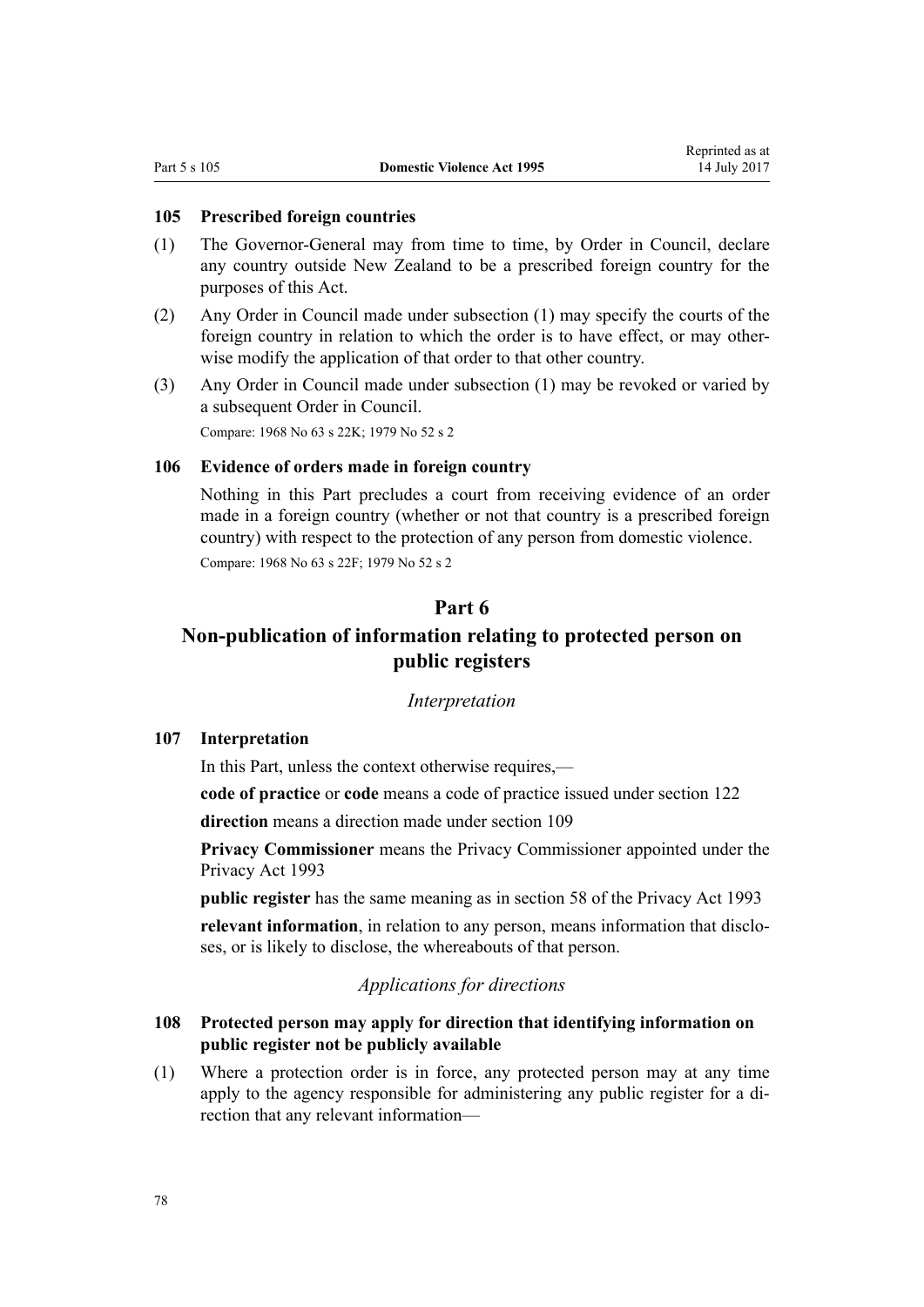- <span id="page-78-0"></span>(a) that relates to that protected person, or to any protected person who is a child of the applicant's family, or to both; and
- (b) that is included, or is about to be included, on that public register—

must not be made available to the public.

- (2) Every application under subsection (1)—
	- (a) must be made in the prescribed manner (if any); and
	- (b) must be made in the prescribed form (if any); and
	- (c) must, so far as practicable, specify with due particularity the relevant information in respect of which the direction is sought, so that the agency may locate that relevant information.
- (3) An agency to which an application is made under subsection (1) must, without delay, and in no case after the expiry of the prescribed period after receiving the application,—
	- (a) decide, in accordance with section 109, whether the application is to be granted or declined; and
	- (b) notify the applicant of its decision in accordance with section 110.

# **109 Agency to determine application**

Where an application is made under [section 108\(1\)](#page-77-0) to an agency, the agency may make the direction sought if the agency is satisfied that—

- (a) a protection order is in force in respect of the applicant; and
- (b) making the direction would not unduly compromise the public register to which the application relates.

## **110 Agency to notify applicant of decision**

- (1) Where an agency makes a decision in respect of an application made under [section 108\(1\),](#page-77-0) the agency must give written notice of its decision to the applicant.
- (2) Where the application is declined, the notice under subsection (1) must—
	- (a) specify the reasons for the decision; and
	- (b) notify the applicant of that person's right to complain to the Privacy Commissioner pursuant to [section 118](#page-82-0), including the time within which that complaint must be made.
- (3) Where an agency makes a direction in relation to a protection order, the agency must also give written notice of that direction to the Registrar of the court that made that protection order.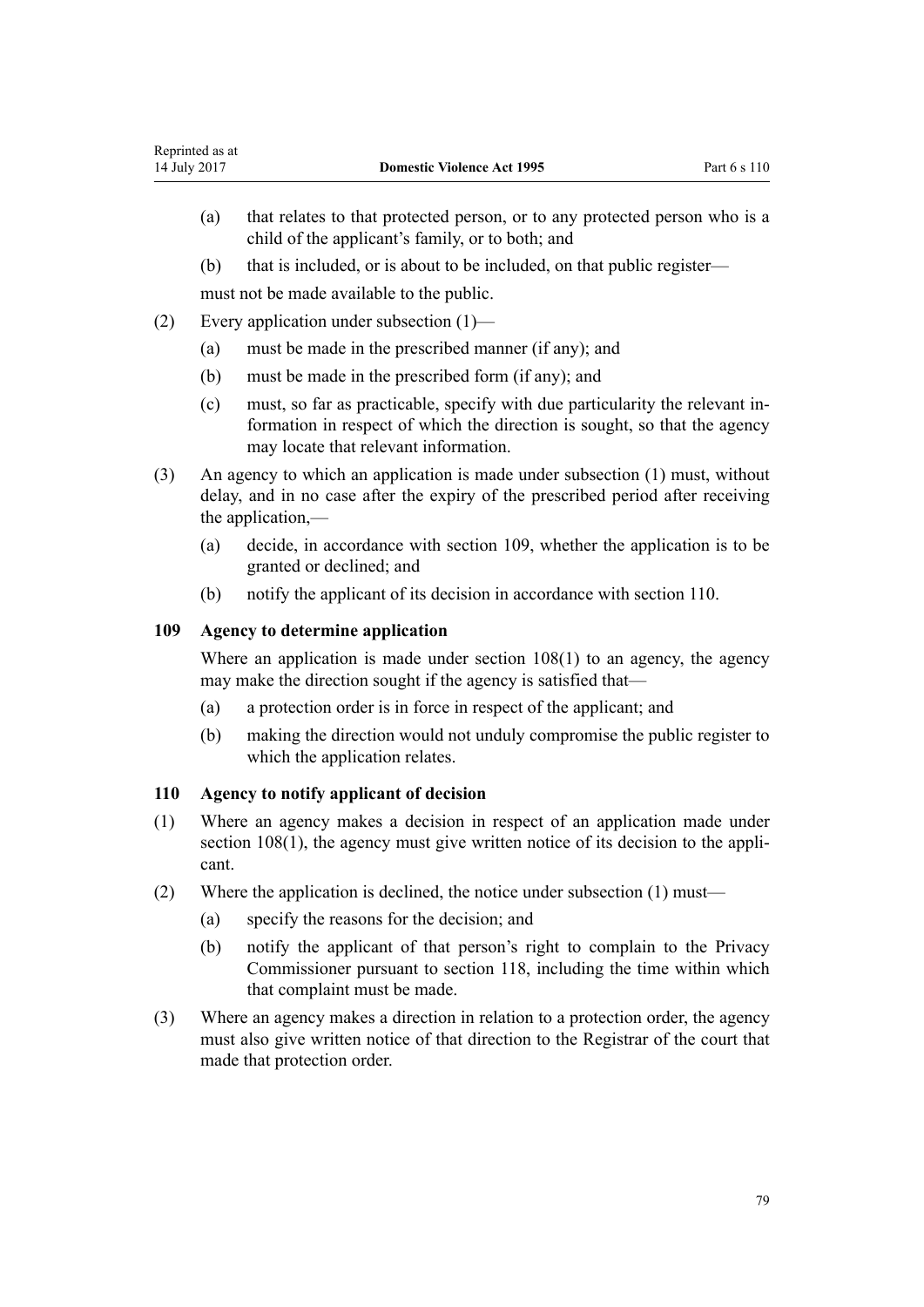# <span id="page-79-0"></span>**111 Information not to be disclosed pending determination of application or complaint**

Where an application is made, pursuant to section  $108(1)$ , to an agency, then unless the application is sooner withdrawn, section 112 applies, as if the direction sought by the applicant had been made, from the expiry of the prescribed period after the date on which the application is received by the agency—

- (a) until the expiry of the prescribed period after notice of the agency's decision on that application is communicated to the applicant; and
- (b) where, before the expiry of the period referred to in paragraph (a), the Privacy Commissioner extends the period within which a complaint relating to that decision may be made under [section 118](#page-82-0), until the expiry of that period as so extended; and
- (c) if a complaint relating to that decision is made under [section 118](#page-82-0), until the complaint is finally dealt with or is withdrawn, whichever occurs first.

# *Effect of direction*

#### **112 Effect of direction**

- (1) Notwithstanding any other enactment, but subject to [section 116](#page-81-0) and to any regulations made under this Act, where, in respect of any public register, an agency makes a direction in respect of any relevant information, and for as long as that direction remains in force,—
	- (a) that relevant information must not be included in—
		- (i) any copy (including a printout) of the whole or any part of the public register; or
		- (ii) any index to the register; or
		- (iii) any extract from, or certificate as to information recorded on, the register—

that is made available to the public after the direction is made; and

- (b) that relevant information must not be made available for inspection by members of the public (other than the person to whom the relevant information relates) who wish to inspect the register or any index to the register; and
- (c) no application made, by or in relation to the person to whom the relevant information relates, for the inclusion of any information on the public register, to the extent that the application contains relevant information relating to that person, must be made available for inspection by members of the public (other than the person to whom the relevant information relates);—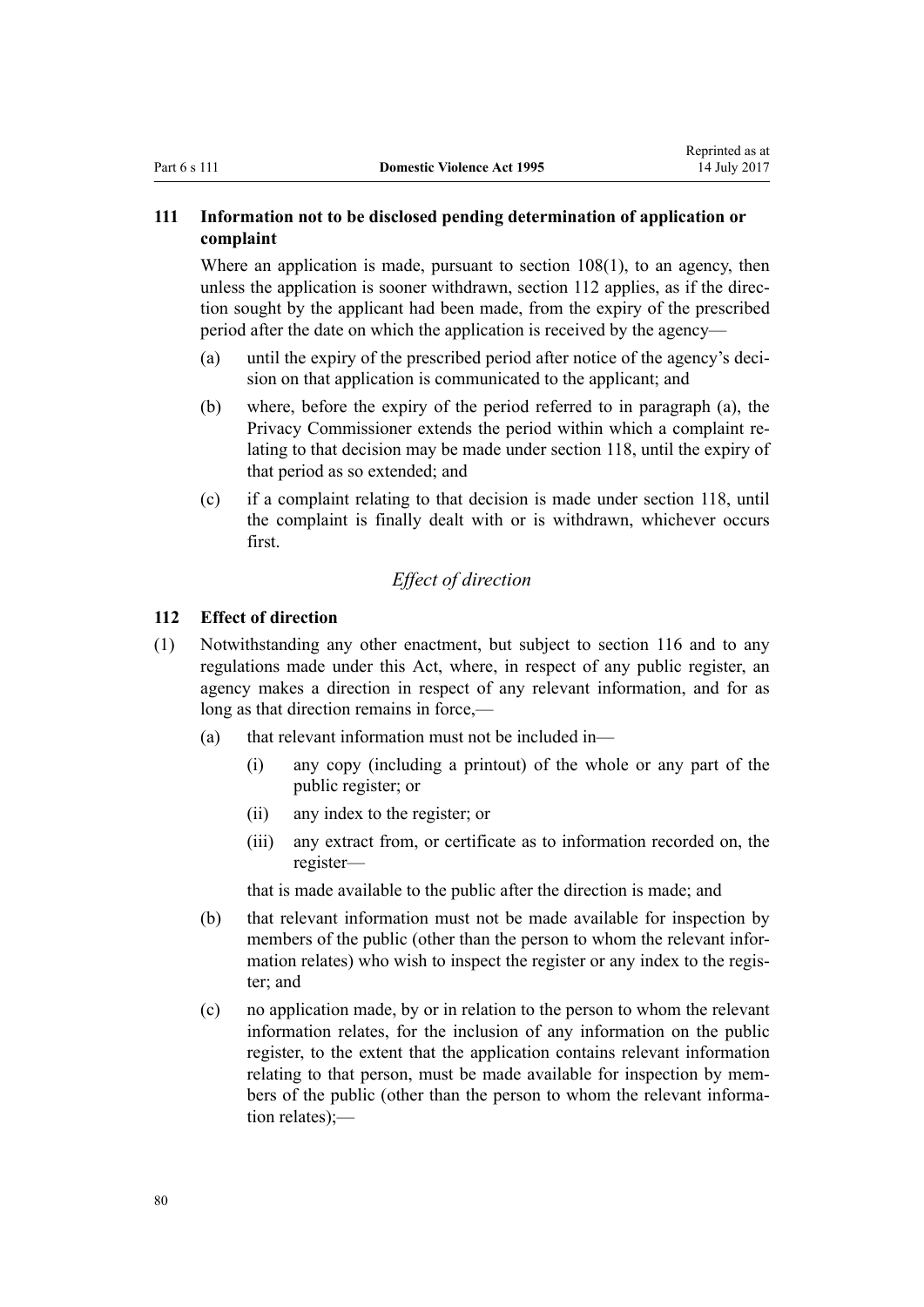<span id="page-80-0"></span>but that relevant information is, for all other purposes, deemed to be included on the public register.

(2) The references in paragraphs (a) to (c) of subsection (1) to relevant information relate only to such relevant information relating to the person to whom the direction relates as the agency concerned is reasonably able to identify, having regard to the information provided by the applicant for the direction in his or her application under [section 108\(1\).](#page-77-0)

# **113 Direction not applicable to relevant information subsequently included in register**

- (1) Where, in relation to a public register, a direction applies in relation to relevant information then-
	- (a) paragraphs (a) and (b) of subsection (1) of [section 112](#page-79-0) apply only in relation to relevant information included, or about to be included, on that public register at the date on which the direction is made; and
	- (b) paragraph (c) of that subsection applies only in relation to an application of the kind referred to in that paragraph, where the application has been made before the date on which the direction is made.
- (2) One or more directions relating to the same public register may be in force, at the same time, in relation to the same person.

# *Duration of direction*

# **114 Duration of direction**

- (1) Where—
	- (a) a direction is made in respect of a protection order; and
	- (b) at the time the direction is made, the protection order is a final order,—

then, unless the direction is sooner revoked or ceases to be in force pursuant to subsection (3), the direction expires at the end of the period of 5 years after the date on which the direction is made.

- (2) Where—
	- (a) a direction is made in respect of a protection order; and
	- (b) at the time the direction is made, the protection order is a temporary order,—

the following provisions apply:

- (c) subject to paragraph (d), the direction, unless sooner revoked, expires at the end of the period of 4 months after the date on which the direction is made:
- (d) if, before the expiry of the period referred to in paragraph  $(c)$ ,—
	- (i) the applicant for the direction supplies, to the agency by which the direction is made, satisfactory evidence that the temporary protec-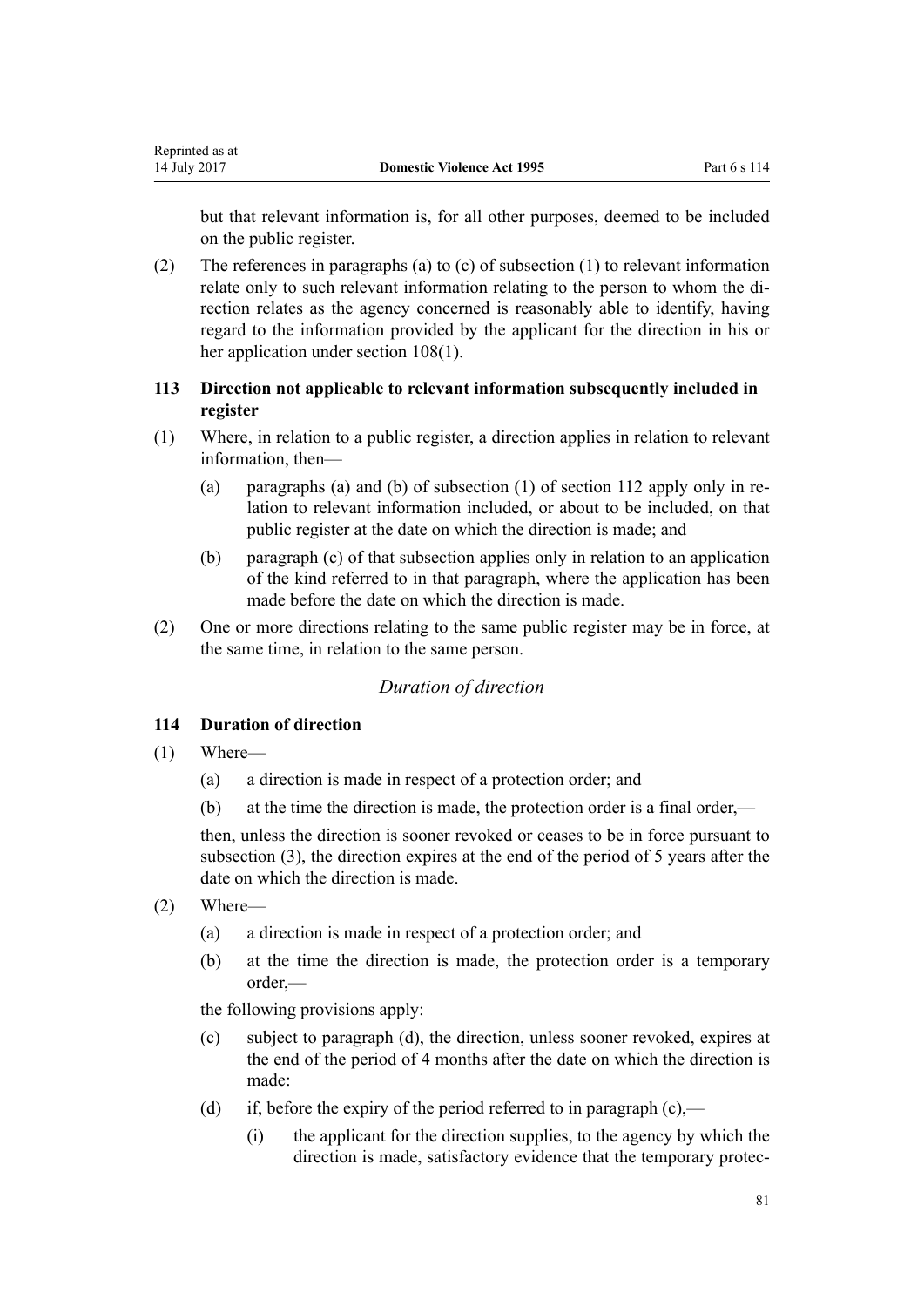<span id="page-81-0"></span>tion order has become final by operation of law in accordance with [section 77,](#page-62-0) or a copy of a copy of a final protection order made in substitution for the temporary protection order; or

(ii) pursuant to section 115, a Registrar notifies the agency that a final protection order has been made in substitution for the temporary protection order,—

then, unless the direction is sooner revoked or ceases to be in force pursuant to subsection (3), the direction continues in force and expires at the end of the period of 5 years after the date on which the direction is made.

- (3) Where—
	- (a) a direction made by an agency is in force in respect of a final protection order; and
	- (b) either,—
		- (i) the person on whose application the direction was made notifies that agency that the protection order has been discharged; or
		- (ii) pursuant to section 115, a Registrar notifies the agency that the protection order has been discharged,—

the direction ceases to be in force on the expiry of the prescribed period after the date on which the agency receives that notification.

- (4) Where, on the application of any person, an agency makes a direction, that agency must, on the application of that person, revoke that direction.
- (5) The fact that a direction expires or is revoked or ceases to be in force pursuant to this section does not prevent the making of another direction in respect of the same relevant information.

# **115 Registrar to notify agency of making or discharge of protection order**

Where, in accordance with [section 110\(3\)](#page-78-0), an agency notifies a Registrar of a court that a direction has been made in relation to a protection order, then,—

- (a) in the case of a temporary protection order, on the making of a final protection order in substitution for that temporary order; or
- (b) on the discharge of that protection order (whether a temporary order or a final order),—

the Registrar of the court that made that substitute order or, as the case requires, discharged the order must, without delay, notify that fact to the agency.

## *Disclosure of relevant information with consent*

# **116 Disclosure of relevant information with consent of protected person**

(1) This section applies to any information the disclosure or making available of which would otherwise be prohibited by [section 111](#page-79-0) or [section 112](#page-79-0).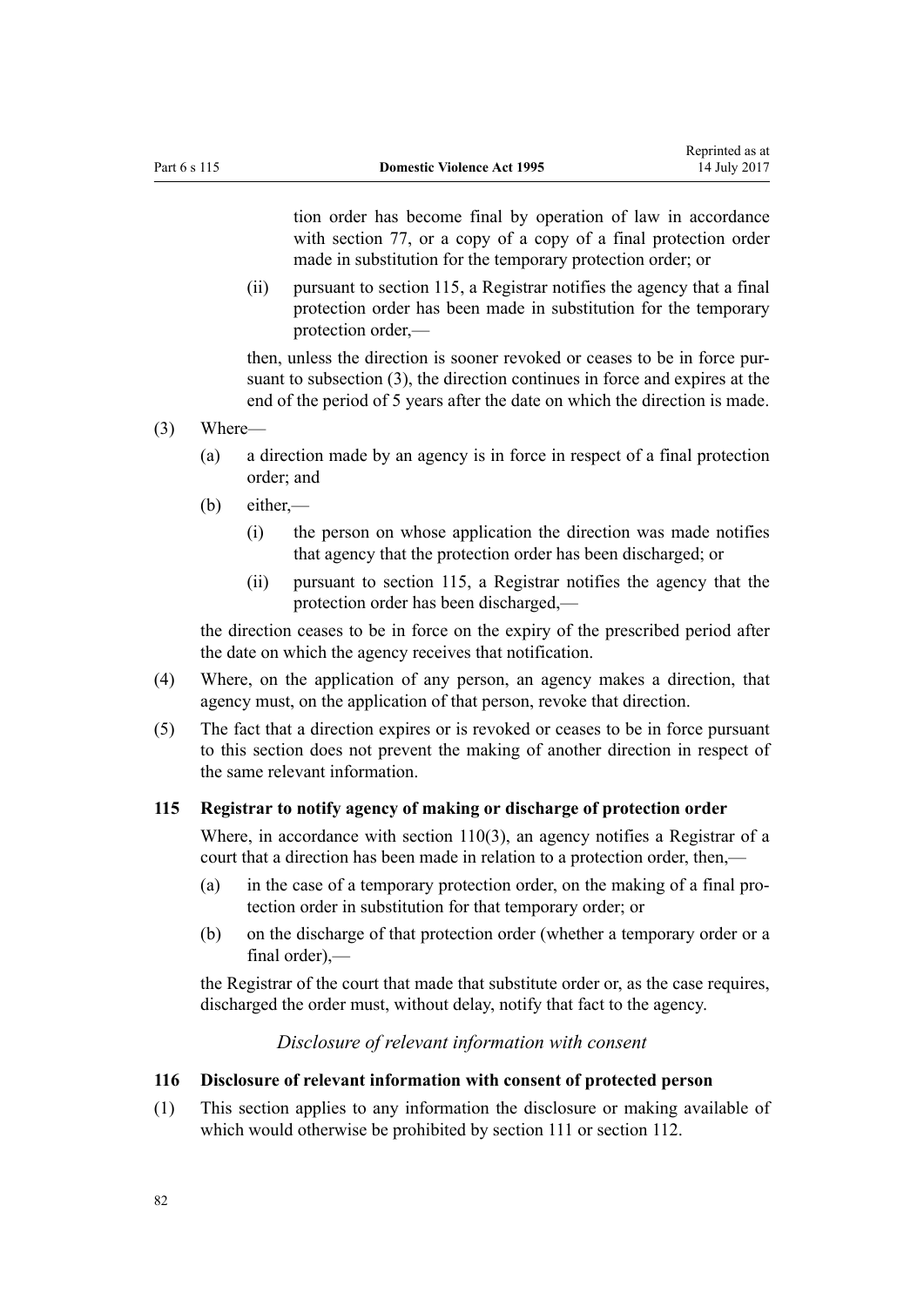- <span id="page-82-0"></span>(2) Notwithstanding [sections 111](#page-79-0) and [112](#page-79-0), but subject to subsection (3), where, in respect of any information to which this section applies, the person to whom the information relates—
	- (a) is requested, in writing, to authorise the agency concerned to disclose or make available some or all of that information; and
	- (b) gives such authority,—

the information may be disclosed or made available, but only in accordance with, and to the extent permitted by, that authority.

(3) Nothing in this section authorises any information to which this section applies to be disclosed or made available in circumstances in which that information could not, apart from this section, be lawfully disclosed or made available.

# *Other enactments not affected*

# **117 Other enactments not affected**

Nothing in this Part limits or affects—

- (a) [section 115](http://prd-lgnz-nlb.prd.pco.net.nz/pdflink.aspx?id=DLM309404) of the Electoral Act 1993; or
- (b) [section 239\(2\)](http://prd-lgnz-nlb.prd.pco.net.nz/pdflink.aspx?id=DLM3701415) of the Land Transport Act 1998.

Section 117(b): replaced, on 1 May 2011, by [section 35\(4\)](http://prd-lgnz-nlb.prd.pco.net.nz/pdflink.aspx?id=DLM2015063) of the Land Transport Amendment Act 2009 (2009 No 17).

# *Complaints to Privacy Commissioner*

# **118 Complaints to Privacy Commissioner**

- (1) Where any person makes an application to an agency pursuant to [section](#page-77-0) [108\(1\),](#page-77-0) and that agency declines to make the direction sought by the applicant, the applicant may make a complaint to the Privacy Commissioner, and the Privacy Commissioner may investigate that complaint.
- (2) If, in relation to an application made, pursuant to subsection (1) of [section 108](#page-77-0), to an agency, the agency fails, within the time limit fixed by subsection (3) of that section, to comply with paragraph (a) or paragraph (b) of subsection (3), then,—
	- (a) for the purposes of subsection  $(1)$ , that failure is deemed to be a decision declining to make the direction sought by the applicant; and
	- (b) for the purposes of subsection  $(3)$ , that failure is deemed to be a decision notice of which was communicated to the applicant on the expiry of the prescribed period after the agency received the application.
- (3) Every complaint made to the Privacy Commissioner pursuant to subsection (1) must be made within the prescribed period after notice of the decision is communicated to the complainant, or within such further period as the Privacy Commissioner may allow on application made either before or after the expiration of the prescribed period.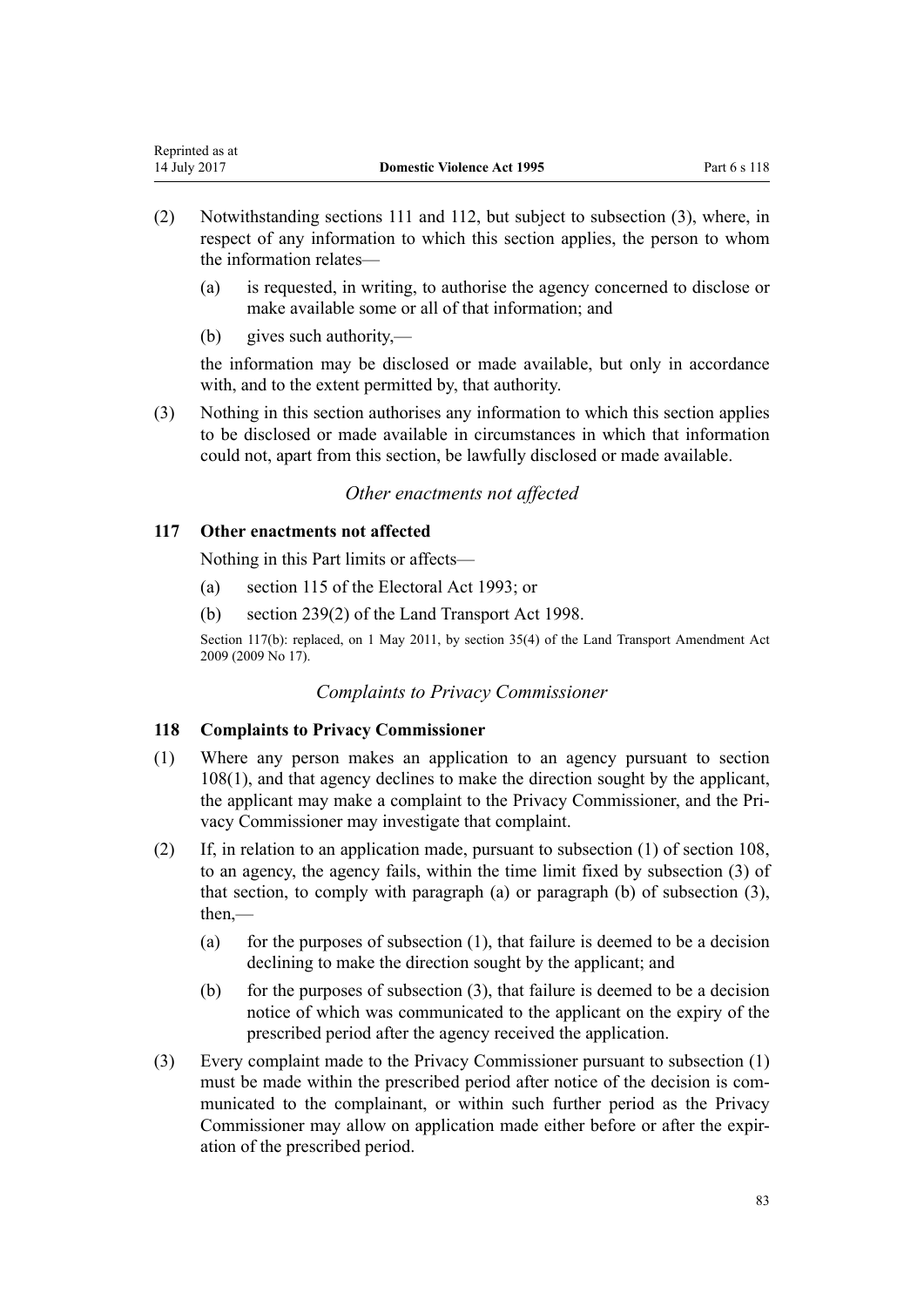<span id="page-83-0"></span>

|              |                                   | wephinted as at |
|--------------|-----------------------------------|-----------------|
| Part 6 s 119 | <b>Domestic Violence Act 1995</b> | 14 July 2017    |

Reprinted as at

(4) Where, pursuant to subsection (3), the Privacy Commissioner extends the period within which a complaint may be made under this section in relation to an agency's decision, the Privacy Commissioner must forthwith notify that agency of that extension and of the period of the extension.

# **119 Investigation of complaint**

On completing any investigation conducted pursuant to [section 118\(1\)](#page-82-0), the Privacy Commissioner must report the Commissioner's findings to the chief administrative officer of the agency whose actions were the subject matter of the investigation, and any report may include a recommendation that the agency make the direction sought by the complainant.

# **120 Application of certain provisions of Privacy Act 1993**

[Sections 68](http://prd-lgnz-nlb.prd.pco.net.nz/pdflink.aspx?id=DLM297444), [70](http://prd-lgnz-nlb.prd.pco.net.nz/pdflink.aspx?id=DLM297447), [71](http://prd-lgnz-nlb.prd.pco.net.nz/pdflink.aspx?id=DLM297448), [73](http://prd-lgnz-nlb.prd.pco.net.nz/pdflink.aspx?id=DLM297455), [75](http://prd-lgnz-nlb.prd.pco.net.nz/pdflink.aspx?id=DLM297457), and [80](http://prd-lgnz-nlb.prd.pco.net.nz/pdflink.aspx?id=DLM297463), and [Parts 9](http://prd-lgnz-nlb.prd.pco.net.nz/pdflink.aspx?id=DLM297902) and [12](http://prd-lgnz-nlb.prd.pco.net.nz/pdflink.aspx?id=DLM298408), of the Privacy Act 1993, so far as applicable and with all necessary modifications, apply in relation to the making of a complaint pursuant to [section 118](#page-82-0) and to any investigation conducted by the Privacy Commissioner pursuant to section 118 or section 119.

# *Regulations*

# **121 Regulations**

- (1) Without limiting [section 127,](#page-96-0) regulations may be made under that section for all or any of the following purposes:
	- (a) prescribing the manner in which applications under [section 108\(1\)](#page-77-0) must be made:
	- (b) prescribing such forms as are necessary for the purposes of this Part, or authorising any specified person or persons to prescribe or approve forms, and requiring the use of such forms:
	- (c) prescribing the periods required to be prescribed for the purposes of [sec](#page-77-0)[tions 108\(3\)](#page-77-0), [111](#page-79-0), [114\(3\)](#page-80-0), and [118](#page-82-0):
	- (d) prescribing circumstances in which, and conditions on which, relevant information may be made available to the public even though a direction is in force in respect of that relevant information, while still ensuring, to the greatest possible extent, the protection of the person to whom the relevant information relates:
	- (e) prescribing the manner in which any notice required by this Part to be given by or to any person is to be so given.
- (2) Without limiting subsection (1) or [section 127,](#page-96-0) regulations made pursuant to subsection (1)—
	- (a) may make different provision for different agencies and different public registers: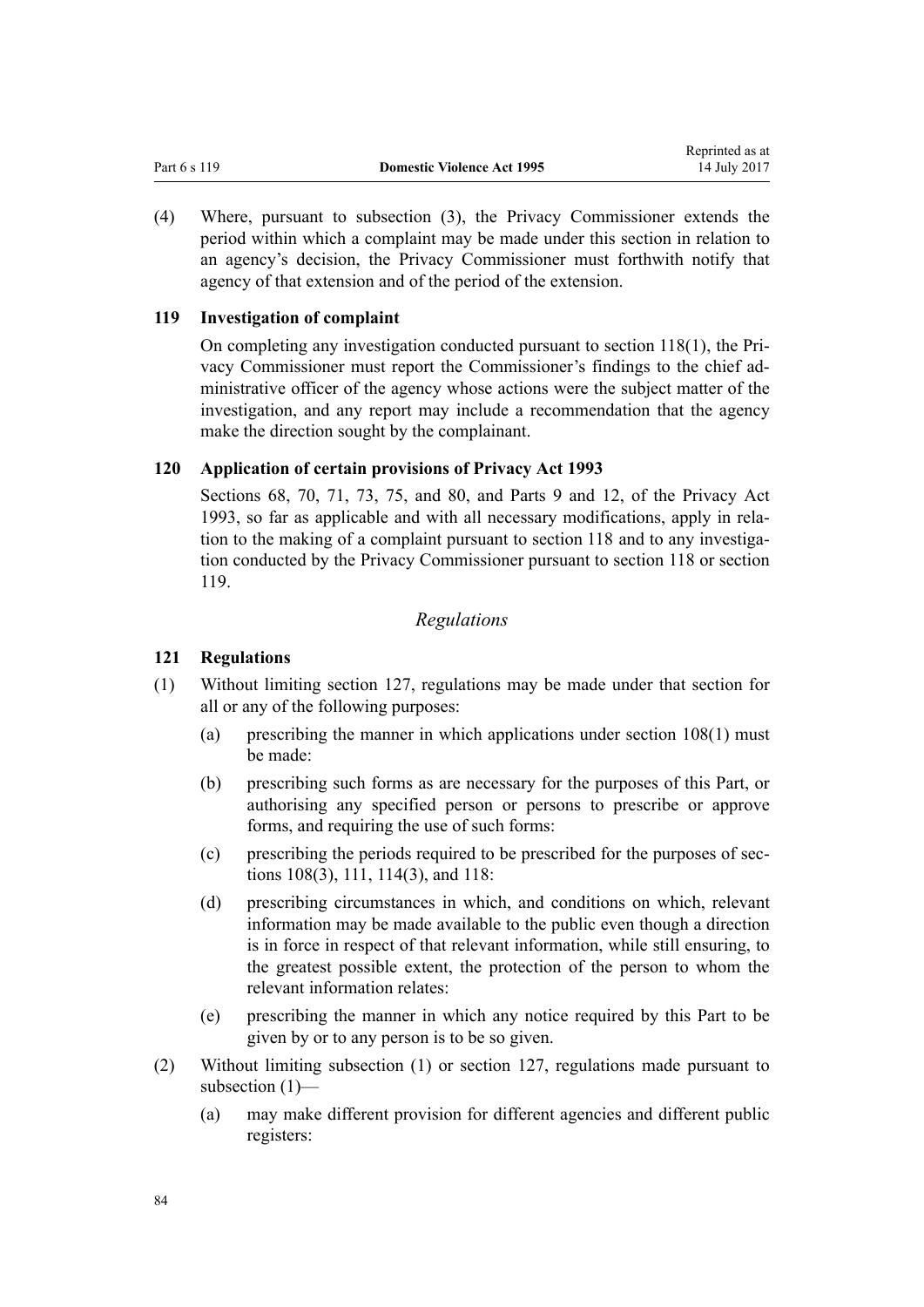<span id="page-84-0"></span>(b) may be made to apply generally in respect of all public registers, or in respect of any specified public register or of public registers of any specified class or classes.

# *Codes of practice*

# **122 Codes of practice**

- (1) The Privacy Commissioner may from time to time issue a code of practice.
- (2) A code of practice may,—
	- (a) to the extent that no regulations made pursuant to [section 121](#page-83-0) apply,—
		- (i) prescribe the manner in which applications under [section 108\(1\)](#page-77-0) must be made:
		- (ii) prescribe forms of applications for the purposes of [section 108\(1\)](#page-77-0):
		- (iii) prescribe, for the purposes of [section 108\(1\)](#page-77-0), information that must be provided by applicants for the purpose of enabling the location of relevant information:
	- (b) prescribe how [section 109\(b\)](#page-78-0) is to be applied:
	- (c) prescribe how [section 112](#page-79-0) is to apply, or is to be complied with:
	- (d) prescribe how [section 113](#page-80-0) is to apply:
	- (e) provide for the review of the code by the Privacy Commissioner:
	- (f) provide for the expiry of the code.
- (3) A code of practice may apply in relation to any 1 or more of the following:
	- (a) any specified public register or class or classes of public register:
	- (b) any specified agency or specified class or classes of agency:
	- (c) any specified relevant information or class or classes of relevant information.

# **123 Application of certain provisions of Privacy Act 1993**

[Sections 47 to 52](http://prd-lgnz-nlb.prd.pco.net.nz/pdflink.aspx?id=DLM297411) of the Privacy Act 1993, so far as applicable and with all necessary modifications, apply in relation to the issuing of a code of practice under this Act, and in relation to any code of practice issued under this Act, as if the issuing were done, or, as the case may be, the code were issued, under that Act.

# **124 Effect of code**

- (1) Subject to subsection (2), where a code of practice is in force, the code has effect according to its tenor.
- (2) To the extent that a code is inconsistent with any provision of this Act or of any regulations made under this Act, the code is, to the extent of the inconsistency, of no effect.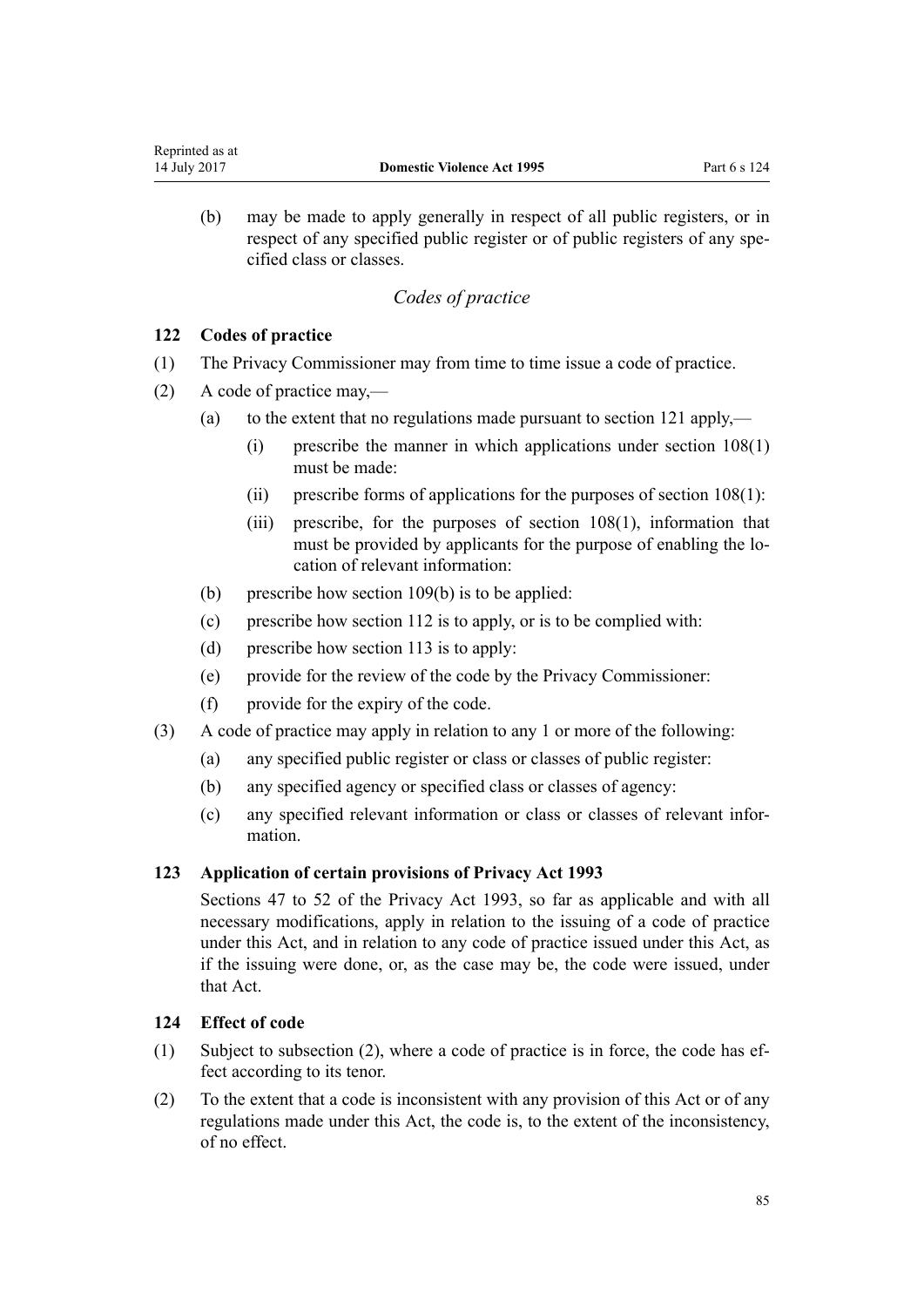# **Part 6A**

# **Police safety orders**

<span id="page-85-0"></span>Part 6A: inserted, on 1 July 2010, by [section 9](http://prd-lgnz-nlb.prd.pco.net.nz/pdflink.aspx?id=DLM1774218) of the Domestic Violence Amendment Act 2009 (2009 No 43).

#### **124A Interpretation**

In this Part, unless the context otherwise requires,—

**constable** has the meaning given to it by [section 4](http://prd-lgnz-nlb.prd.pco.net.nz/pdflink.aspx?id=DLM1102132) of the Policing Act 2008

**District Court** includes a Justice or Justices, or a Community Magistrate or Community Magistrates, presiding over the District Court; but does not include a Registrar

**Police safety order** or **order** means an on-the-spot order issued by a qualified constable under section 124B in the prescribed form

**qualified constable** means a constable who is of or above the level of position of sergeant

**Registrar** means any Registrar of the District Court; and includes a Deputy Registrar.

Section 124A: inserted, on 1 July 2010, by [section 9](http://prd-lgnz-nlb.prd.pco.net.nz/pdflink.aspx?id=DLM1774218) of the Domestic Violence Amendment Act 2009 (2009 No 43).

Section 124A **District Court**: inserted, on 25 February 2012, by [section 4\(1\)](http://prd-lgnz-nlb.prd.pco.net.nz/pdflink.aspx?id=DLM4014207) of the Domestic Violence Amendment Act 2012 (2012 No 10).

Section 124A **District Court**: amended, on 1 March 2017, by [section 261](http://prd-lgnz-nlb.prd.pco.net.nz/pdflink.aspx?id=DLM6942680) of the District Court Act 2016 (2016 No 49).

Section 124A **Registrar**: inserted, on 25 February 2012, by [section 4\(2\)](http://prd-lgnz-nlb.prd.pco.net.nz/pdflink.aspx?id=DLM4014207) of the Domestic Violence Amendment Act 2012 (2012 No 10).

Section 124A **Registrar**: amended, on 1 March 2017, by [section 261](http://prd-lgnz-nlb.prd.pco.net.nz/pdflink.aspx?id=DLM6942680) of the District Court Act 2016 (2016 No 49).

#### **124B Qualified constable may issue Police safety order**

- (1) A qualified constable may issue an order against a person (**person A**) who is, or has been, in a domestic relationship with another person (**person B**) if the constable—
	- (a) does not arrest person A for an offence against any enactment involving the use of violence against person B; but
	- (b) has reasonable grounds to believe, having regard to the matters specified in subsection (2), that the issue of an order is necessary to ensure the safety of person B.
- (2) When considering whether to issue an order against person A, the constable must have regard to the following matters:
	- (a) whether, in the circumstances, he or she considers it is likely that—
		- (i) person A has used, or is using, domestic violence against person  $B^{\cdot}$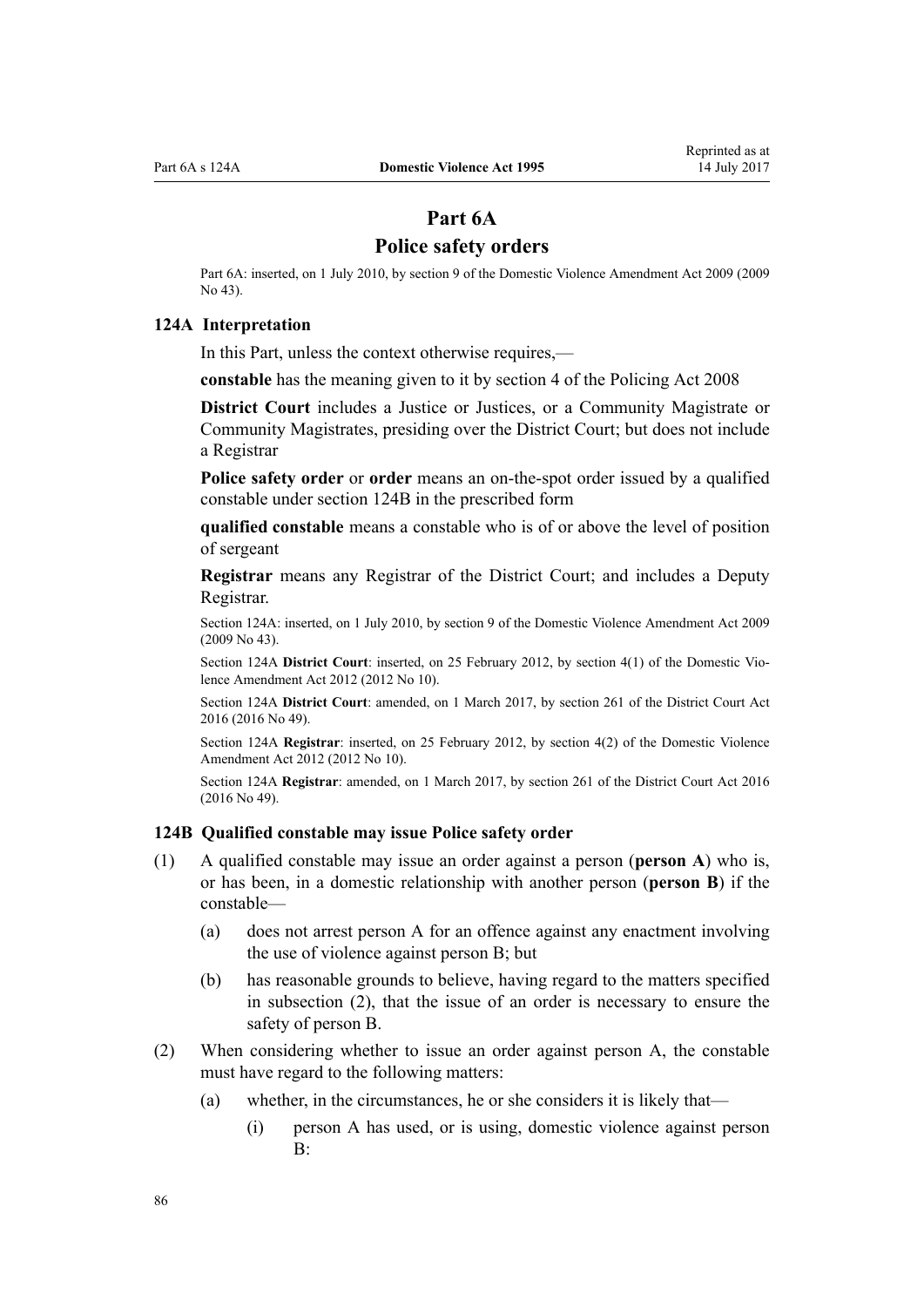- (ii) person A has used, or is using, domestic violence against any other person with whom he or she has a domestic relationship:
- (b) whether there is a likelihood that person A will use, or again use, domestic violence against person B:
- (c) the welfare of any children residing with person B:
- (d) the hardship that may be caused if the order is issued:
- (e) any other matter the constable considers relevant.
- (3) A constable who is not a qualified constable may issue an order under this section only if he or she is specifically authorised by a qualified constable to issue that order.

Section 124B: inserted, on 1 July 2010, by [section 9](http://prd-lgnz-nlb.prd.pco.net.nz/pdflink.aspx?id=DLM1774218) of the Domestic Violence Amendment Act 2009 (2009 No 43).

# **124C Consent to issue of Police safety order not required**

An order may be issued without the consent of the person for whose safety the order is proposed to be issued.

Section 124C: inserted, on 1 July 2010, by [section 9](http://prd-lgnz-nlb.prd.pco.net.nz/pdflink.aspx?id=DLM1774218) of the Domestic Violence Amendment Act 2009 (2009 No 43).

# **124D Police safety order not to be issued against child**

An order may not be issued against a child.

Section 124D: inserted, on 1 July 2010, by [section 9](http://prd-lgnz-nlb.prd.pco.net.nz/pdflink.aspx?id=DLM1774218) of the Domestic Violence Amendment Act 2009 (2009 No 43).

## **124E Effect of Police safety order**

- (1) A person against whom an order is issued must immediately—
	- (a) surrender to a constable—
		- (i) any weapon in his or her possession or control; and
		- (ii) any firearms licence held by him or her:
	- (b) vacate any land or building occupied by a person at risk, whether or not he or she has a legal or equitable interest in the land or building.
- (2) It is a condition of every order that the person against whom the order is issued must not—
	- (a) physically or sexually abuse a person at risk; or
	- (b) threaten to physically or sexually abuse a person at risk; or
	- (c) damage, or threaten to damage, property of a person at risk; or
	- (d) engage, or threaten to engage, in other behaviour, including intimidation or harassment, that amounts to psychological abuse of a person at risk; or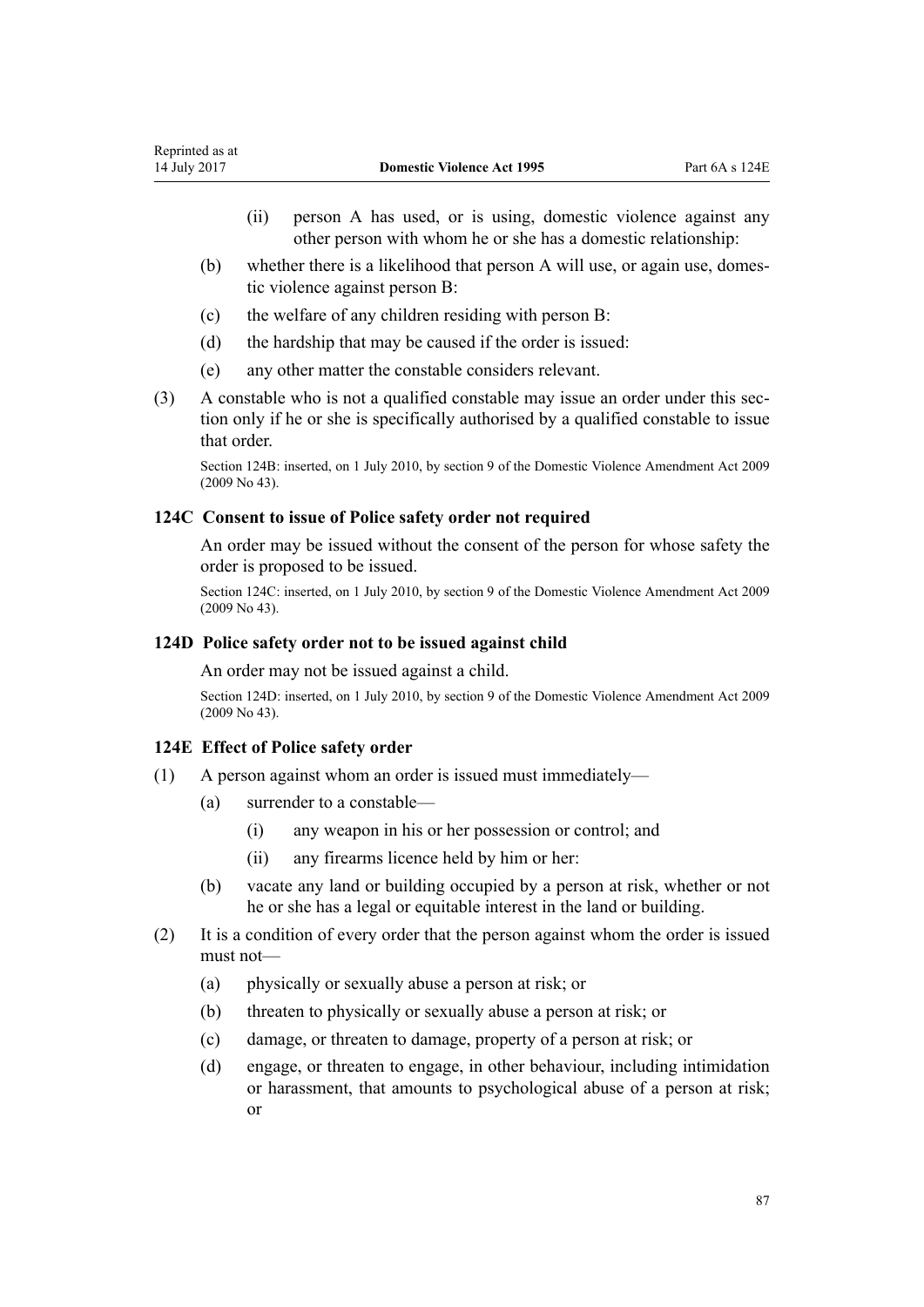- (e) encourage any person to engage in behaviour against a person at risk, where the behaviour, if engaged in by the person against whom the order is issued, would be prohibited by the order; or
- (f) watch, loiter near, or prevent or hinder access to or from the place of residence, business, or employment of a person at risk, or an educational institution attended by a person at risk, or any other place that a person at risk visits often; or
- (g) follow a person at risk about or stop or accost a person at risk in any place; or
- (h) where a person at risk is present on any land or building, enter or remain on that land or building in circumstances that constitute a trespass; or
- (i) make any other contact with a person at risk (whether by telephone, electronic message, correspondence, or otherwise), except such contact as is reasonably necessary in any emergency.
- (3) In this section, **person at risk** means—
	- (a) the person named in the order for whose safety the order is issued; and
	- (b) any child residing with that person.

Section 124E: inserted, on 1 July 2010, by [section 9](http://prd-lgnz-nlb.prd.pco.net.nz/pdflink.aspx?id=DLM1774218) of the Domestic Violence Amendment Act 2009 (2009 No 43).

#### **124F Suspension of firearms licence on issue of Police safety order**

On the issue of an order, and for the period that the order is in force,—

- (a) any firearms licence held by the person against whom the order is issued is deemed to be suspended; and
- (b) the person against whom the order is issued is deemed, for all purposes, not to be the holder of a firearms licence.

Section 124F: inserted, on 1 July 2010, by [section 9](http://prd-lgnz-nlb.prd.pco.net.nz/pdflink.aspx?id=DLM1774218) of the Domestic Violence Amendment Act 2009 (2009 No 43).

# **124G Suspension of parenting orders, etc**

- (1) This section applies where—
	- (a) an order is issued; and
	- (b) a child is residing with a person named in the order for whose protection the order is issued (a **protected child**); and
	- (c) a parenting order or day-to-day care or contact agreement is in force in respect of a protected child; and
	- (d) the person against whom the order is issued is a party to that parenting order or agreement.
- (2) While an order continues in force against any person, the provisions of a parenting order or an agreement affording to that person the day-to-day care of, or contact with, a protected child are suspended.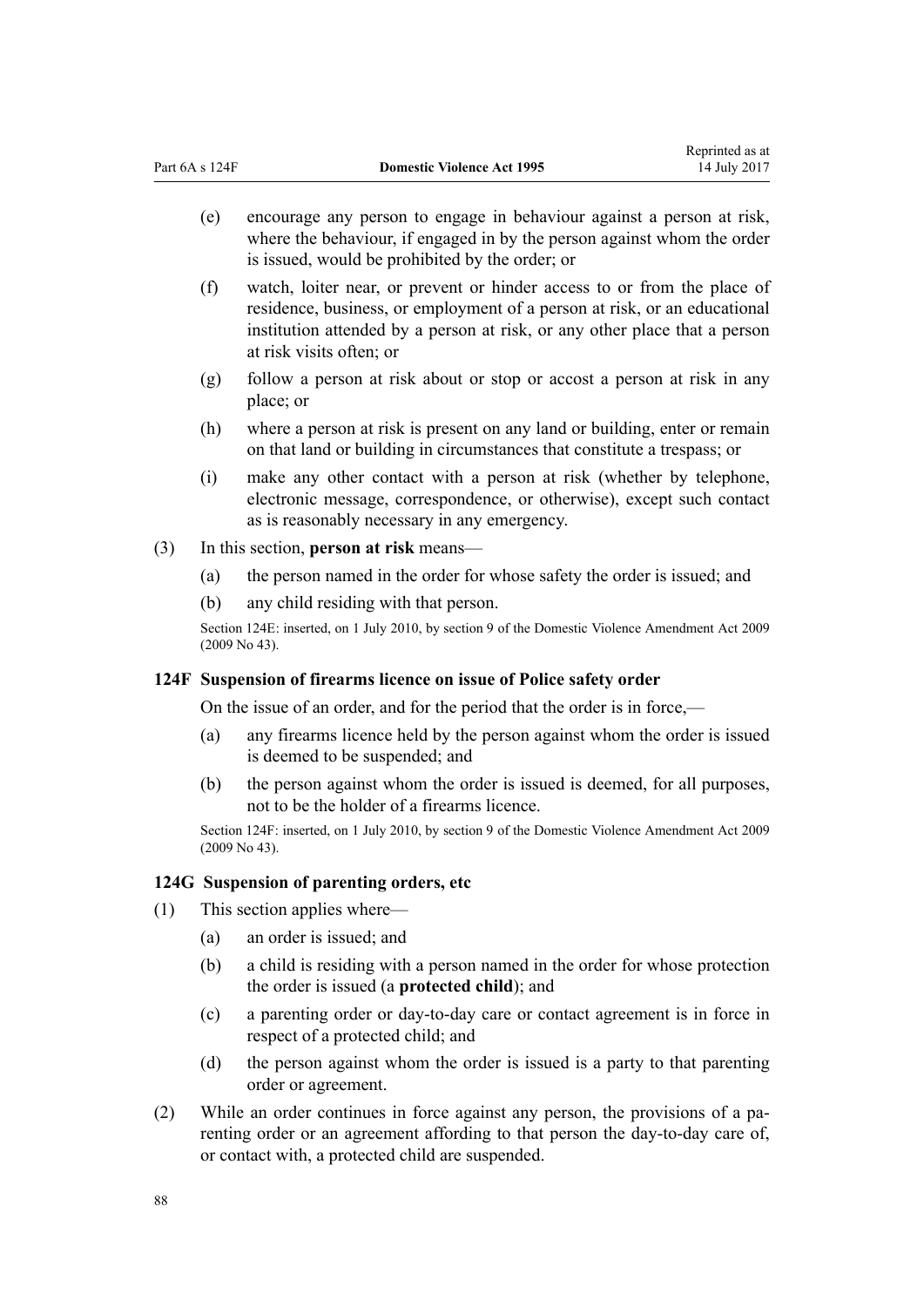Section 124G: inserted, on 1 July 2010, by [section 9](http://prd-lgnz-nlb.prd.pco.net.nz/pdflink.aspx?id=DLM1774218) of the Domestic Violence Amendment Act 2009 (2009 No 43).

# **124H Prompt service of Police safety order required**

- (1) An order issued under [section 124B](#page-85-0) must be served by a constable as soon as practicable on the person against whom the order is issued.
- (2) If an order issued under [section 124B](#page-85-0) has not been served within 48 hours from the time of issue, the order lapses.

Section 124H: inserted, on 1 July 2010, by [section 9](http://prd-lgnz-nlb.prd.pco.net.nz/pdflink.aspx?id=DLM1774218) of the Domestic Violence Amendment Act 2009 (2009 No 43).

# **124I Detention by constable**

- (1) A constable who is proposing to issue a Police safety order under [section 124B](#page-85-0) against any person may detain that person for a period, not exceeding 2 hours, that may be necessary to enable the constable to do 1 or more of the following:
	- (a) obtain authorisation under [section 124B\(3\)](#page-85-0) to issue the order:
	- (b) issue the order:
	- (c) serve the order.
- (2) If a person who is detained under subsection (1) fails or refuses to remain at the place where he or she is detained, that person—
	- (a) commits an offence and is liable on conviction to the penalty specified in subsection (4); and
	- (b) may be arrested without warrant.
- (3) To avoid doubt, subsection (2) applies in respect of a person detained under subsection (1)(a) regardless of whether an order is issued.
- (4) The maximum penalty for an offence against subsection  $(2)(a)$  is a fine not exceeding \$500.
- (5) In this section, **detain** includes move the person to a Police station.

Section 124I: inserted, on 1 July 2010, by [section 9](http://prd-lgnz-nlb.prd.pco.net.nz/pdflink.aspx?id=DLM1774218) of the Domestic Violence Amendment Act 2009 (2009 No 43).

Section 124I(2)(a): amended, on 1 July 2013, by [section 413](http://prd-lgnz-nlb.prd.pco.net.nz/pdflink.aspx?id=DLM3360714) of the Criminal Procedure Act 2011 (2011 No 81).

# **124J Police safety order to be explained**

- (1) A constable who issues an order must, if and to the extent that it is reasonably practicable to do so in the circumstances, either at the time of issue or service of the order, explain to the person against whom the order is issued—
	- (a) the purpose, duration, and effect of the order; and
	- (b) the consequences that may follow if the person against whom the order is issued contravenes the order.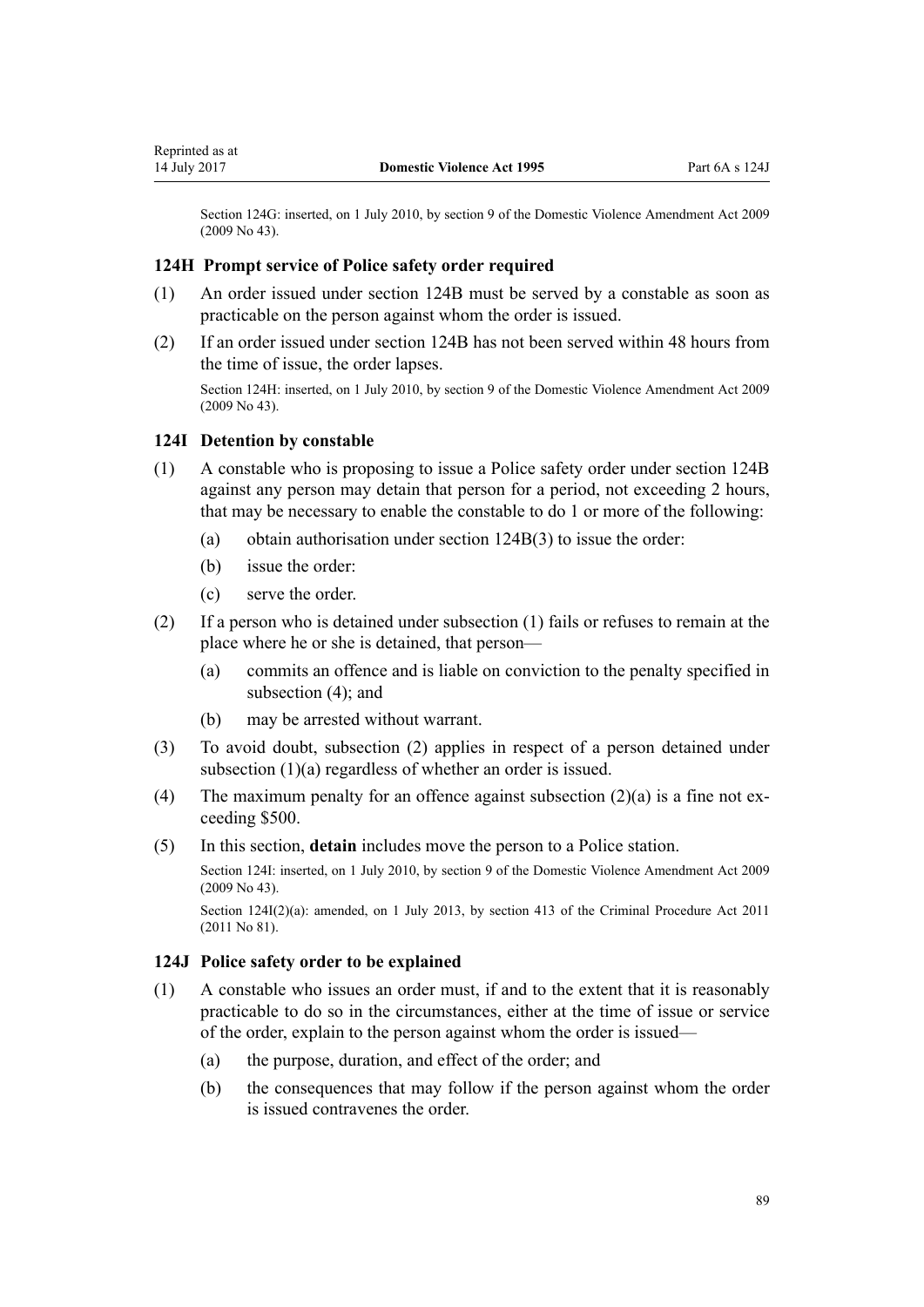<span id="page-89-0"></span>(2) A constable who issues an order must also, either before or after issue and service of the order, explain to the person for whose safety the order is issued the matters set out in subsection  $(1)(a)$  and  $(b)$ .

Section 124J: inserted, on 1 July 2010, by [section 9](http://prd-lgnz-nlb.prd.pco.net.nz/pdflink.aspx?id=DLM1774218) of the Domestic Violence Amendment Act 2009 (2009 No 43).

## **124K Duration of Police safety order**

- (1) An order comes into force immediately on being served on the person against whom the order is issued.
- (2) An order continues in force for the period specified in the order, but that period must not exceed 5 days.
- (3) In considering the period to be specified in the order, the qualified constable must have regard to the matters set out in [section 124B\(2\).](#page-85-0)

Section 124K: inserted, on 1 July 2010, by [section 9](http://prd-lgnz-nlb.prd.pco.net.nz/pdflink.aspx?id=DLM1774218) of the Domestic Violence Amendment Act 2009 (2009 No 43).

## **124L Contravention of Police safety order**

- (1) Subsection (2) applies where a person who has been served with an order refuses or fails to comply with—
	- (a) the order; or
	- (b) any condition of the order.
- (2) If this subsection applies, a constable may take the person into custody by—
	- (a) using such force as is reasonably necessary; or
	- (b) executing a warrant to arrest issued in respect of that person under [sec](#page-92-0)[tion 124O\(1\)\(a\).](#page-92-0)
- (3) Where a person has been taken into custody under subsection (2), the constable may apply to the District Court, by making a complaint in the prescribed form, for a direction or an order under [section 124N.](#page-90-0)
- (4) A person who is taken into custody under subsection (2)(a) must be brought before the District Court within 24 hours.

Section 124L: inserted, on 1 July 2010, by [section 9](http://prd-lgnz-nlb.prd.pco.net.nz/pdflink.aspx?id=DLM1774218) of the Domestic Violence Amendment Act 2009 (2009 No 43).

Section 124L(1): amended, on 25 February 2012, by [section 5](http://prd-lgnz-nlb.prd.pco.net.nz/pdflink.aspx?id=DLM4014212) of the Domestic Violence Amendment Act 2012 (2012 No 10).

Section 124L(3): amended, on 1 March 2017, by [section 261](http://prd-lgnz-nlb.prd.pco.net.nz/pdflink.aspx?id=DLM6942680) of the District Court Act 2016 (2016 No 49).

Section 124L(4): amended, on 1 March 2017, by [section 261](http://prd-lgnz-nlb.prd.pco.net.nz/pdflink.aspx?id=DLM6942680) of the District Court Act 2016 (2016 No 49).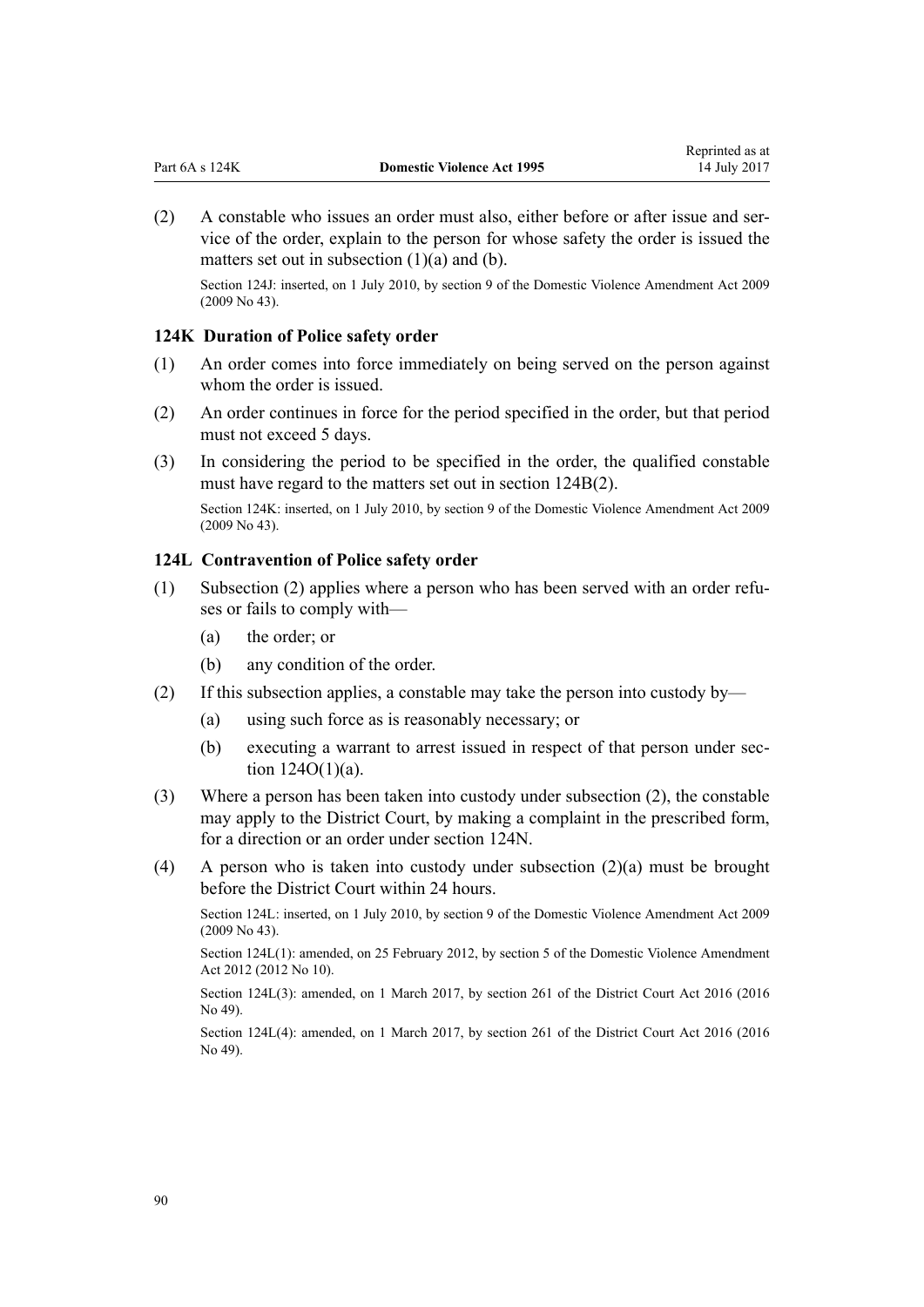# <span id="page-90-0"></span>**124M Issue of summons where person cannot be brought before District Court within 24 hours**

- (1) If a person who is taken into custody under section  $124L(2)(a)$  is not brought before the District Court within 24 hours, that person must, at or before the expiry of that period,—
	- (a) be released; and
	- (b) be served by a constable with a summons requiring him or her to appear before the District Court at the place and time specified in the summons.
- (2) A summons served under subsection (1)(b) must be in the prescribed form.
- (3) If a person who has been served with a summons under subsection (1)(b) does not attend personally at the place and time specified in the summons, the District Court or a Registrar may issue a warrant, in the prescribed form, to—
	- (a) arrest him or her; and
	- (b) bring him or her before the court.

Section 124M: inserted, on 1 July 2010, by [section 9](http://prd-lgnz-nlb.prd.pco.net.nz/pdflink.aspx?id=DLM1774218) of the Domestic Violence Amendment Act 2009 (2009 No 43).

Section 124M(1): amended, on 1 March 2017, by [section 261](http://prd-lgnz-nlb.prd.pco.net.nz/pdflink.aspx?id=DLM6942680) of the District Court Act 2016 (2016 No 49).

Section 124M(1)(b): amended, on 1 March 2017, by [section 261](http://prd-lgnz-nlb.prd.pco.net.nz/pdflink.aspx?id=DLM6942680) of the District Court Act 2016 (2016 No 49).

Section 124M(3): amended, on 1 March 2017, by [section 261](http://prd-lgnz-nlb.prd.pco.net.nz/pdflink.aspx?id=DLM6942680) of the District Court Act 2016 (2016 No 49).

Section 124M(3): amended, on 25 February 2012, by [section 6](http://prd-lgnz-nlb.prd.pco.net.nz/pdflink.aspx?id=DLM4014213) of the Domestic Violence Amendment Act 2012 (2012 No 10).

## **124N Jurisdiction of District Court**

- (1) If the District Court presided over by 1 or more Justices, or 1 or more Community Magistrates, is satisfied that a person has refused or failed to comply with a Police safety order, the court may,—
	- (a) if the order has not expired, direct that another order, which is to continue in force for a period not exceeding 5 days specified by the court, be—
		- (i) issued against the person in substitution of the earlier order for the safety of the person named in the earlier order; and
		- (ii) served by a constable or officer of the court as soon as practicable; or
	- (b) if the order has expired, direct that another order, which is to continue in force for a period not exceeding 5 days specified by the court, be—
		- (i) issued against the person for the safety of the person named in the earlier order; and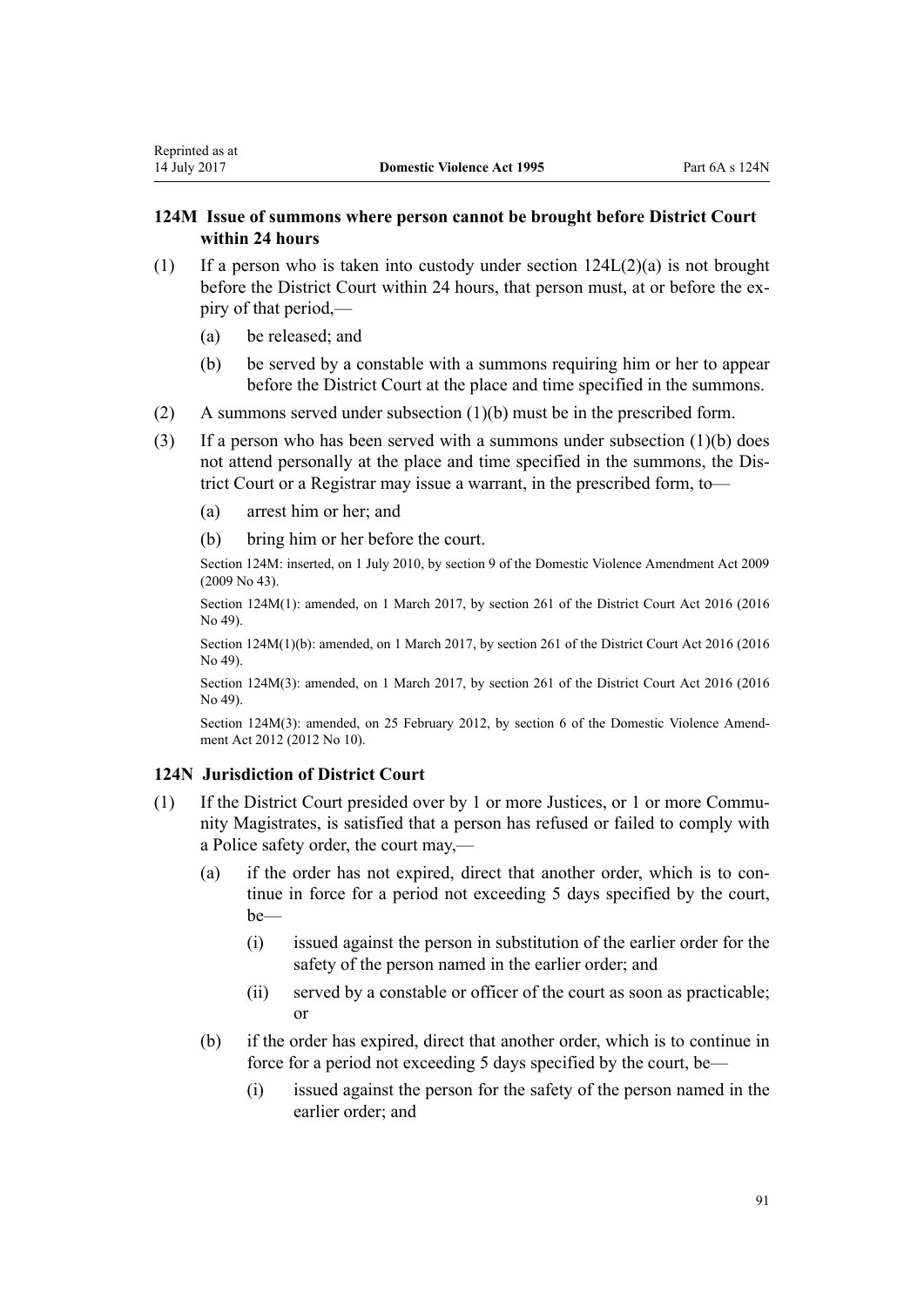- (ii) served by a constable or officer of the court as soon as practicable; or
- (c) if it considers it appropriate in the circumstances to do so,—
	- (i) adjourn the proceedings to a specified time and place to enable a District Court Judge to consider whether a temporary protection order should be issued under subsection (2)(b); and
	- (ii) make a direction of the kind specified in paragraph (a) or (b), as the case may require.
- (2) If the District Court presided over by a District Court Judge is satisfied that a person has refused or failed to comply with a Police safety order, the Judge may—
	- (a) make a direction of the kind specified in subsection  $(1)(a)$  or  $(b)$ ; or
	- (b) issue, without application from any person, a temporary protection order under [section 14](#page-20-0) as if—
		- (i) every reference in that section to the respondent were a reference to the person who the Judge is satisfied has refused or failed to comply with the Police safety order (**person R**); and
		- (ii) every reference in that section to the applicant were a reference to the person named in the Police safety order for whose safety the order was issued (**person S**).
- (3) A District Court Judge may issue a temporary protection order under subsection (2)(b) in the absence of person R, person S, or both.
- (4) Subsection  $(2)(b)$  is subject to subsection (5).
- (5) A District Court Judge may only issue an order of the kind referred to in subsection  $(2)(b)$  if person S—
	- (a) does not object; and
	- (b) has not made an application for a protection order against person R that is currently pending determination by a court.
- (6) Where the court makes a direction of the kind specified in subsection (1)(a) or (b), the court may direct that the person against whom the order is to be issued be detained in the custody of the court for a period, not exceeding 2 hours, that may be necessary to enable the order to be issued and served on that person.

Section 124N: inserted, on 1 July 2010, by [section 9](http://prd-lgnz-nlb.prd.pco.net.nz/pdflink.aspx?id=DLM1774218) of the Domestic Violence Amendment Act 2009 (2009 No 43).

Section 124N(1): amended, on 1 March 2017, by [section 261](http://prd-lgnz-nlb.prd.pco.net.nz/pdflink.aspx?id=DLM6942680) of the District Court Act 2016 (2016 No 49).

Section 124N(2): amended, on 1 March 2017, by [section 261](http://prd-lgnz-nlb.prd.pco.net.nz/pdflink.aspx?id=DLM6942680) of the District Court Act 2016 (2016 No 49).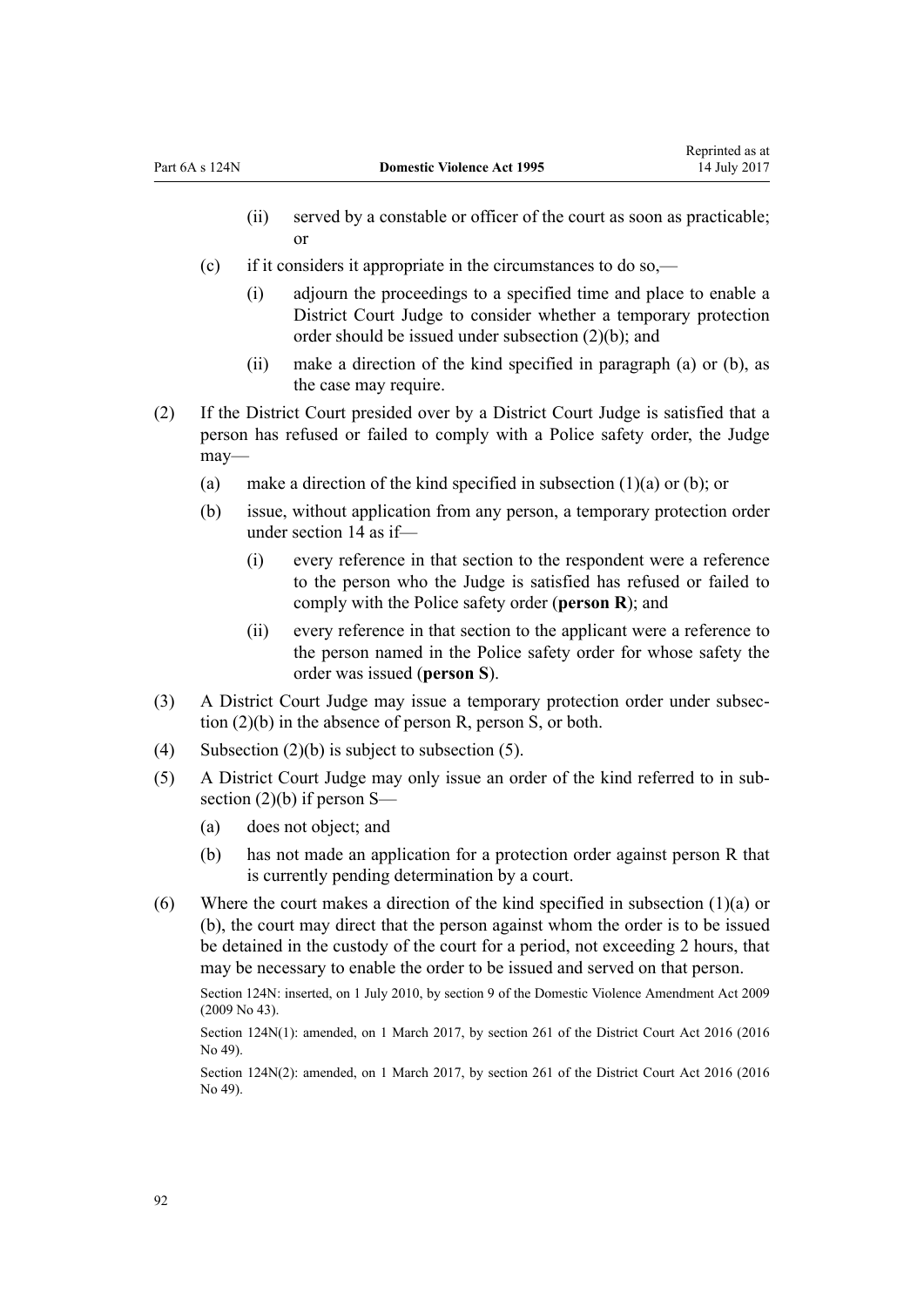# <span id="page-92-0"></span>**124O Issue of warrant to arrest person who contravenes Police safety order or fails to attend adjourned proceedings**

- (1) Subsection (2) applies if—
	- (a) a person against whom a Police safety order is issued refuses or fails to comply with the order, or any condition of the order; or
	- (b) a person who the District Court is satisfied has refused or failed to comply with a Police safety order does not attend personally at the time and place to which proceedings have been adjourned under [section](#page-90-0)  $124N(1)(c)(i)$ .
- (2) The District Court or a Registrar may issue a warrant in the prescribed form.
- (3) A warrant to arrest a person under this section—
	- (a) must be directed either—
		- (i) specifically to a constable; or
		- (ii) generally to every constable; but
	- (b) may be executed by any constable.
- (4) For the purpose of executing a warrant issued under this section, the constable executing it may at any time enter on to any premises, by force if necessary, if the constable has reasonable grounds to believe that the person against whom it is issued is on those premises.
- (5) The constable executing the warrant—
	- (a) must have the warrant with him or her; and
	- (b) must produce it on initial entry and, if requested, at any subsequent time; and
	- (c) if he or she is not in uniform, produce evidence that he or she is a constable.
- (6) A person who is arrested under this section must, as soon as possible, be brought before the District Court to enable it to exercise its jurisdiction under [section 124N](#page-90-0).

Section 124O: inserted, on 1 July 2010, by [section 9](http://prd-lgnz-nlb.prd.pco.net.nz/pdflink.aspx?id=DLM1774218) of the Domestic Violence Amendment Act 2009 (2009 No 43).

Section 124O(2): amended, on 1 March 2017, by [section 261](http://prd-lgnz-nlb.prd.pco.net.nz/pdflink.aspx?id=DLM6942680) of the District Court Act 2016 (2016) No 49).

Section 124O(2): amended, on 25 February 2012, by [section 7](http://prd-lgnz-nlb.prd.pco.net.nz/pdflink.aspx?id=DLM4014214) of the Domestic Violence Amendment Act 2012 (2012 No 10).

Section 124O(6): amended, on 1 March 2017, by [section 261](http://prd-lgnz-nlb.prd.pco.net.nz/pdflink.aspx?id=DLM6942680) of the District Court Act 2016 (2016 No 49).

# **124P Protection order to be issued and served**

(1) Where the District Court makes a temporary protection order under [section](#page-90-0) [124N\(2\)\(b\),](#page-90-0) the Registrar of that court must—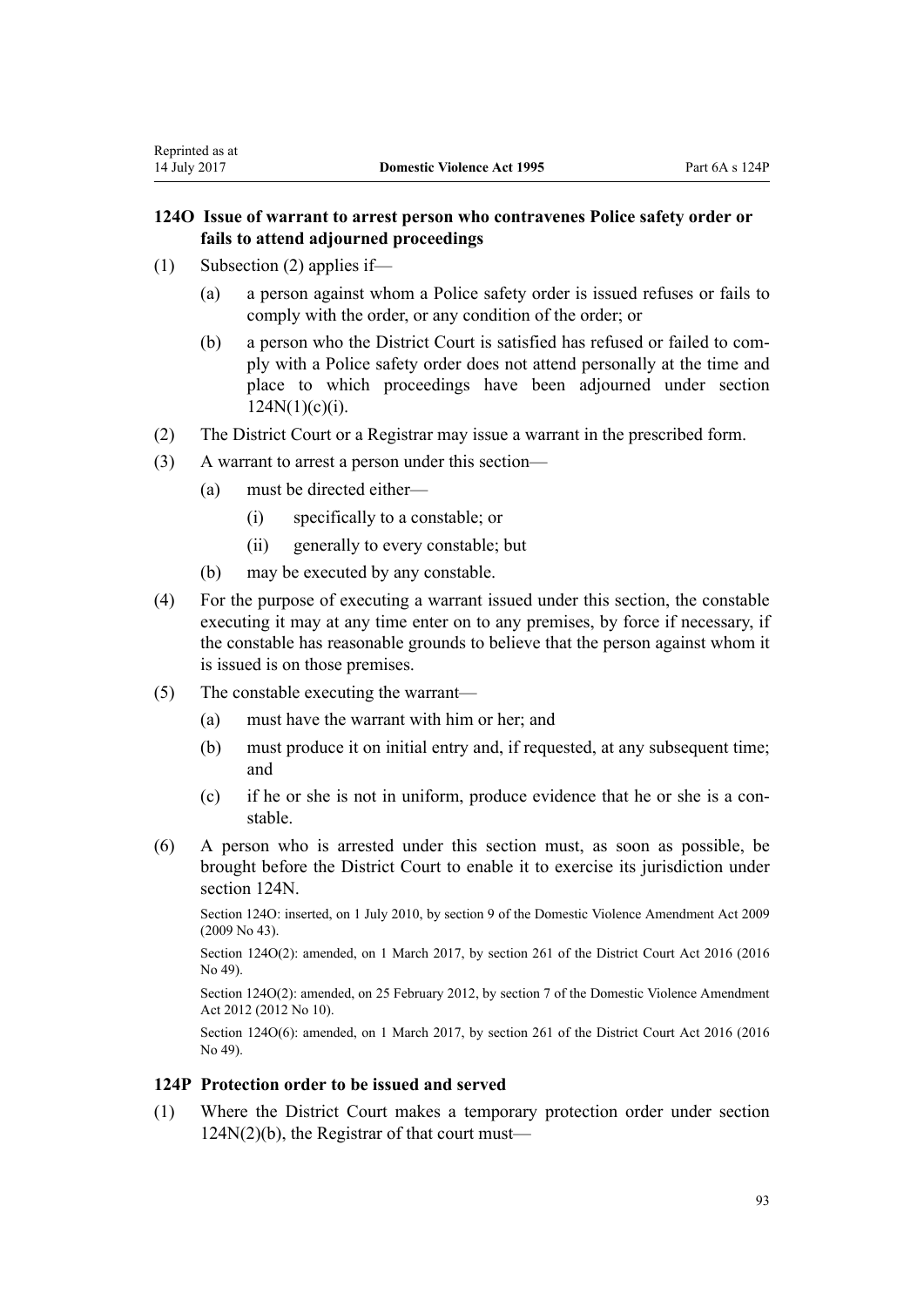- (a) immediately issue the order; and
- (b) wherever practicable, serve a copy of the order on the person against whom the order is made before that person leaves the court.
- (2) For the purpose of subsection (1), the court may direct that the person against whom the order is made be detained in the custody of the court for a period, not exceeding 2 hours, that may be necessary to enable the order to be issued and a copy served on that person.

Section 124P: inserted, on 1 July 2010, by [section 9](http://prd-lgnz-nlb.prd.pco.net.nz/pdflink.aspx?id=DLM1774218) of the Domestic Violence Amendment Act 2009 (2009 No 43).

Section 124P(1): amended, on 1 March 2017, by [section 261](http://prd-lgnz-nlb.prd.pco.net.nz/pdflink.aspx?id=DLM6942680) of the District Court Act 2016 (2016) No 49).

# **124Q Protection order to be sent to Family Court**

- (1) Immediately after the issue of a protection order under [section 124N](#page-90-0), the District Court must send a copy of the order to the Family Court nearest to the residence of the person for whose safety the Police safety order and temporary protection order were issued.
- (2) On receipt of a copy of an order under subsection (1), the Registrar of the Family Court must enter the order in the records of the Family Court.

Section 124Q: inserted, on 1 July 2010, by [section 9](http://prd-lgnz-nlb.prd.pco.net.nz/pdflink.aspx?id=DLM1774218) of the Domestic Violence Amendment Act 2009 (2009 No 43).

#### **124R Protection order treated as if made by Family Court**

As soon as an order has been entered in the records of the Family Court under section 124Q(2), the order is to be treated as if it were a temporary protection order made by that court.

Section 124R: inserted, on 1 July 2010, by [section 9](http://prd-lgnz-nlb.prd.pco.net.nz/pdflink.aspx?id=DLM1774218) of the Domestic Violence Amendment Act 2009 (2009 No 43).

## **124S Police employees, etc, protected from proceedings**

No action or proceedings may be brought against the Crown or any constable in respect of any thing done, or omitted to be done, for the purpose of carrying out the provisions of this Part, where the Crown or the constable acted in good faith and with reasonable care.

Section 124S: inserted, on 1 July 2010, by [section 9](http://prd-lgnz-nlb.prd.pco.net.nz/pdflink.aspx?id=DLM1774218) of the Domestic Violence Amendment Act 2009 (2009 No 43).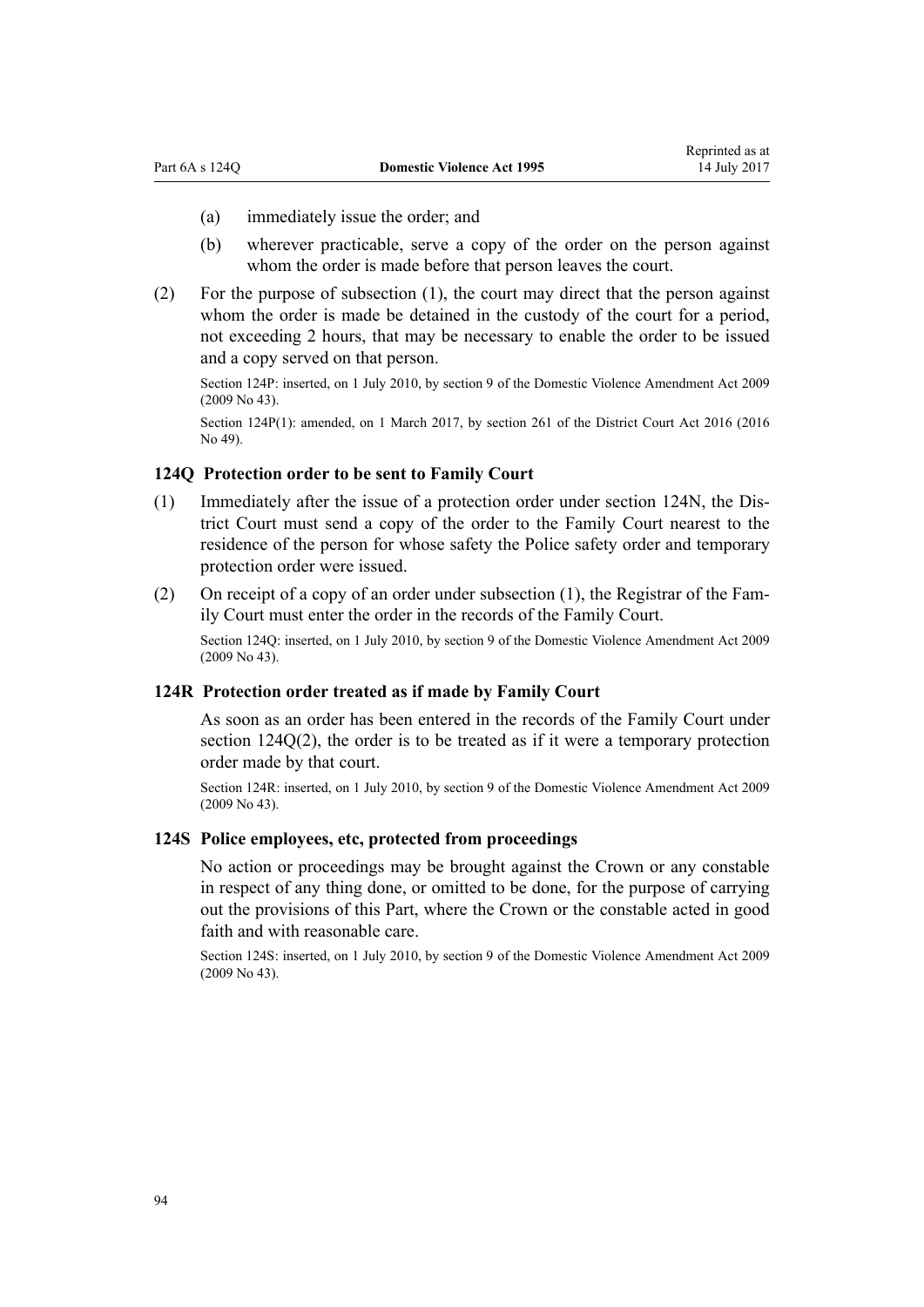# **Part 7**

# **Miscellaneous provisions**

# *Restriction on publication*

# **125 Restriction of publication of reports of proceedings**

[Sections 11B to 11D](http://prd-lgnz-nlb.prd.pco.net.nz/pdflink.aspx?id=DLM2061203) of the Family Court Act 1980 apply to the publication of a report of any proceedings under this Act (other than criminal proceedings)—

- (a) in the Family Court:
- (b) in any other court, in which case references in those sections to the Family Court or court must be read as references to that other court.

Section 125: replaced, on 18 May 2009, by [section 13](http://prd-lgnz-nlb.prd.pco.net.nz/pdflink.aspx?id=DLM1302125) of the Domestic Violence Amendment Act 2008 (2008 No 77).

Section 125: amended, on 1 March 2017, by [section 261](http://prd-lgnz-nlb.prd.pco.net.nz/pdflink.aspx?id=DLM6942680) of the District Court Act 2016 (2016 No 49). Section 125(a): replaced, on 1 March 2017, by [section 261](http://prd-lgnz-nlb.prd.pco.net.nz/pdflink.aspx?id=DLM6942680) of the District Court Act 2016 (2016) No 49).

## *Rules and regulations*

## **126 Rules of court**

- (1) In addition to all other powers conferred by the [District Court Act 2016,](http://prd-lgnz-nlb.prd.pco.net.nz/pdflink.aspx?id=DLM6942200) the Governor-General may from time to time, by Order in Council, make rules—
	- (a) regulating the practice and procedure of the District Court in proceedings under this Act:
	- (b) providing for such matters as are contemplated by or necessary for giving full effect to the provisions of this Act and for its due administration.
- (1A) Rules may be made under [section 16A](http://prd-lgnz-nlb.prd.pco.net.nz/pdflink.aspx?id=DLM42296) of the Family Court Act 1980 relating to the practice and procedure of the Family Court in proceedings under this Act.
- (2) Without limiting subsection (1) or [section 16A](http://prd-lgnz-nlb.prd.pco.net.nz/pdflink.aspx?id=DLM42296) of the Family Court Act 1980, rules made under either of those provisions may—
	- (a) prescribe the procedure for the service of notices and other documents for the purposes of this Act, and provide for substituted service, and for service to be dispensed with, in such circumstances as are specified in the rules:
	- (b) prescribe such forms as are necessary for the purposes of this Act, or authorise any specified person or persons to prescribe or approve forms, and require the use of such forms:
	- (c) prescribe circumstances in which applications under this Act may be made without notice, and circumstances in which applications under this Act must be made on notice:
	- (d) make such provision as is necessary or desirable in relation to representatives, including (without limitation),—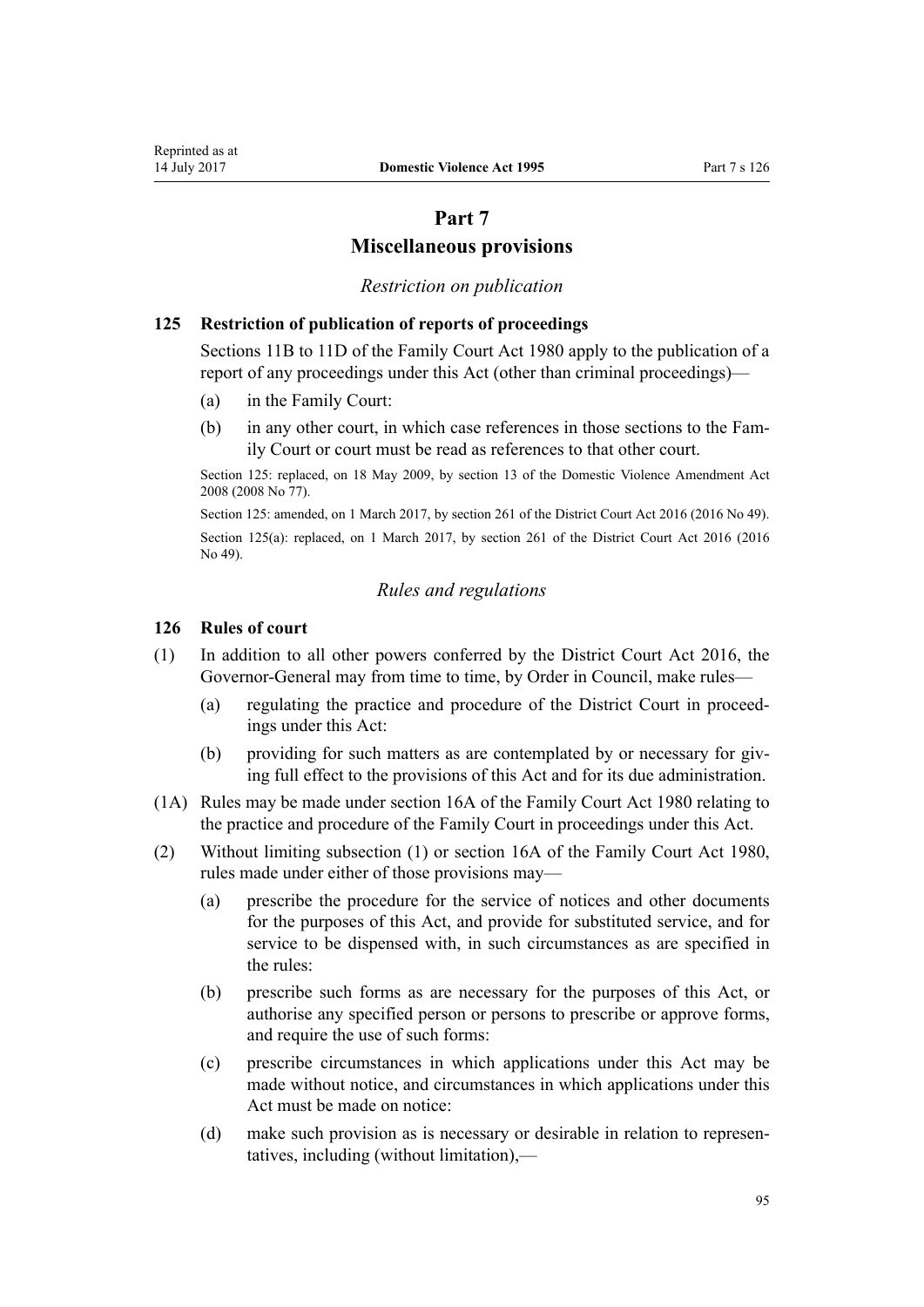- (i) providing for the appointment, retirement, and removal of representatives:
- (ii) prescribing the circumstances in which a representative is or is not responsible for costs, and providing for the recovery, by a representative, of costs paid or incurred by the representative while acting as such:
- (iii) providing for the conduct of proceedings brought, on a person's behalf, by a representative:
- (e) prescribe the procedure consequent on a temporary order, or part of a temporary order, becoming final in accordance with [section 77,](#page-62-0) which procedure may include (without limitation) the issue by a Registrar of a certificate, order, or other document confirming that the temporary order has become final (in whole or in part), and setting out the terms and conditions of the final order:
- (f) provide that Registrars may exercise specified powers of the court or a Judge:
- (g) prescribe the manner in which a Registrar is to give notice, to a court or appropriate authority of a foreign country, of the variation or cancellation of registration of a foreign protection order:
- (h) make such provision as is necessary or desirable in order to facilitate communications between the Secretary and courts or appropriate authorities in foreign countries for the purposes of [Part 5:](#page-73-0)
- (i) provide for information about proceedings under this Act to be transferred between courts (whether the District Court, the Family Court, the High Court, the Court of Appeal, or the Supreme Court), including (without limitation) between different courts, or between different divisions of the same court, or between courts exercising civil jurisdiction and courts exercising criminal jurisdiction, or between courts exercising appellate jurisdiction and courts exercising original jurisdiction:
- (j) apply, with or without modification, provisions of the [District Court](http://prd-lgnz-nlb.prd.pco.net.nz/pdflink.aspx?id=DLM6129566) [Rules 2014](http://prd-lgnz-nlb.prd.pco.net.nz/pdflink.aspx?id=DLM6129566).

Compare: 1982 No 120 s 39

Section 126(1): amended, on 1 March 2017, by [section 261](http://prd-lgnz-nlb.prd.pco.net.nz/pdflink.aspx?id=DLM6942680) of the District Court Act 2016 (2016) No 49).

Section 126(1)(a): amended, on 1 March 2017, by [section 261](http://prd-lgnz-nlb.prd.pco.net.nz/pdflink.aspx?id=DLM6942680) of the District Court Act 2016 (2016 No 49).

Section 126(1)(a): amended, on 13 September 2002, by [section 6](http://prd-lgnz-nlb.prd.pco.net.nz/pdflink.aspx?id=DLM76831) of the Family Courts Amendment Act 2000 (2000 No 65).

Section 126(1A): inserted, on 13 September 2002, by [section 6](http://prd-lgnz-nlb.prd.pco.net.nz/pdflink.aspx?id=DLM76831) of the Family Courts Amendment Act 2000 (2000 No 65).

Section 126(1A): amended, on 1 March 2017, by [section 261](http://prd-lgnz-nlb.prd.pco.net.nz/pdflink.aspx?id=DLM6942680) of the District Court Act 2016 (2016 No 49).

<sup>(3)</sup> *[Repealed]*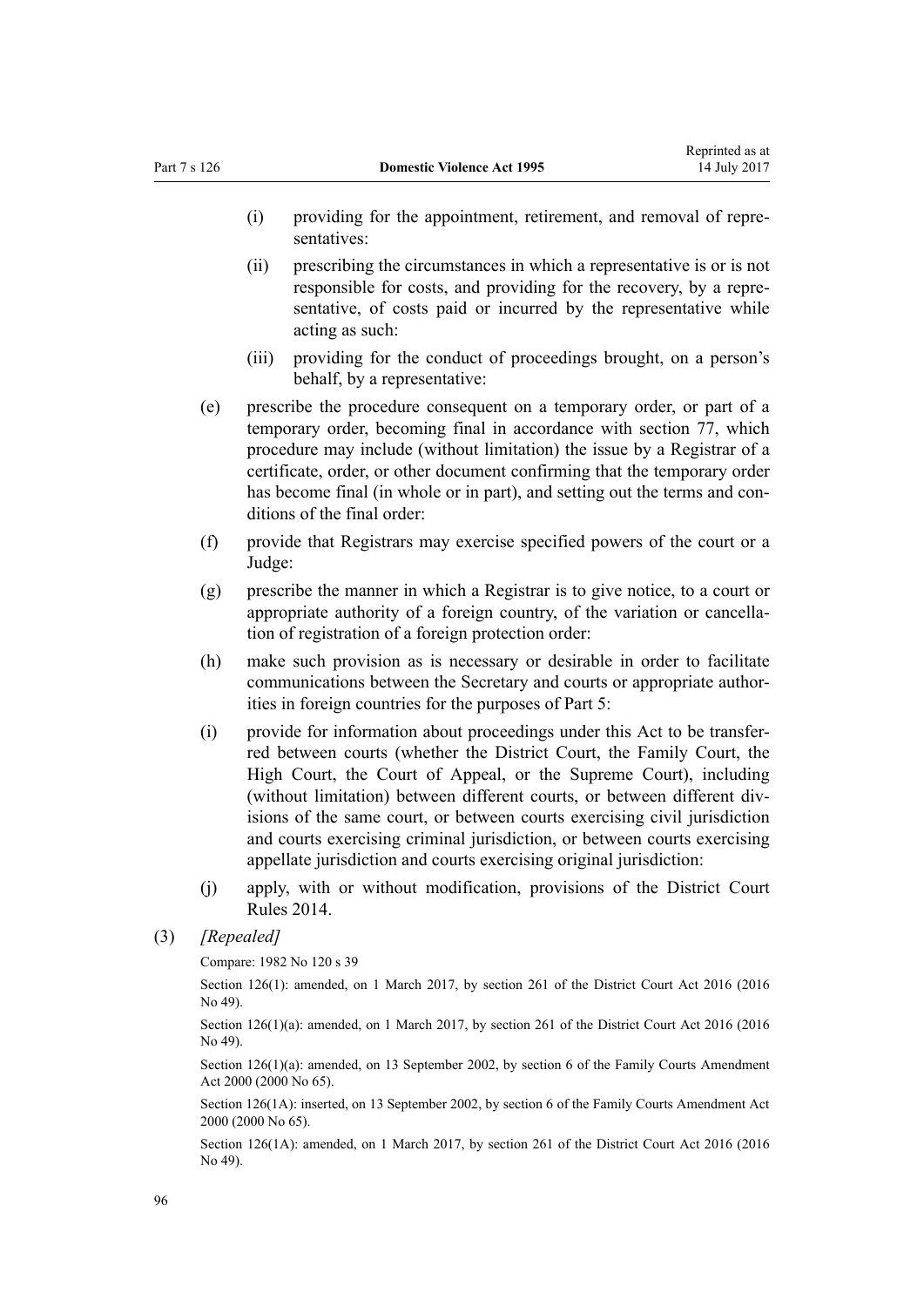<span id="page-96-0"></span>Section 126(2): amended, on 1 March 2017, by [section 261](http://prd-lgnz-nlb.prd.pco.net.nz/pdflink.aspx?id=DLM6942680) of the District Court Act 2016 (2016) No 49).

Section 126(2): amended, on 13 September 2002, by [section 6](http://prd-lgnz-nlb.prd.pco.net.nz/pdflink.aspx?id=DLM76831) of the Family Courts Amendment Act 2000 (2000 No 65).

Section 126(2)(i): amended, on 1 March 2017, by [section 261](http://prd-lgnz-nlb.prd.pco.net.nz/pdflink.aspx?id=DLM6942680) of the District Court Act 2016 (2016 No 49).

Section 126(2)(i): amended, on 1 January 2004, by [section 48\(1\)](http://prd-lgnz-nlb.prd.pco.net.nz/pdflink.aspx?id=DLM214522) of the Supreme Court Act 2003 (2003 No 53).

Section 126(2)(j): amended, on 1 March 2017, by [section 261](http://prd-lgnz-nlb.prd.pco.net.nz/pdflink.aspx?id=DLM6942680) of the District Court Act 2016 (2016) No 49).

Section 126(3): repealed, on 13 September 2002, by [section 6](http://prd-lgnz-nlb.prd.pco.net.nz/pdflink.aspx?id=DLM76831) of the Family Courts Amendment Act 2000 (2000 No 65).

#### **127 Regulations**

The Governor-General may from time to time, by Order in Council, make regulations for all or any of the following purposes:

- (a) prescribing for the purposes of [section 51B—](#page-40-0)
	- (i) the process to be followed by a person or an organisation seeking an approval; and
	- (ii) the criteria that the Secretary must apply when deciding whether to grant, suspend, or cancel an approval:
- (b) prescribing the amount of fees and expenses, or a method for calculating the amount of fees and expenses, payable for the provision of assessments and programmes under [Part 2A:](#page-39-0)
- (c) *[Repealed]*
- (d) *[Repealed]*
- (e) *[Repealed]*
- (f) making provision for the determination of the amount of fees and expenses, including minimum and maximum amounts, payable in respect of professional services provided by lawyers appointed under [section](#page-65-0)  $81(1)(c)$ , which fees and expenses may differ according to the complexity of the proceedings and the time spent, and according to whether or not professional services are to be provided in a specified number of proceedings during a specified period:
- (g) prescribing the fees, travelling allowances, and expenses payable to persons called by the court under [section 82](#page-67-0); and prescribing the circumstances in which, and the extent (if any) to which, such fees, travelling allowances, and expenses are payable (in whole or in part) to persons to whom that section applies by virtue of [section 51O](#page-47-0) or [51P:](#page-47-0)
- (h) providing for such other matters as are contemplated by or necessary for giving full effect to the provisions of this Act and for its due administration.

Compare: 1982 No 120 s 39A; 1994 No 30 s 3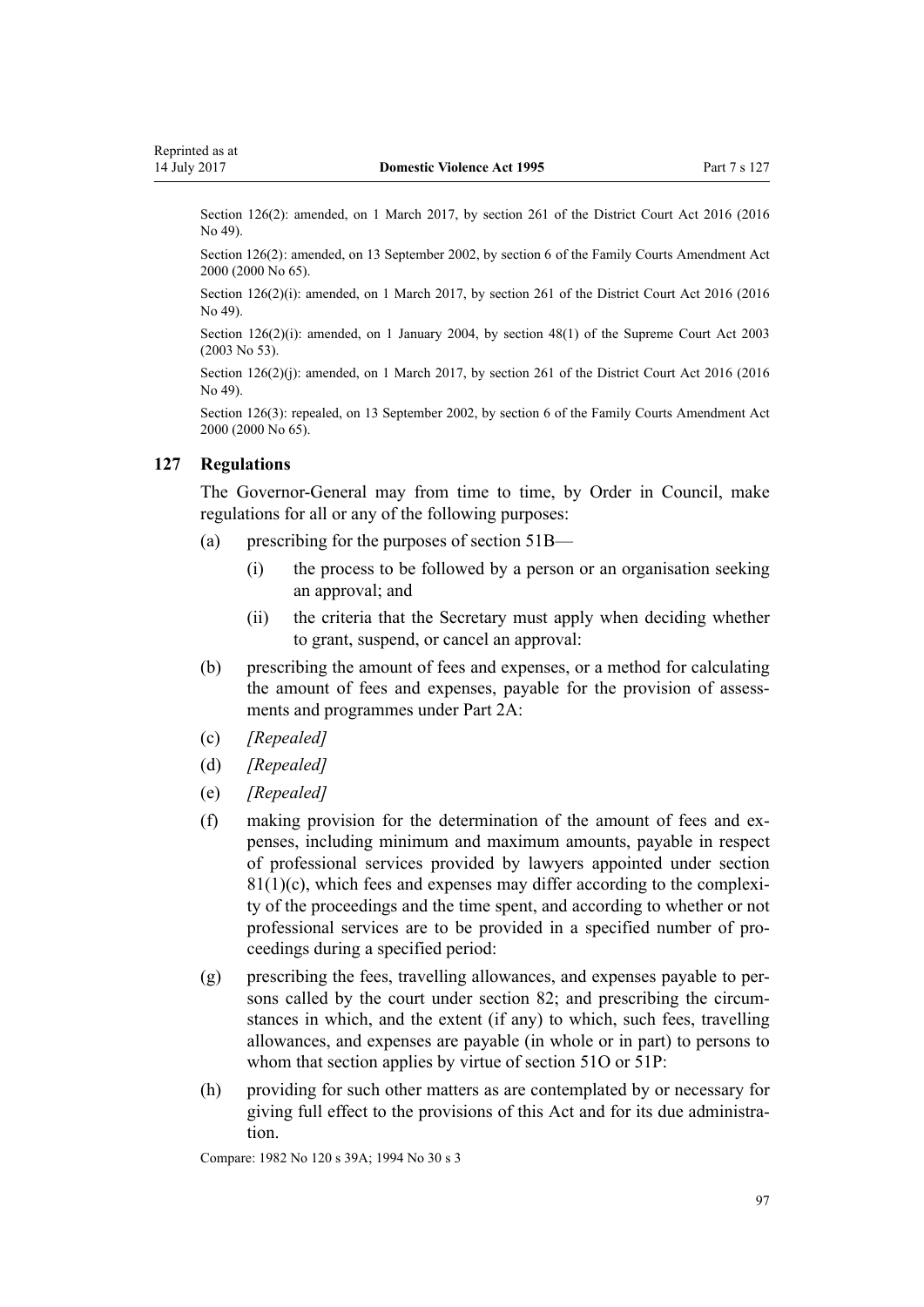Section 127(a): replaced, on 25 September 2013, by [section 17\(1\)](http://prd-lgnz-nlb.prd.pco.net.nz/pdflink.aspx?id=DLM5616706) of the Domestic Violence Amendment Act 2013 (2013 No 77).

Section 127(b): replaced, on 25 September 2013, by [section 17\(1\)](http://prd-lgnz-nlb.prd.pco.net.nz/pdflink.aspx?id=DLM5616706) of the Domestic Violence Amendment Act 2013 (2013 No 77).

Section 127(c): repealed, on 25 September 2013, by [section 17\(1\)](http://prd-lgnz-nlb.prd.pco.net.nz/pdflink.aspx?id=DLM5616706) of the Domestic Violence Amendment Act 2013 (2013 No 77).

Section 127(d): repealed, on 25 September 2013, by [section 17\(1\)](http://prd-lgnz-nlb.prd.pco.net.nz/pdflink.aspx?id=DLM5616706) of the Domestic Violence Amendment Act 2013 (2013 No 77).

Section 127(e): repealed, on 25 September 2013, by [section 17\(1\)](http://prd-lgnz-nlb.prd.pco.net.nz/pdflink.aspx?id=DLM5616706) of the Domestic Violence Amendment Act 2013 (2013 No 77).

Section 127(f): amended, on 31 March 2014, by [section 17\(2\)](http://prd-lgnz-nlb.prd.pco.net.nz/pdflink.aspx?id=DLM5616706) of the Domestic Violence Amendment Act 2013 (2013 No 77).

Section 127(g): amended, on 1 October 2014, by [section 17\(3\)](http://prd-lgnz-nlb.prd.pco.net.nz/pdflink.aspx?id=DLM5616706) of the Domestic Violence Amendment Act 2013 (2013 No 77).

# *Saving*

### **128 Property (Relationships) Act 1976 not affected**

Nothing in this Act limits or affects the power of a court to make an order (including an order made on an *ex parte* application) under [section 27](http://prd-lgnz-nlb.prd.pco.net.nz/pdflink.aspx?id=DLM441483) or [section](http://prd-lgnz-nlb.prd.pco.net.nz/pdflink.aspx?id=DLM441495) [28](http://prd-lgnz-nlb.prd.pco.net.nz/pdflink.aspx?id=DLM441495) or [section 28B](http://prd-lgnz-nlb.prd.pco.net.nz/pdflink.aspx?id=DLM441616) or [section 28C](http://prd-lgnz-nlb.prd.pco.net.nz/pdflink.aspx?id=DLM441619) or [section 33](http://prd-lgnz-nlb.prd.pco.net.nz/pdflink.aspx?id=DLM441660) of the Property (Relationships) Act 1976.

Compare: 1982 No 120 s 41

Section 128: replaced, on 1 February 2002, by [section 64\(2\)](http://prd-lgnz-nlb.prd.pco.net.nz/pdflink.aspx?id=DLM87570) of the Property (Relationships) Amendment Act 2001 (2001 No 5).

#### *Repeals and consequential amendments*

## **129 Repeals**

The following enactments are hereby repealed:

- (a) the Domestic Protection Act 1982:
- (b) the Domestic Protection Amendment Act 1983:
- (c) the Domestic Protection Amendment Act 1985:
- (d) the Domestic Protection Amendment Act 1986:
- (e) the Domestic Protection Amendment Act 1987:
- (f) the Domestic Protection Amendment Act 1994:
- (g) *Amendment(s) incorporated in the [Act\(s\)](http://prd-lgnz-nlb.prd.pco.net.nz/pdflink.aspx?id=DLM367240)*.

## **130 Amendments to Arms Act 1983**

*Amendment(s) incorporated in the [Act\(s\)](http://prd-lgnz-nlb.prd.pco.net.nz/pdflink.aspx?id=DLM72929)*.

**131 Amendment to Children, Young Persons, and Their Families Act 1989** *Amendment(s) incorporated in the [Act\(s\)](http://prd-lgnz-nlb.prd.pco.net.nz/pdflink.aspx?id=DLM151079)*.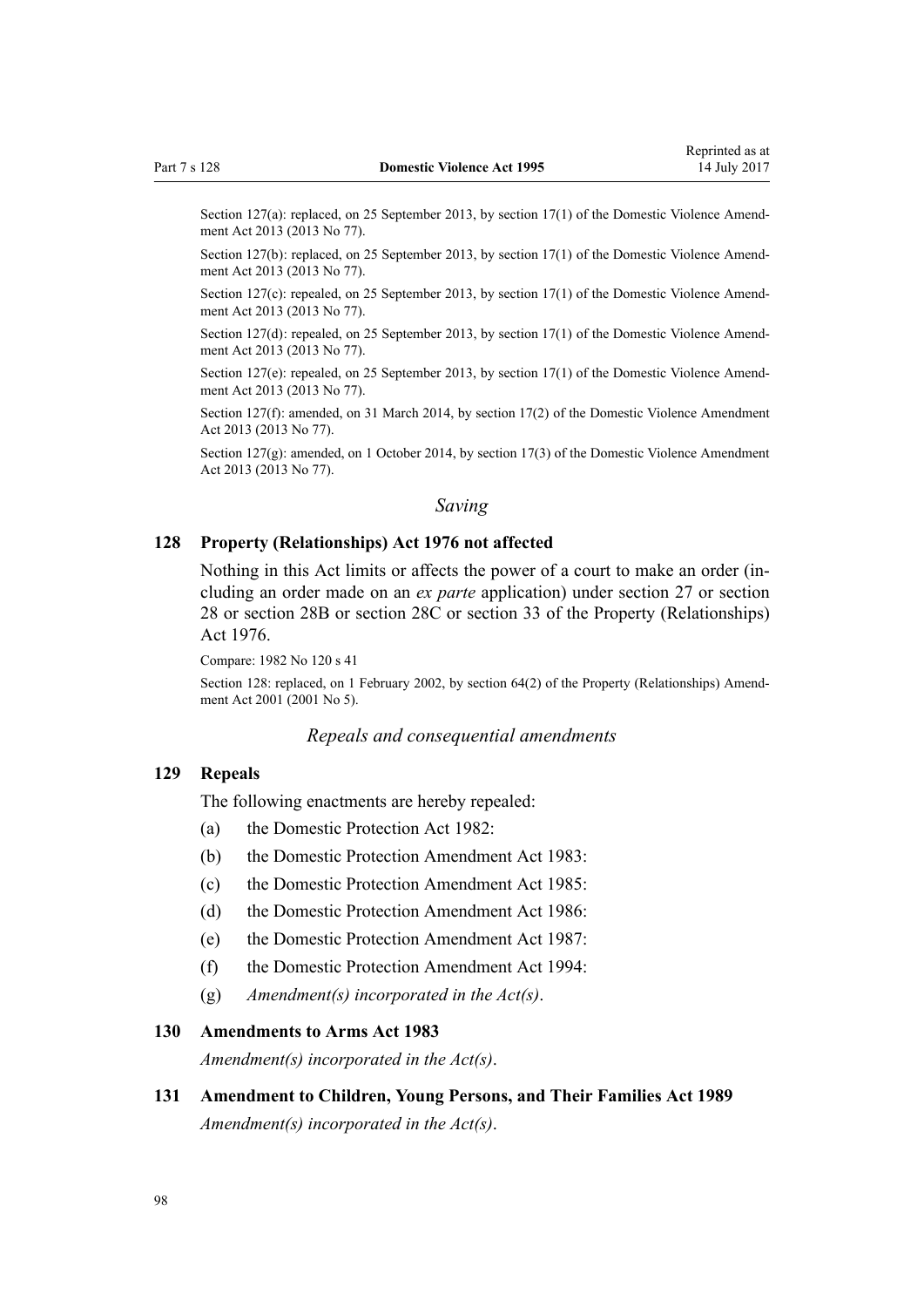## **132 Amendment to Electoral Act 1993**

*Amendment(s) incorporated in the [Act\(s\)](http://prd-lgnz-nlb.prd.pco.net.nz/pdflink.aspx?id=DLM309404)*.

## *Transitional provisions on enactment of this Act*

Heading: replaced, on 1 October 2014, by [section 18](http://prd-lgnz-nlb.prd.pco.net.nz/pdflink.aspx?id=DLM5616707) of the Domestic Violence Amendment Act 2013 (2013 No 77).

#### **133 Transitional provisions**

- (1) All applications, appeals, proceedings, and other matters that, before the commencement of this section, have been brought or made under or pursuant to any of the provisions of the Domestic Protection Act 1982, and that have not been determined or completed before the commencement of this section, shall be determined and completed as if this Act had not been passed.
- (2) Where, at the commencement of this section, an interim order made under the Domestic Protection Act 1982 is in force, the provisions of that Act shall apply in respect of—
	- (a) the making of a final order in substitution for the interim order; and
	- (b) the variation, discharge, and enforcement of that order,—

as if this Act had not been passed.

- (3) Every final non-violence order, and every final non-molestation order, that—
	- (a) originated under or pursuant to the Domestic Protection Act 1982, and that is subsisting or in force on the commencement of this section; or
	- (b) pursuant to subsection (1) or subsection (2), is made after the commencement of this section under or pursuant to any of the provisions of that Act,—

is deemed to be a protection order that is subject to the standard conditions contained in [section 19](#page-23-0) (but not the standard condition relating to weapons), and accordingly—

- (c) has effect for the purposes of this Act; and
- (d) may be varied, discharged, and enforced,—

as if it had originated or been made under the corresponding provisions of this Act.

- (4) Every final occupation order, final tenancy order, or final ancillary furniture order that—
	- (a) originated under or pursuant to the Domestic Protection Act 1982, and that is subsisting or in force on the commencement of this section; or
	- (b) pursuant to subsection (1) or subsection (2), is made after the commencement of this section under or pursuant to any of the provisions of that Act,—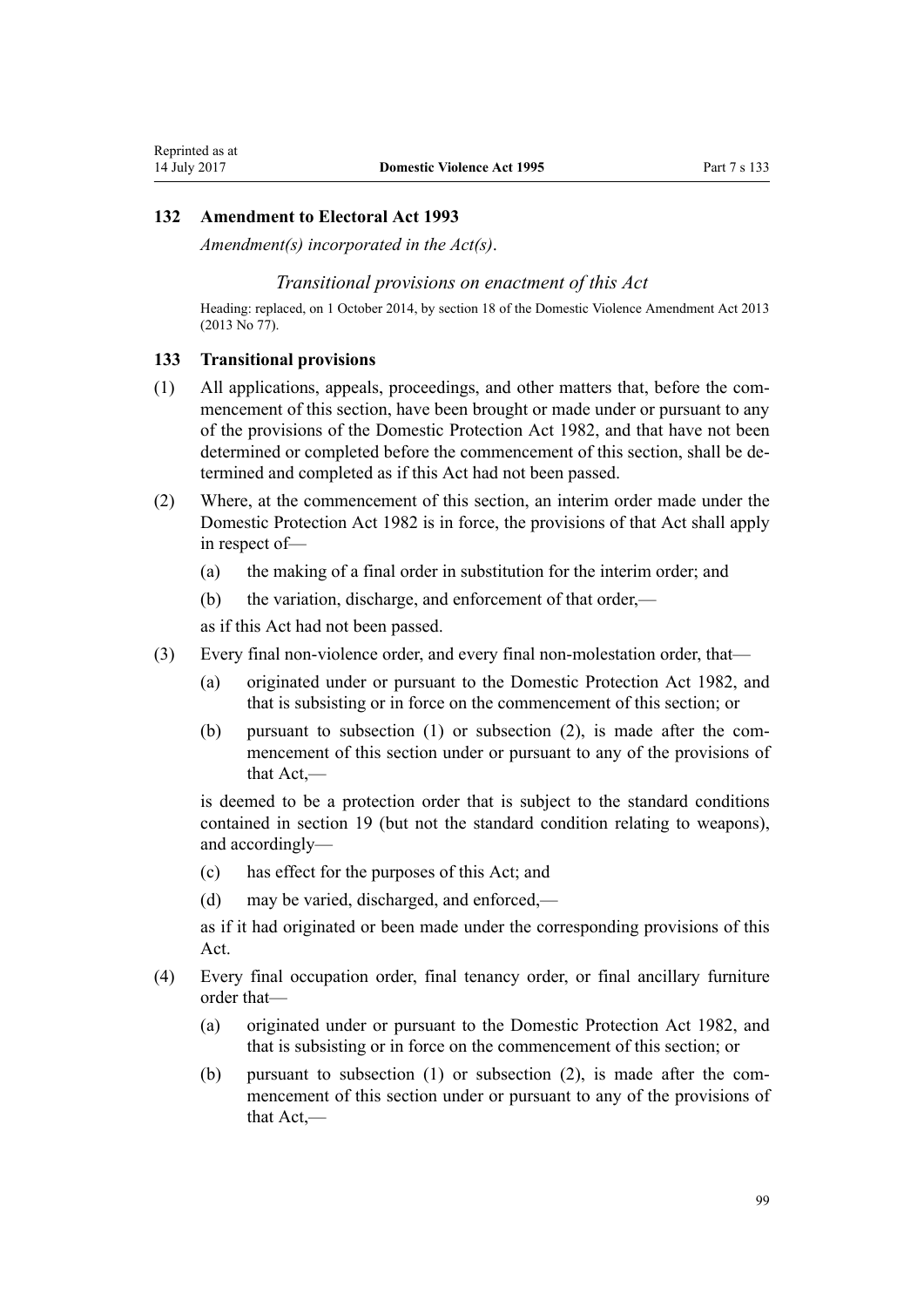has effect and may be varied, discharged, and enforced, for the purposes of this Act, as if it had originated or been made under the corresponding provisions of this Act.

(5) The Acts Interpretation Act 1924 applies subject to this section. Compare: 1982 No 120 s 43

*Transitional provisions applying on enactment of Domestic Violence Amendment Act 2013*

Heading: inserted, on 1 October 2014, by [section 19](http://prd-lgnz-nlb.prd.pco.net.nz/pdflink.aspx?id=DLM5616709) of the Domestic Violence Amendment Act 2013 (2013 No 77).

# **134 Programmes requested or directed before commencement of this section**

- (1) Subsection (2) applies if, before the date of commencement of this section,—
	- (a) an applicant or a specified person made a request under [section 29](#page-34-0); but
	- (b) the Registrar had not referred the request to a programme provider.
- (2) The Registrar must refer the request to a service provider under [section 51C.](#page-41-0)
- (3) Subsections (4) and (5) apply if, before the date of commencement of this section,—
	- (a) a direction under [section 32](#page-34-0) was made in any proceeding; but
	- (b) the Registrar had not, under [section 34,](#page-35-0) notified the programme provider of that direction.
- (4) The direction under [section 32](#page-34-0) must be treated as a direction made under [sec](#page-42-0)[tion 51D](#page-42-0) to—
	- (a) undertake an assessment; and
	- (b) attend a non-violence programme.
- (5) The Registrar must, under [section 51G](#page-43-0),—
	- (a) make a referral to a service provider; and
	- (b) notify the service provider of the referral.

Section 134: inserted, on 1 October 2014, by [section 19](http://prd-lgnz-nlb.prd.pco.net.nz/pdflink.aspx?id=DLM5616709) of the Domestic Violence Amendment Act 2013 (2013 No 77).

#### **135 Referrals to programme providers before commencement of this section**

- (1) Subsections (2) and (3) apply if, before the date of commencement of this section,—
	- (a) a request made to a Registrar under [section 29](#page-34-0) was referred to a programme provider; but
	- (b) the programme provider had not arranged or commenced the provision of a programme in response to that request.
- (2) The programme provider must—
	- (a) advise the Registrar of the position; and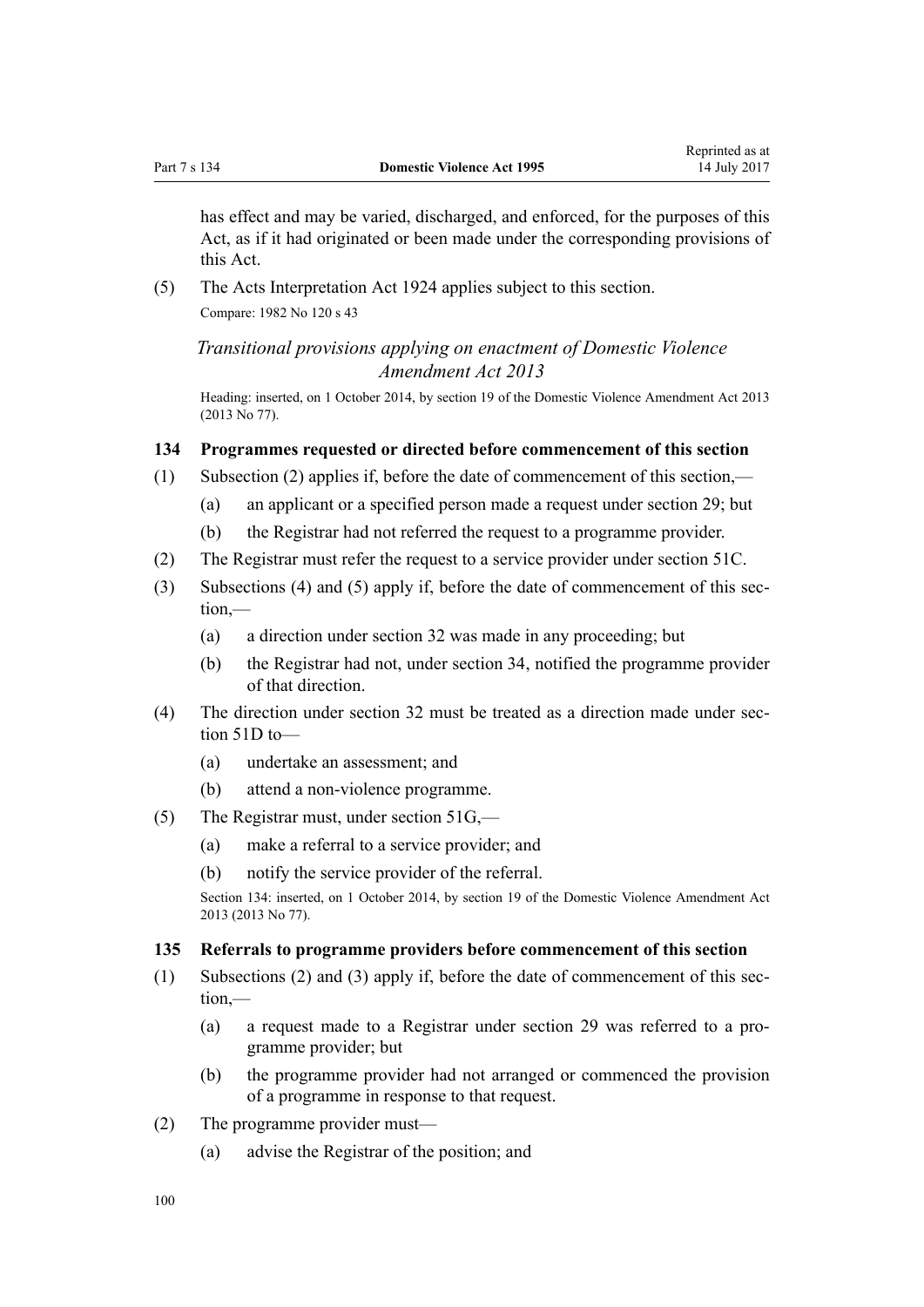- (b) take no further step in respect of the referral.
- (3) The Registrar must arrange for the matter to be referred to a service provider under [section 51C.](#page-41-0)
- (4) Subsections (5) to (7) apply if, before the date of commencement of this section,—
	- (a) a notification under [section 34](#page-35-0) was given to a programme provider of a direction made under [section 32](#page-34-0) in any proceedings; but
	- (b) the programme provider had not arranged or commenced the provision of a programme in response to that notification.
- (5) The programme provider must—
	- (a) advise the Registrar of the position; and
	- (b) take no further step in respect of the notification.
- (6) The direction under [section 32](#page-34-0) must be treated as a direction made under [sec](#page-42-0)[tion 51D](#page-42-0) to—
	- (a) undertake an assessment; and
	- (b) attend a non-violence programme.
- (7) The Registrar must, under [section 51G](#page-43-0),—
	- (a) make a referral to a service provider; and
	- (b) notify the service provider of the referral.

Section 135: inserted, on 1 October 2014, by [section 19](http://prd-lgnz-nlb.prd.pco.net.nz/pdflink.aspx?id=DLM5616709) of the Domestic Violence Amendment Act 2013 (2013 No 77).

## **136 Programmes arranged or in progress before commencement of this section**

- (1) This section applies if—
	- (a) there was arranged or was in progress immediately before the date of commencement of this section—
		- (i) the provision of a programme to a protected person that has been requested under [section 29](#page-34-0):
		- (ii) the provision of a programme to a respondent or an associated respondent that the respondent or associated respondent has been directed under [section 32](#page-34-0) to attend; and
	- (b) that programme has not been concluded by that date.
- (2) The provisions of this Act, as in force immediately before the date of commencement of this section, continue to apply in respect of the provision of that programme as if the [Domestic Violence Amendment Act 2013](http://prd-lgnz-nlb.prd.pco.net.nz/pdflink.aspx?id=DLM5615636) had not been enacted.

Section 136: inserted, on 1 October 2014, by [section 19](http://prd-lgnz-nlb.prd.pco.net.nz/pdflink.aspx?id=DLM5616709) of the Domestic Violence Amendment Act 2013 (2013 No 77).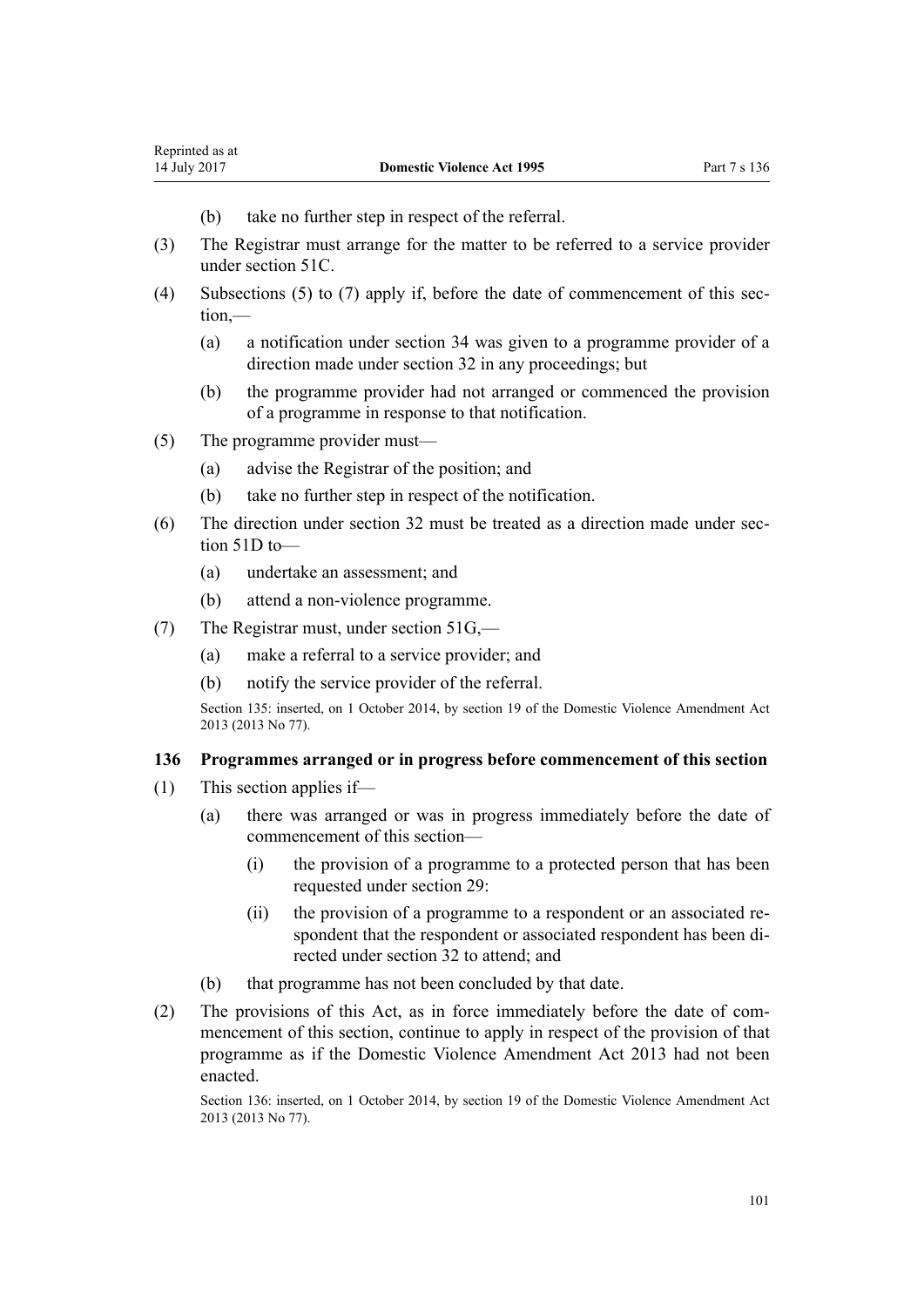# **137 Proceedings commenced before commencement of this section but not completed**

- (1) This section applies if, at any time before the date of commencement of this section, proceedings have been commenced under any of the following provisions but were not by that date completed (a **pending proceeding**):
	- (a) [section 42](#page-36-0):
	- (b) [section 46](#page-36-0):
	- (c) [section 49A](#page-39-0).
- (2) The provisions of this Act, as in force immediately before the date of commencement of this section, continue to apply to a pending proceeding as if the [Domestic Violence Amendment Act 2013](http://prd-lgnz-nlb.prd.pco.net.nz/pdflink.aspx?id=DLM5615636) had not been enacted.

Section 137: inserted, on 1 October 2014, by [section 19](http://prd-lgnz-nlb.prd.pco.net.nz/pdflink.aspx?id=DLM5616709) of the Domestic Violence Amendment Act 2013 (2013 No 77).

## **138 Approval panel disestablished**

- (1) The approval panel established by [regulation 46](http://prd-lgnz-nlb.prd.pco.net.nz/pdflink.aspx?id=DLM214897) of the Domestic Violence (Programmes) Regulations 1996 is disestablished.
- (2) No member of the panel is entitled to compensation for loss of office resulting from the disestablishment of the panel.
- (3) An approval given by the panel under [Part 3](http://prd-lgnz-nlb.prd.pco.net.nz/pdflink.aspx?id=DLM214806) of the Domestic Violence (Programmes) Regulations 1996 before the date of commencement of this section is of no effect on or after that date.

Section 138: inserted, on 1 October 2014, by [section 19](http://prd-lgnz-nlb.prd.pco.net.nz/pdflink.aspx?id=DLM5616709) of the Domestic Violence Amendment Act 2013 (2013 No 77).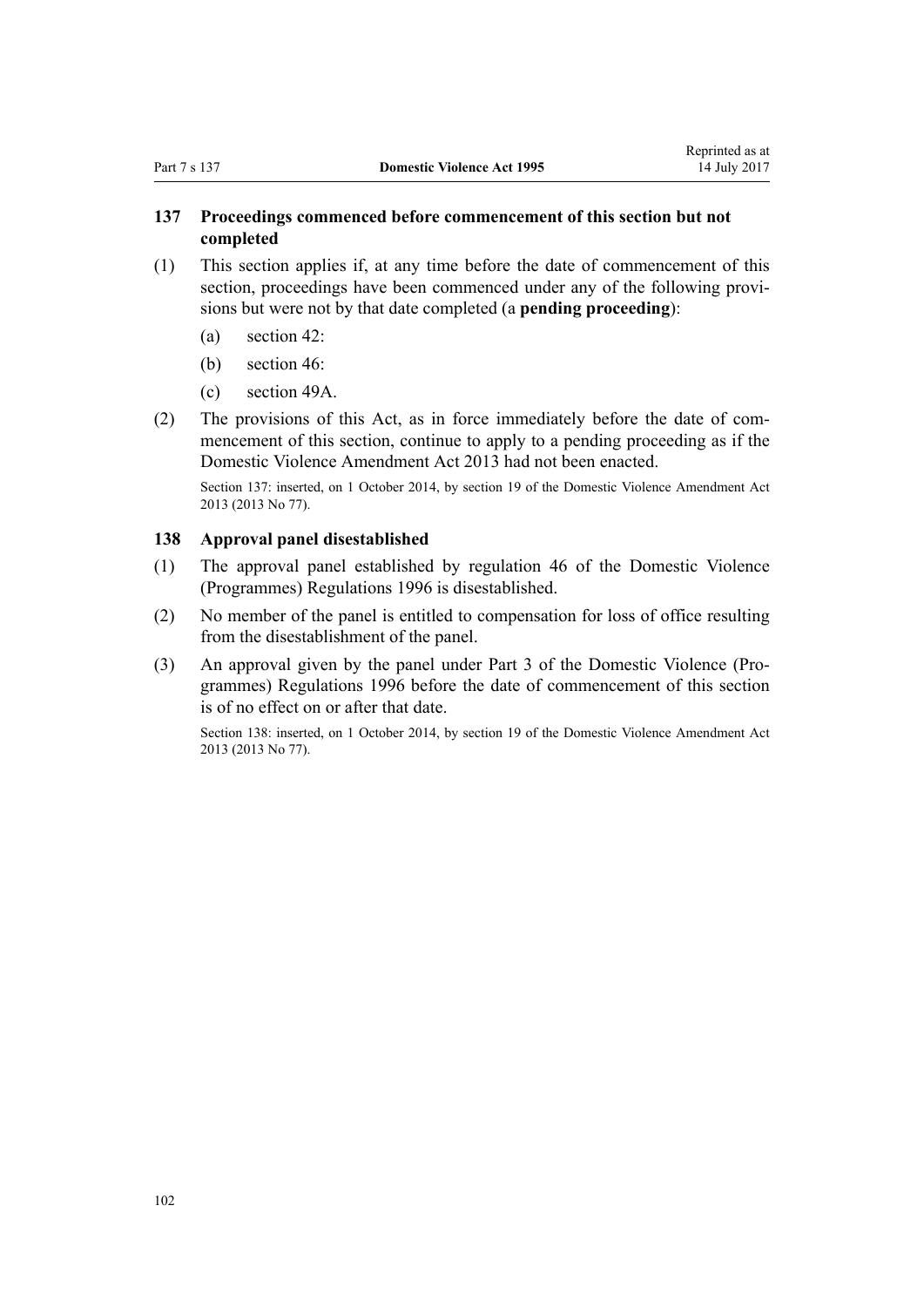#### **Reprints notes**

#### *1 General*

This is a reprint of the Domestic Violence Act 1995 that incorporates all the amendments to that Act as at the date of the last amendment to it.

#### *2 Legal status*

Reprints are presumed to correctly state, as at the date of the reprint, the law enacted by the principal enactment and by any amendments to that enactment. [Section 18](http://prd-lgnz-nlb.prd.pco.net.nz/pdflink.aspx?id=DLM2998516) of the Legislation Act 2012 provides that this reprint, published in electronic form, has the status of an official version under [section 17](http://prd-lgnz-nlb.prd.pco.net.nz/pdflink.aspx?id=DLM2998515) of that Act. A printed version of the reprint produced directly from this official electronic version also has official status.

#### *3 Editorial and format changes*

Editorial and format changes to reprints are made using the powers under [sec](http://prd-lgnz-nlb.prd.pco.net.nz/pdflink.aspx?id=DLM2998532)[tions 24 to 26](http://prd-lgnz-nlb.prd.pco.net.nz/pdflink.aspx?id=DLM2998532) of the Legislation Act 2012. See also [http://www.pco.parlia](http://www.pco.parliament.govt.nz/editorial-conventions/)[ment.govt.nz/editorial-conventions/](http://www.pco.parliament.govt.nz/editorial-conventions/).

#### *4 Amendments incorporated in this reprint*

Children, Young Persons, and Their Families (Oranga Tamariki) Legislation Act 2017 (2017 No 31): [section 149](http://prd-lgnz-nlb.prd.pco.net.nz/pdflink.aspx?id=DLM7287401)

District Court Act 2016 (2016 No 49): [section 261](http://prd-lgnz-nlb.prd.pco.net.nz/pdflink.aspx?id=DLM6942680)

[Domestic Violence Amendment Act 2013](http://prd-lgnz-nlb.prd.pco.net.nz/pdflink.aspx?id=DLM5615636) (2013 No 77)

[Domestic Violence Amendment Act 2012](http://prd-lgnz-nlb.prd.pco.net.nz/pdflink.aspx?id=DLM4014200) (2012 No 10) Criminal Procedure Act 2011 (2011 No 81): [section 413](http://prd-lgnz-nlb.prd.pco.net.nz/pdflink.aspx?id=DLM3360714)

[Domestic Violence Amendment Act 2011](http://prd-lgnz-nlb.prd.pco.net.nz/pdflink.aspx?id=DLM2295900) (2011 No 58)

[Domestic Violence Amendment Act 2009](http://prd-lgnz-nlb.prd.pco.net.nz/pdflink.aspx?id=DLM1774200) (2009 No 43)

Land Transport Amendment Act 2009 (2009 No 17): [section 35\(4\)](http://prd-lgnz-nlb.prd.pco.net.nz/pdflink.aspx?id=DLM2015063)

[Domestic Violence Amendment Act 2008](http://prd-lgnz-nlb.prd.pco.net.nz/pdflink.aspx?id=DLM1302102) (2008 No 77)

Policing Act 2008 (2008 No 72): [sections 116\(a\)\(ii\),](http://prd-lgnz-nlb.prd.pco.net.nz/pdflink.aspx?id=DLM1102349) [130\(1\)](http://prd-lgnz-nlb.prd.pco.net.nz/pdflink.aspx?id=DLM1102383)

Lawyers and Conveyancers Act 2006 (2006 No 1): [section 348](http://prd-lgnz-nlb.prd.pco.net.nz/pdflink.aspx?id=DLM367849)

Relationships (Statutory References) Act 2005 (2005 No 3): [section 7](http://prd-lgnz-nlb.prd.pco.net.nz/pdflink.aspx?id=DLM333795)

Care of Children Act 2004 (2004 No 90): [section 151](http://prd-lgnz-nlb.prd.pco.net.nz/pdflink.aspx?id=DLM317988)

Supreme Court Act 2003 (2003 No 53): [section 48\(1\)](http://prd-lgnz-nlb.prd.pco.net.nz/pdflink.aspx?id=DLM214522)

State Sector Amendment Act 2003 (2003 No 41): [section 14\(2\)](http://prd-lgnz-nlb.prd.pco.net.nz/pdflink.aspx?id=DLM201378)

District Courts Amendment Act 2002 (2002 No 63): [section 4](http://prd-lgnz-nlb.prd.pco.net.nz/pdflink.aspx?id=DLM168713)

Property (Relationships) Amendment Act 2001 (2001 No 5): [section 64\(2\)](http://prd-lgnz-nlb.prd.pco.net.nz/pdflink.aspx?id=DLM87570)

Family Courts Amendment Act 2000 (2000 No 65): [section 6](http://prd-lgnz-nlb.prd.pco.net.nz/pdflink.aspx?id=DLM76831)

Bail Act 2000 (2000 No 38): [section 74\(2\)](http://prd-lgnz-nlb.prd.pco.net.nz/pdflink.aspx?id=DLM69643)

[Domestic Violence Act Commencement Order 1998](http://prd-lgnz-nlb.prd.pco.net.nz/pdflink.aspx?id=DLM264465) (SR 1998/343)

[Domestic Violence Act Commencement Order 1996](http://prd-lgnz-nlb.prd.pco.net.nz/pdflink.aspx?id=DLM212125) (SR 1996/142)